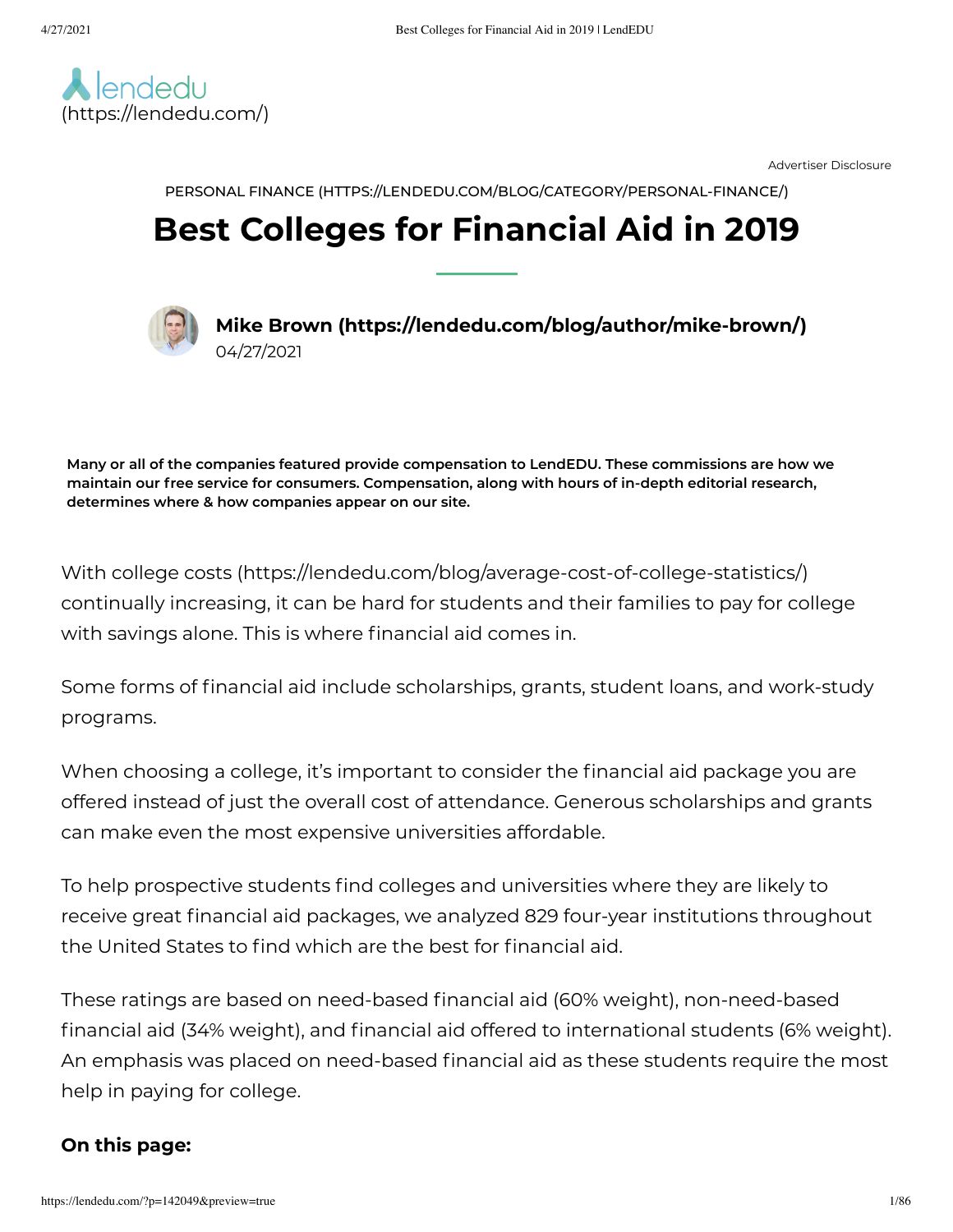- Best Colleges for [Financial](#page-1-0) Aid Overall
- [Need-Based](#page-25-0) Financial Aid Scoring
- [Non-Need-Based](#page-49-0) Financial Aid Scoring
- Financial Aid for [International](#page-73-0) Students Scoring
- Tips on Paying for [College](#page-80-0)
- [Methodology](#page-82-0)

## <span id="page-1-0"></span>**Best Colleges for Financial Aid – Overall Rankings**

The following table shows the overall rankings including the three scores that made up the total score: need-based financial aid (60%), non-need-based financial aid (34%), and international students financial aid (6%).

Schools were also ranked on a state-level for students who are interested in colleges only in specific states. To easily see a state's rankings, you can sort the table based on the State column and scroll down to the state you are interested in.

#### <sup>Q</sup> Search

| Rank           | <b>State</b><br>Rank | <b>School Name</b>                                                       | <b>State</b> | Need-<br><b>Based</b><br>Score | Non-<br>Need-<br><b>Based</b><br>Score |  |
|----------------|----------------------|--------------------------------------------------------------------------|--------------|--------------------------------|----------------------------------------|--|
| 1              | 1                    | <b>Rhodes College</b>                                                    | <b>TN</b>    | 94.34                          | 98.41                                  |  |
| $\mathbf{2}$   | 1                    | <b>Beloit College</b>                                                    | WI           | 96.48                          | 96.59                                  |  |
| 3              | 1                    | <b>Trinity University</b>                                                | <b>TX</b>    | 95.74                          | 98.38                                  |  |
| 4              | 1                    | <b>Hollins University</b>                                                | VA           | 92.50                          | 97.73                                  |  |
| 5              | 1                    | <b>Denison University</b>                                                | <b>OH</b>    | 99.00                          | 90.59                                  |  |
| 6              | $\overline{2}$       | The College of Wooster                                                   | <b>OH</b>    | 95.18                          | 93.91                                  |  |
| $\overline{7}$ | 1                    | <b>Tulane University</b>                                                 | LA           | 95.60                          | 92.30                                  |  |
| 8              | 1                    | <b>Centre College</b>                                                    | <b>KY</b>    | 93.00                          | 96.06                                  |  |
| 9              | 1                    | <b>Agnes Scott College</b>                                               | GA           | 91.90                          | 94.47                                  |  |
| 10             | $\overline{2}$       | <b>Lawrence University</b>                                               | WI           | 95.98                          | 89.67                                  |  |
| 11             | 1                    | <b>Ouachita Baptist University</b>                                       | <b>AR</b>    | 91.66                          | 95.00                                  |  |
| 12             | $\overline{2}$       | <b>Randolph-Macon College</b>                                            | VA           | 90.55                          | 93.67                                  |  |
| 13             | 1                    | <b>Luther College</b>                                                    | IA           | 94.74                          | 82.12                                  |  |
| 14             | $\overline{2}$       | <b>Mercer University</b>                                                 | GA           | 92.72                          | 89.74                                  |  |
| 15             | $\overline{2}$       | <b>Wartburg College</b>                                                  | IA           | 91.00                          | 91.15                                  |  |
| $\overline{ }$ |                      | $M = 22 - 4$ $O = 11 - 12$<br>https://lendedu.com/?p=142049&preview=true | ົ            | $\overline{ }$                 | <b>00.07</b>                           |  |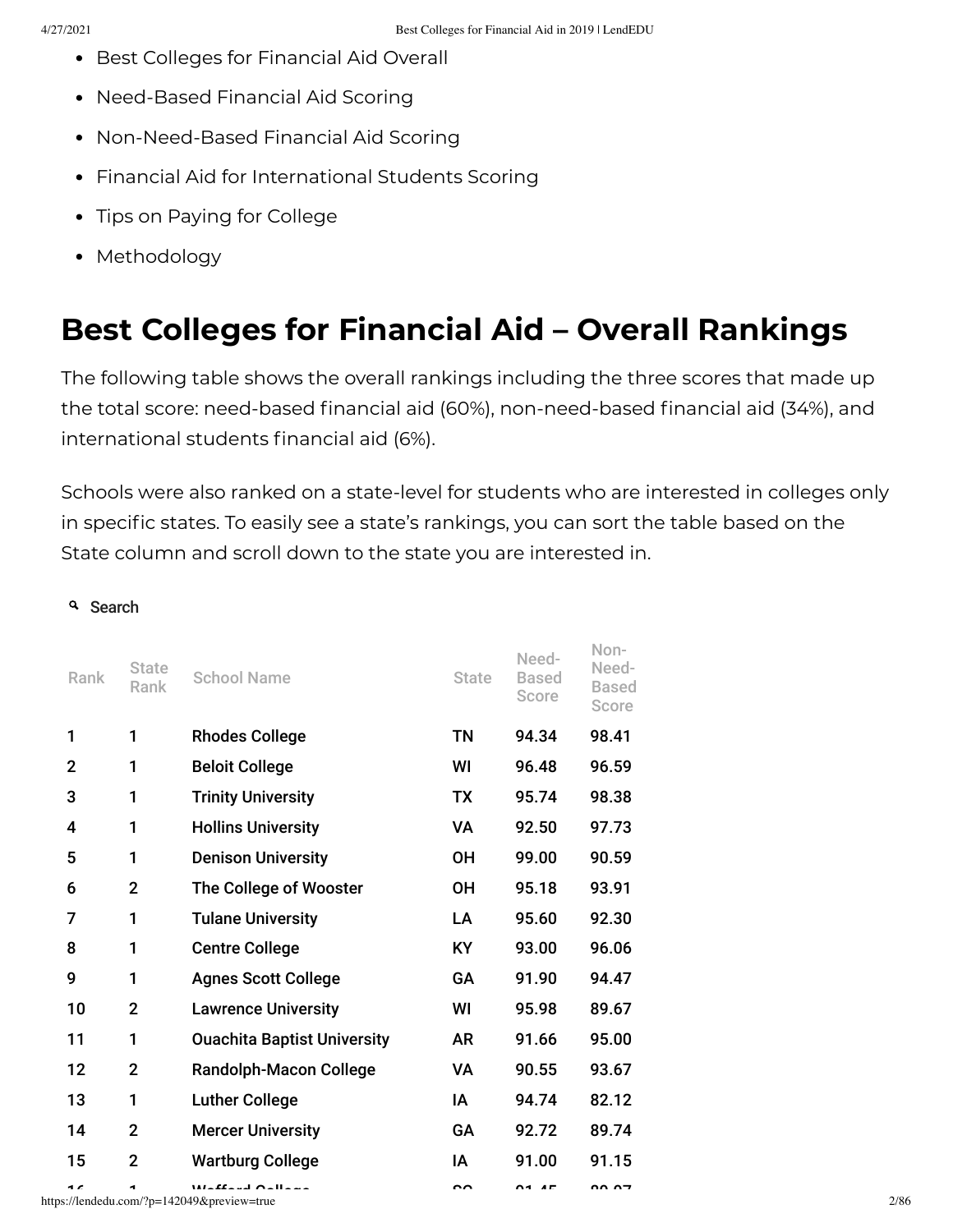| 4/27/2021 |                |                                         |           | Best Colleges for Financial Aid in 2019   LendEDU |        |
|-----------|----------------|-----------------------------------------|-----------|---------------------------------------------------|--------|
| Ίb        | Τ              | <b>WOTTORG COILEGE</b>                  | <b>SU</b> | 91.45                                             | 89.97  |
| 17        | 1              | <b>DePauw University</b>                | IN        | 94.96                                             | 95.45  |
| 18        | $\mathbf{2}$   | <b>Furman University</b>                | <b>SC</b> | 89.63                                             | 94.60  |
| 19        | 3              | <b>Averett University</b>               | VA        | 86.15                                             | 100.00 |
| 20        | $\overline{2}$ | <b>Southwestern University</b>          | TX        | 92.63                                             | 87.97  |
| 21        | 3              | <b>Case Western Reserve University</b>  | <b>OH</b> | 93.48                                             | 85.04  |
| 22        | 1              | <b>Bennington College</b>               | VT        | 92.00                                             | 83.97  |
| 23        | 1              | <b>Augustana University</b>             | <b>SD</b> | 91.06                                             | 89.69  |
| 24        | 1              | <b>Ave Maria University</b>             | FL        | 89.99                                             | 90.40  |
| 25        | 1              | <b>Millikin University</b>              | IL        | 84.61                                             | 99.97  |
| 26        | $\mathbf{2}$   | <b>Lyon College</b>                     | <b>AR</b> | 86.29                                             | 96.32  |
| 27        | 1              | <b>Millsaps College</b>                 | <b>MS</b> | 88.55                                             | 91.22  |
| 28        | 1              | <b>Walla Walla University</b>           | <b>WA</b> | 85.67                                             | 99.07  |
| 29        | $\mathbf 2$    | <b>Stetson University</b>               | FL.       | 87.88                                             | 90.94  |
| 30        | $\mathbf{2}$   | <b>University of Evansville</b>         | IN        | 91.42                                             | 85.34  |
| 31        | 1              | <b>Baker University</b>                 | <b>KS</b> | 83.83                                             | 97.42  |
| 32        | 3              | <b>Eckerd College</b>                   | FL.       | 93.37                                             | 81.59  |
| 33        | 1              | <b>Wheeling University</b>              | WV        | 81.95                                             | 99.99  |
| 34        | $\mathbf 2$    | <b>Illinois Institute of Technology</b> | IL        | 89.80                                             | 89.39  |
| 35        | 3              | LaGrange College                        | GA        | 83.38                                             | 99.99  |
| 36        | 1              | <b>Stonehill College</b>                | МA        | 93.36                                             | 91.30  |
| 37        | 1              | La Roche College                        | <b>PA</b> | 83.61                                             | 99.95  |
| 38        | $\mathbf 2$    | <b>Christian Brothers University</b>    | <b>TN</b> | 84.01                                             | 94.46  |
| 39        | 4              | <b>Hampden-Sydney College</b>           | VA        | 89.93                                             | 85.77  |
| 40        | 1              | <b>St. Catherine University</b>         | ΜN        | 83.43                                             | 100.00 |
| 41        | 4              | <b>Young Harris College</b>             | GA        | 88.00                                             | 83.88  |
| 42        | 5              | <b>Berry College</b>                    | GA        | 92.06                                             | 81.88  |
| 43        | 3              | The University of the South             | <b>TN</b> | 91.24                                             | 81.54  |
| 44        | 3              | <b>Coker University</b>                 | <b>SC</b> | 80.68                                             | 99.46  |
| 45        | $\overline{2}$ | <b>Eastern University</b>               | PA        | 82.89                                             | 99.39  |
| 46        | 3              | <b>Taylor University</b>                | IN        | 88.96                                             | 83.95  |
| 47        | $\mathbf 2$    | <b>Saint John's University</b>          | ΜN        | 93.30                                             | 78.18  |
| 48        | 3              | <b>Cornell College</b>                  | IA        | 90.45                                             | 83.96  |
| 49        | 1              | <b>Wingate University</b>               | <b>NC</b> | 83.34                                             | 96.39  |
| 50        | 3              | <b>University of Dallas</b>             | TX        | 88.34                                             | 89.88  |
| 51        | 3              | <b>Elizabethtown College</b>            | PA        | 90.31                                             | 81.63  |
| 52        | $\mathbf 2$    | <b>Clark University</b>                 | MA        | 94.08                                             | 76.48  |
| 53        | 1              | <b>Washington College</b>               | MD        | 91.97                                             | 82.19  |

https://lendedu.com/?p=142049&preview=true 3/86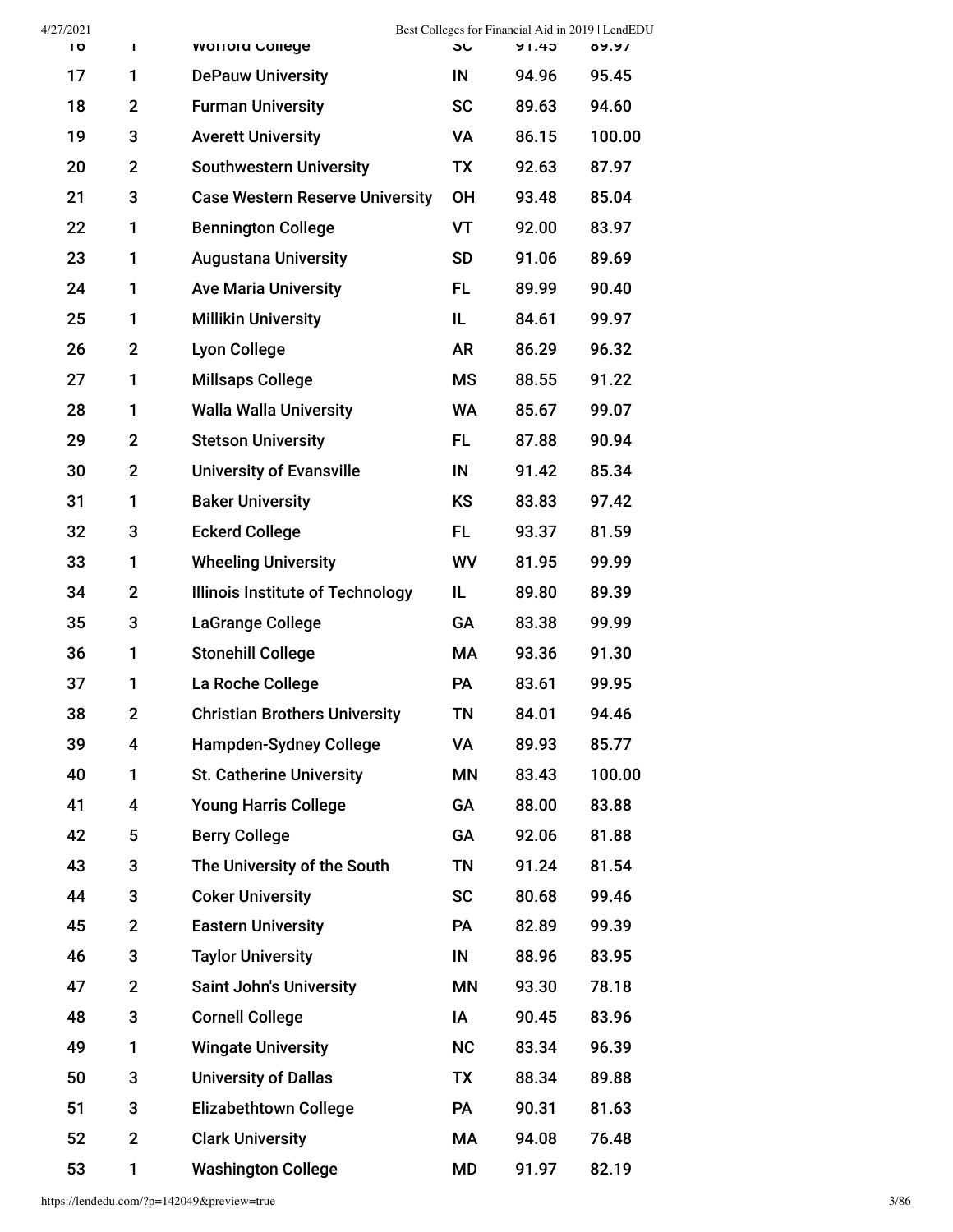| 54 | 4              | <b>Rollins College</b>                | FL.       | 88.31 | 85.42  |
|----|----------------|---------------------------------------|-----------|-------|--------|
| 55 | 6              | <b>Covenant College</b>               | GA        | 89.83 | 80.79  |
| 56 | $\overline{2}$ | <b>McDaniel College</b>               | <b>MD</b> | 93.88 | 73.04  |
| 57 | $\overline{2}$ | <b>Bethel College</b>                 | KS        | 80.88 | 99.95  |
| 58 | 4              | <b>Hanover College</b>                | IN        | 91.90 | 76.84  |
| 59 | 1              | <b>Whittier College</b>               | CA        | 83.11 | 94.27  |
| 60 | 1              | <b>Creighton University</b>           | <b>NE</b> | 86.20 | 87.31  |
| 61 | 5              | <b>Florida Southern College</b>       | FL.       | 88.26 | 82.33  |
| 62 | 1              | <b>Calvin University</b>              | MI        | 86.48 | 86.96  |
| 63 | 1              | <b>St. Lawrence University</b>        | <b>NY</b> | 92.43 | 74.63  |
| 64 | 3              | <b>Goucher College</b>                | MD        | 90.95 | 77.44  |
| 65 | 1              | <b>Truman State University</b>        | <b>MO</b> | 88.33 | 85.80  |
| 66 | $\mathbf{2}$   | <b>Centenary College of Louisiana</b> | LA        | 86.77 | 88.01  |
| 67 | $\overline{2}$ | <b>Hartwick College</b>               | <b>NY</b> | 89.78 | 76.74  |
| 68 | 3              | The College of Saint Rose             | <b>NY</b> | 77.74 | 99.91  |
| 69 | 3              | <b>Illinois Wesleyan University</b>   | IL.       | 92.00 | 75.95  |
| 70 | 1              | <b>Lewis &amp; Clark College</b>      | <b>OR</b> | 92.63 | 71.76  |
| 71 | 4              | <b>Ohio Wesleyan University</b>       | <b>OH</b> | 90.00 | 78.54  |
| 72 | 4              | Juniata College                       | PA        | 91.70 | 75.21  |
| 73 | 4              | <b>Principia College</b>              | IL        | 88.50 | 75.76  |
| 74 | 4              | <b>Angelo State University</b>        | <b>TX</b> | 84.75 | 90.60  |
| 75 | 6              | <b>New College of Florida</b>         | FL.       | 90.40 | 72.17  |
| 76 | 5              | <b>Hardin-Simmons University</b>      | TX        | 77.35 | 100.00 |
| 77 | $\mathbf 2$    | <b>Pacific Lutheran University</b>    | <b>WA</b> | 80.22 | 99.99  |
| 78 | $\overline{2}$ | <b>Saint Louis University</b>         | <b>MO</b> | 86.07 | 85.94  |
| 79 | 3              | <b>Whitworth University</b>           | <b>WA</b> | 89.74 | 75.94  |
| 80 | 3              | <b>Gordon College</b>                 | МA        | 86.95 | 83.28  |
| 81 | 5              | <b>University of Richmond</b>         | VA        | 98.64 | 58.48  |
| 82 | 1              | <b>Carroll College</b>                | МT        | 87.95 | 79.57  |
| 83 | 5              | <b>Monmouth College</b>               | IL.       | 93.70 | 69.11  |
| 84 | 6              | <b>St. Edward's University</b>        | <b>TX</b> | 79.26 | 96.16  |
| 85 | 4              | <b>Mount St. Mary's University</b>    | MD        | 87.26 | 78.15  |
| 86 | $\mathbf{2}$   | <b>Catawba College</b>                | <b>NC</b> | 74.74 | 99.99  |
| 87 | 3              | <b>John Brown University</b>          | AR        | 79.45 | 89.25  |
| 88 | 4              | <b>University of Puget Sound</b>      | WA        | 87.99 | 81.58  |
| 89 | 6              | <b>University of Lynchburg</b>        | VA        | 88.09 | 80.70  |
| 90 | $\overline{2}$ | <b>Albion College</b>                 | MI        | 94.00 | 66.19  |
| 91 | 4              | <b>Drake University</b>               | IA        | 86.20 | 84.66  |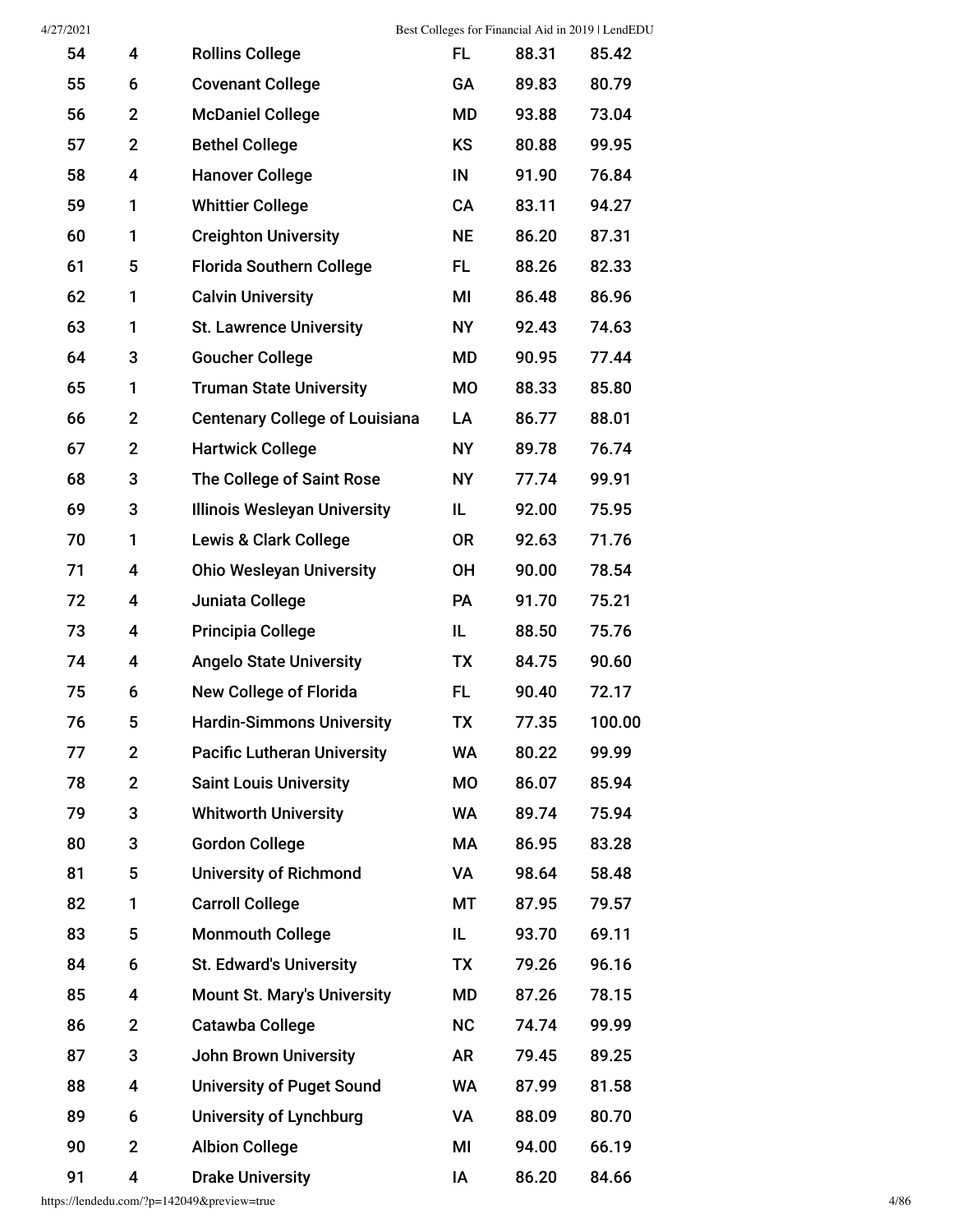| 92  | 7            | <b>St. Mary's University</b>         | <b>TX</b> | 87.99 | 73.44 |
|-----|--------------|--------------------------------------|-----------|-------|-------|
| 93  | $\mathbf{2}$ | <b>Marlboro College</b>              | VT        | 92.28 | 69.55 |
| 94  | 3            | The College of St. Scholastica       | <b>MN</b> | 75.45 | 99.99 |
| 95  | 5            | <b>John Carroll University</b>       | <b>OH</b> | 88.10 | 77.78 |
| 96  | 6            | <b>University of Dayton</b>          | <b>OH</b> | 89.37 | 78.05 |
| 97  | 1            | <b>Saint Anselm College</b>          | <b>NH</b> | 89.78 | 70.39 |
| 98  | $\mathbf{2}$ | <b>Willamette University</b>         | <b>OR</b> | 88.51 | 79.26 |
| 99  | 3            | <b>Saint Michael's College</b>       | VT        | 87.33 | 81.45 |
| 100 | 4            | <b>Clarkson University</b>           | <b>NY</b> | 94.45 | 67.53 |
| 101 | 8            | <b>Schreiner University</b>          | <b>TX</b> | 73.72 | 99.61 |
| 102 | 5            | <b>Gonzaga University</b>            | <b>WA</b> | 86.72 | 77.85 |
| 103 | 5            | <b>Ursinus College</b>               | <b>PA</b> | 89.89 | 75.52 |
| 104 | $\mathbf{2}$ | <b>Transylvania University</b>       | <b>KY</b> | 89.08 | 77.55 |
| 105 | 3            | <b>Cardinal Stritch University</b>   | WI        | 85.50 | 79.73 |
| 106 | 5            | <b>Loras College</b>                 | ΙA        | 92.41 | 71.72 |
| 107 | 5            | <b>Goshen College</b>                | IN        | 90.52 | 70.50 |
| 108 | 7            | <b>Shenandoah University</b>         | VA        | 76.33 | 99.79 |
| 109 | 4            | <b>Wheaton College</b>               | МA        | 93.46 | 68.42 |
| 110 | 6            | <b>Coe College</b>                   | IA        | 91.70 | 68.08 |
| 111 | 5            | <b>Suffolk University</b>            | МA        | 75.90 | 98.88 |
| 112 | 1            | The University of Tulsa              | OK        | 82.69 | 85.94 |
| 113 | 7            | <b>University of Florida</b>         | FL.       | 79.97 | 98.66 |
| 114 | 9            | <b>Southern Methodist University</b> | <b>TX</b> | 77.85 | 91.11 |
| 115 | 4            | St. Olaf College                     | <b>MN</b> | 97.50 | 53.10 |
| 116 | 5            | <b>College of Saint Benedict</b>     | ΜN        | 91.89 | 66.34 |
| 117 | 1            | <b>Westminster College</b>           | UT        | 89.79 | 71.18 |
| 118 | 3            | <b>Drury University</b>              | МO        | 88.12 | 72.50 |
| 119 | 8            | <b>University of Miami</b>           | FL.       | 83.94 | 81.37 |
| 120 | 1            | St. John's College                   | <b>NM</b> | 94.52 | 57.60 |
| 121 | $\mathbf{2}$ | <b>Concord University</b>            | WV        | 80.98 | 84.71 |
| 122 | 8            | <b>Roanoke College</b>               | VA        | 90.13 | 67.25 |
| 123 | 4            | <b>William Jewell College</b>        | MO        | 92.30 | 63.69 |
| 124 | 5            | <b>Union College</b>                 | <b>NY</b> | 98.85 | 48.32 |
| 125 | 6            | <b>Elmira College</b>                | <b>NY</b> | 89.34 | 67.05 |
| 126 | 6            | <b>Whitman College</b>               | <b>WA</b> | 96.76 | 51.64 |
| 127 | 7            | <b>Oglethorpe University</b>         | GA        | 85.47 | 76.03 |
| 128 | 6            | <b>Loyola University Chicago</b>     | IL.       | 88.97 | 71.06 |
| 129 | 4            | <b>Ilnion Ilniversitv</b>            | TN        | 69 97 | 99 64 |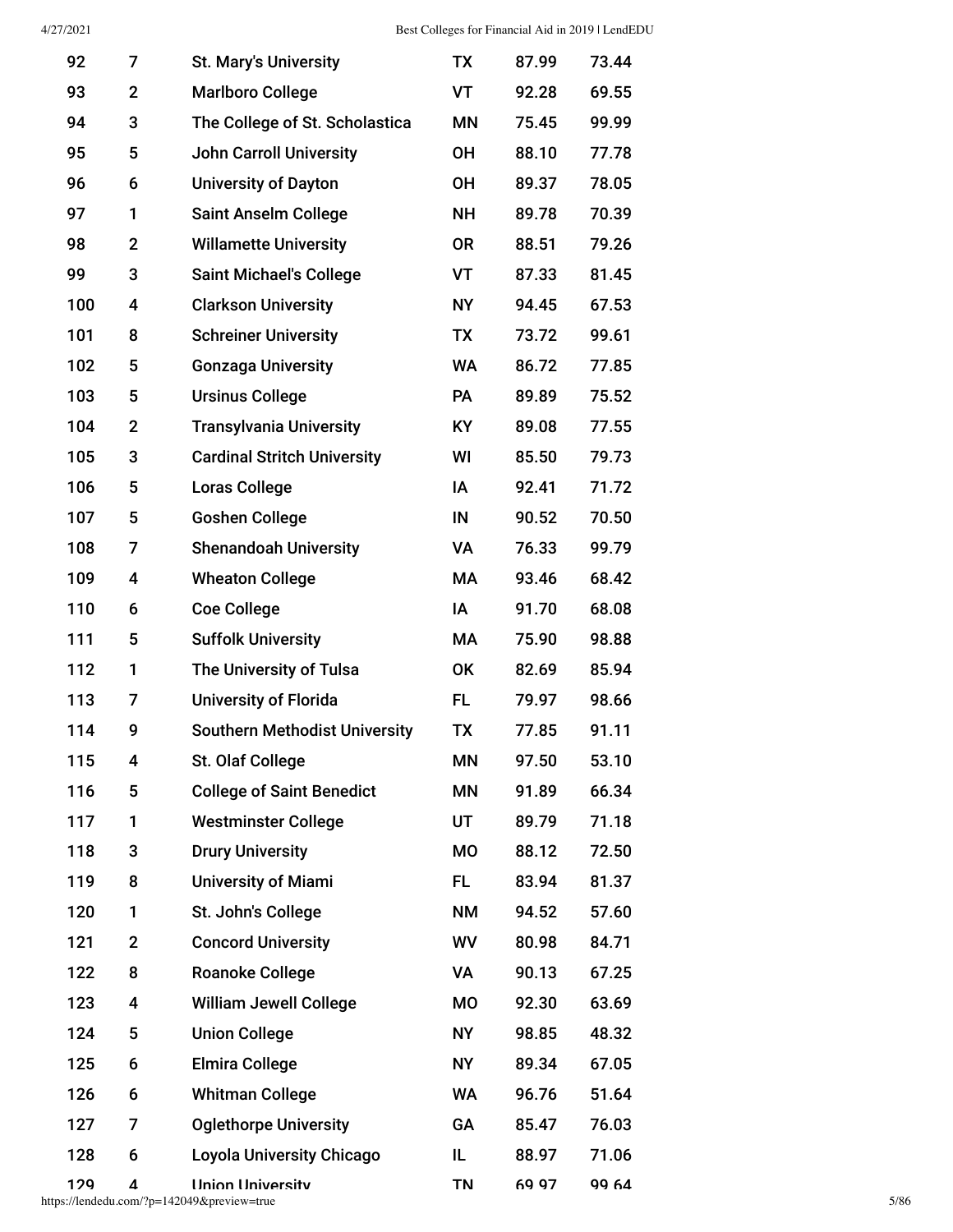| 4/27/2021<br>$\sim$ | $\mathbf{\bar{r}}$ | vinvir vintvivity                                  |           | . <i>.</i> | Best Colleges for Financial Aid in 2019   LendEDU |
|---------------------|--------------------|----------------------------------------------------|-----------|------------|---------------------------------------------------|
| 130                 | 9                  | <b>Bridgewater College</b>                         | VA        | 92.33      | 60.62                                             |
| 131                 | 3                  | <b>Ferris State University</b>                     | МI        | 74.78      | 93.55                                             |
| 132                 | 7                  | <b>Hobart and William Smith</b><br><b>Colleges</b> | <b>NY</b> | 89.17      | 69.15                                             |
| 133                 | 6                  | <b>Mount Holyoke College</b>                       | МA        | 99.74      | 47.47                                             |
| 134                 | 8                  | St. John's University                              | <b>NY</b> | 71.58      | 99.99                                             |
| 135                 | 9                  | <b>Florida Institute of Technology</b>             | FL.       | 92.23      | 63.30                                             |
| 136                 | 9                  | <b>St. Thomas Aquinas College</b>                  | <b>NY</b> | 69.69      | 97.92                                             |
| 137                 | $\overline{2}$     | <b>Westmont College</b>                            | <b>CA</b> | 90.71      | 73.08                                             |
| 138                 | 7                  | <b>Oberlin College</b>                             | <b>OH</b> | 92.32      | 58.98                                             |
| 139                 | 4                  | <b>Carroll University</b>                          | WI        | 93.50      | 57.45                                             |
| 140                 | 5                  | <b>Marquette University</b>                        | WI        | 87.53      | 69.65                                             |
| 141                 | 7                  | <b>Olivet Nazarene University</b>                  | IL        | 92.23      | 56.53                                             |
| 142                 | 8                  | <b>Knox College</b>                                | IL        | 94.50      | 54.06                                             |
| 143                 | 10                 | <b>Palm Beach Atlantic University</b>              | FL.       | 80.86      | 81.87                                             |
| 144                 | 8                  | <b>University of Georgia</b>                       | GA        | 82.73      | 86.19                                             |
| 145                 | 4                  | <b>Aquinas College</b>                             | MI        | 88.39      | 64.25                                             |
| 146                 | 6                  | <b>Lebanon Valley College</b>                      | PA        | 89.94      | 55.31                                             |
| 147                 | 1                  | <b>Birmingham-Southern College</b>                 | <b>AL</b> | 68.51      | 100.00                                            |
| 148                 | 6                  | <b>Bethel University</b>                           | ΜN        | 91.54      | 60.84                                             |
| 149                 | $\mathbf{2}$       | The University of Alabama in<br><b>Huntsville</b>  | <b>AL</b> | 78.08      | 82.52                                             |
| 150                 | 3                  | <b>Bellarmine University</b>                       | KY        | 87.52      | 66.55                                             |
| 151                 | 7                  | <b>New England Conservatory of</b><br><b>Music</b> | MA        | 76.15      | 89.41                                             |
| 152                 | 6                  | St. Norbert College                                | WI        | 89.00      | 63.67                                             |
| 153                 | 10                 | <b>Texas Lutheran University</b>                   | <b>TX</b> | 91.36      | 60.22                                             |
| 154                 | 1                  | <b>Fairfield University</b>                        | <b>CT</b> | 82.62      | 73.04                                             |
| 155                 | 3                  | <b>Alabama State University</b>                    | <b>AL</b> | 84.27      | 69.25                                             |
| 156                 | 3                  | <b>University of Portland</b>                      | <b>OR</b> | 75.78      | 83.24                                             |
| 157                 | 5                  | <b>Hillsdale College</b>                           | MI        | 65.35      | 100.00                                            |
| 158                 | 7                  | <b>Simpson College</b>                             | ΙA        | 88.88      | 58.64                                             |
| 159                 | 7                  | <b>Lancaster Bible College</b>                     | <b>PA</b> | 90.28      | 55.05                                             |
| 160                 | 4                  | <b>Anderson University</b>                         | <b>SC</b> | 85.44      | 70.38                                             |
| 161                 | 3                  | <b>Davidson College</b>                            | <b>NC</b> | 99.89      | 37.76                                             |
| 162                 | 8                  | <b>Simmons University</b>                          | МA        | 88.36      | 62.63                                             |
| 163                 | 9                  | <b>Elmhurst College</b>                            | IL        | 91.00      | 57.44                                             |
| 164                 | $\mathbf{2}$       | <b>Connecticut College</b>                         | CT        | 97.67      | 40.47                                             |
|                     |                    |                                                    |           |            |                                                   |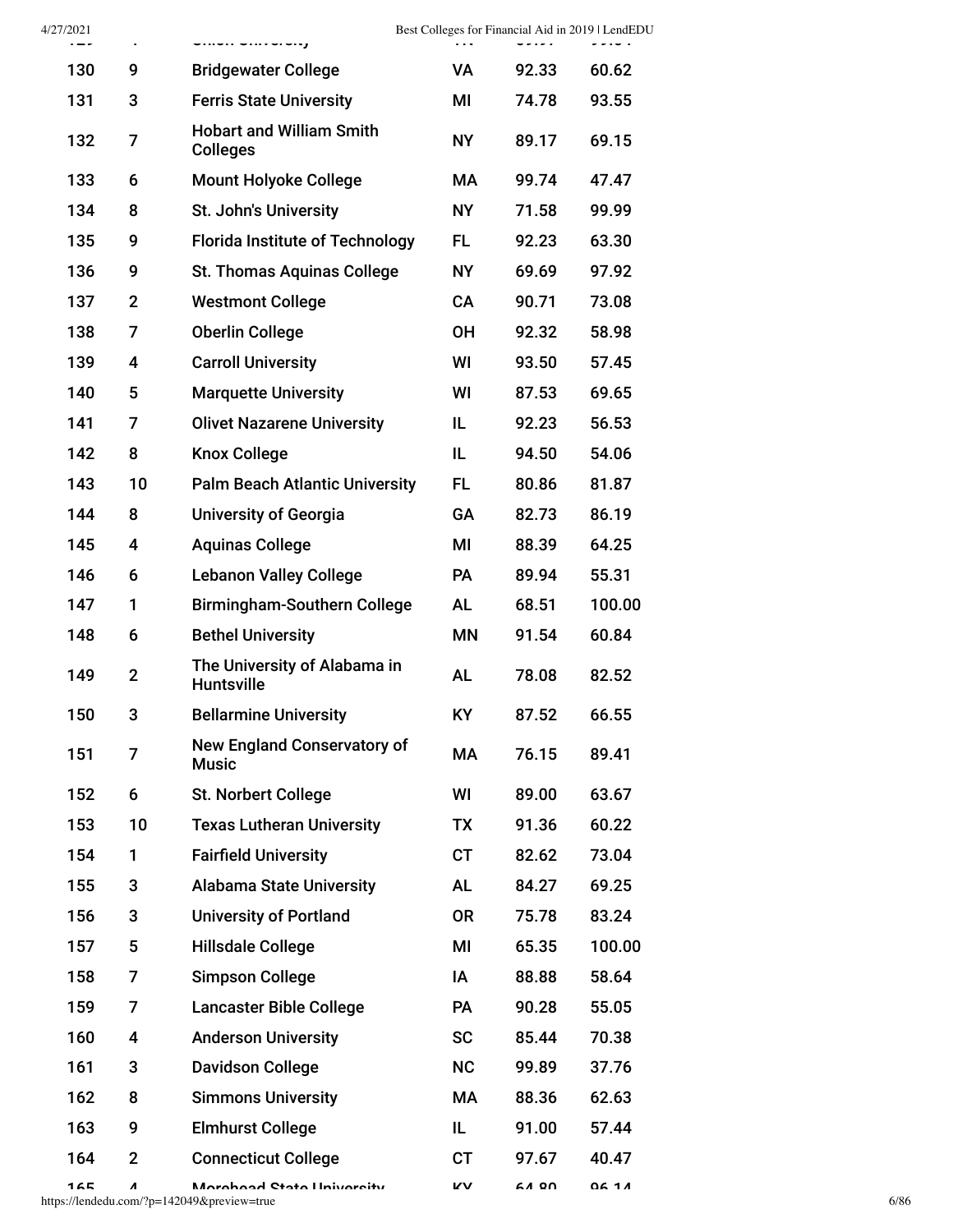| 4/27/2021 |                |                                           |           |              | Best Colleges for Financial Aid in 2019   LendEDU |
|-----------|----------------|-------------------------------------------|-----------|--------------|---------------------------------------------------|
| כט ו      | 4              | <b>MOTELIGAL STATE OF MARY</b>            | <b>NT</b> | <b>04.00</b> | 70.14                                             |
| 166       | 5              | <b>Milligan College</b>                   | <b>TN</b> | 89.83        | 56.36                                             |
| 167       | 6              | <b>University of Indianapolis</b>         | IN        | 66.55        | 97.19                                             |
| 168       | 6              | <b>Hope College</b>                       | MI        | 83.26        | 68.60                                             |
| 169       | 10             | The King's College                        | <b>NY</b> | 84.00        | 68.42                                             |
| 170       | 6              | <b>Maryville College</b>                  | <b>TN</b> | 79.11        | 75.71                                             |
| 171       | 8              | <b>Saint Vincent College</b>              | PA        | 83.20        | 67.95                                             |
| 172       | 9              | <b>Messiah College</b>                    | PA        | 85.53        | 64.23                                             |
| 173       | 3              | <b>Loyola University New Orleans</b>      | LA        | 87.79        | 61.05                                             |
| 174       | 1              | <b>Rider University</b>                   | <b>NJ</b> | 87.39        | 57.12                                             |
| 175       | 8              | <b>Central College</b>                    | IA        | 90.75        | 64.02                                             |
| 176       | 8              | <b>Wittenberg University</b>              | <b>OH</b> | 90.02        | 53.16                                             |
| 177       | 4              | <b>Louisiana Tech University</b>          | LA        | 81.76        | 79.67                                             |
| 178       | 3              | West Virginia Wesleyan College            | WV        | 90.50        | 64.09                                             |
| 179       | $\overline{2}$ | <b>Stevens Institute of Technology</b>    | <b>NJ</b> | 66.68        | 99.54                                             |
| 180       | 7              | <b>Earlham College</b>                    | IN        | 97.00        | 40.02                                             |
| 181       | 5              | <b>Hood College</b>                       | MD        | 86.80        | 57.14                                             |
| 182       | 11             | <b>St. Bonaventure University</b>         | <b>NY</b> | 84.07        | 68.21                                             |
| 183       | 3              | <b>Caldwell University</b>                | <b>NJ</b> | 87.59        | 57.62                                             |
| 184       | 10             | <b>Washington &amp; Jefferson College</b> | <b>PA</b> | 90.41        | 54.47                                             |
| 185       | 11             | <b>Waynesburg University</b>              | PA        | 88.73        | 57.87                                             |
| 186       | 9              | <b>University of Dubuque</b>              | IA        | 83.70        | 67.30                                             |
| 187       | 10             | <b>Buena Vista University</b>             | IA        | 88.76        | 55.46                                             |
| 188       | 4              | <b>Arkansas Tech University</b>           | <b>AR</b> | 68.24        | 93.44                                             |
| 189       | 3              | <b>Quinnipiac University</b>              | <b>CT</b> | 81.32        | 66.73                                             |
| 190       | 12             | <b>The Juilliard School</b>               | <b>NY</b> | 85.90        | 59.47                                             |
| 191       | 12             | <b>Muhlenberg College</b>                 | PA        | 88.25        | 56.88                                             |
| 192       | 9              | <b>Baldwin Wallace University</b>         | <b>OH</b> | 92.12        | 51.93                                             |
| 193       | 9              | <b>Truett McConnell University</b>        | GA        | 84.92        | 58.37                                             |
| 194       | 4              | <b>George Fox University</b>              | <b>OR</b> | 90.52        | 54.18                                             |
| 195       | 5              | <b>Harding University</b>                 | <b>AR</b> | 84.33        | 64.47                                             |
| 196       | 13             | <b>Fordham University</b>                 | <b>NY</b> | 86.44        | 60.40                                             |
| 197       | 10             | <b>Aurora University</b>                  | IL        | 86.59        | 58.34                                             |
| 198       | 11             | <b>Illinois College</b>                   | IL        | 93.97        | 43.29                                             |
| 199       | 11             | <b>Baylor University</b>                  | <b>TX</b> | 81.50        | 69.16                                             |
| 200       | 11             | <b>Barry University</b>                   | FL.       | 69.64        | 97.45                                             |
| 201       | 12             | <b>Lewis University</b>                   | IL        | 92.42        | 45.11                                             |
| 202       | 8              | <b>Butler University</b>                  | IN        | 81.97        | 75.63                                             |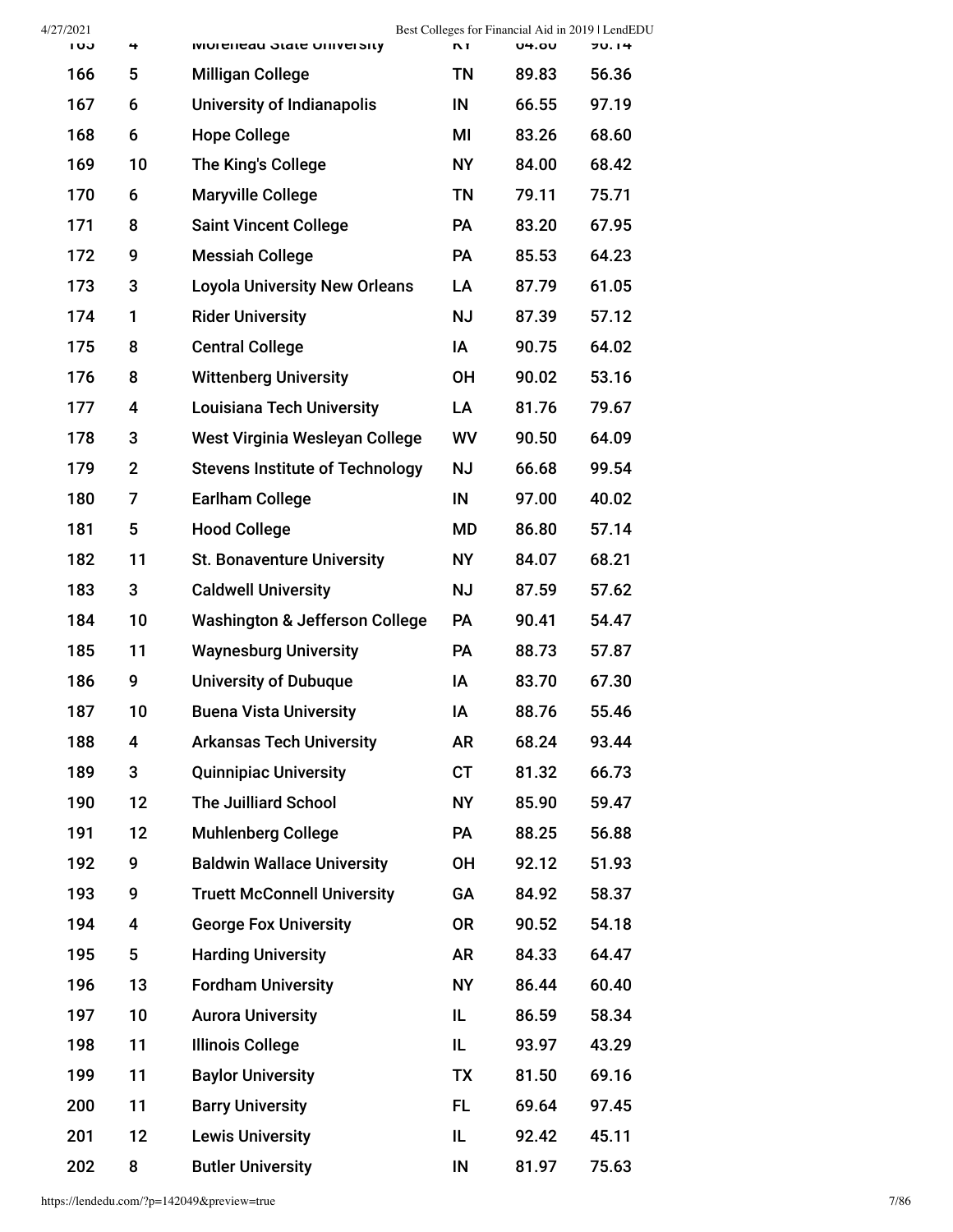| 4/27/2021 |                |                                                        |           |       | Best Colleges for Financial Aid in 2019   LendEDU |
|-----------|----------------|--------------------------------------------------------|-----------|-------|---------------------------------------------------|
| 203       | 4              | <b>Methodist University</b>                            | <b>NC</b> | 80.77 | 66.62                                             |
| 204       | 7              | University of St. Thomas                               | ΜN        | 91.68 | 50.04                                             |
| 205       | 3              | <b>University of Southern California</b>               | <b>CA</b> | 94.47 | 46.01                                             |
| 206       | 10             | <b>Hampton University</b>                              | VA        | 70.76 | 83.33                                             |
| 207       | 14             | <b>Rochester Institute of Technology</b>               | <b>NY</b> | 90.58 | 52.88                                             |
| 208       | 9              | <b>University of Notre Dame</b>                        | IN        | 98.26 | 32.00                                             |
| 209       | 13             | <b>Geneva College</b>                                  | <b>PA</b> | 88.30 | 54.95                                             |
| 210       | 12             | <b>Houston Baptist University</b>                      | TX        | 83.96 | 59.84                                             |
| 211       | 7              | <b>Lipscomb University</b>                             | <b>TN</b> | 80.44 | 69.90                                             |
| 212       | 13             | <b>Texas Christian University</b>                      | <b>TX</b> | 78.84 | 67.17                                             |
| 213       | 1              | <b>Providence College</b>                              | <b>RI</b> | 91.95 | 39.92                                             |
| 214       | 5              | <b>Northwest Christian University</b>                  | <b>OR</b> | 89.00 | 50.53                                             |
| 215       | 13             | <b>Greenville University</b>                           | IL        | 87.00 | 55.96                                             |
| 216       | 8              | <b>Middle Tennessee State</b><br><b>University</b>     | <b>TN</b> | 63.94 | 90.29                                             |
| 217       | 9              | <b>Smith College</b>                                   | МA        | 98.68 | 27.25                                             |
| 218       | 14             | <b>Texas Woman's University</b>                        | TX        | 88.70 | 55.55                                             |
| 219       | 5              | <b>Newberry College</b>                                | <b>SC</b> | 87.00 | 50.05                                             |
| 220       | 12             | <b>Saint Leo University</b>                            | <b>FL</b> | 88.86 | 50.69                                             |
| 221       | $\overline{2}$ | <b>Southern Utah University</b>                        | UT        | 64.06 | 94.93                                             |
| 222       | 14             | <b>Dominican University</b>                            | IL        | 85.69 | 57.59                                             |
| 223       | 14             | <b>Dickinson College</b>                               | <b>PA</b> | 98.13 | 31.09                                             |
| 224       | 7              | Alma College                                           | ΜI        | 85.16 | 55.05                                             |
| 225       | 15             | <b>Duquesne University</b>                             | PA        | 84.77 | 56.25                                             |
| 226       | 6              | <b>Linfield College</b>                                | <b>OR</b> | 80.26 | 63.71                                             |
| 227       | 4              | <b>Trinity College</b>                                 | <b>CT</b> | 98.90 | 26.17                                             |
| 228       | 11             | <b>Dordt College</b>                                   | IA        | 90.28 | 47.97                                             |
| 229       | 5              | <b>Sacred Heart University</b>                         | <b>CT</b> | 77.84 | 66.11                                             |
| 230       | 3              | <b>University of Utah</b>                              | UT        | 75.03 | 75.24                                             |
| 231       | 10             | <b>Emory University</b>                                | GA        | 97.28 | 30.02                                             |
| 232       | 15             | <b>Judson University</b>                               | IL        | 65.45 | 99.69                                             |
| 233       | 1              | <b>University of Jamestown</b>                         | <b>ND</b> | 85.50 | 55.46                                             |
| 234       | 5              | <b>Columbia College</b>                                | MO        | 66.76 | 86.32                                             |
| 235       | 16             | <b>Concordia University Chicago</b>                    | IL        | 86.89 | 53.42                                             |
| 236       | 16             | <b>Seton Hill University</b>                           | PA        | 85.75 | 50.76                                             |
| 237       | 6              | <b>Kansas City Art Institute</b>                       | <b>MO</b> | 83.70 | 54.88                                             |
| 238       | 11             | The University of Virginia's<br><b>College at Wise</b> | VA        | 87.81 | 59.76                                             |
| 239       | 7              | <b>Saint Martin's University</b>                       | <b>WA</b> | 88.59 | 47.56                                             |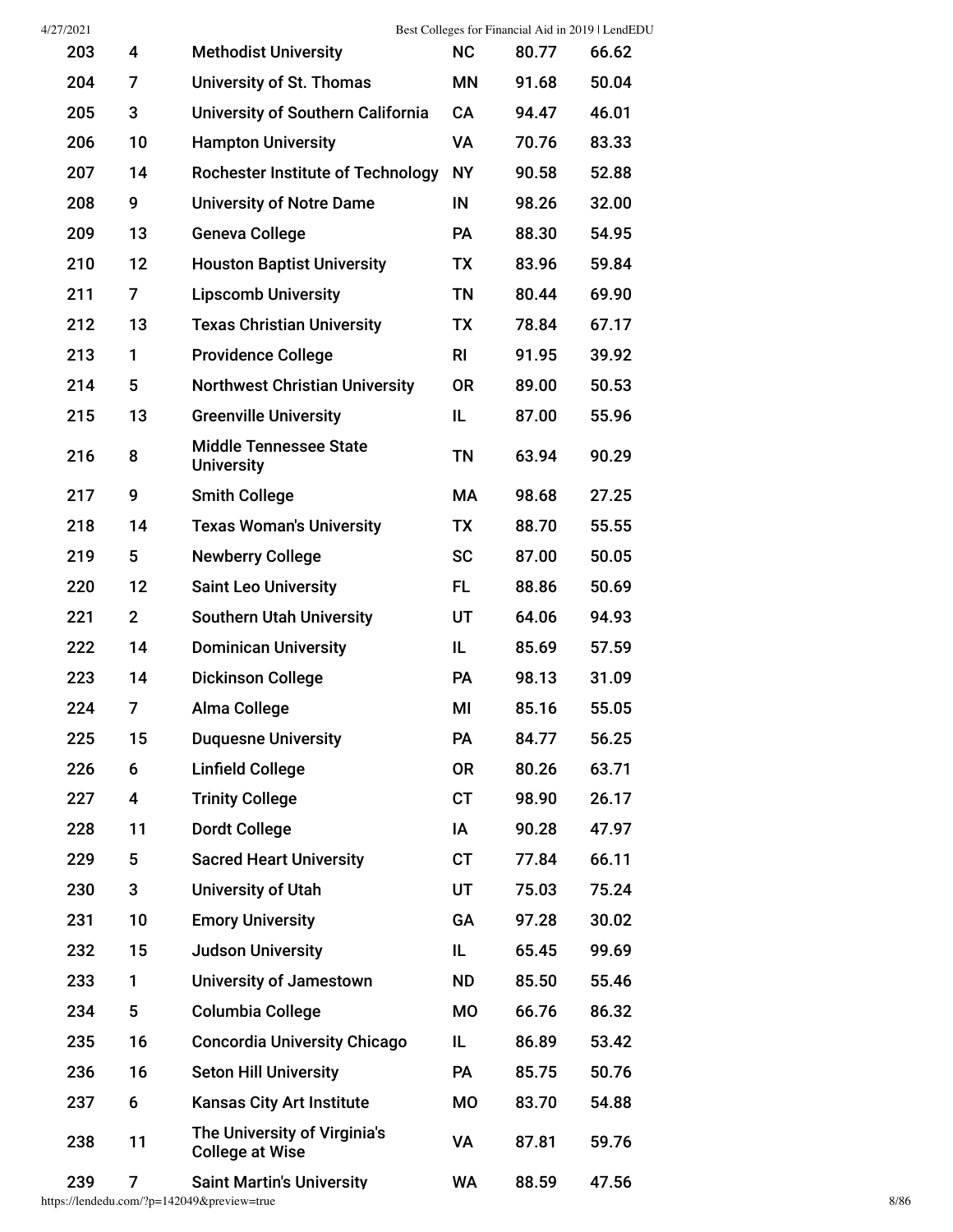| 240 | 12             | <b>Marymount University</b>                | <b>VA</b>     | 61.49 | 98.30 |
|-----|----------------|--------------------------------------------|---------------|-------|-------|
| 241 | 12             | <b>Graceland University</b>                | ΙA            | 87.02 | 49.88 |
| 242 | 5              | <b>Thomas More University</b>              | KY.           | 82.47 | 58.55 |
| 243 | 7              | <b>Wisconsin Lutheran College</b>          | WI            | 89.31 | 46.98 |
| 244 | 8              | <b>Hamline University</b>                  | <b>MN</b>     | 89.41 | 46.96 |
| 245 | 4              | The University of Alabama                  | <b>AL</b>     | 65.00 | 83.49 |
| 246 | 17             | <b>Marywood University</b>                 | <b>PA</b>     | 85.97 | 51.33 |
| 247 | 1              | The George Washington<br><b>University</b> | <b>DC</b>     | 86.54 | 53.02 |
| 248 | 13             | <b>Nova Southeastern University</b>        | FL.           | 87.53 | 52.07 |
| 249 | 15             | <b>Ithaca College</b>                      | <b>NY</b>     | 79.89 | 59.79 |
| 250 | 16             | <b>Nazareth College of Rochester</b>       | <b>NY</b>     | 90.85 | 43.23 |
| 251 | 10             | <b>Brandeis University</b>                 | МA            | 94.51 | 32.48 |
| 252 | 10             | <b>Malone University</b>                   | <b>OH</b>     | 89.04 | 42.26 |
| 253 | 11             | <b>Piedmont College</b>                    | <b>GA</b>     | 83.79 | 53.88 |
| 254 | 7              | <b>Pacific University</b>                  | <b>OR</b>     | 86.18 | 50.88 |
| 255 | 4              | <b>Marymount California University</b>     | <b>CA</b>     | 71.16 | 78.48 |
| 256 | 17             | <b>Bradley University</b>                  | IL.           | 84.83 | 54.85 |
| 257 | 1              | <b>The Colorado College</b>                | <b>CO</b>     | 98.94 | 23.22 |
| 258 | $\overline{2}$ | <b>Regis University</b>                    | CO            | 83.47 | 56.00 |
| 259 | 5              | <b>Claremont McKenna College</b>           | <b>CA</b>     | 99.15 | 21.90 |
| 260 | 5              | <b>Lenoir-Rhyne University</b>             | <b>NC</b>     | 86.26 | 47.56 |
| 261 | 17             | <b>Niagara University</b>                  | <b>NY</b>     | 89.65 | 44.24 |
| 262 | 10             | <b>Franklin College</b>                    | IN            | 85.89 | 46.42 |
| 263 | 18             | <b>University of St. Francis</b>           | IL.           | 89.69 | 40.11 |
| 264 | 4              | <b>Drew University</b>                     | <b>NJ</b>     | 90.86 | 44.08 |
| 265 | 18             | <b>Franklin &amp; Marshall College</b>     | <b>PA</b>     | 99.84 | 20.85 |
| 266 | 8              | <b>Seattle University</b>                  | WA            | 84.91 | 54.99 |
| 267 | 1              | <b>Thomas College</b>                      | ME            | 92.28 | 37.50 |
| 268 | 19             | <b>McKendree University</b>                | IL.           | 85.07 | 48.08 |
| 269 | 15             | <b>Prairie View A&amp;M University</b>     | <b>TX</b>     | 77.91 | 65.69 |
| 270 | 4              | <b>University of Vermont</b>               | VT            | 82.60 | 54.77 |
| 271 | 9              | <b>Augsburg University</b>                 | <b>MN</b>     | 86.68 | 48.12 |
| 272 | $\mathbf 2$    | <b>University of Providence</b>            | МT            | 72.55 | 70.91 |
| 273 | 3              | <b>Western Colorado University</b>         | $\mathbf{CO}$ | 78.35 | 57.98 |
| 274 | 9              | <b>University of Memphis</b>               | <b>TN</b>     | 69.98 | 71.58 |
| 275 | 8              | <b>Kuyper College</b>                      | MI            | 85.05 | 51.14 |
| 276 | 16             | <b>Dallas Baptist University</b>           | <b>TX</b>     | 59.73 | 97.94 |

y

https://lendedu.com/?p=142049&preview=true 9/86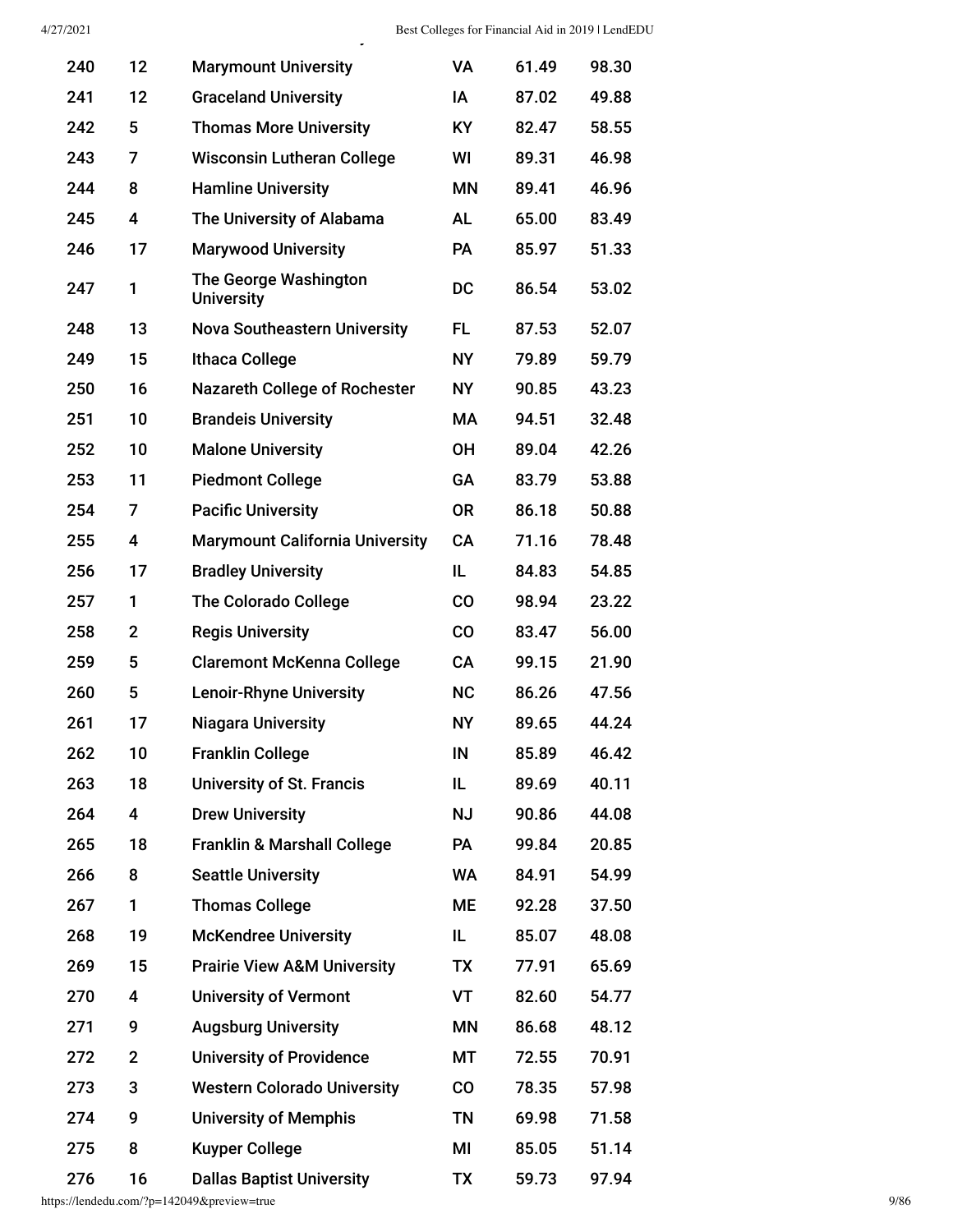| 277 | 11             | <b>Amherst College</b>                                    | MA        | 100.00 | 17.01 |
|-----|----------------|-----------------------------------------------------------|-----------|--------|-------|
| 278 | 13             | <b>Iowa State University of Science</b><br>and Technology | IA        | 87.73  | 46.88 |
| 279 | 11             | <b>Indiana State University</b>                           | IN        | 72.15  | 81.84 |
| 280 | 12             | <b>Ball State University</b>                              | IN        | 64.64  | 95.08 |
| 281 | 19             | <b>Lehigh University</b>                                  | <b>PA</b> | 96.19  | 25.22 |
| 282 | 6              | <b>Northern Kentucky University</b>                       | <b>KY</b> | 62.22  | 90.57 |
| 283 | 17             | The University of Texas of the<br><b>Permian Basin</b>    | <b>TX</b> | 97.92  | 30.53 |
| 284 | 6              | Pomona College                                            | <b>CA</b> | 100.00 | 16.39 |
| 285 | 12             | <b>Wellesley College</b>                                  | МA        | 97.68  | 18.89 |
| 286 | 20             | University of Pennsylvania                                | <b>PA</b> | 99.56  | 18.64 |
| 287 | 13             | <b>Lesley University</b>                                  | <b>MA</b> | 83.47  | 60.87 |
| 288 | 7              | <b>California Institute of Technology</b>                 | <b>CA</b> | 100.00 | 16.59 |
| 289 | $\overline{2}$ | <b>Salve Regina University</b>                            | <b>RI</b> | 83.60  | 51.72 |
| 290 | 18             | <b>Barnard College</b>                                    | <b>NY</b> | 98.41  | 18.44 |
| 291 | 19             | <b>Roberts Wesleyan College</b>                           | <b>NY</b> | 83.21  | 49.15 |
| 292 | 12             | <b>Columbus State University</b>                          | GA        | 70.80  | 71.05 |
| 293 | 20             | Le Moyne College                                          | <b>NY</b> | 89.00  | 37.26 |
| 294 | 21             | <b>Delaware Valley University</b>                         | PA        | 83.22  | 50.65 |
| 295 | $\overline{2}$ | <b>Colby College</b>                                      | МE        | 100.00 | 15.82 |
| 296 | 21             | <b>Vassar College</b>                                     | <b>NY</b> | 99.48  | 15.87 |
| 297 | 6              | <b>Loyola University Maryland</b>                         | MD        | 79.73  | 66.20 |
| 298 | 8              | <b>California College of the Arts</b>                     | CA        | 83.92  | 52.42 |
| 299 | 5              | Louisiana College                                         | LA        | 80.12  | 65.27 |
| 300 | $\overline{2}$ | <b>Keene State College</b>                                | <b>NH</b> | 68.42  | 74.73 |
| 301 | 11             | <b>Muskingum University</b>                               | <b>OH</b> | 88.00  | 43.03 |
| 302 | 9              | <b>Pitzer College</b>                                     | CA        | 99.07  | 16.57 |
| 303 | 22             | Siena College                                             | <b>NY</b> | 89.46  | 48.34 |
| 304 | 6              | <b>Montreat College</b>                                   | <b>NC</b> | 84.97  | 46.89 |
| 305 | 7              | <b>Stevenson University</b>                               | <b>MD</b> | 81.70  | 61.97 |
| 306 | 14             | <b>Babson College</b>                                     | МA        | 97.49  | 22.67 |
| 307 | 1              | <b>University of Wyoming</b>                              | <b>WY</b> | 63.69  | 86.82 |
| 308 | 9              | <b>University of Michigan</b>                             | MI        | 86.82  | 52.82 |
| 309 | 7              | <b>Wake Forest University</b>                             | <b>NC</b> | 98.12  | 26.23 |
| 310 | 8              | <b>Pfeiffer University</b>                                | <b>NC</b> | 87.50  | 41.25 |
| 311 | 22             | <b>King's College</b>                                     | PA        | 86.50  | 52.89 |
| 312 | 8              | <b>Milwaukee School of Engineering</b>                    | WI        | 88.27  | 43.21 |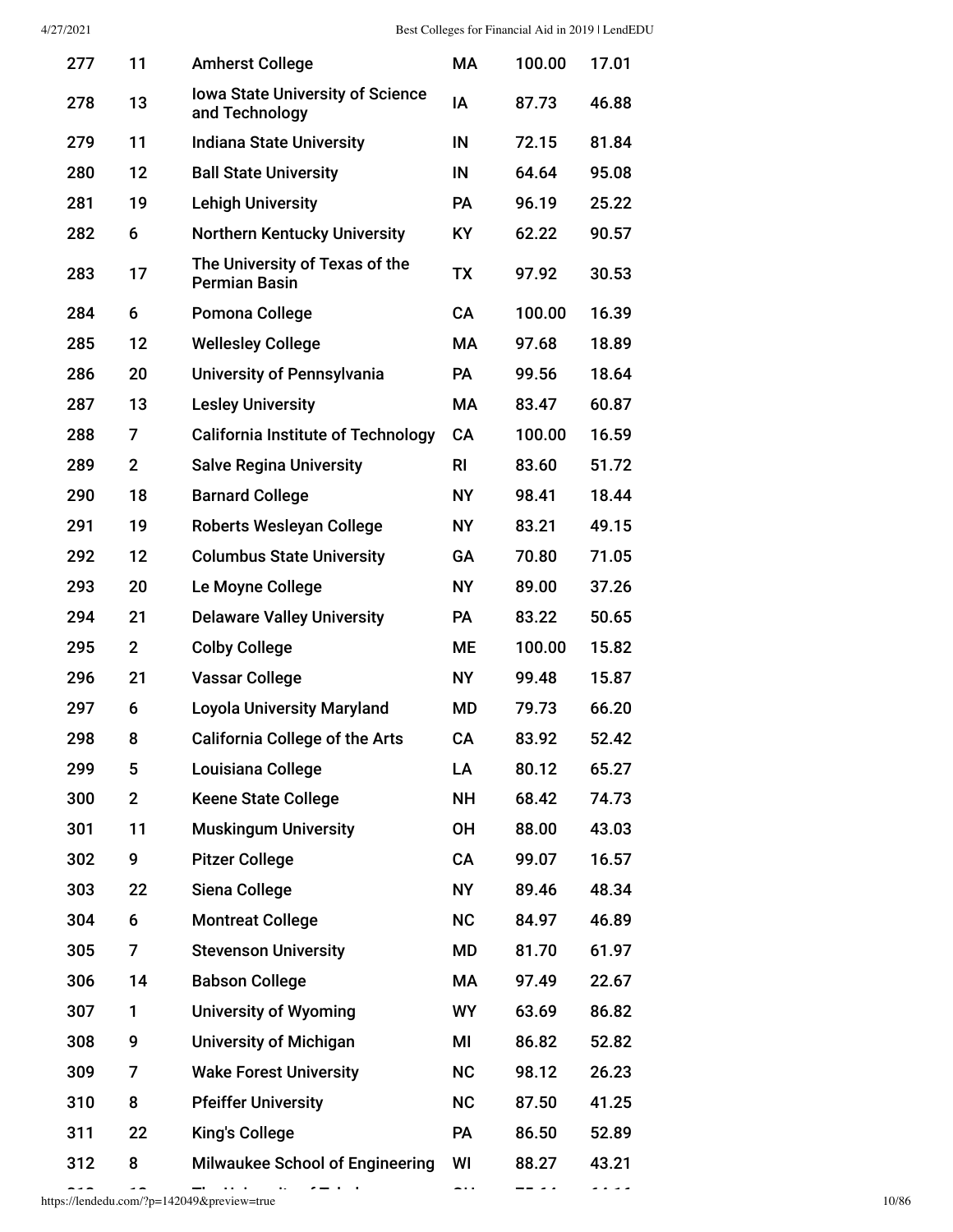| 4/27/2021 |                |                                                                                       |           | Best Colleges for Financial Aid in 2019   LendEDU |        |
|-----------|----------------|---------------------------------------------------------------------------------------|-----------|---------------------------------------------------|--------|
| 313       | 12             | The University of Toledo                                                              | <b>OH</b> | 75.64                                             | 64.16  |
| 314       | 23             | <b>Cornell University</b>                                                             | <b>NY</b> | 98.02                                             | 16.75  |
| 315       | 24             | <b>Syracuse University</b>                                                            | <b>NY</b> | 94.61                                             | 33.86  |
| 316       | 13             | <b>Mary Baldwin University</b>                                                        | VA        | 95.27                                             | 28.01  |
| 317       | 18             | <b>Howard Payne University</b>                                                        | <b>TX</b> | 88.43                                             | 49.09  |
| 318       | 7              | <b>Maryville University of Saint Louis</b>                                            | <b>MO</b> | 81.25                                             | 54.81  |
| 319       | 23             | <b>Westminster College</b>                                                            | PA        | 87.92                                             | 41.31  |
| 320       | 24             | <b>DeSales University</b>                                                             | PA        | 81.00                                             | 61.87  |
| 321       | 3              | <b>Southwestern College</b>                                                           | <b>KS</b> | 83.46                                             | 50.18  |
| 322       | 9              | The University of North Carolina<br>at Greensboro                                     | <b>NC</b> | 69.98                                             | 66.43  |
| 323       | 25             | <b>Marist College</b>                                                                 | <b>NY</b> | 81.63                                             | 50.76  |
| 324       | 25             | <b>Albright College</b>                                                               | PA        | 90.00                                             | 37.10  |
| 325       | 14             | <b>Marietta College</b>                                                               | <b>OH</b> | 93.96                                             | 20.80  |
| 326       | 13             | <b>Heidelberg University</b>                                                          | <b>OH</b> | 90.44                                             | 35.73  |
| 327       | 20             | <b>Moody Bible Institute</b>                                                          | IL        | 76.46                                             | 59.12  |
| 328       | 6              | <b>Louisiana State University and</b><br><b>Agricultural &amp; Mechanical College</b> | LA        | 74.71                                             | 64.57  |
| 329       | 26             | <b>Bucknell University</b>                                                            | PA        | 93.32                                             | 25.43  |
| 330       | 8              | <b>Washington University in St.</b><br>Louis                                          | <b>MO</b> | 98.43                                             | 16.77  |
| 331       | 15             | <b>College of the Holy Cross</b>                                                      | МA        | 92.51                                             | 25.91  |
| 332       | 15             | <b>Cedarville University</b>                                                          | <b>OH</b> | 52.13                                             | 100.00 |
| 333       | $\overline{7}$ | <b>Georgetown College</b>                                                             | <b>KY</b> | 91.68                                             | 31.15  |
| 334       | 9              | <b>Edgewood College</b>                                                               | WI        | 87.26                                             | 40.53  |
| 335       | 10             | The University of Tennessee at<br><b>Martin</b>                                       | <b>TN</b> | 56.95                                             | 85.40  |
| 336       | 3              | <b>University of Maine</b>                                                            | ME        | 78.19                                             | 50.45  |
| 337       | 10             | <b>University of San Diego</b>                                                        | <b>CA</b> | 83.54                                             | 49.34  |
| 338       | 3              | <b>Franklin Pierce University</b>                                                     | <b>NH</b> | 86.00                                             | 50.97  |
| 339       | 4              | <b>Newman University</b>                                                              | <b>KS</b> | 82.10                                             | 46.16  |
| 340       | 6              | <b>Winthrop University</b>                                                            | <b>SC</b> | 74.40                                             | 54.82  |
| 341       | 21             | <b>Wheaton College</b>                                                                | IL        | 87.72                                             | 37.62  |
| 342       | 8              | <b>Reed College</b>                                                                   | <b>OR</b> | 98.77                                             | 15.40  |
| 343       | 5              | <b>University of Montevallo</b>                                                       | <b>AL</b> | 74.14                                             | 55.83  |
| 344       | 27             | <b>Moravian College</b>                                                               | PA        | 83.19                                             | 49.10  |
| 345       | 4              | <b>Fort Lewis College</b>                                                             | CO        | 90.55                                             | 30.76  |
| 346       | 5              | <b>Champlain College</b>                                                              | VT        | 80.52                                             | 51.26  |
| 347       | 28             | <b>Harrisburg University of Science</b><br>and Technology                             | PA        | 84.86                                             | 52.45  |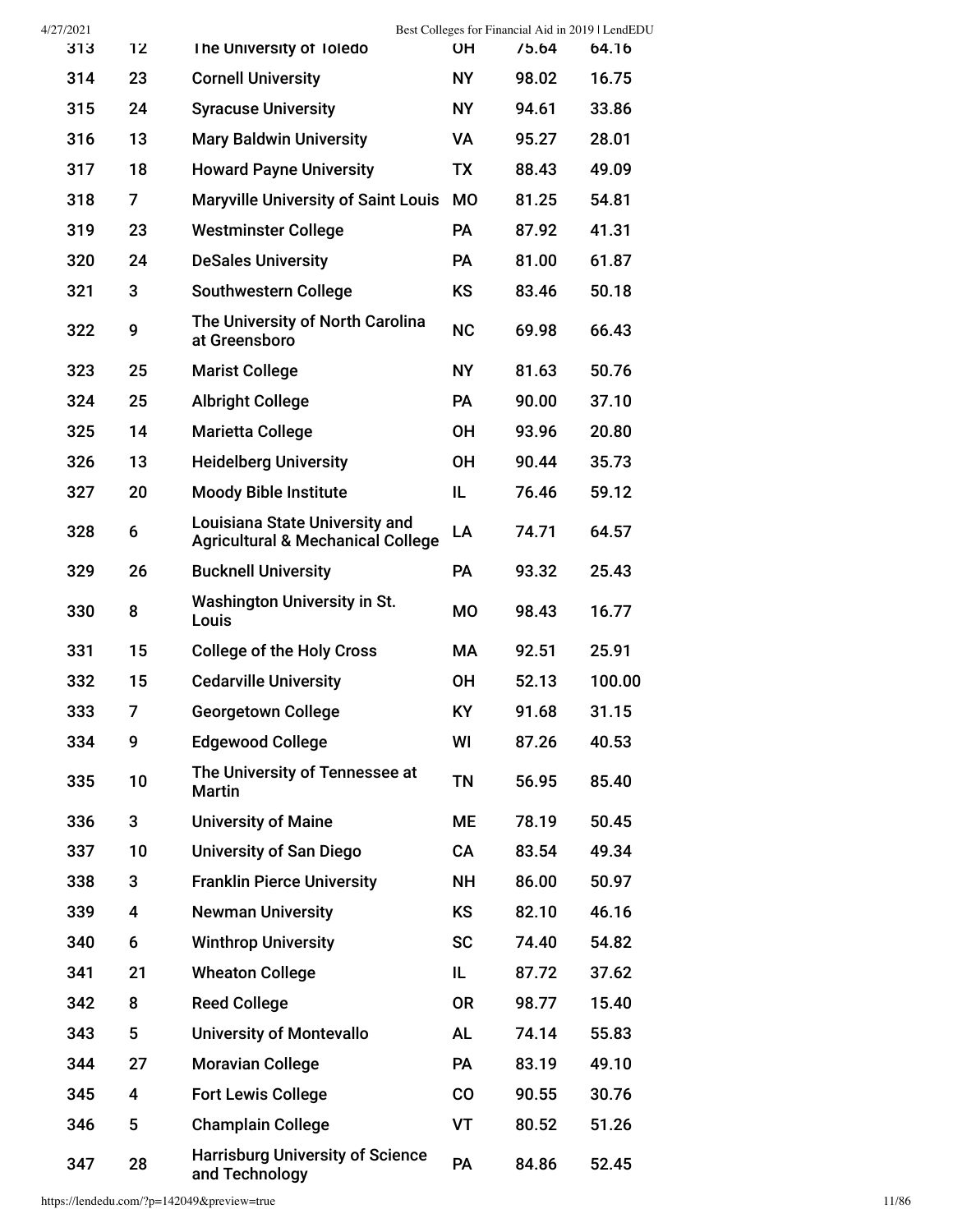| 348 | 1           | The College of Idaho                                   | ID        | 50.81 | 100.00 |
|-----|-------------|--------------------------------------------------------|-----------|-------|--------|
| 349 | 16          | <b>Western New England University</b>                  | <b>MA</b> | 86.35 | 49.11  |
| 350 | 16          | <b>Miami University</b>                                | 0H        | 73.68 | 63.41  |
| 351 | 10          | <b>Northland College</b>                               | WI        | 87.37 | 34.94  |
| 352 | 5           | <b>Georgian Court University</b>                       | <b>NJ</b> | 85.74 | 35.81  |
| 353 | 10          | <b>Bethany Lutheran College</b>                        | <b>MN</b> | 92.00 | 38.31  |
| 354 | 14          | Virginia Wesleyan University                           | VA        | 81.44 | 46.47  |
| 355 | 10          | <b>Lawrence Technological</b><br><b>University</b>     | ΜI        | 83.34 | 46.57  |
| 356 | 26          | St. John Fisher College                                | <b>NY</b> | 84.50 | 39.56  |
| 357 | 17          | <b>Tufts University</b>                                | <b>MA</b> | 95.03 | 16.55  |
| 358 | 19          | <b>East Texas Baptist University</b>                   | <b>TX</b> | 51.57 | 100.00 |
| 359 | 20          | <b>Concordia University Texas</b>                      | <b>TX</b> | 77.83 | 52.28  |
| 360 | 21          | <b>LeTourneau University</b>                           | <b>TX</b> | 82.68 | 46.09  |
| 361 | 27          | <b>Vaughn College of Aeronautics</b><br>and Technology | <b>NY</b> | 88.74 | 38.40  |
| 362 | 11          | <b>Dominican University of</b><br>California           | <b>CA</b> | 83.26 | 44.63  |
| 363 | 28          | <b>Mount Saint Mary College</b>                        | <b>NY</b> | 82.24 | 45.39  |
| 364 | 14          | The University of Tampa                                | FL.       | 78.65 | 52.87  |
| 365 | 22          | University of St. Thomas                               | <b>TX</b> | 82.12 | 45.36  |
| 366 | 3           | <b>Rocky Mountain College</b>                          | МT        | 85.83 | 33.88  |
| 367 | 29          | <b>Alfred University</b>                               | <b>NY</b> | 90.71 | 31.98  |
| 368 | 29          | <b>Cedar Crest College</b>                             | <b>PA</b> | 88.22 | 34.26  |
| 369 | 13          | <b>Brenau University</b>                               | GA        | 77.62 | 60.86  |
| 370 | 4           | <b>Shepherd University</b>                             | WV        | 71.11 | 65.92  |
| 371 | 18          | <b>Endicott College</b>                                | МA        | 81.41 | 46.07  |
| 372 | 17          | The University of Findlay                              | <b>OH</b> | 89.35 | 39.90  |
| 373 | 10          | The University of North Carolina<br>at Chapel Hill     | <b>NC</b> | 95.30 | 28.76  |
| 374 | 11          | <b>University of Detroit Mercy</b>                     | MI        | 82.91 | 43.09  |
| 375 | 13          | <b>Valparaiso University</b>                           | IN        | 96.62 | 17.85  |
| 376 | 14          | University of Southern Indiana                         | IN        | 88.27 | 41.09  |
| 377 | 30          | <b>Pratt Institute</b>                                 | <b>NY</b> | 51.52 | 98.73  |
| 378 | 5           | <b>Marshall University</b>                             | WV        | 62.38 | 74.31  |
| 379 | 11          | <b>Carson-Newman University</b>                        | <b>TN</b> | 88.93 | 33.08  |
| 380 | 18          | <b>Bowling Green State University</b>                  | <b>OH</b> | 80.62 | 43.34  |
| 381 | $\mathbf 2$ | <b>Northeastern State University</b>                   | <b>OK</b> | 89.67 | 22.50  |
| 382 | 14          | <b>Grand View University</b>                           | ΙA        | 83.55 | 38.01  |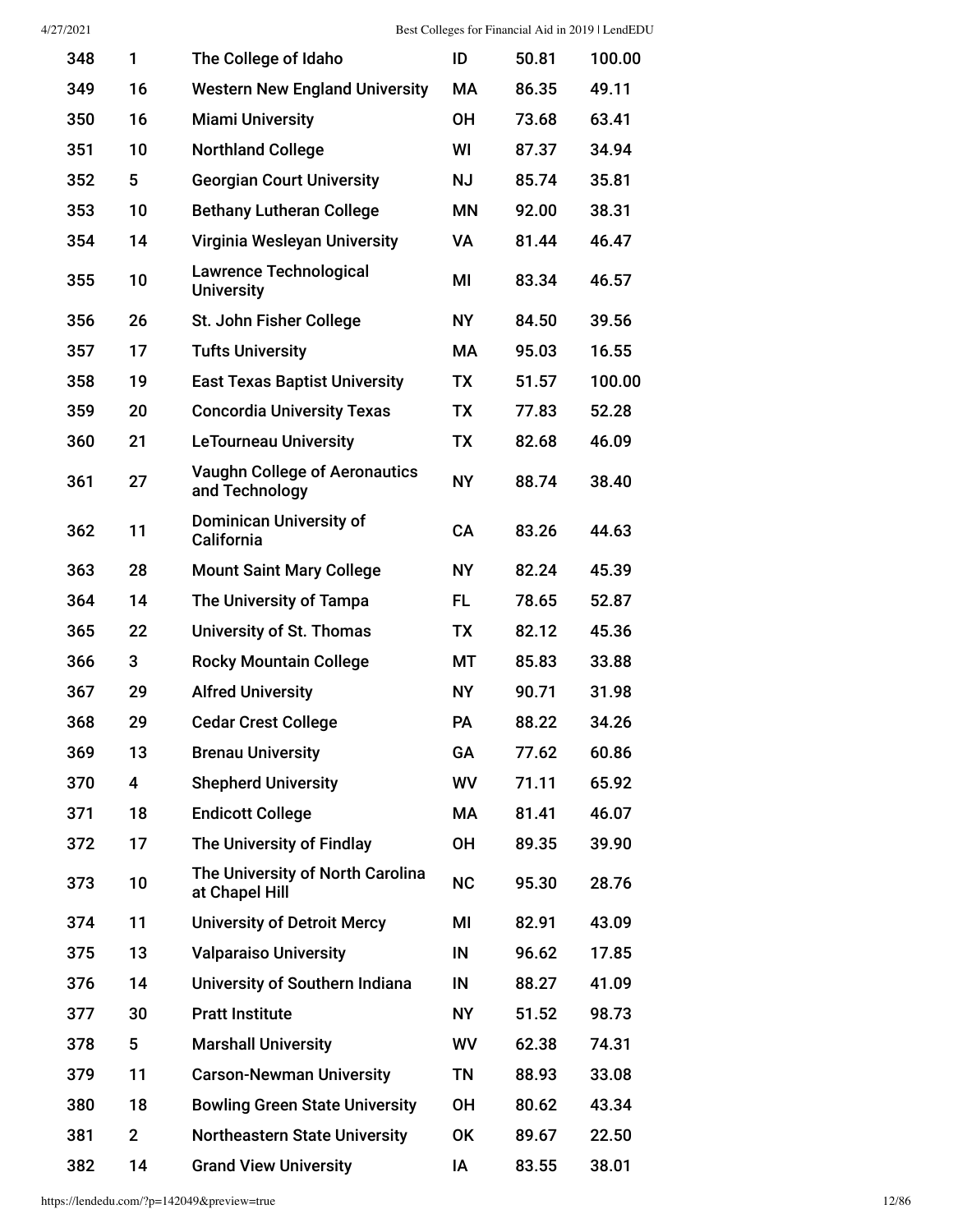| 4/27/2021 |                |                                                                    |           | Best Colleges for Financial Aid in 2019   LendEDU |       |
|-----------|----------------|--------------------------------------------------------------------|-----------|---------------------------------------------------|-------|
| 383       | 9              | <b>Westminster College</b>                                         | <b>MO</b> | 96.00                                             | 16.19 |
| 384       | 31             | The College at Brockport, State<br><b>University of New York</b>   | <b>NY</b> | 74.58                                             | 55.91 |
| 385       | 12             | <b>Point Loma Nazarene University</b>                              | <b>CA</b> | 80.39                                             | 44.58 |
| 386       | 10             | <b>Evangel University</b>                                          | <b>MO</b> | 86.72                                             | 35.67 |
| 387       | 30             | <b>Wilkes University</b>                                           | PA        | 87.19                                             | 33.55 |
| 388       | 12             | <b>Olivet College</b>                                              | ΜI        | 87.93                                             | 30.23 |
| 389       | 19             | <b>Pine Manor College</b>                                          | МA        | 87.50                                             | 30.25 |
| 390       | 20             | <b>University of Massachusetts</b><br>Amherst                      | МA        | 86.20                                             | 35.13 |
| 391       | 14             | <b>Georgia State University</b>                                    | GA        | 63.22                                             | 77.29 |
| 392       | 21             | <b>Boston University</b>                                           | МA        | 90.14                                             | 24.26 |
| 393       | 1              | University of Hawaii at Manoa                                      | HI        | 82.27                                             | 35.70 |
| 394       | 13             | <b>Central Michigan University</b>                                 | MI        | 81.06                                             | 42.16 |
| 395       | 3              | University of Science and Arts of<br>Oklahoma                      | <b>OK</b> | 80.47                                             | 37.58 |
| 396       | $\overline{2}$ | <b>New Mexico State University</b>                                 | <b>NM</b> | 82.92                                             | 35.80 |
| 397       | 15             | <b>Mount Mercy University</b>                                      | IA        | 85.49                                             | 43.06 |
| 398       | 12             | <b>Lee University</b>                                              | <b>TN</b> | 73.44                                             | 56.54 |
| 399       | 14             | <b>Western Michigan University</b>                                 | MI        | 80.58                                             | 51.64 |
| 400       | 15             | <b>Indiana University-Purdue</b><br><b>University Indianapolis</b> | IN        | 74.83                                             | 52.95 |
| 401       | 15             | <b>University of Virginia</b>                                      | <b>VA</b> | 93.29                                             | 28.84 |
| 402       | 1              | <b>Prescott College</b>                                            | <b>AZ</b> | 82.99                                             | 46.89 |
| 403       | 32             | St. Joseph's College, New York                                     | <b>NY</b> | 81.19                                             | 39.22 |
| 404       | 11             | <b>Martin Luther College</b>                                       | <b>MN</b> | 85.54                                             | 34.32 |
| 405       | 15             | Savannah College of Art and<br>Design                              | GA        | 68.94                                             | 65.47 |
| 406       | 16             | <b>Indiana University Bloomington</b>                              | IN        | 75.66                                             | 53.69 |
| 407       | 31             | <b>Villanova University</b>                                        | <b>PA</b> | 84.88                                             | 29.43 |
| 408       | $\overline{2}$ | <b>University of Sioux Falls</b>                                   | <b>SD</b> | 85.30                                             | 32.99 |
| 409       | 13             | <b>University of San Francisco</b>                                 | CA        | 82.35                                             | 38.78 |
| 410       | 22             | <b>Nichols College</b>                                             | МA        | 89.00                                             | 35.76 |
| 411       | 23             | Wentworth Institute of<br><b>Technology</b>                        | МA        | 70.35                                             | 62.18 |
| 412       | 13             | <b>Tennessee Wesleyan University</b>                               | <b>TN</b> | 62.55                                             | 68.75 |
| 413       | 16             | <b>Emmanuel College</b>                                            | GA        | 83.40                                             | 34.74 |
| 414       | 19             | The Ohio State University                                          | <b>OH</b> | 78.12                                             | 49.18 |
| 415       | 32             | <b>Haverford College</b>                                           | <b>PA</b> | 100.00                                            | 0.00  |
| 416       | 6              | <b>University of New Haven</b>                                     | CT        | 78.90                                             | 43.53 |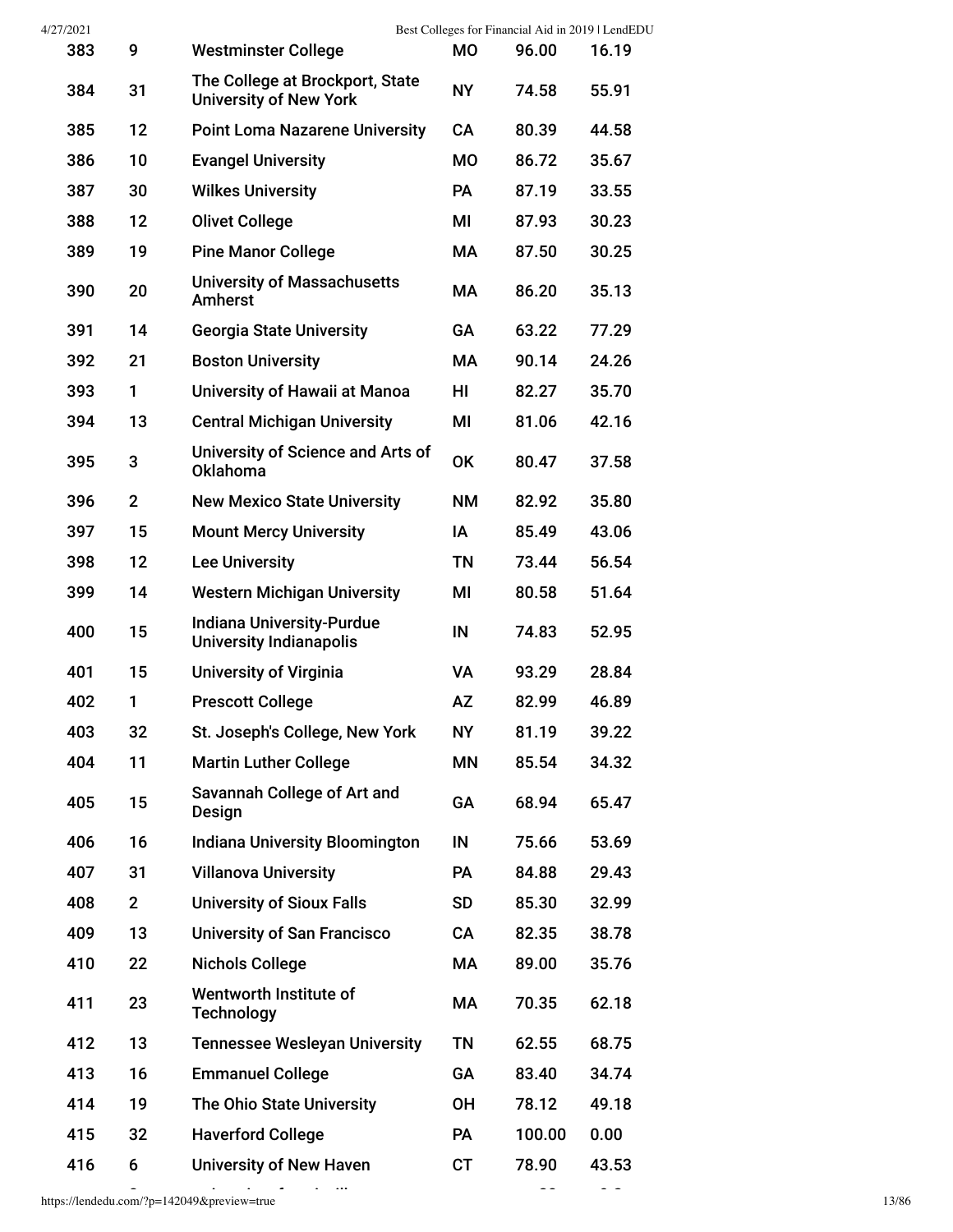| 4/27/2021 |              |                                                        |           | Best Colleges for Financial Aid in 2019   LendEDU |       |
|-----------|--------------|--------------------------------------------------------|-----------|---------------------------------------------------|-------|
| 417       | 8            | <b>University of Louisville</b>                        | ΚY        | 75.20                                             | 59.21 |
| 418       | 17           | <b>Toccoa Falls College</b>                            | GA        | 83.50                                             | 36.66 |
| 419       | 4            | <b>Brigham Young University</b>                        | UT        | 56.61                                             | 83.77 |
| 420       | 33           | <b>Canisius College</b>                                | <b>NY</b> | 86.76                                             | 27.65 |
| 421       | 11           | <b>William Woods University</b>                        | M0        | 83.46                                             | 29.24 |
| 422       | 15           | <b>Northern Michigan University</b>                    | МI        | 65.66                                             | 69.39 |
| 423       | 14           | University of California, Riverside                    | CA        | 89.20                                             | 21.95 |
| 424       | 7            | University of South Carolina<br>Aiken                  | <b>SC</b> | 74.14                                             | 48.50 |
| 425       | 4            | <b>University of Maine at Presque</b><br><b>Isle</b>   | <b>ME</b> | 91.47                                             | 21.56 |
| 426       | 15           | <b>Loyola Marymount University</b>                     | CA        | 80.70                                             | 42.80 |
| 427       | 16           | <b>University of California, Los</b><br>Angeles        | <b>CA</b> | 89.24                                             | 19.01 |
| 428       | 24           | <b>Bay Path University</b>                             | МA        | 86.16                                             | 30.29 |
| 429       | 11           | <b>Barton College</b>                                  | <b>NC</b> | 82.02                                             | 32.97 |
| 430       | 9            | <b>Northwest University</b>                            | <b>WA</b> | 80.73                                             | 40.70 |
| 431       | 33           | The University of Scranton                             | PA        | 76.62                                             | 44.55 |
| 432       | 3            | <b>Mount Marty College</b>                             | <b>SD</b> | 86.73                                             | 36.15 |
| 433       | 17           | <b>William Jessup University</b>                       | CA        | 82.13                                             | 37.28 |
| 434       | 22           | <b>Rockford University</b>                             | IL.       | 82.30                                             | 34.08 |
| 435       | 34           | <b>Cazenovia College</b>                               | <b>NY</b> | 92.50                                             | 25.63 |
| 436       | 25           | <b>Boston College</b>                                  | МA        | 94.77                                             | 21.60 |
| 437       | 20           | <b>Mount Vernon Nazarene</b><br><b>University</b>      | <b>OH</b> | 75.37                                             | 43.16 |
| 438       | 18           | Georgia College & State<br><b>University</b>           | GA        | 48.45                                             | 95.46 |
| 439       | 18           | <b>University of California, Davis</b>                 | CA        | 88.82                                             | 23.17 |
| 440       | 16           | <b>Liberty University</b>                              | VA        | 76.88                                             | 45.39 |
| 441       | 35           | <b>Wells College</b>                                   | <b>NY</b> | 88.50                                             | 22.71 |
| 442       | 8            | The Citadel, The Military College<br>of South Carolina | <b>SC</b> | 73.67                                             | 46.39 |
| 443       | 6            | New Jersey Institute of<br><b>Technology</b>           | <b>NJ</b> | 74.80                                             | 43.80 |
| 444       | $\mathbf{2}$ | <b>College of Saint Mary</b>                           | <b>NE</b> | 77.67                                             | 42.67 |
| 445       | 19           | <b>Biola University</b>                                | CA        | 76.73                                             | 45.71 |
| 446       | 12           | <b>Campbell University</b>                             | <b>NC</b> | 72.27                                             | 45.95 |
| 447       | 4            | Southeastern Oklahoma State<br><b>University</b>       | <b>OK</b> | 66.91                                             | 57.33 |
| 448       | 14           | The University of Tennessee at<br>Chattanooga          | <b>TN</b> | 77.01                                             | 42.42 |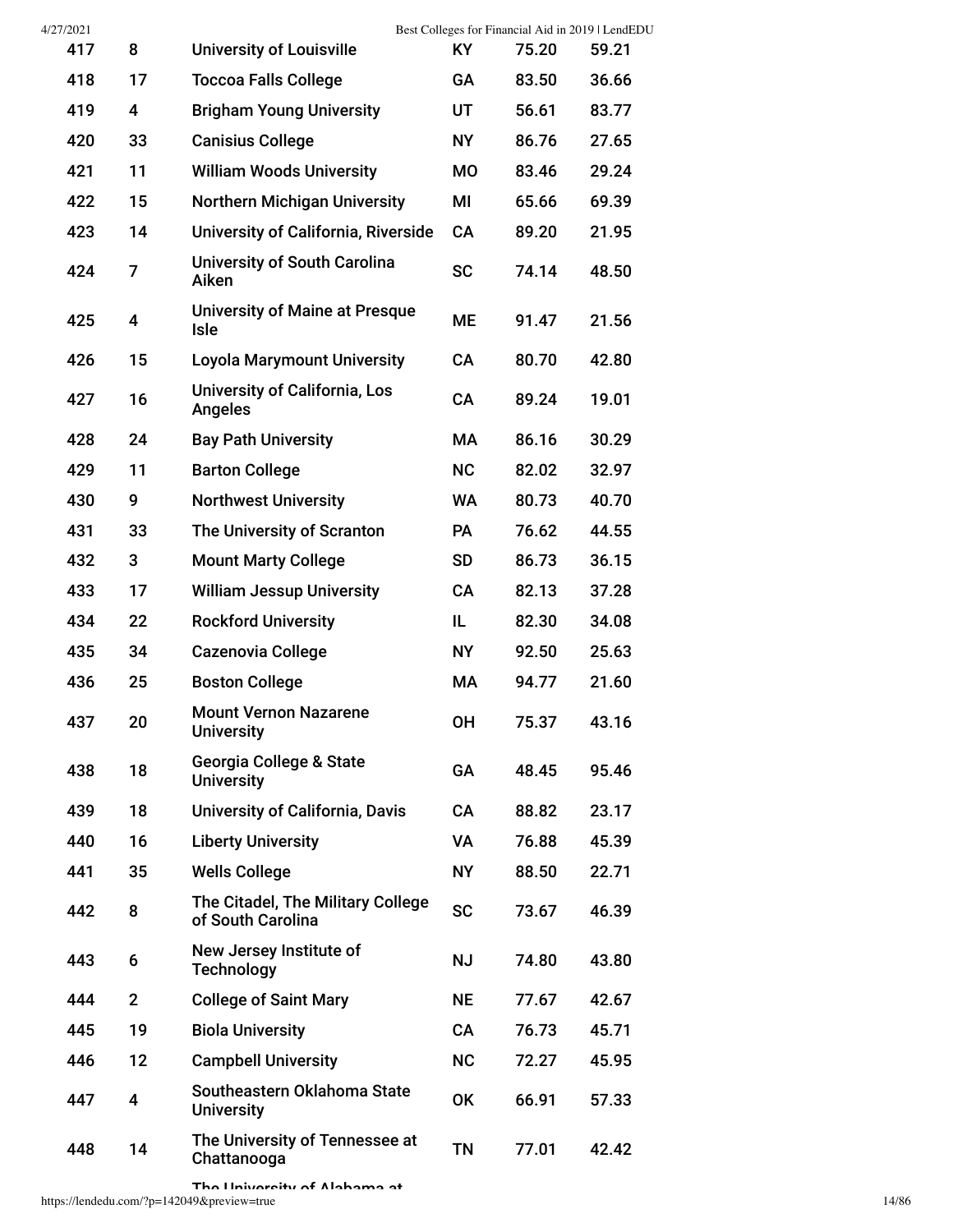| 4/27/2021 |                |                                                       |                | Best Colleges for Financial Aid in 2019   LendEDU |       |
|-----------|----------------|-------------------------------------------------------|----------------|---------------------------------------------------|-------|
| 449       | 6              | The University of Alabania at<br><b>Birmingham</b>    | <b>AL</b>      | 60.34                                             | 80.75 |
| 450       | 36             | <b>Adelphi University</b>                             | <b>NY</b>      | 71.12                                             | 52.48 |
| 451       | 16             | <b>Wayne State University</b>                         | ΜI             | 60.77                                             | 70.98 |
| 452       | 23             | Eureka College                                        | IL.            | 92.50                                             | 17.25 |
| 453       | 15             | University of North Florida                           | FL.            | 79.75                                             | 40.98 |
| 454       | $\overline{2}$ | <b>University of Southern</b><br><b>Mississippi</b>   | <b>MS</b>      | 68.34                                             | 57.00 |
| 455       | 23             | <b>Lubbock Christian University</b>                   | <b>TX</b>      | 80.09                                             | 36.01 |
| 456       | 16             | <b>University of Central Florida</b>                  | FL.            | 65.38                                             | 67.12 |
| 457       | 17             | <b>Bluefield College</b>                              | <b>VA</b>      | 82.35                                             | 28.65 |
| 458       | 37             | <b>Bard College</b>                                   | <b>NY</b>      | 87.61                                             | 17.92 |
| 459       | 11             | <b>Mount Mary University</b>                          | WI             | 84.92                                             | 27.40 |
| 460       | 20             | University of California, Santa<br><b>Barbara</b>     | <b>CA</b>      | 87.74                                             | 18.40 |
| 461       | 3              | <b>Roger Williams University</b>                      | R <sub>l</sub> | 69.38                                             | 63.30 |
| 462       | 5              | The University of Kansas                              | <b>KS</b>      | 76.87                                             | 39.17 |
| 463       | 3              | University of Nebraska at Kearney                     | <b>NE</b>      | 76.60                                             | 43.08 |
| 464       | 21             | <b>Santa Clara University</b>                         | <b>CA</b>      | 73.94                                             | 55.19 |
| 465       | 4              | <b>Bryant University</b>                              | R <sub>l</sub> | 56.09                                             | 77.67 |
| 466       | 22             | University of California, Santa<br>Cruz               | <b>CA</b>      | 88.37                                             | 23.81 |
| 467       | 17             | <b>Purdue University</b>                              | IN             | 79.19                                             | 40.92 |
| 468       | $\mathbf{2}$   | University of Idaho                                   | ID             | 72.10                                             | 50.34 |
| 469       | 13             | <b>North Carolina State University</b>                | <b>NC</b>      | 82.59                                             | 26.52 |
| 470       | 5              | <b>Oklahoma Christian University</b>                  | <b>OK</b>      | 62.20                                             | 66.79 |
| 471       | 7              | Northwestern State University of<br>Louisiana         | LA             | 79.72                                             | 43.77 |
| 472       | 23             | <b>Thomas Aquinas College</b>                         | <b>CA</b>      | 91.15                                             | 15.64 |
| 473       | 14             | <b>Gardner-Webb University</b>                        | <b>NC</b>      | 75.59                                             | 50.64 |
| 474       | 24             | University of California, San<br><b>Diego</b>         | <b>CA</b>      | 88.87                                             | 20.36 |
| 475       | 38             | <b>State University of New York at</b><br>Plattsburgh | <b>NY</b>      | 80.88                                             | 32.23 |
| 476       | 25             | <b>California State University, Fresno</b>            | CA             | 80.05                                             | 26.16 |
| 477       | 21             | <b>Capital University</b>                             | <b>OH</b>      | 85.92                                             | 23.61 |
| 478       | $\overline{2}$ | <b>Valley City State University</b>                   | <b>ND</b>      | 81.89                                             | 28.69 |
| 479       | 22             | <b>Wright State University</b>                        | <b>OH</b>      | 71.80                                             | 45.35 |
| 480       | 26             | <b>University of the Pacific</b>                      | <b>CA</b>      | 78.31                                             | 45.06 |
| 481       | 9              | <b>Kentucky State University</b>                      | <b>KY</b>      | 84.17                                             | 24.37 |
| 482       | 17             | <b>Ringling College of Art and</b>                    | FI             | 75 00                                             | 43.60 |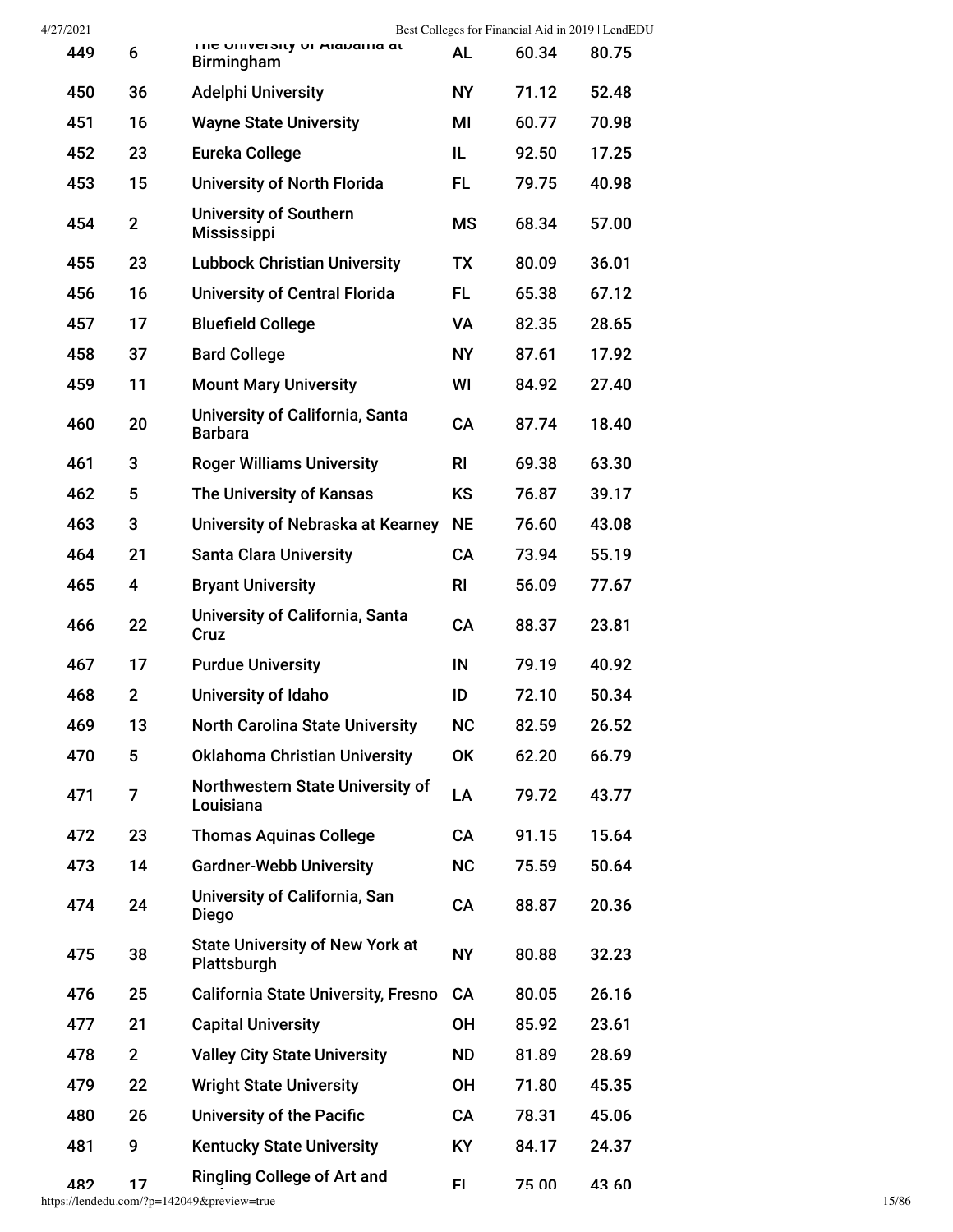| 4/27/2021<br>ᅮᇦᆇ | $\blacksquare$ | Design                                                                                            | e an      | Best Colleges for Financial Aid in 2019   LendEDU<br>いいいい |       |       |
|------------------|----------------|---------------------------------------------------------------------------------------------------|-----------|-----------------------------------------------------------|-------|-------|
|                  |                |                                                                                                   |           |                                                           |       |       |
| 483              | 39             | <b>State University of New York</b><br><b>College of Environmental Science NY</b><br>and Forestry |           | 78.88                                                     | 37.14 |       |
| 484              | 9              | <b>Eastern Oregon University</b>                                                                  | <b>OR</b> | 75.28                                                     | 44.56 |       |
| 485              | 40             | <b>Marymount Manhattan College</b>                                                                | <b>NY</b> | 76.58                                                     | 42.54 |       |
| 486              | 10             | <b>Campbellsville University</b>                                                                  | <b>KY</b> | 84.03                                                     | 26.22 |       |
| 487              | 18             | <b>Webber International University</b>                                                            | <b>FL</b> | 79.32                                                     | 33.54 |       |
| 488              | 24             | <b>DePaul University</b>                                                                          | IL        | 80.20                                                     | 40.63 |       |
| 489              | 34             | <b>Mansfield University of</b><br>Pennsylvania                                                    | PA        | 74.99                                                     | 45.53 |       |
| 490              | 27             | <b>Concordia University Irvine</b>                                                                | CA        | 74.42                                                     | 45.05 |       |
| 491              | 28             | University of California, Berkeley                                                                | <b>CA</b> | 88.56                                                     | 25.57 |       |
| 492              | 19             | <b>Georgia Institute of Technology</b>                                                            | GA        | 72.31                                                     | 54.03 |       |
| 493              | 41             | <b>Manhattanville College</b>                                                                     | <b>NY</b> | 76.13                                                     | 36.61 |       |
| 494              | 42             | St. Joseph's College, Long Island<br>Campus                                                       | <b>NY</b> | 79.25                                                     | 31.43 |       |
| 495              | 20             | <b>University of West Georgia</b>                                                                 | GA        | 61.06                                                     | 73.52 |       |
| 496              | 4              | Nebraska Christian College of<br><b>Hope International University</b>                             | <b>NE</b> | 40.08                                                     | 99.85 |       |
| 497              | 23             | <b>Cleveland Institute of Art</b>                                                                 | <b>OH</b> | 79.93                                                     | 34.34 |       |
| 498              | 17             | <b>University of Michigan-Dearborn</b>                                                            | MI        | 80.89                                                     | 28.80 |       |
| 499              | 6              | <b>Glenville State College</b>                                                                    | WV        | 75.46                                                     | 41.05 |       |
| 500              | 12             | <b>Minnesota State University</b><br><b>Mankato</b>                                               | MN        | 75.24                                                     | 39.68 |       |
| 501              | 18             | <b>Andrews University</b>                                                                         | ΜI        | 76.33                                                     | 34.79 |       |
| 502              | 19             | <b>Flagler College</b>                                                                            | <b>FL</b> | 78.87                                                     | 33.70 |       |
| 503              | 4              | <b>University of New Hampshire</b>                                                                | <b>NH</b> | 76.39                                                     | 33.30 |       |
| 504              | 43             | <b>Dominican College</b>                                                                          | <b>NY</b> | 83.42                                                     | 33.11 |       |
| 505              | 20             | <b>Johnson University Florida</b>                                                                 | <b>FL</b> | 82.01                                                     | 31.00 |       |
| 506              | 13             | <b>Bemidji State University</b>                                                                   | ΜN        | 65.08                                                     | 65.38 |       |
| 507              | $\overline{7}$ | <b>Appalachian Bible College</b>                                                                  | WV        | 83.50                                                     | 18.45 |       |
| 508              | 44             | <b>State University of New York</b><br><b>College at Potsdam</b>                                  | <b>NY</b> | 83.45                                                     | 25.51 |       |
| 509              | 8              | St. Mary's College of Maryland                                                                    | MD        | 81.04                                                     | 31.97 |       |
| 510              | 15             | <b>Chowan University</b>                                                                          | <b>NC</b> | 85.00                                                     | 16.48 |       |
| 511              | 12             | <b>Southeast Missouri State</b><br><b>University</b>                                              | <b>MO</b> | 73.46                                                     | 44.23 |       |
| 512              | 10             | <b>Southern Oregon University</b>                                                                 | <b>OR</b> | 85.57                                                     | 19.02 |       |
| 513              | 26             | <b>University of Massachusetts</b><br><b>Boston</b>                                               | МA        | 88.15                                                     | 23.83 |       |
| 51 A             | C              | Manuilla Ctata University<br>https://lendedu.com/?p=142049&preview=true                           | חוח       | 02 1 E                                                    | כם גר | 16/86 |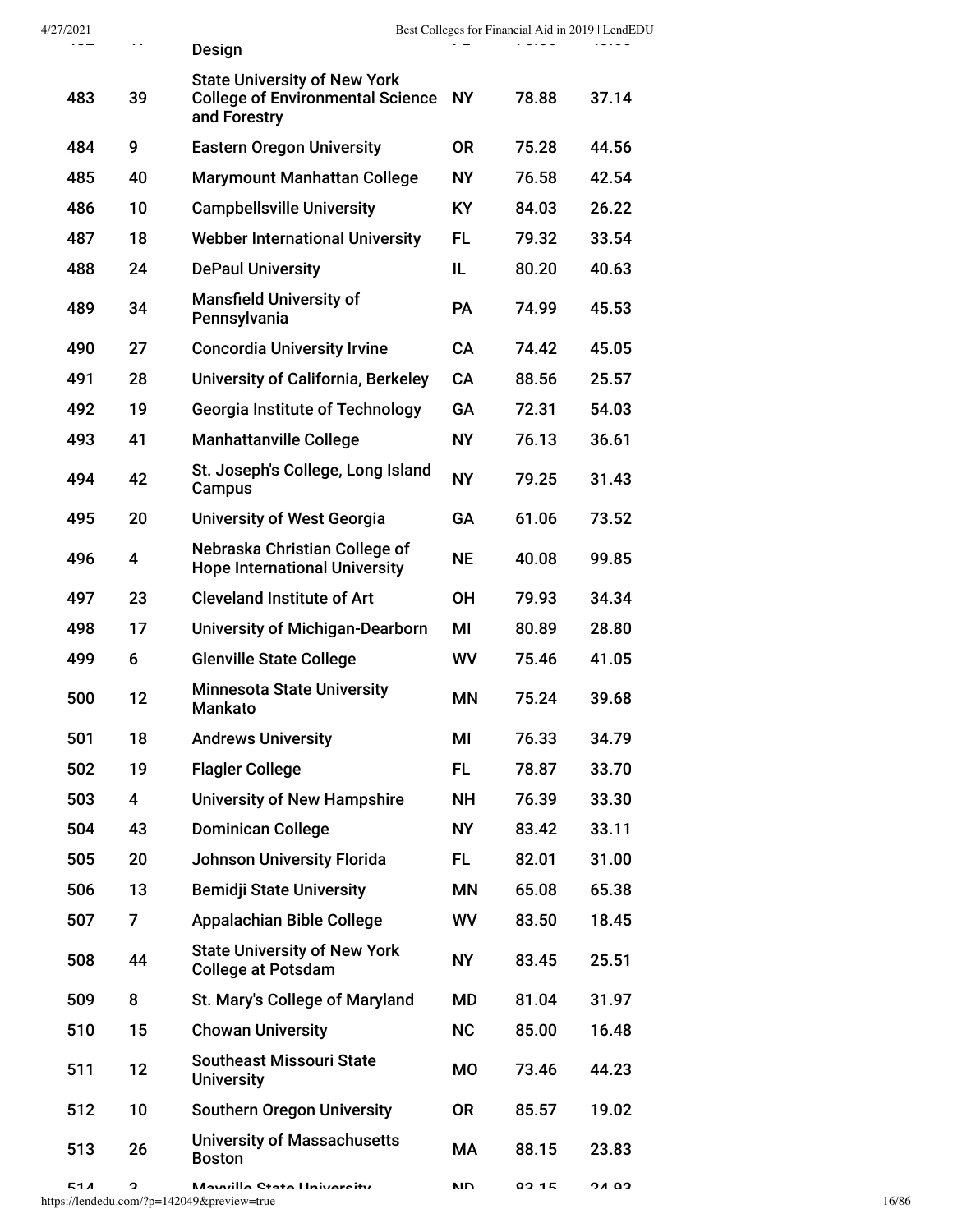| 4/27/2021 |                |                                                          | Best Colleges for Financial Aid in 2019   LendEDU |       |       |
|-----------|----------------|----------------------------------------------------------|---------------------------------------------------|-------|-------|
| J14       | c              | <b>IVIAYVING STATE UNIVERSITY</b>                        | שוו                                               | 00.10 | 24.95 |
| 515       | 5              | <b>University of Colorado Boulder</b>                    | <b>CO</b>                                         | 77.15 | 32.21 |
| 516       | 35             | <b>Temple University</b>                                 | <b>PA</b>                                         | 76.71 | 35.58 |
| 517       | 24             | The University of Texas Rio<br><b>Grande Valley</b>      | <b>TX</b>                                         | 87.10 | 17.16 |
| 518       | 36             | <b>Chatham University</b>                                | <b>PA</b>                                         | 79.42 | 30.73 |
| 519       | 27             | <b>Lasell College</b>                                    | <b>MA</b>                                         | 76.00 | 38.63 |
| 520       | 7              | <b>Samford University</b>                                | <b>AL</b>                                         | 83.29 | 20.07 |
| 521       | 19             | Michigan Technological<br><b>University</b>              | ΜI                                                | 73.78 | 40.36 |
| 522       | 21             | <b>Trinity College of Florida</b>                        | FL.                                               | 83.53 | 22.55 |
| 523       | 21             | <b>Valdosta State University</b>                         | <b>GA</b>                                         | 85.71 | 26.99 |
| 524       | 28             | <b>University of Massachusetts</b><br><b>Dartmouth</b>   | <b>MA</b>                                         | 85.34 | 22.16 |
| 525       | 6              | <b>Emporia State University</b>                          | <b>KS</b>                                         | 74.78 | 34.33 |
| 526       | 9              | <b>Francis Marion University</b>                         | <b>SC</b>                                         | 79.46 | 25.39 |
| 527       | 16             | <b>High Point University</b>                             | <b>NC</b>                                         | 74.95 | 45.24 |
| 528       | 20             | <b>Michigan State University</b>                         | ΜI                                                | 64.59 | 50.42 |
| 529       | 3              | <b>Lewis-Clark State College</b>                         | ID                                                | 72.93 | 37.67 |
| 530       | 8              | <b>Tuskegee University</b>                               | <b>AL</b>                                         | 78.74 | 38.00 |
| 531       | 29             | <b>California State University,</b><br><b>Stanislaus</b> | CA                                                | 86.07 | 20.21 |
| 532       | 15             | <b>Belmont University</b>                                | <b>TN</b>                                         | 73.87 | 33.92 |
| 533       | 22             | <b>Wesleyan College</b>                                  | GA                                                | 84.06 | 18.98 |
| 534       | 30             | <b>Woodbury University</b>                               | CA                                                | 78.97 | 31.65 |
| 535       | 29             | <b>Bentley University</b>                                | МA                                                | 95.31 | 0.00  |
| 536       | 37             | <b>Gwynedd Mercy University</b>                          | <b>PA</b>                                         | 75.71 | 33.66 |
| 537       | $\overline{2}$ | The Catholic University of<br>America                    | <b>DC</b>                                         | 88.39 | 19.63 |
| 538       | 10             | <b>Clemson University</b>                                | <b>SC</b>                                         | 67.19 | 56.97 |
| 539       | 10             | <b>Western Washington University</b>                     | WA                                                | 86.18 | 17.64 |
| 540       | 21             | <b>University of Michigan-Flint</b>                      | MI                                                | 72.52 | 41.20 |
| 541       | 6              | <b>Colorado Mesa University</b>                          | co                                                | 74.07 | 33.18 |
| 542       | 31             | <b>University of La Verne</b>                            | CA                                                | 79.83 | 27.48 |
| 543       | 16             | The University of Iowa                                   | IA                                                | 67.94 | 48.04 |
| 544       | 18             | <b>Manchester University</b>                             | IN                                                | 92.50 | 0.00  |
| 545       | 11             | <b>Eastern Kentucky University</b>                       | <b>KY</b>                                         | 69.01 | 36.36 |
| 546       | 32             | <b>Chapman University</b>                                | CA                                                | 81.96 | 21.50 |
| 547       | 7              | <b>Monmouth University</b>                               | <b>NJ</b>                                         | 66.92 | 41.17 |
| 548       | 33             | <b>Mount Saint Mary's University</b>                     | CA                                                | 82.29 | 22.08 |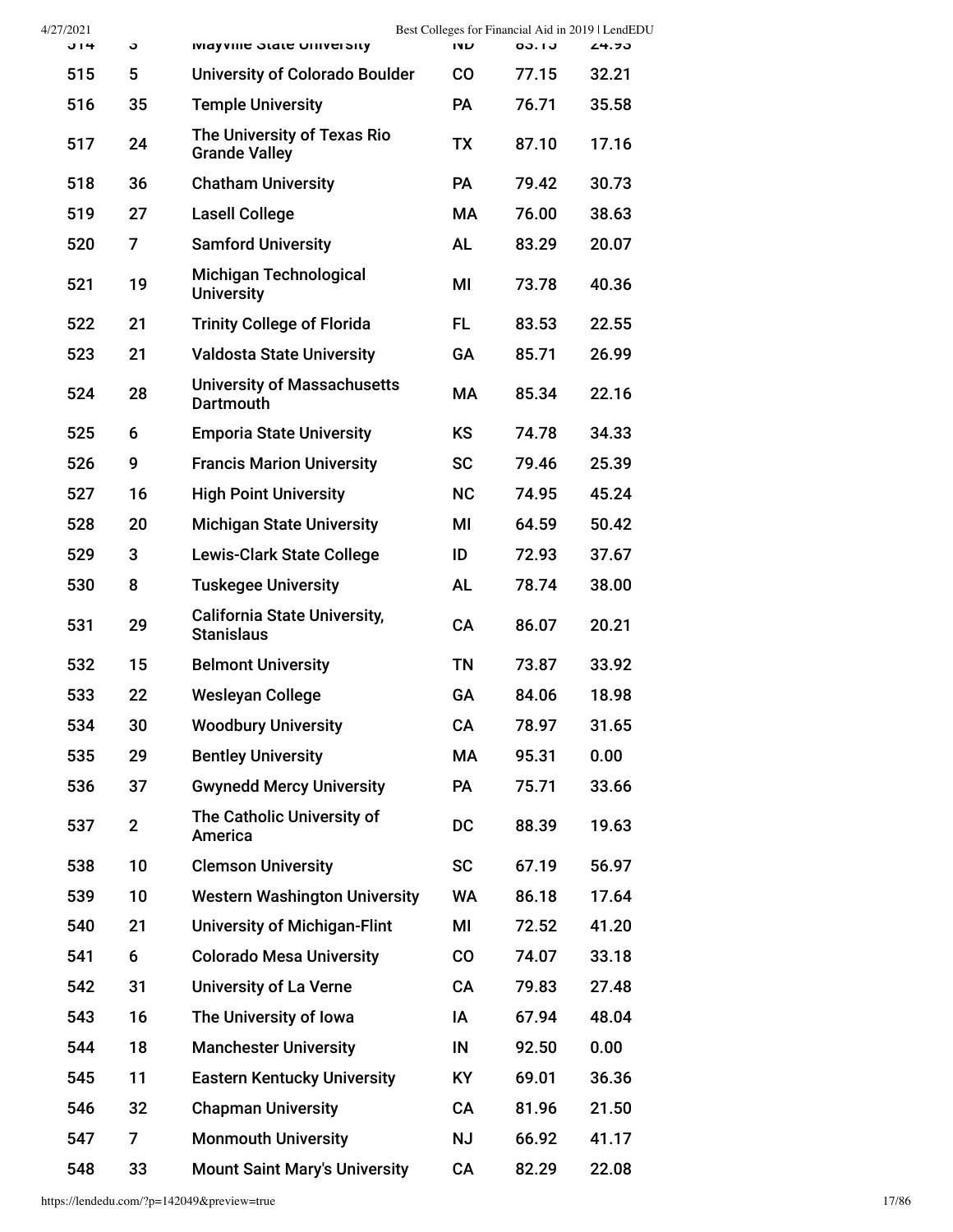| 549 | 17 | <b>Upper Iowa University</b>                         | ΙA        | 72.41 | 37.14 |
|-----|----|------------------------------------------------------|-----------|-------|-------|
| 550 | 24 | <b>Ursuline College</b>                              | 0H        | 76.81 | 24.33 |
| 551 | 14 | University of Minnesota, Duluth                      | ΜN        | 81.90 | 19.92 |
| 552 | 22 | <b>Grand Valley State University</b>                 | ΜI        | 74.25 | 31.02 |
| 553 | 22 | <b>University of South Florida</b>                   | FL.       | 73.83 | 33.02 |
| 554 | 15 | <b>University of Minnesota,</b><br>Crookston         | ΜN        | 82.43 | 21.08 |
| 555 | 13 | <b>Missouri State University</b>                     | <b>MO</b> | 73.56 | 32.49 |
| 556 | 4  | <b>Minot State University</b>                        | <b>ND</b> | 77.91 | 28.86 |
| 557 | 14 | <b>Lincoln University</b>                            | <b>MO</b> | 77.40 | 20.85 |
| 558 | 11 | <b>Washington State University</b>                   | <b>WA</b> | 75.86 | 28.99 |
| 559 | 7  | <b>University of Northern Colorado</b>               | <b>CO</b> | 74.87 | 31.86 |
| 560 | 17 | <b>Elon University</b>                               | <b>NC</b> | 75.23 | 34.48 |
| 561 | 18 | The College of William and Mary                      | <b>VA</b> | 85.18 | 20.39 |
| 562 | 45 | The Culinary Institute of America                    | <b>NY</b> | 80.93 | 23.42 |
| 563 | 38 | University of Pittsburgh at<br><b>Bradford</b>       | <b>PA</b> | 77.40 | 27.00 |
| 564 | 25 | <b>University of Mary Hardin-Baylor</b>              | <b>TX</b> | 78.12 | 27.28 |
| 565 | 6  | <b>East Central University</b>                       | <b>OK</b> | 80.07 | 28.99 |
| 566 | 15 | <b>Northwest Missouri State</b><br><b>University</b> | <b>MO</b> | 71.41 | 33.92 |
| 567 | 16 | <b>King University</b>                               | <b>TN</b> | 76.11 | 24.68 |
| 568 | 46 | <b>State University of New York at</b><br>Oswego     | <b>NY</b> | 82.69 | 20.11 |
| 569 | 23 | <b>Eastern Michigan University</b>                   | МI        | 57.34 | 54.33 |
| 570 | 23 | <b>Florida Atlantic University</b>                   | FL        | 71.01 | 30.17 |
| 571 | 19 | <b>Indiana University East</b>                       | IN        | 76.17 | 25.75 |
| 572 | 16 | <b>Lindenwood University</b>                         | <b>MO</b> | 76.17 | 25.91 |
| 573 | 26 | <b>Stephen F. Austin State University</b>            | <b>TX</b> | 68.70 | 43.93 |
| 574 | 5  | <b>Plymouth State University</b>                     | <b>NH</b> | 75.93 | 31.06 |
| 575 | 19 | <b>Virginia State University</b>                     | VA        | 70.01 | 41.16 |
| 576 | 8  | <b>Adams State University</b>                        | CO        | 80.65 | 26.83 |
| 577 | 17 | <b>Missouri Southern State</b><br><b>University</b>  | <b>MO</b> | 60.50 | 52.00 |
| 578 | 12 | <b>University of Pikeville</b>                       | KY        | 90.07 | 0.00  |
| 579 | 27 | <b>Texas Southern University</b>                     | <b>TX</b> | 95.77 | 0.00  |
| 580 | 12 | <b>University of Wisconsin-Stevens</b><br>Point      | WI        | 80.16 | 21.63 |
| 581 | 13 | <b>University of Wisconsin-Eau</b><br><b>Claire</b>  | WI        | 80.76 | 19.46 |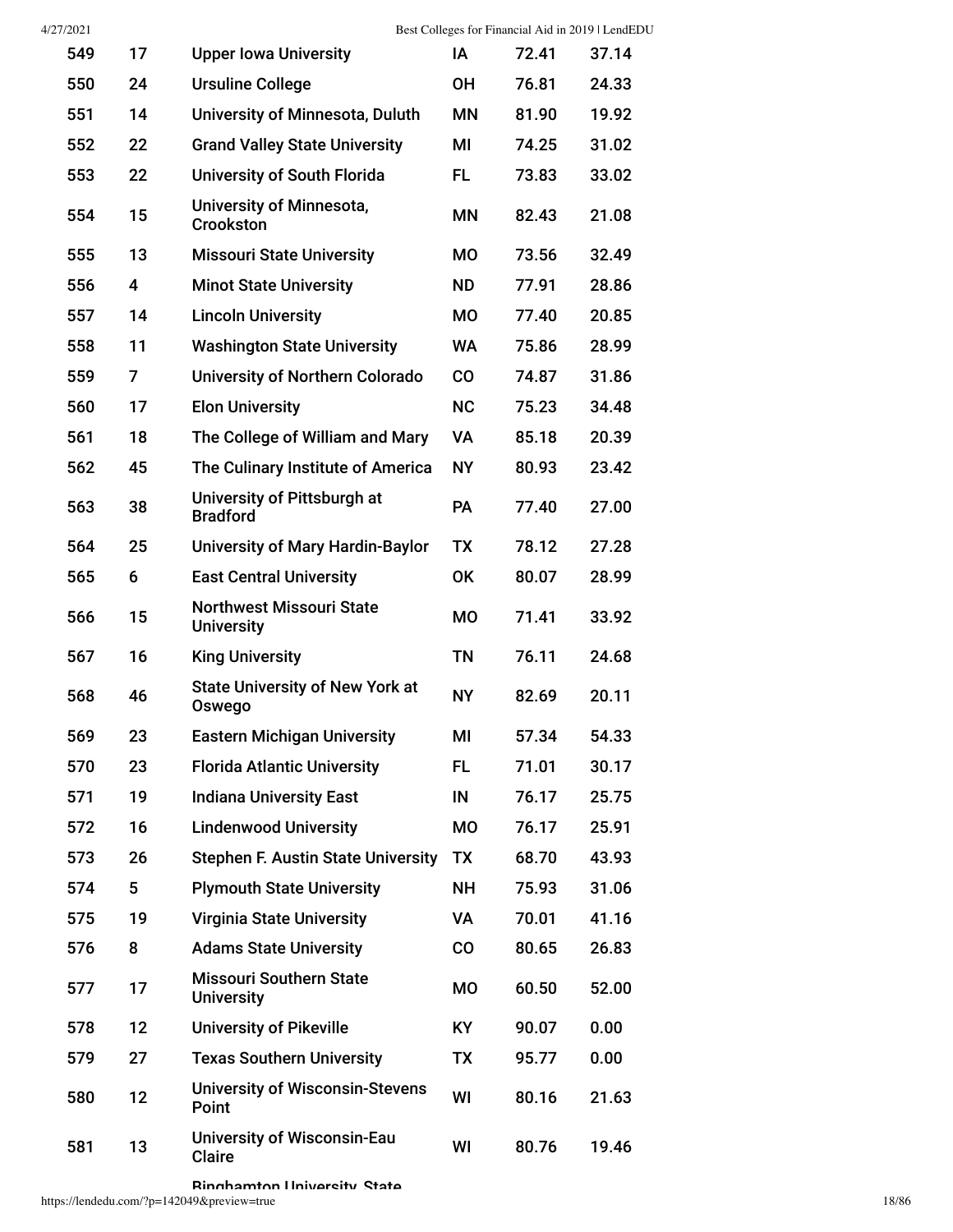| 4/27/2021 |  |
|-----------|--|
|-----------|--|

| 583 | 39             | <b>Grove City College</b>                                             | PA        | 73.36 | 31.88 |
|-----|----------------|-----------------------------------------------------------------------|-----------|-------|-------|
| 584 | 28             | The University of Texas at Dallas                                     | <b>TX</b> | 75.75 | 25.89 |
| 585 | 7              | <b>Oklahoma City University</b>                                       | 0K        | 78.87 | 16.58 |
| 586 | 9              | University of North Alabama                                           | AL        | 53.07 | 67.59 |
| 587 | 3              | <b>Mississippi State University</b>                                   | <b>MS</b> | 71.91 | 35.60 |
| 588 | 23             | <b>Georgia Southern University</b>                                    | GA        | 69.58 | 34.81 |
| 589 | 20             | <b>Indiana University South Bend</b>                                  | IN        | 75.72 | 27.05 |
| 590 | 4              | <b>Montana Tech of The University</b><br>of Montana                   | МT        | 74.24 | 31.98 |
| 591 | 40             | <b>Lock Haven University of</b><br>Pennsylvania                       | <b>PA</b> | 78.20 | 22.05 |
| 592 | 13             | <b>Murray State University</b>                                        | <b>KY</b> | 64.18 | 40.61 |
| 593 | 48             | <b>Stony Brook University, State</b><br><b>University of New York</b> | <b>NY</b> | 75.88 | 26.09 |
| 594 | 16             | <b>Concordia University, St. Paul</b>                                 | <b>MN</b> | 75.73 | 27.82 |
| 595 | 29             | <b>Midwestern State University</b>                                    | TX        | 75.29 | 28.80 |
| 596 | $\overline{7}$ | <b>Wichita State University</b>                                       | <b>KS</b> | 66.74 | 41.22 |
| 597 | 30             | <b>Worcester State University</b>                                     | МA        | 79.91 | 25.54 |
| 598 | 17             | <b>University of Minnesota, Twin</b><br><b>Cities Campus</b>          | ΜN        | 78.32 | 23.16 |
| 599 | 34             | <b>San Jose State University</b>                                      | CA        | 80.77 | 15.39 |
| 600 | 8              | <b>Rogers State University</b>                                        | <b>OK</b> | 69.76 | 30.66 |
| 601 | 3              | <b>New Mexico Highlands University</b>                                | <b>NM</b> | 73.88 | 24.28 |
| 602 | 21             | <b>Indiana University Kokomo</b>                                      | IN        | 74.12 | 27.70 |
| 603 | 10             | <b>Auburn University at Montgomery</b>                                | <b>AL</b> | 73.09 | 26.14 |
| 604 | 6              | <b>Vermont Technical College</b>                                      | VT        | 67.28 | 33.64 |
| 605 | 1              | University of Nevada, Reno                                            | ΝV        | 73.26 | 27.36 |
| 606 | 11             | <b>Oregon State University</b>                                        | <b>OR</b> | 72.29 | 29.66 |
| 607 | 24             | <b>Southeastern University</b>                                        | FL        | 67.95 | 34.45 |
| 608 | 6              | <b>New England College</b>                                            | NΗ        | 71.59 | 28.42 |
| 609 | 12             | <b>Seattle Pacific University</b>                                     | WA        | 88.58 | 0.00  |
| 610 | 6              | <b>University of Arkansas</b>                                         | <b>AR</b> | 65.53 | 41.37 |
| 611 | 18             | <b>University of Missouri-St. Louis</b>                               | <b>MO</b> | 73.93 | 22.03 |
| 612 | 25             | <b>Wright State University-Lake</b><br>Campus                         | 0H        | 73.42 | 34.87 |
| 613 | 9              | <b>Colorado School of Mines</b>                                       | CO        | 57.62 | 55.10 |
| 614 | 41             | <b>Chestnut Hill College</b>                                          | <b>PA</b> | 78.13 | 15.94 |
| 615 | 22             | <b>Indiana University Northwest</b>                                   | IN        | 73.91 | 25.04 |
| 616 | 35             | Hone International University                                         | СA        | 48.39 | 69 39 |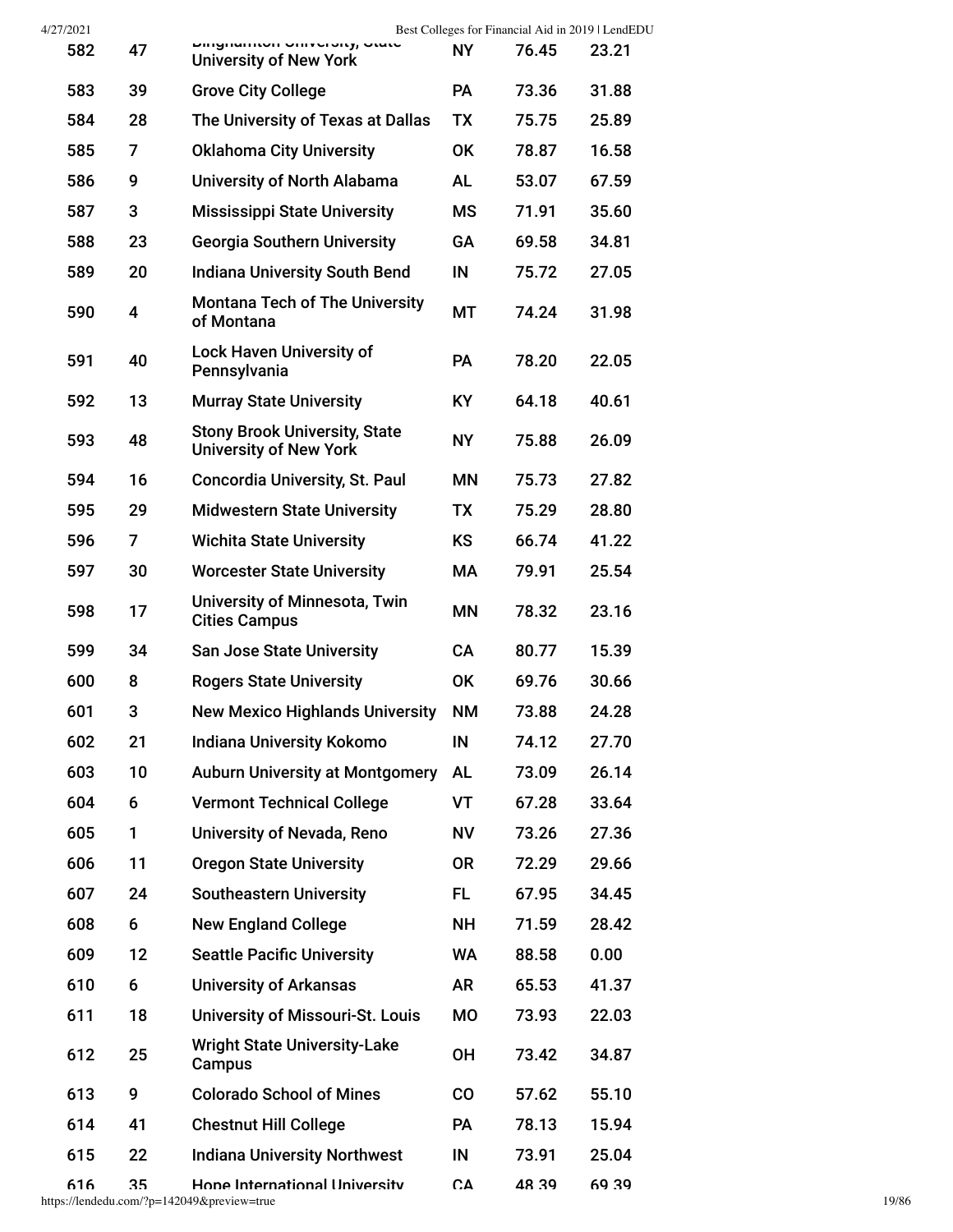| .   | ~~ | i ivpo miomaaviai viirroivity                                | ັ້        | ーいいい  | ~~~~  |
|-----|----|--------------------------------------------------------------|-----------|-------|-------|
| 617 | 20 | <b>Emory &amp; Henry College</b>                             | VA        | 86.50 | 0.00  |
| 618 | 30 | <b>Texas A&amp;M University-Commerce</b>                     | <b>TX</b> | 73.00 | 24.45 |
| 619 | 9  | <b>Oklahoma State University</b>                             | <b>OK</b> | 74.18 | 25.22 |
| 620 | 31 | <b>Emerson College</b>                                       | МA        | 69.91 | 33.28 |
| 621 | 9  | <b>University of Maryland, Baltimore</b><br>County           | <b>MD</b> | 66.45 | 38.19 |
| 622 | 8  | <b>Rutgers University-Camden</b>                             | <b>NJ</b> | 66.58 | 37.34 |
| 623 | 49 | <b>Manhattan College</b>                                     | NΥ        | 82.36 | 17.04 |
| 624 | 14 | <b>Western Kentucky University</b>                           | KY        | 39.44 | 83.13 |
| 625 | 25 | <b>Bethune-Cookman University</b>                            | FL        | 74.86 | 19.72 |
| 626 | 31 | <b>Texas State University</b>                                | <b>TX</b> | 71.27 | 22.75 |
| 627 | 18 | University of North Carolina at<br><b>Asheville</b>          | <b>NC</b> | 80.99 | 18.63 |
| 628 | 36 | California Polytechnic State<br>University, San Luis Obispo  | CA        | 73.16 | 22.87 |
| 629 | 9  | <b>Rutgers University-Newark</b>                             | <b>NJ</b> | 72.42 | 24.97 |
| 630 | 32 | <b>Massachusetts College of Liberal</b><br><b>Arts</b>       | МA        | 79.63 | 20.18 |
| 631 | 13 | The Evergreen State College                                  | <b>WA</b> | 75.68 | 16.37 |
| 632 | 25 | <b>Northern Illinois University</b>                          | IL.       | 71.62 | 23.61 |
| 633 | 23 | <b>Indiana University Southeast</b>                          | IN        | 73.95 | 26.05 |
| 634 | 37 | <b>California State University, Long</b><br><b>Beach</b>     | CA        | 77.48 | 16.09 |
| 635 | 50 | <b>Molloy College</b>                                        | NΥ        | 71.52 | 25.77 |
| 636 | 10 | <b>Oklahoma Baptist University</b>                           | OK        | 83.29 | 0.00  |
| 637 | 38 | <b>California State University, San</b><br><b>Bernardino</b> | CA        | 80.48 | 17.85 |
| 638 | 14 | <b>University of Washington</b>                              | <b>WA</b> | 79.99 | 18.52 |
| 639 | 32 | University of the Incarnate Word                             | <b>TX</b> | 77.84 | 15.34 |
| 640 | 21 | <b>Radford University</b>                                    | <b>VA</b> | 72.66 | 19.65 |
| 641 | 19 | The University of North Carolina<br>at Pembroke              | <b>NC</b> | 74.86 | 18.96 |
| 642 | 11 | <b>University of South Carolina</b>                          | <b>SC</b> | 57.57 | 49.54 |
| 643 | 26 | <b>Florida International University</b>                      | FL        | 55.42 | 55.40 |
| 644 | 14 | <b>University of Wisconsin-Superior</b>                      | WI        | 73.04 | 22.14 |
| 645 | 39 | <b>California Baptist University</b>                         | CA        | 71.39 | 21.49 |
| 646 | 40 | <b>California State University, Los</b><br><b>Angeles</b>    | CA        | 83.01 | 0.00  |
| 647 | 41 | <b>Humboldt State University</b>                             | <b>CA</b> | 80.29 | 16.77 |
| 648 | 12 | <b>Western Oregon University</b>                             | 0R        | 72.68 | 20.89 |
|     |    |                                                              |           |       |       |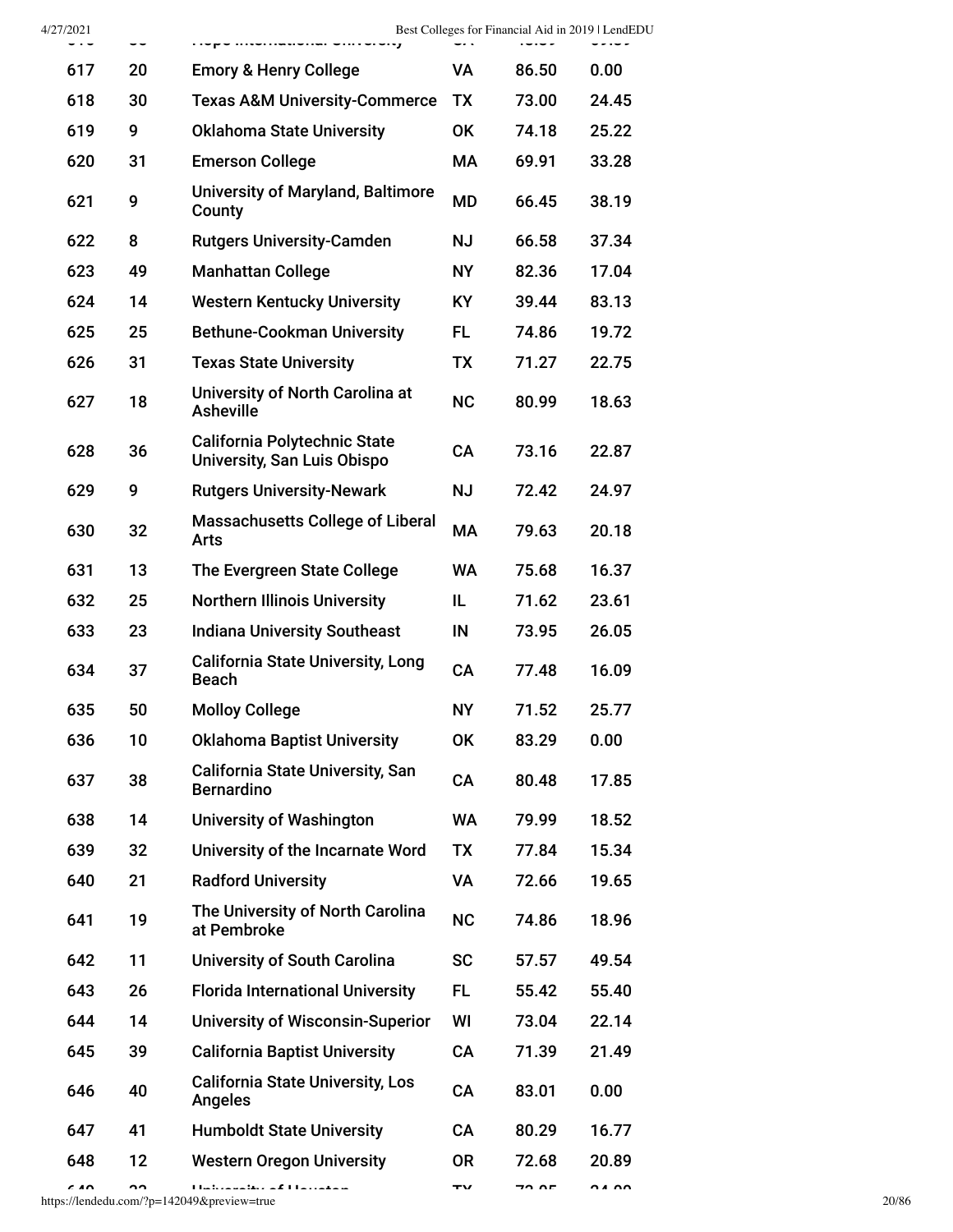| 4/27/2021 |                |                                                                  |                |       | Best Colleges for Financial Aid in 2019   LendEDU |
|-----------|----------------|------------------------------------------------------------------|----------------|-------|---------------------------------------------------|
| 649       | კკ             | University of Houston                                            | $\overline{X}$ | 73.U5 | <b>Z4.00</b>                                      |
| 650       | 18             | <b>Saint Mary's University of</b><br><b>Minnesota</b>            | <b>MN</b>      | 84.20 | 0.00                                              |
| 651       | 10             | <b>Rutgers University-New</b><br><b>Brunswick</b>                | <b>NJ</b>      | 61.56 | 39.58                                             |
| 652       | 22             | <b>Christopher Newport University</b>                            | <b>VA</b>      | 68.37 | 31.08                                             |
| 653       | $\overline{2}$ | <b>Northern Arizona University</b>                               | AZ             | 65.47 | 33.74                                             |
| 654       | 42             | <b>York College of Pennsylvania</b>                              | PA             | 64.63 | 37.98                                             |
| 655       | 23             | <b>Longwood University</b>                                       | VA             | 68.26 | 22.59                                             |
| 656       | 11             | <b>Auburn University</b>                                         | <b>AL</b>      | 59.96 | 51.42                                             |
| 657       | 15             | University of Washington,<br><b>Tacoma</b>                       | <b>WA</b>      | 78.16 | 18.99                                             |
| 658       | 42             | <b>San Diego State University</b>                                | CA             | 69.52 | 21.50                                             |
| 659       | 20             | Johnson C. Smith University                                      | <b>NC</b>      | 76.20 | 22.25                                             |
| 660       | 26             | <b>Youngstown State University</b>                               | <b>OH</b>      | 54.87 | 59.71                                             |
| 661       | 13             | <b>Corban University</b>                                         | <b>OR</b>      | 84.95 | 0.00                                              |
| 662       | 12             | The University of West Alabama                                   | <b>AL</b>      | 46.92 | 67.07                                             |
| 663       | 43             | <b>California State University,</b><br><b>Bakersfield</b>        | CA             | 76.33 | 21.57                                             |
| 664       | 51             | <b>State University of New York</b><br><b>College at Geneseo</b> | <b>NY</b>      | 60.05 | 44.38                                             |
| 665       | 11             | <b>Kean University</b>                                           | <b>NJ</b>      | 76.86 | 15.33                                             |
| 666       | 34             | <b>Texas A&amp;M University-Kingsville</b>                       | <b>TX</b>      | 69.15 | 25.22                                             |
| 667       | 27             | <b>Tiffin University</b>                                         | <b>OH</b>      | 81.39 | 0.00                                              |
| 668       | 12             | <b>College of Charleston</b>                                     | <b>SC</b>      | 62.18 | 45.96                                             |
| 669       | 44             | <b>Sonoma State University</b>                                   | CA             | 71.61 | 23.98                                             |
| 670       | 27             | <b>Florida Gulf Coast University</b>                             | FL.            | 68.20 | 24.88                                             |
| 671       | 35             | The University of Texas at Austin                                | <b>TX</b>      | 73.54 | 17.97                                             |
| 672       | 43             | Penn State Shenango                                              | <b>PA</b>      | 75.37 | 22.42                                             |
| 673       | 15             | <b>University of Wisconsin-Madison</b>                           | WI             | 75.80 | 21.66                                             |
| 674       | 36             | The University of Texas at El<br>Paso                            | TX             | 68.51 | 22.93                                             |
| 675       | 11             | <b>Cameron University</b>                                        | OK             | 70.33 | 23.68                                             |
| 676       | 12             | University of Oklahoma                                           | <b>OK</b>      | 71.11 | 22.81                                             |
| 677       | 44             | <b>Neumann University</b>                                        | PA             | 83.47 | 0.00                                              |
| 678       | 21             | <b>Western Carolina University</b>                               | <b>NC</b>      | 76.65 | 19.62                                             |
| 679       | 5              | <b>Utah Valley University</b>                                    | UT             | 68.40 | 23.53                                             |
| 680       | 45             | <b>Penn State Hazleton</b>                                       | <b>PA</b>      | 76.55 | 19.63                                             |
| 681       | 33             | <b>Fitchburg State University</b>                                | МA             | 72.41 | 26.64                                             |
| 682       | 37             | University of North Texas at<br><b>Dallas</b>                    | TX             | 64.64 | 34.03                                             |

https://lendedu.com/?p=142049&preview=true 21/86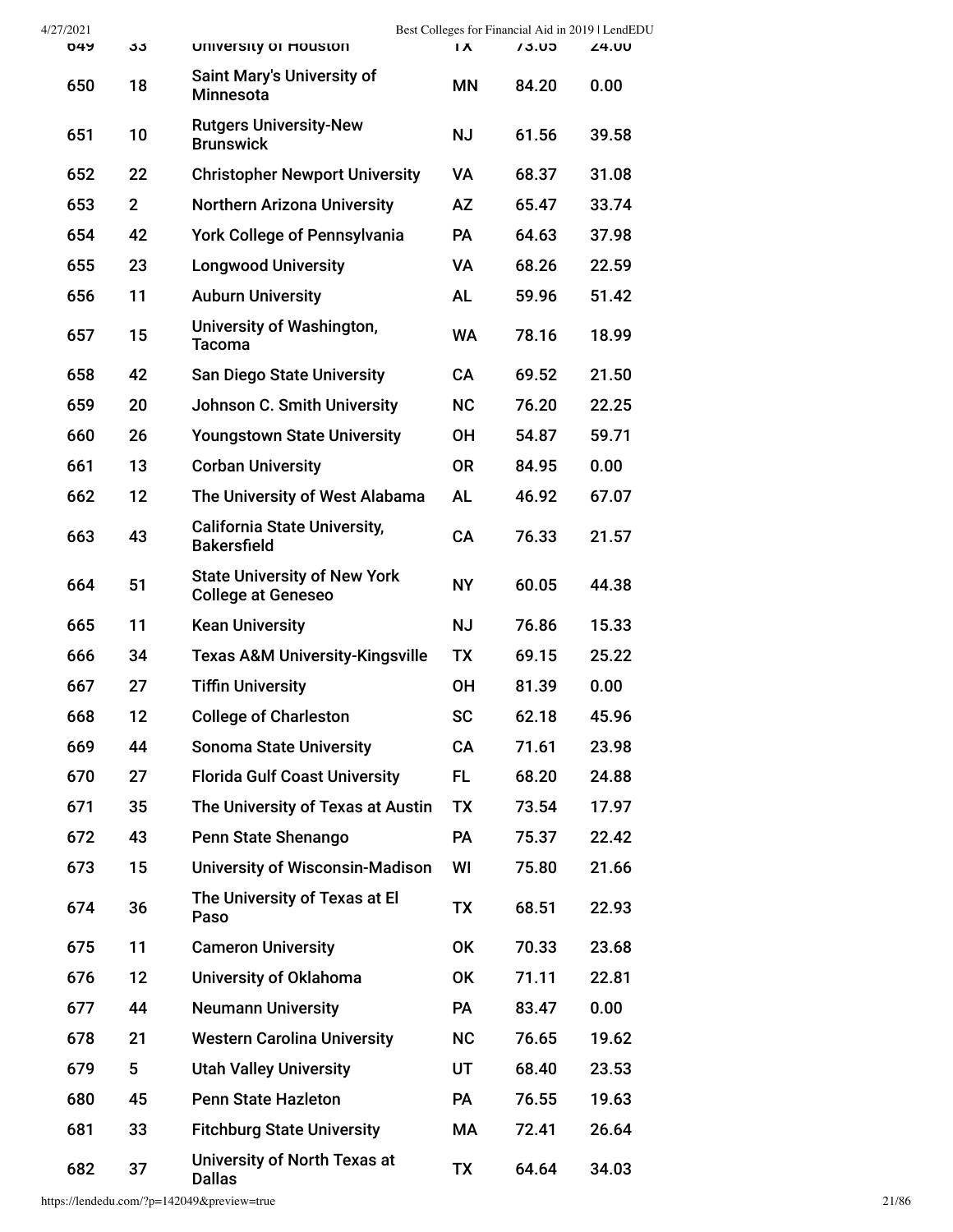| 683 | 12 | Ramapo College of New Jersey                                      | <b>NJ</b> | 53.07 | 47.64 |
|-----|----|-------------------------------------------------------------------|-----------|-------|-------|
| 684 | 24 | <b>University of Mary Washington</b>                              | VA        | 55.33 | 51.04 |
| 685 | 24 | <b>Indiana Tech</b>                                               | IN        | 81.70 | 0.00  |
| 686 | 10 | <b>Colorado State University</b>                                  | <b>CO</b> | 65.39 | 29.15 |
| 687 | 46 | <b>Penn State Schuylkill</b>                                      | <b>PA</b> | 77.33 | 17.46 |
| 688 | 6  | <b>Utah State University</b>                                      | UT        | 67.06 | 35.30 |
| 689 | 45 | <b>Mills College</b>                                              | <b>CA</b> | 82.87 | 0.00  |
| 690 | 22 | <b>East Carolina University</b>                                   | <b>NC</b> | 68.30 | 15.89 |
| 691 | 5  | <b>Montana State University</b>                                   | MT        | 71.56 | 20.71 |
| 692 | 25 | Virginia Polytechnic Institute and<br><b>State University</b>     | <b>VA</b> | 62.39 | 42.56 |
| 693 | 47 | Penn State Erie, The Behrend<br>College                           | <b>PA</b> | 75.19 | 19.76 |
| 694 | 52 | <b>Mercy College</b>                                              | <b>NY</b> | 69.46 | 29.71 |
| 695 | 26 | <b>George Mason University</b>                                    | <b>VA</b> | 68.65 | 23.90 |
| 696 | 4  | <b>University of Mississippi</b>                                  | <b>MS</b> | 78.89 | 0.00  |
| 697 | 34 | <b>Westfield State University</b>                                 | МA        | 76.28 | 17.24 |
| 698 | 10 | <b>Morgan State University</b>                                    | MD        | 61.53 | 32.95 |
| 699 | 26 | <b>Western Illinois University</b>                                | IL.       | 68.21 | 23.18 |
| 700 | 13 | <b>Converse College</b>                                           | <b>SC</b> | 80.93 | 0.00  |
| 701 | 46 | <b>San Francisco State University</b>                             | <b>CA</b> | 77.01 | 15.35 |
| 702 | 48 | <b>Penn State Beaver</b>                                          | <b>PA</b> | 73.77 | 21.08 |
| 703 | 16 | University of Washington, Bothell                                 | <b>WA</b> | 76.24 | 16.69 |
| 704 | 49 | <b>Penn State Greater Allegheny</b>                               | PA        | 74.21 | 20.07 |
| 705 | 27 | <b>Southern Illinois University</b><br><b>Carbondale</b>          | IL.       | 61.01 | 30.89 |
| 706 | 53 | <b>State University of New York at</b><br>Fredonia                | <b>NY</b> | 72.82 | 16.56 |
| 707 | 8  | <b>Fort Hays State University</b>                                 | KS        | 65.44 | 29.94 |
| 708 | 27 | Virginia Commonwealth<br><b>University</b>                        | <b>VA</b> | 64.68 | 29.51 |
| 709 | 35 | <b>Berklee College of Music</b>                                   | МA        | 40.48 | 70.38 |
| 710 | 11 | <b>University of Maryland, College</b><br>Park                    | MD        | 68.39 | 29.83 |
| 711 | 54 | <b>State University of New York</b><br><b>College at Cortland</b> | <b>NY</b> | 70.82 | 25.46 |
| 712 | 4  | University of South Dakota                                        | <b>SD</b> | 51.80 | 52.84 |
| 713 | 47 | <b>California State University,</b><br><b>Fullerton</b>           | CA        | 70.34 | 18.09 |
| 714 | 38 | <b>University of Houston-Downtown</b>                             | <b>TX</b> | 67.92 | 25.15 |
| 715 | 14 | <b>Warner Pacific Universitv</b>                                  | <b>OR</b> | 71.57 | 18.64 |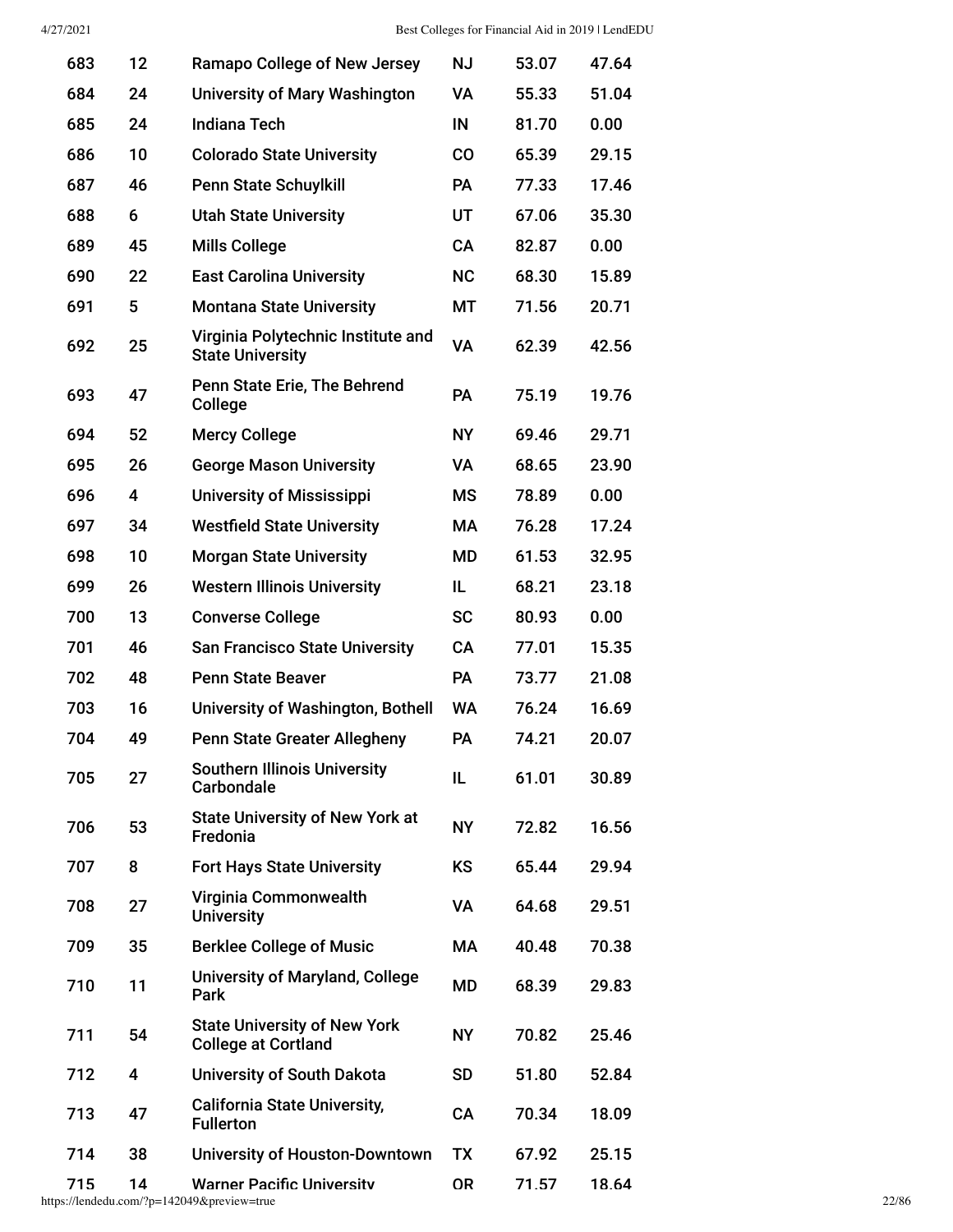| 4/27/2021 | $\sim$         |                                                                                                                |           | $\cdots$ | Best Colleges for Financial Aid in 2019   LendEDU |
|-----------|----------------|----------------------------------------------------------------------------------------------------------------|-----------|----------|---------------------------------------------------|
| 716       | 55             | <b>Utica College</b>                                                                                           | <b>NY</b> | 69.27    | 20.77                                             |
| 717       | 24             | <b>College of Coastal Georgia</b>                                                                              | GA        | 54.06    | 46.38                                             |
| 718       | 14             | <b>Coastal Carolina University</b>                                                                             | <b>SC</b> | 49.25    | 48.23                                             |
| 719       | 28             | University of Illinois at Chicago                                                                              | IL.       | 71.93    | 16.87                                             |
| 720       | 15             | <b>University of Oregon</b>                                                                                    | <b>OR</b> | 64.23    | 27.96                                             |
| 721       | 28             | <b>Kent State University</b>                                                                                   | <b>OH</b> | 55.20    | 41.63                                             |
| 722       | 16             | <b>University of Wisconsin-La</b><br><b>Crosse</b>                                                             | WI        | 66.50    | 31.79                                             |
| 723       | $\overline{2}$ | <b>Chaminade University of</b><br>Honolulu                                                                     | HI        | 79.62    | 0.00                                              |
| 724       | 17             | <b>Eastern Washington University</b>                                                                           | <b>WA</b> | 64.41    | 35.41                                             |
| 725       | 50             | Penn State Altoona                                                                                             | <b>PA</b> | 73.17    | 19.75                                             |
| 726       | 5              | <b>Alcorn State University</b>                                                                                 | <b>MS</b> | 84.26    | 0.00                                              |
| 727       | 13             | <b>New Jersey City University</b>                                                                              | <b>NJ</b> | 65.49    | 33.02                                             |
| 728       | 29             | <b>Cleveland State University</b>                                                                              | <b>OH</b> | 63.70    | 24.24                                             |
| 729       | 5              | University of Rhode Island                                                                                     | <b>RI</b> | 72.28    | 20.97                                             |
| 730       | 28             | <b>Old Dominion University</b>                                                                                 | VA        | 61.34    | 31.34                                             |
| 731       | 51             | <b>Penn State Harrisburg</b>                                                                                   | PA        | 70.96    | 23.04                                             |
| 732       | 12             | <b>Salisbury University</b>                                                                                    | MD        | 66.75    | 24.83                                             |
| 733       | 52             | <b>Slippery Rock University of</b><br>Pennsylvania                                                             | PA        | 61.42    | 33.81                                             |
| 734       | 56             | <b>State University of New York</b><br><b>College of Agriculture &amp;</b><br><b>Technology at Morrisville</b> | <b>NY</b> | 63.96    | 30.60                                             |
| 735       | 39             | The University of Texas at San<br><b>Antonio</b>                                                               | <b>TX</b> | 69.05    | 19.39                                             |
| 736       | 13             | Southwestern Oklahoma State<br><b>University</b>                                                               | <b>OK</b> | 66.65    | 30.00                                             |
| 737       | 53             | University of Pittsburgh at<br>Greensburg                                                                      | <b>PA</b> | 70.95    | 22.25                                             |
| 738       | 6              | <b>Rhode Island College</b>                                                                                    | <b>RI</b> | 74.02    | 16.52                                             |
| 739       | 40             | <b>West Texas A&amp;M University</b>                                                                           | <b>TX</b> | 69.41    | 24.27                                             |
| 740       | 55             | <b>University of Pittsburgh</b>                                                                                | <b>PA</b> | 63.39    | 34.64                                             |
| 741       | 54             | <b>California University of</b><br>Pennsylvania                                                                | <b>PA</b> | 65.51    | 23.19                                             |
| 742       | 17             | <b>University of Wisconsin-</b><br><b>Milwaukee</b>                                                            | WI        | 59.87    | 34.10                                             |
| 743       | 7              | <b>Dixie State University</b>                                                                                  | UT        | 71.96    | 18.95                                             |
| 744       | 56             | Penn State New Kensington                                                                                      | <b>PA</b> | 71.86    | 19.05                                             |
| 745       | 57             | <b>Shippensburg University of</b><br>Pennsylvania                                                              | <b>PA</b> | 65.40    | 19.44                                             |
| 746       | 58             | Penn State Worthington Scranton                                                                                | PA        | 72 21    | 18 01                                             |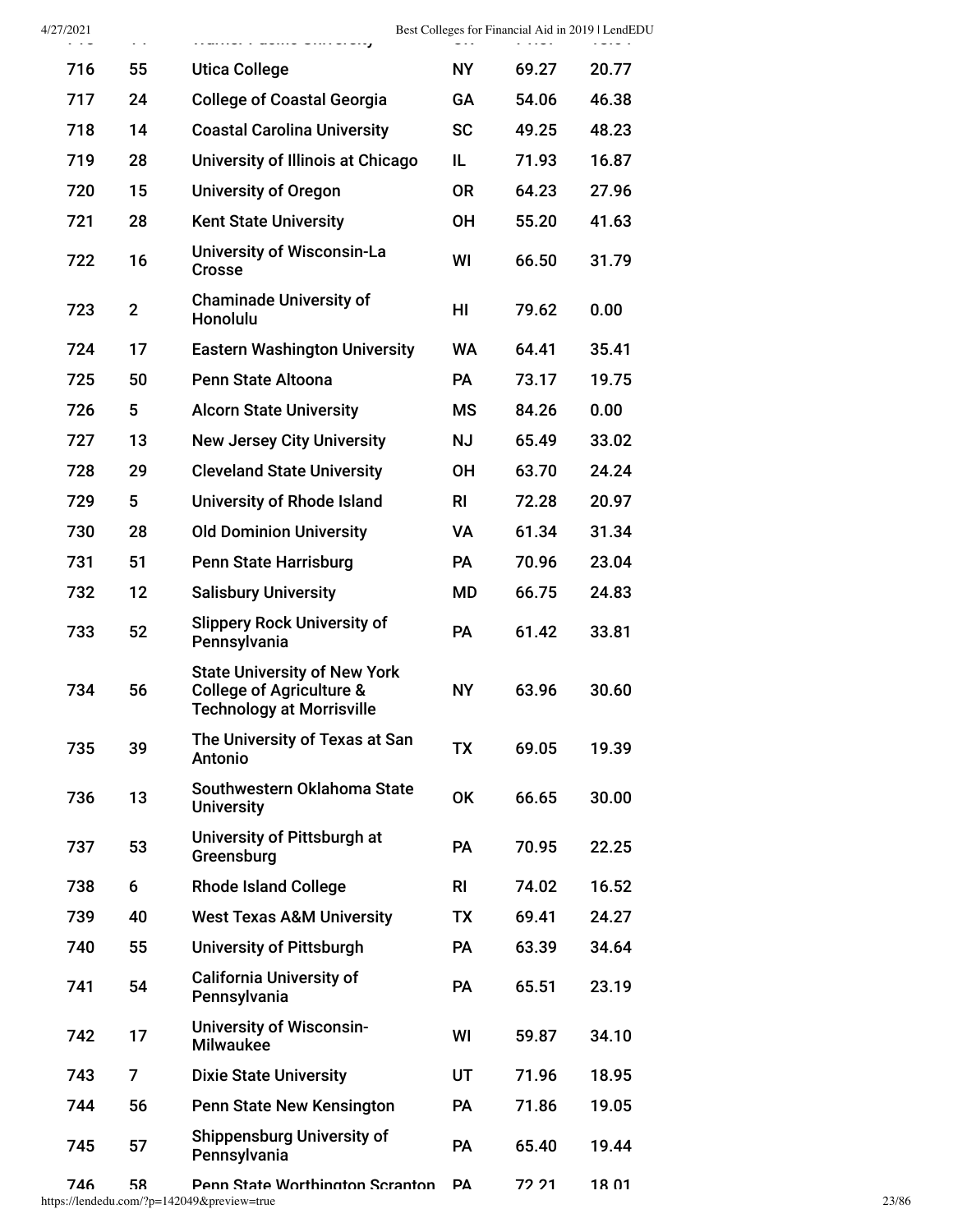| $1 - 1$ | ~~ | r van vuuv morumiyeen vorunen.                                   | $\mathbf{r}$ | best coneges for 1 manetal <i>T</i> Hu III 2013<br>$\mathbf{r}$ and $\mathbf{r}$ | $\cdots$ |
|---------|----|------------------------------------------------------------------|--------------|----------------------------------------------------------------------------------|----------|
| 747     | 57 | University at Albany, State<br><b>University of New York</b>     | <b>NY</b>    | 70.66                                                                            | 20.73    |
| 748     | 58 | <b>Farmingdale State College</b>                                 | NΥ           | 70.19                                                                            | 17.14    |
| 749     | 4  | <b>Northwest Nazarene University</b>                             | ID           | 47.63                                                                            | 48.39    |
| 750     | 25 | <b>Spelman College</b>                                           | GA           | 61.73                                                                            | 21.05    |
| 751     | 59 | <b>Lincoln University</b>                                        | <b>PA</b>    | 59.32                                                                            | 28.26    |
| 752     | 60 | <b>Penn State Wilkes-Barre</b>                                   | <b>PA</b>    | 71.17                                                                            | 19.08    |
| 753     | 61 | University of Pittsburgh at<br>Johnstown                         | PA           | 68.77                                                                            | 22.57    |
| 754     | 62 | <b>Penn State University Park</b>                                | <b>PA</b>    | 68.17                                                                            | 23.42    |
| 755     | 59 | <b>State University of New York</b><br><b>Maritime College</b>   | <b>NY</b>    | 66.18                                                                            | 26.62    |
| 756     | 63 | Millersville University of<br>Pennsylvania                       | <b>PA</b>    | 64.31                                                                            | 23.68    |
| 757     | 29 | <b>Eastern Illinois University</b>                               | IL           | 66.99                                                                            | 24.89    |
| 758     | 64 | <b>Penn State Abington</b>                                       | PA           | 70.45                                                                            | 18.69    |
| 759     | 65 | <b>Penn State Berks</b>                                          | <b>PA</b>    | 70.73                                                                            | 17.98    |
| 760     | 66 | <b>Penn State Brandywine</b>                                     | <b>PA</b>    | 68.65                                                                            | 21.41    |
| 761     | 5  | University of Nebraska-Lincoln                                   | <b>NE</b>    | 76.83                                                                            | 0.00     |
| 762     | 41 | <b>Texas A&amp;M University-Corpus</b><br><b>Christi</b>         | <b>TX</b>    | 63.95                                                                            | 29.50    |
| 763     | 7  | <b>Southern New Hampshire</b><br><b>University</b>               | <b>NH</b>    | 62.97                                                                            | 21.58    |
| 764     | 67 | <b>East Stroudsburg University of</b><br>Pennsylvania            | PA           | 66.15                                                                            | 18.29    |
| 765     | 30 | <b>Mount Carmel College of Nursing</b>                           | <b>OH</b>    | 49.93                                                                            | 53.63    |
| 766     | 48 | <b>California State Polytechnic</b><br><b>University, Pomona</b> | CA           | 67.79                                                                            | 21.87    |
| 767     | 18 | <b>University of Wisconsin-</b><br>Whitewater                    | WI           | 62.72                                                                            | 24.59    |
| 768     | 30 | Columbia College Chicago                                         | IL           | 69.64                                                                            | 18.33    |
| 769     | 68 | <b>Bloomsburg University of</b><br>Pennsylvania                  | PA           | 58.44                                                                            | 27.09    |
| 770     | 19 | <b>Missouri Valley College</b>                                   | МO           | 70.09                                                                            | 17.22    |
| 771     | 13 | <b>Towson University</b>                                         | MD           | 59.65                                                                            | 27.41    |
| 772     | 6  | <b>University of Montana</b>                                     | МT           | 61.60                                                                            | 25.88    |
| 773     | 69 | <b>Penn State York</b>                                           | <b>PA</b>    | 67.06                                                                            | 22.29    |
| 774     | 60 | <b>State University of New York at</b><br><b>New Paltz</b>       | NΥ           | 68.01                                                                            | 18.80    |
| 775     | 5  | <b>Idaho State University</b>                                    | ID           | 61.51                                                                            | 23.23    |
| 776     | 18 | <b>Central Washington University</b>                             | WA           | 63.22                                                                            | 16.90    |
| 777     | 31 | Ohio I Iniversity                                                | UН           | 64 50                                                                            | 23 78    |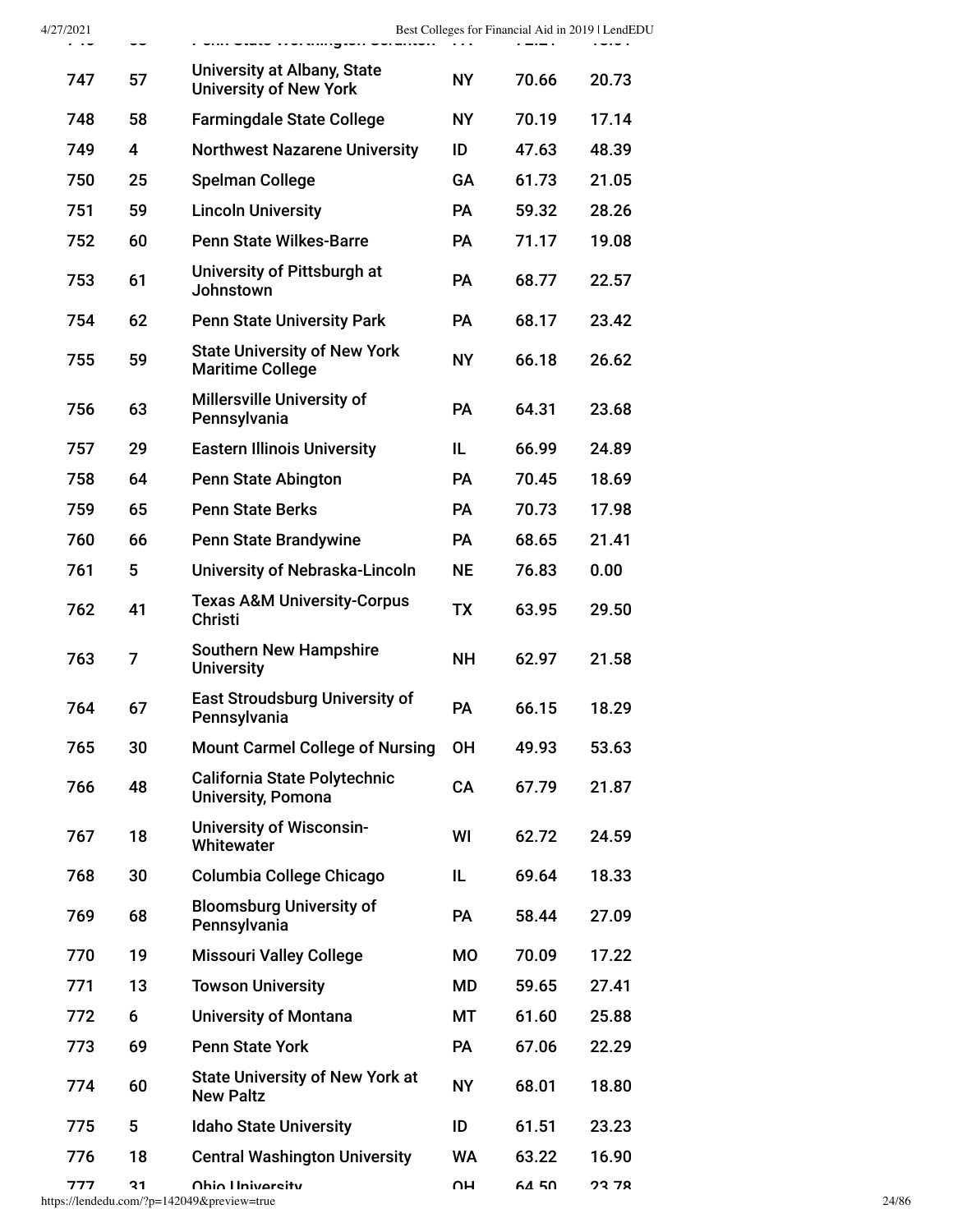| 4/27/2021<br>111 | U I | שוווט טוווע טוווט                                                 | u i       | Best Colleges for Financial Aid in 2019   LendEDU<br>いて・マレ |           |
|------------------|-----|-------------------------------------------------------------------|-----------|------------------------------------------------------------|-----------|
| 778              | 14  | <b>Stockton University</b>                                        | ΝJ        | 66.32                                                      | 20.52     |
| 779              | 19  | <b>Winona State University</b>                                    | <b>MN</b> | 62.31                                                      | 27.02     |
| 780              | 8   | University of New Hampshire at<br><b>Manchester</b>               | <b>NH</b> | 60.87                                                      | 20.76     |
| 781              | 23  | <b>Appalachian State University</b>                               | <b>NC</b> | 66.43                                                      | 19.23     |
| 782              | 7   | <b>Central Connecticut State</b><br><b>University</b>             | <b>CT</b> | 62.51                                                      | 26.06     |
| 783              | 70  | <b>Clarion University of</b><br>Pennsylvania                      | <b>PA</b> | 63.50                                                      | 19.01     |
| 784              | 18  | University of Northern Iowa                                       | ΙA        | 60.58                                                      | 22.60     |
| 785              | 71  | <b>Penn State Lehigh Valley</b>                                   | PA        | 66.70                                                      | 18.04     |
| 786              | 24  | The University of North Carolina<br>Wilmington                    | <b>NC</b> | 63.13                                                      | 18.27     |
| 787              | 25  | The University of North Carolina<br>at Charlotte                  | <b>NC</b> | 64.01                                                      | 21.55     |
| 788              | 6   | <b>Boise State University</b>                                     | ID        | 61.91                                                      | 17.42     |
| 789              | 32  | <b>Ohio University-Southern Campus</b>                            | <b>OH</b> | 66.43                                                      | 16.92     |
| 790              | 61  | University at Buffalo, the State<br><b>University of New York</b> | <b>NY</b> | 60.59                                                      | 19.85     |
| 791              | 17  | The University of Tennessee                                       | <b>TN</b> | 72.07                                                      | 0.00      |
| 792              | 42  | The University of Texas at Tyler                                  | <b>TX</b> | 59.03                                                      | 19.28     |
| 793              | 8   | <b>Western Connecticut State</b><br><b>University</b>             | <b>CT</b> | 64.25                                                      | 20.13     |
| 794              | 6   | Nebraska Methodist College                                        | <b>NE</b> | 61.59                                                      | 24.64     |
| 795              | 11  | <b>University of Colorado Denver</b>                              | CO        | 61.64                                                      | 19.50     |
| 796              | 49  | <b>California State University, San</b><br><b>Marcos</b>          | CA        | 65.78                                                      | 16.06     |
| 797              | 72  | <b>Indiana University of</b><br>Pennsylvania                      | PA        | 61.10                                                      | 17.94     |
| 798              | 15  | <b>University of South Carolina</b><br><b>Upstate</b>             | <b>SC</b> | 58.71                                                      | 18.67     |
| 799              | 14  | <b>Bowie State University</b>                                     | MD        | 60.56                                                      | 17.58     |
| 800              | 33  | <b>Ohio University-Eastern</b>                                    | <b>OH</b> | 62.30                                                      | 19.06     |
| 801              | 34  | <b>Ohio University-Zanesville</b>                                 | <b>OH</b> | 63.80                                                      | 16.28     |
| 802              | 35  | <b>Ohio University-Chillicothe</b>                                | <b>OH</b> | 62.93                                                      | 16.61     |
| 803              | 43  | <b>University of North Texas</b>                                  | <b>TX</b> | 60.96                                                      | 20.00     |
| 804              | 19  | <b>Iowa Wesleyan University</b>                                   | ΙA        | 68.54                                                      | 0.00      |
| 805              | 15  | <b>Rowan University</b>                                           | <b>NJ</b> | 58.37                                                      | 23.73     |
| 806              | 73  | <b>Mount Aloysius College</b>                                     | <b>PA</b> | 67.50                                                      | 0.00      |
| 807              | 74  | Kutztown University of<br>Pennsylvania                            | <b>PA</b> | 52.92                                                      | 17.08     |
| 000              | cΩ  | Azugo Dooifia University                                          | rΛ        | AE CA                                                      | $AA$ $77$ |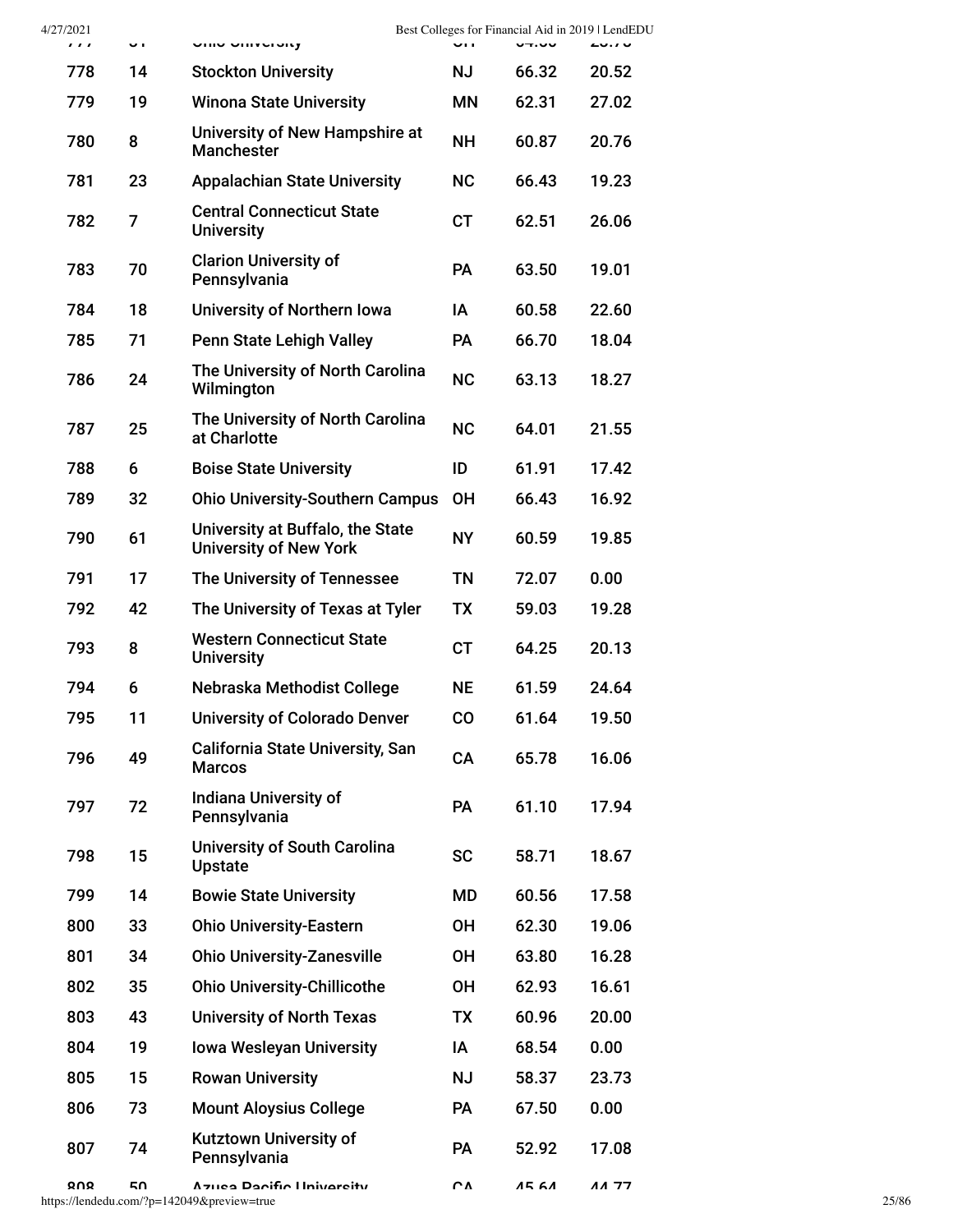| 4/27/2021 |    |                                                                               |           |              | Best Colleges for Financial Aid in 2019   LendEDU |
|-----------|----|-------------------------------------------------------------------------------|-----------|--------------|---------------------------------------------------|
| ouo       | יי | <b>ALUSA FAULIU UTITUCI SITY</b>                                              | uм        | <b>40.04</b> | 44.11                                             |
| 809       | 75 | <b>West Chester University of</b><br>Pennsylvania                             | <b>PA</b> | 55.66        | 18.59                                             |
| 810       | 19 | <b>University of Wisconsin-River</b><br><b>Falls</b>                          | WI        | 54.84        | 24.01                                             |
| 811       | 5  | <b>Dakota State University</b>                                                | SD        | 55.26        | 21.55                                             |
| 812       | 31 | <b>Illinois State University</b>                                              | IL        | 49.39        | 22.34                                             |
| 813       | 51 | <b>San Francisco Art Institute</b>                                            | CA        | 66.31        | 0.00                                              |
| 814       | 36 | <b>Ohio University-Lancaster</b>                                              | OН        | 59.33        | 16.98                                             |
| 815       | 24 | <b>Lake Superior State University</b>                                         | MI        | 67.54        | 0.00                                              |
| 816       | 44 | <b>Tarleton State University</b>                                              | ТX        | 67.25        | 0.00                                              |
| 817       | 28 | The Baptist College of Florida                                                | FL.       | 52.86        | 19.82                                             |
| 818       | 52 | <b>California State University,</b><br><b>Dominguez Hills</b>                 | CA        | 57.86        | 15.36                                             |
| 819       | 16 | <b>Montclair State University</b>                                             | <b>NJ</b> | 57.05        | 16.73                                             |
| 820       | 12 | <b>University of Colorado Colorado</b><br><b>Springs</b>                      | CO        | 41.99        | 43.03                                             |
| 821       | 26 | <b>Life University</b>                                                        | GA        | 48.44        | 30.13                                             |
| 822       | 29 | <b>James Madison University</b>                                               | VA        | 45.83        | 19.44                                             |
| 823       | 32 | <b>Northeastern Illinois University</b>                                       | IL.       | 50.84        | 18.91                                             |
| 824       | 62 | Iona College                                                                  | NY.       | 29.26        | 43.72                                             |
| 825       | 17 | The College of New Jersey                                                     | <b>NJ</b> | 42.48        | 25.39                                             |
| 826       | 36 | <b>Elms College</b>                                                           | МA        | 37.72        | 27.54                                             |
| 827       | 15 | <b>University of Kentucky</b>                                                 | KY.       | 49.85        | 0.00                                              |
| 828       | 63 | <b>State University of New York</b><br><b>College of Technology at Canton</b> | <b>NY</b> | 47.86        | 0.00                                              |
| 829       | 76 | Pennsylvania College of<br><b>Technology</b>                                  | <b>PA</b> | 48.27        | 0.00                                              |
|           |    |                                                                               |           |              |                                                   |

## <span id="page-25-0"></span>**Need-Based Financial Aid Scoring**

The following table shows the data used to calculate the need-based financial aid score. Note that the schools are sorted based on the overall rank of that school (including all three sub-scores), not the specific rankings for need-based financial aid.

The need-based financial aid score considered the likelihood of students with financial need receiving need-based scholarships and grants as well as the percentage of need met for students with financial need who received need-based aid.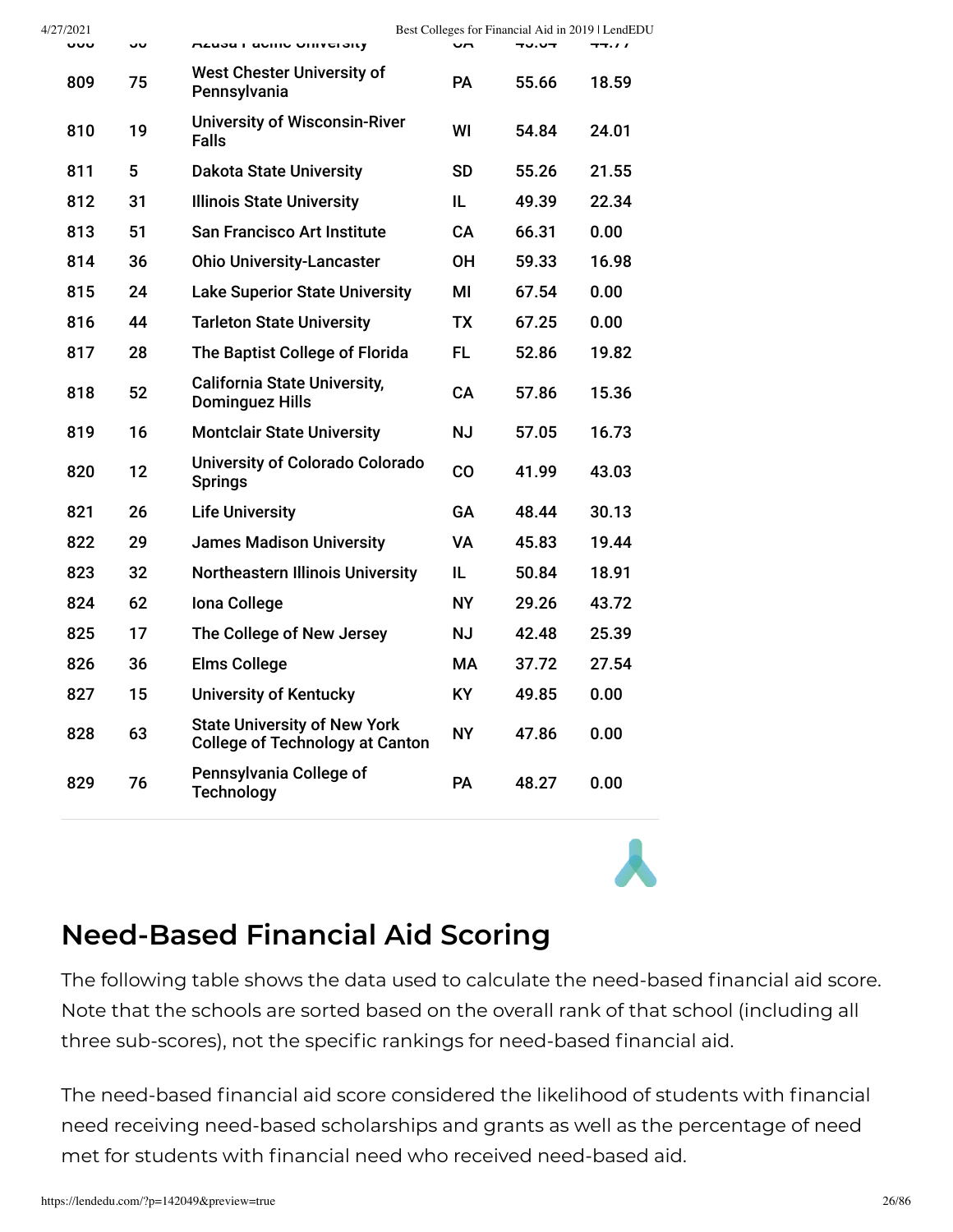### **q** Search

| 1<br><b>Rhodes College</b><br><b>TN</b><br>90%<br>94.34<br>1<br>99%<br>$\mathbf{2}$<br>98%<br>96.48<br><b>Beloit College</b><br>WI<br>95%<br>1<br>$\mathbf 3$<br><b>Trinity University</b><br>99%<br>92%<br>95.74<br><b>TX</b><br>1<br><b>Hollins University</b><br><b>VA</b><br>100%<br>85%<br>92.50<br>4<br>1<br>5<br><b>Denison University</b><br><b>OH</b><br>100%<br>99.00<br>98%<br>1<br>The College of Wooster<br>97%<br>95.18<br>6<br>$\mathbf{2}$<br><b>OH</b><br>93%<br><b>Tulane University</b><br>97%<br>95.60<br>$\overline{7}$<br>LA<br>94%<br>1<br>8<br><b>Centre College</b><br><b>KY</b><br>100%<br>86%<br>93.00<br>1<br>9<br>GA<br>100%<br>84%<br>91.90<br><b>Agnes Scott College</b><br>1<br>10<br><b>Lawrence University</b><br>99%<br>95.98<br>$\mathbf 2$<br>WI<br>93%<br>11<br><b>Ouachita Baptist University</b><br>98%<br>85%<br>91.66<br>1<br>AR<br>12<br>$\mathbf{2}$<br><b>Randolph-Macon College</b><br>100%<br>81%<br>90.55<br>VA<br>13<br><b>Luther College</b><br>99%<br>94.74<br>1<br>IA<br>90%<br>14<br>$\mathbf{2}$<br><b>Mercer University</b><br>99%<br>86%<br>92.72<br>GA<br>15<br>$\mathbf{2}$<br><b>Wartburg College</b><br>100%<br>82%<br>91.00<br>IA | Need-<br><b>Based</b><br>Score |
|------------------------------------------------------------------------------------------------------------------------------------------------------------------------------------------------------------------------------------------------------------------------------------------------------------------------------------------------------------------------------------------------------------------------------------------------------------------------------------------------------------------------------------------------------------------------------------------------------------------------------------------------------------------------------------------------------------------------------------------------------------------------------------------------------------------------------------------------------------------------------------------------------------------------------------------------------------------------------------------------------------------------------------------------------------------------------------------------------------------------------------------------------------------------------------------------|--------------------------------|
|                                                                                                                                                                                                                                                                                                                                                                                                                                                                                                                                                                                                                                                                                                                                                                                                                                                                                                                                                                                                                                                                                                                                                                                                |                                |
|                                                                                                                                                                                                                                                                                                                                                                                                                                                                                                                                                                                                                                                                                                                                                                                                                                                                                                                                                                                                                                                                                                                                                                                                |                                |
|                                                                                                                                                                                                                                                                                                                                                                                                                                                                                                                                                                                                                                                                                                                                                                                                                                                                                                                                                                                                                                                                                                                                                                                                |                                |
|                                                                                                                                                                                                                                                                                                                                                                                                                                                                                                                                                                                                                                                                                                                                                                                                                                                                                                                                                                                                                                                                                                                                                                                                |                                |
|                                                                                                                                                                                                                                                                                                                                                                                                                                                                                                                                                                                                                                                                                                                                                                                                                                                                                                                                                                                                                                                                                                                                                                                                |                                |
|                                                                                                                                                                                                                                                                                                                                                                                                                                                                                                                                                                                                                                                                                                                                                                                                                                                                                                                                                                                                                                                                                                                                                                                                |                                |
|                                                                                                                                                                                                                                                                                                                                                                                                                                                                                                                                                                                                                                                                                                                                                                                                                                                                                                                                                                                                                                                                                                                                                                                                |                                |
|                                                                                                                                                                                                                                                                                                                                                                                                                                                                                                                                                                                                                                                                                                                                                                                                                                                                                                                                                                                                                                                                                                                                                                                                |                                |
|                                                                                                                                                                                                                                                                                                                                                                                                                                                                                                                                                                                                                                                                                                                                                                                                                                                                                                                                                                                                                                                                                                                                                                                                |                                |
|                                                                                                                                                                                                                                                                                                                                                                                                                                                                                                                                                                                                                                                                                                                                                                                                                                                                                                                                                                                                                                                                                                                                                                                                |                                |
|                                                                                                                                                                                                                                                                                                                                                                                                                                                                                                                                                                                                                                                                                                                                                                                                                                                                                                                                                                                                                                                                                                                                                                                                |                                |
|                                                                                                                                                                                                                                                                                                                                                                                                                                                                                                                                                                                                                                                                                                                                                                                                                                                                                                                                                                                                                                                                                                                                                                                                |                                |
|                                                                                                                                                                                                                                                                                                                                                                                                                                                                                                                                                                                                                                                                                                                                                                                                                                                                                                                                                                                                                                                                                                                                                                                                |                                |
|                                                                                                                                                                                                                                                                                                                                                                                                                                                                                                                                                                                                                                                                                                                                                                                                                                                                                                                                                                                                                                                                                                                                                                                                |                                |
|                                                                                                                                                                                                                                                                                                                                                                                                                                                                                                                                                                                                                                                                                                                                                                                                                                                                                                                                                                                                                                                                                                                                                                                                |                                |
| 100%<br>16<br><b>Wofford College</b><br><b>SC</b><br>83%<br>91.45<br>1                                                                                                                                                                                                                                                                                                                                                                                                                                                                                                                                                                                                                                                                                                                                                                                                                                                                                                                                                                                                                                                                                                                         |                                |
| 94.96<br>17<br><b>DePauw University</b><br>IN<br>100%<br>90%<br>1                                                                                                                                                                                                                                                                                                                                                                                                                                                                                                                                                                                                                                                                                                                                                                                                                                                                                                                                                                                                                                                                                                                              |                                |
| 18<br><b>Furman University</b><br><b>SC</b><br>98%<br>81%<br>89.63<br>$\mathbf 2$                                                                                                                                                                                                                                                                                                                                                                                                                                                                                                                                                                                                                                                                                                                                                                                                                                                                                                                                                                                                                                                                                                              |                                |
| 19<br>3<br><b>Averett University</b><br>100%<br>86.15<br>VA<br>72%                                                                                                                                                                                                                                                                                                                                                                                                                                                                                                                                                                                                                                                                                                                                                                                                                                                                                                                                                                                                                                                                                                                             |                                |
| <b>Southwestern University</b><br>20<br>$\overline{2}$<br><b>TX</b><br>99%<br>87%<br>92.63                                                                                                                                                                                                                                                                                                                                                                                                                                                                                                                                                                                                                                                                                                                                                                                                                                                                                                                                                                                                                                                                                                     |                                |
| 97%<br>21<br>3<br>OH<br>90%<br>93.48<br><b>Case Western Reserve University</b>                                                                                                                                                                                                                                                                                                                                                                                                                                                                                                                                                                                                                                                                                                                                                                                                                                                                                                                                                                                                                                                                                                                 |                                |
| 22<br><b>VT</b><br>92.00<br><b>Bennington College</b><br>100%<br>84%<br>1                                                                                                                                                                                                                                                                                                                                                                                                                                                                                                                                                                                                                                                                                                                                                                                                                                                                                                                                                                                                                                                                                                                      |                                |
| 23<br><b>SD</b><br>98%<br>84%<br>91.06<br>1<br><b>Augustana University</b>                                                                                                                                                                                                                                                                                                                                                                                                                                                                                                                                                                                                                                                                                                                                                                                                                                                                                                                                                                                                                                                                                                                     |                                |
| 24<br>FL.<br>100%<br>80%<br>89.99<br>1<br><b>Ave Maria University</b>                                                                                                                                                                                                                                                                                                                                                                                                                                                                                                                                                                                                                                                                                                                                                                                                                                                                                                                                                                                                                                                                                                                          |                                |
| 84%<br>84.61<br>25<br>1<br><b>Millikin University</b><br>IL<br>85%                                                                                                                                                                                                                                                                                                                                                                                                                                                                                                                                                                                                                                                                                                                                                                                                                                                                                                                                                                                                                                                                                                                             |                                |
| 26<br>100%<br>86.29<br>$\mathbf 2$<br><b>Lyon College</b><br>AR<br>73%                                                                                                                                                                                                                                                                                                                                                                                                                                                                                                                                                                                                                                                                                                                                                                                                                                                                                                                                                                                                                                                                                                                         |                                |
| 27<br>1<br><b>Millsaps College</b><br><b>MS</b><br>99%<br>78%<br>88.55                                                                                                                                                                                                                                                                                                                                                                                                                                                                                                                                                                                                                                                                                                                                                                                                                                                                                                                                                                                                                                                                                                                         |                                |
| 28<br>1<br><b>Walla Walla University</b><br>WA<br>78%<br>94%<br>85.67                                                                                                                                                                                                                                                                                                                                                                                                                                                                                                                                                                                                                                                                                                                                                                                                                                                                                                                                                                                                                                                                                                                          |                                |
| 29<br>$\mathbf{2}$<br>87.88<br><b>Stetson University</b><br>FL.<br>99%<br>77%                                                                                                                                                                                                                                                                                                                                                                                                                                                                                                                                                                                                                                                                                                                                                                                                                                                                                                                                                                                                                                                                                                                  |                                |
| 30<br>$\mathbf 2$<br><b>University of Evansville</b><br>IN<br>100%<br>83%<br>91.42                                                                                                                                                                                                                                                                                                                                                                                                                                                                                                                                                                                                                                                                                                                                                                                                                                                                                                                                                                                                                                                                                                             |                                |
| 31<br>82%<br>83.83<br>1<br><b>Baker University</b><br>KS<br>86%                                                                                                                                                                                                                                                                                                                                                                                                                                                                                                                                                                                                                                                                                                                                                                                                                                                                                                                                                                                                                                                                                                                                |                                |
| 32<br>3<br><b>Eckerd College</b><br>FL.<br>100%<br>87%<br>93.37                                                                                                                                                                                                                                                                                                                                                                                                                                                                                                                                                                                                                                                                                                                                                                                                                                                                                                                                                                                                                                                                                                                                |                                |
| 33<br>1<br><b>Wheeling University</b><br>WV<br>71%<br>93%<br>81.95                                                                                                                                                                                                                                                                                                                                                                                                                                                                                                                                                                                                                                                                                                                                                                                                                                                                                                                                                                                                                                                                                                                             |                                |
| <b>QNO</b><br><b>00 00</b><br>ΟA<br>Illinoie Inetitute of Toohnology<br>1 በበ%<br>າ<br>ш<br>https://lendedu.com/?p=142049&preview=true                                                                                                                                                                                                                                                                                                                                                                                                                                                                                                                                                                                                                                                                                                                                                                                                                                                                                                                                                                                                                                                          | 27/86                          |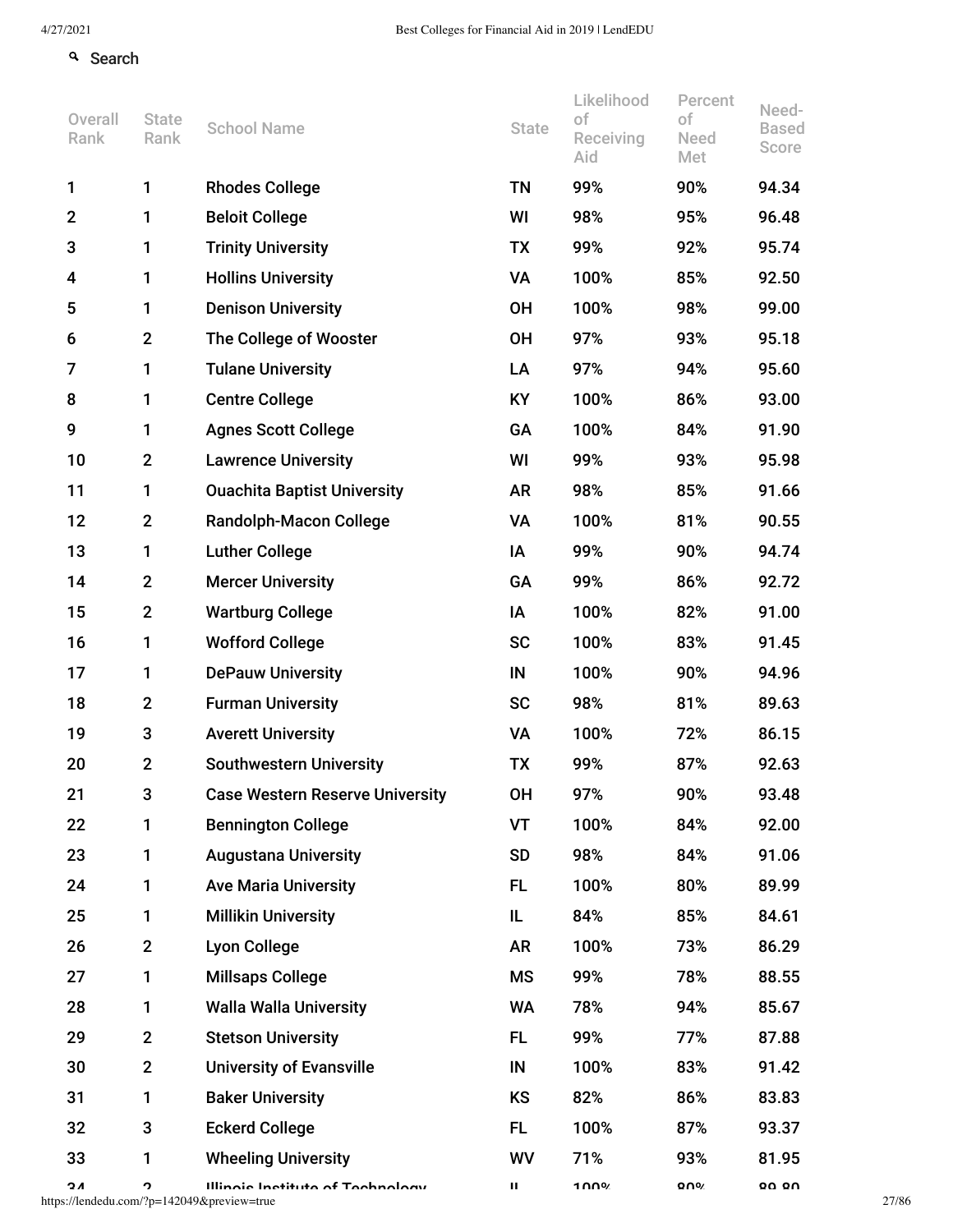| 4/27/2021 |                |                                          |           | Best Colleges for Financial Aid in 2019   LendEDU |              |                |
|-----------|----------------|------------------------------------------|-----------|---------------------------------------------------|--------------|----------------|
| ა4        | ∠<br>3         | <b>IIIIIIUIS IIISULULE UI TECHNOLOGY</b> | ТL.<br>GA | I UU /o<br>93%                                    | OU /0<br>74% | <b>07.0U</b>   |
| 35        |                | LaGrange College                         |           |                                                   |              | 83.38          |
| 36<br>37  | 1              | <b>Stonehill College</b>                 | МA<br>PA  | 98%<br>74%                                        | 89%<br>93%   | 93.36<br>83.61 |
|           | 1              | La Roche College                         |           |                                                   |              |                |
| 38        | $\mathbf{2}$   | <b>Christian Brothers University</b>     | TN        | 97%                                               | 71%          | 84.01          |
| 39        | 4              | <b>Hampden-Sydney College</b>            | VA        | 100%                                              | 80%          | 89.93          |
| 40        | 1              | <b>St. Catherine University</b>          | <b>MN</b> | 77%                                               | 90%          | 83.43          |
| 41        | 4              | <b>Young Harris College</b>              | GA        | 100%                                              | 76%          | 88.00          |
| 42        | 5              | <b>Berry College</b>                     | GA        | 100%                                              | 84%          | 92.06          |
| 43        | 3              | The University of the South              | TN        | 98%                                               | 84%          | 91.24          |
| 44        | 3              | <b>Coker University</b>                  | <b>SC</b> | 92%                                               | 69%          | 80.68          |
| 45        | $\mathbf{2}$   | <b>Eastern University</b>                | <b>PA</b> | 85%                                               | 81%          | 82.89          |
| 46        | 3              | <b>Taylor University</b>                 | IN        | 100%                                              | 78%          | 88.96          |
| 47        | $\mathbf{2}$   | <b>Saint John's University</b>           | ΜN        | 98%                                               | 89%          | 93.30          |
| 48        | 3              | <b>Cornell College</b>                   | IA        | 100%                                              | 81%          | 90.45          |
| 49        | 1              | <b>Wingate University</b>                | <b>NC</b> | 90%                                               | 77%          | 83.34          |
| 50        | 3              | <b>University of Dallas</b>              | TX        | 99%                                               | 78%          | 88.34          |
| 51        | 3              | <b>Elizabethtown College</b>             | PA        | 100%                                              | 81%          | 90.31          |
| 52        | $\mathbf{2}$   | <b>Clark University</b>                  | МA        | 99%                                               | 90%          | 94.08          |
| 53        | 1              | <b>Washington College</b>                | <b>MD</b> | 99%                                               | 85%          | 91.97          |
| 54        | 4              | <b>Rollins College</b>                   | FL.       | 93%                                               | 84%          | 88.31          |
| 55        | 6              | <b>Covenant College</b>                  | GA        | 99%                                               | 81%          | 89.83          |
| 56        | $\mathfrak{p}$ | <b>McDaniel College</b>                  | <b>MD</b> | 100%                                              | 88%          | 93.88          |
| 57        | $\mathbf{2}$   | <b>Bethel College</b>                    | KS        | 79%                                               | 83%          | 80.88          |
| 58        | 4              | <b>Hanover College</b>                   | IN        | 100%                                              | 84%          | 91.90          |
| 59        | 1              | <b>Whittier College</b>                  | CA        | 89%                                               | 77%          | 83.11          |
| 60        | 1              | <b>Creighton University</b>              | <b>NE</b> | 94%                                               | 78%          | 86.20          |
| 61        | 5              | <b>Florida Southern College</b>          | <b>FL</b> | 100%                                              | 77%          | 88.26          |
| 62        | 1              | <b>Calvin University</b>                 | MI        | 100%                                              | 73%          | 86.48          |
| 63        | 1              | <b>St. Lawrence University</b>           | <b>NY</b> | 100%                                              | 85%          | 92.43          |
| 64        | 3              | <b>Goucher College</b>                   | MD        | 100%                                              | 82%          | 90.95          |
| 65        | 1              | <b>Truman State University</b>           | MO        | 95%                                               | 82%          | 88.33          |
| 66        | $\mathbf{2}$   | <b>Centenary College of Louisiana</b>    | LA        | 100%                                              | 74%          | 86.77          |
| 67        | $\mathbf{2}$   | <b>Hartwick College</b>                  | <b>NY</b> | 99%                                               | 80%          | 89.78          |
| 68        | 3              | The College of Saint Rose                | <b>NY</b> | 76%                                               | 79%          | 77.74          |
| 69        | 3              | <b>Illinois Wesleyan University</b>      | IL        | 100%                                              | 84%          | 92.00          |
| 70        | 1              | <b>Lewis &amp; Clark College</b>         | <b>OR</b> | 100%                                              | 85%          | 92.63          |
| 71        | 4              | <b>Ohio Wesleyan University</b>          | OH        | 100%                                              | 80%          | 90.00          |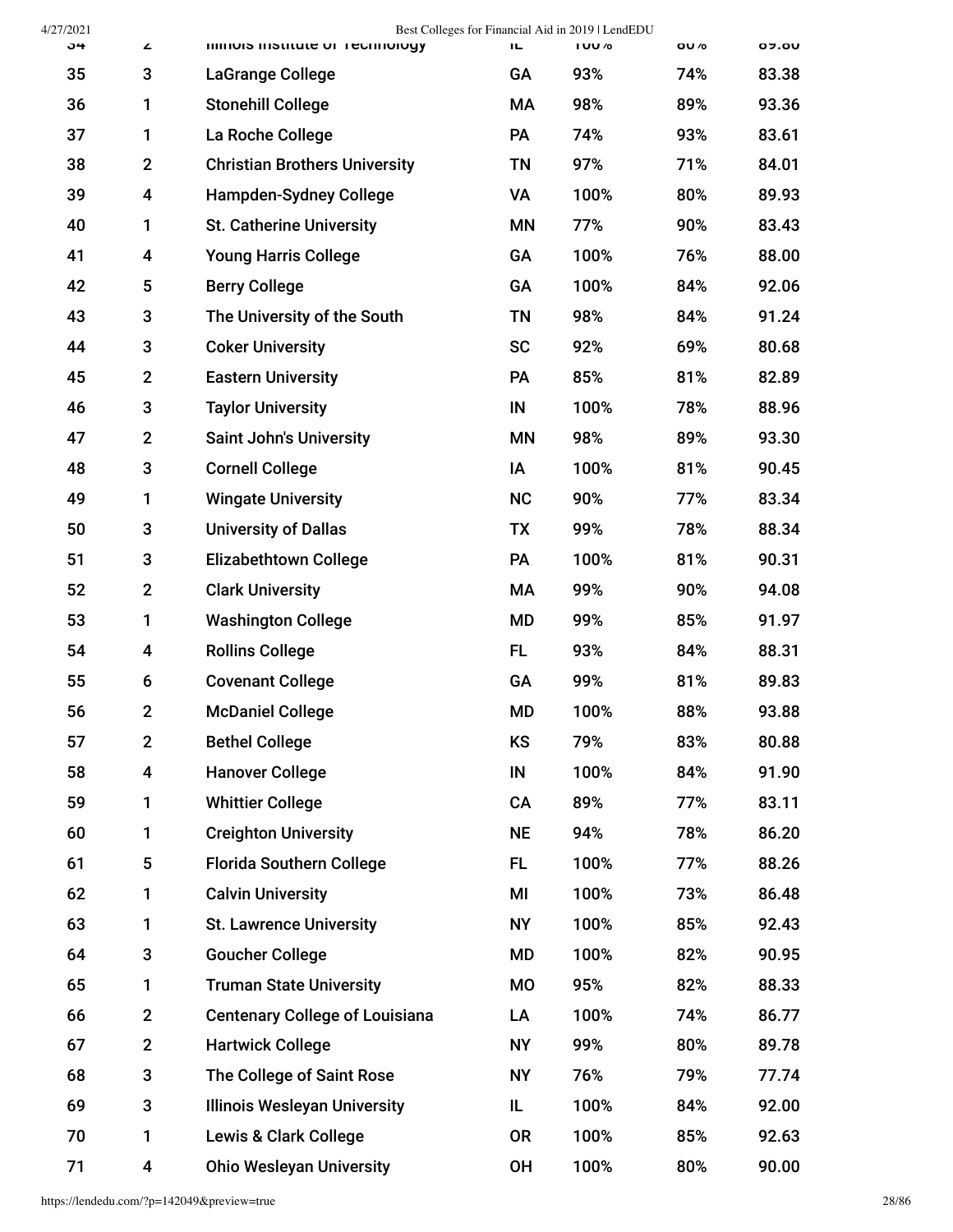4/27/2021 Best Colleges for Financial Aid in 2019 | LendEDU

| 72  | 4              | Juniata College                    | PA        | 99%  | 84%  | 91.70 |
|-----|----------------|------------------------------------|-----------|------|------|-------|
| 73  | 4              | <b>Principia College</b>           | IL        | 100% | 77%  | 88.50 |
| 74  | 4              | <b>Angelo State University</b>     | <b>TX</b> | 89%  | 81%  | 84.75 |
| 75  | 6              | <b>New College of Florida</b>      | FL.       | 93%  | 88%  | 90.40 |
| 76  | 5              | <b>Hardin-Simmons University</b>   | <b>TX</b> | 81%  | 74%  | 77.35 |
| 77  | $\mathbf 2$    | <b>Pacific Lutheran University</b> | <b>WA</b> | 74%  | 86%  | 80.22 |
| 78  | $\overline{2}$ | <b>Saint Louis University</b>      | <b>MO</b> | 96%  | 76%  | 86.07 |
| 79  | 3              | <b>Whitworth University</b>        | <b>WA</b> | 99%  | 81%  | 89.74 |
| 80  | 3              | <b>Gordon College</b>              | MA        | 100% | 74%  | 86.95 |
| 81  | 5              | <b>University of Richmond</b>      | VA        | 97%  | 100% | 98.64 |
| 82  | 1              | <b>Carroll College</b>             | MT        | 98%  | 78%  | 87.95 |
| 83  | 5              | <b>Monmouth College</b>            | IL        | 99%  | 89%  | 93.70 |
| 84  | 6              | <b>St. Edward's University</b>     | TX        | 92%  | 67%  | 79.26 |
| 85  | 4              | <b>Mount St. Mary's University</b> | <b>MD</b> | 100% | 75%  | 87.26 |
| 86  | $\overline{2}$ | <b>Catawba College</b>             | <b>NC</b> | 71%  | 78%  | 74.74 |
| 87  | 3              | <b>John Brown University</b>       | <b>AR</b> | 90%  | 69%  | 79.45 |
| 88  | 4              | <b>University of Puget Sound</b>   | <b>WA</b> | 99%  | 77%  | 87.99 |
| 89  | 6              | <b>University of Lynchburg</b>     | VA        | 100% | 76%  | 88.09 |
| 90  | $\overline{2}$ | <b>Albion College</b>              | MI        | 100% | 88%  | 94.00 |
| 91  | 4              | <b>Drake University</b>            | IA        | 97%  | 75%  | 86.20 |
| 92  | 7              | <b>St. Mary's University</b>       | TX        | 99%  | 77%  | 87.99 |
| 93  | $\mathbf 2$    | <b>Marlboro College</b>            | <b>VT</b> | 99%  | 85%  | 92.28 |
| 94  | 3              | The College of St. Scholastica     | <b>MN</b> | 77%  | 74%  | 75.45 |
| 95  | 5              | <b>John Carroll University</b>     | <b>OH</b> | 98%  | 78%  | 88.10 |
| 96  | 6              | <b>University of Dayton</b>        | <b>OH</b> | 97%  | 82%  | 89.37 |
| 97  | 1              | <b>Saint Anselm College</b>        | <b>NH</b> | 100% | 80%  | 89.78 |
| 98  | $\overline{2}$ | <b>Willamette University</b>       | <b>OR</b> | 99%  | 78%  | 88.51 |
| 99  | 3              | <b>Saint Michael's College</b>     | VT        | 99%  | 76%  | 87.33 |
| 100 | 4              | <b>Clarkson University</b>         | <b>NY</b> | 99%  | 90%  | 94.45 |
| 101 | 8              | <b>Schreiner University</b>        | TX        | 76%  | 71%  | 73.72 |
| 102 | 5              | <b>Gonzaga University</b>          | <b>WA</b> | 94%  | 79%  | 86.72 |
| 103 | 5              | <b>Ursinus College</b>             | PA        | 99%  | 81%  | 89.89 |
| 104 | $\mathbf 2$    | <b>Transylvania University</b>     | KY        | 100% | 78%  | 89.08 |
| 105 | 3              | <b>Cardinal Stritch University</b> | WI        | 99%  | 72%  | 85.50 |
| 106 | 5              | <b>Loras College</b>               | ΙA        | 100% | 85%  | 92.41 |
| 107 | 5              | <b>Goshen College</b>              | IN        | 98%  | 83%  | 90.52 |
| 108 | 7              | <b>Shenandoah University</b>       | VA        | 87%  | 66%  | 76.33 |
| 109 | 4              | <b>Wheaton College</b>             | MA        | 100% | 87%  | 93.46 |

https://lendedu.com/?p=142049&preview=true 29/86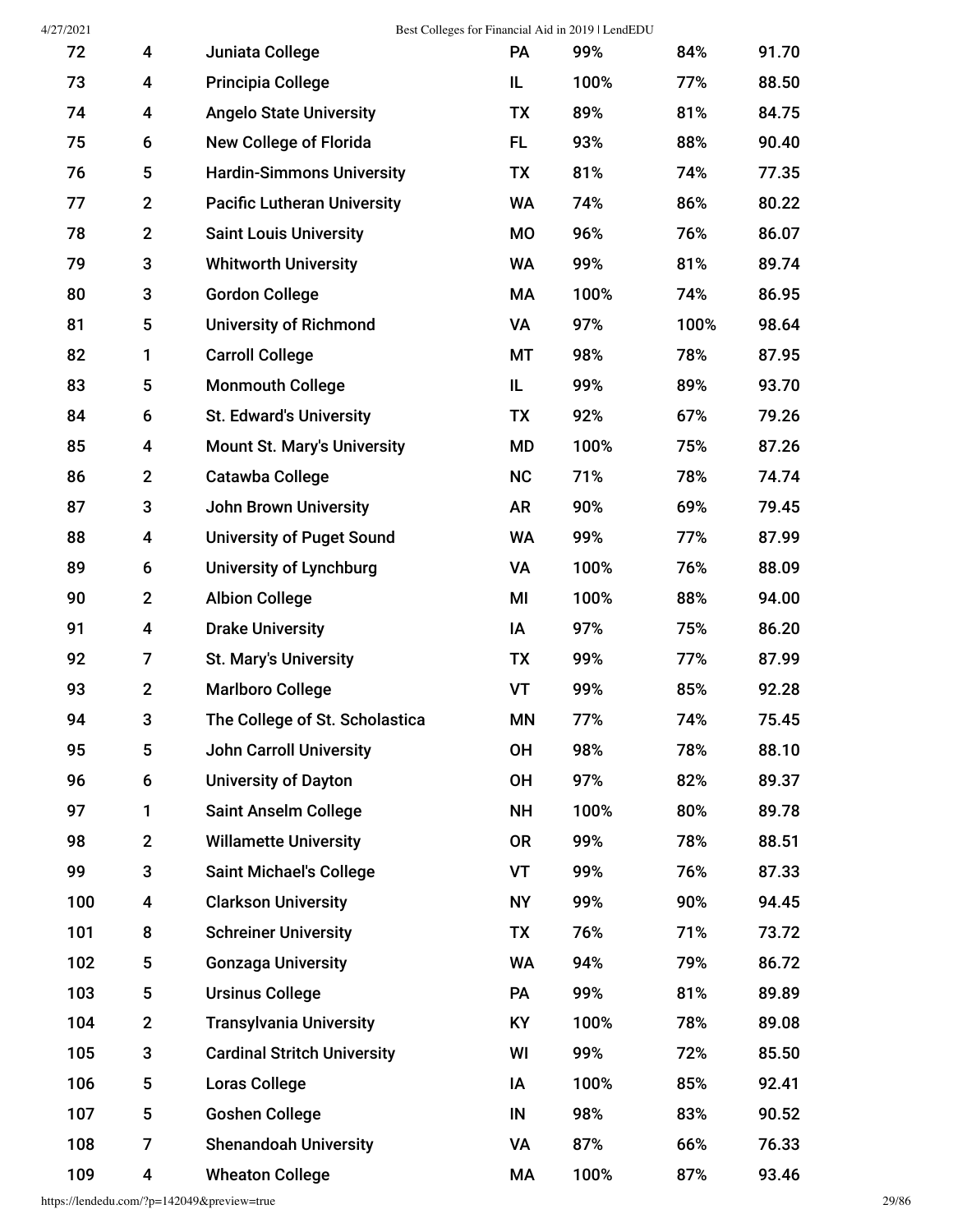| 110 | 6              | <b>Coe College</b>                       | IA        | 100% | 83%  | 91.70 |
|-----|----------------|------------------------------------------|-----------|------|------|-------|
| 111 | 5              | <b>Suffolk University</b>                | МA        | 85%  | 67%  | 75.90 |
| 112 | 1              | The University of Tulsa                  | OK        | 96%  | 69%  | 82.69 |
| 113 | 7              | <b>University of Florida</b>             | <b>FL</b> | 62%  | 98%  | 79.97 |
| 114 | 9              | <b>Southern Methodist University</b>     | <b>TX</b> | 70%  | 86%  | 77.85 |
| 115 | 4              | St. Olaf College                         | <b>MN</b> | 100% | 95%  | 97.50 |
| 116 | 5              | <b>College of Saint Benedict</b>         | <b>MN</b> | 96%  | 88%  | 91.89 |
| 117 | 1              | <b>Westminster College</b>               | UT        | 100% | 80%  | 89.79 |
| 118 | 3              | <b>Drury University</b>                  | <b>MO</b> | 100% | 76%  | 88.12 |
| 119 | 8              | <b>University of Miami</b>               | <b>FL</b> | 75%  | 93%  | 83.94 |
| 120 | 1              | St. John's College                       | <b>NM</b> | 95%  | 94%  | 94.52 |
| 121 | $\mathbf{2}$   | <b>Concord University</b>                | WV        | 79%  | 83%  | 80.98 |
| 122 | 8              | <b>Roanoke College</b>                   | VA        | 98%  | 82%  | 90.13 |
| 123 | 4              | <b>William Jewell College</b>            | <b>MO</b> | 100% | 85%  | 92.30 |
| 124 | 5              | <b>Union College</b>                     | <b>NY</b> | 98%  | 100% | 98.85 |
| 125 | 6              | <b>Elmira College</b>                    | <b>NY</b> | 100% | 79%  | 89.34 |
| 126 | 6              | <b>Whitman College</b>                   | <b>WA</b> | 100% | 94%  | 96.76 |
| 127 | 7              | <b>Oglethorpe University</b>             | GA        | 100% | 71%  | 85.47 |
| 128 | 6              | <b>Loyola University Chicago</b>         | IL        | 95%  | 83%  | 88.97 |
| 129 | 4              | <b>Union University</b>                  | <b>TN</b> | 72%  | 68%  | 69.97 |
| 130 | 9              | <b>Bridgewater College</b>               | <b>VA</b> | 100% | 85%  | 92.33 |
| 131 | 3              | <b>Ferris State University</b>           | MI        | 82%  | 68%  | 74.78 |
| 132 | 7              | <b>Hobart and William Smith Colleges</b> | <b>NY</b> | 99%  | 79%  | 89.17 |
| 133 | 6              | <b>Mount Holyoke College</b>             | MA        | 99%  | 100% | 99.74 |
| 134 | 8              | St. John's University                    | <b>NY</b> | 75%  | 68%  | 71.58 |
| 135 | 9              | <b>Florida Institute of Technology</b>   | <b>FL</b> | 100% | 85%  | 92.23 |
| 136 | 9              | <b>St. Thomas Aquinas College</b>        | <b>NY</b> | 99%  | 40%  | 69.69 |
| 137 | $\mathbf{2}$   | <b>Westmont College</b>                  | CA        | 99%  | 83%  | 90.71 |
| 138 | $\overline{7}$ | <b>Oberlin College</b>                   | <b>OH</b> | 85%  | 100% | 92.32 |
| 139 | 4              | <b>Carroll University</b>                | WI        | 100% | 87%  | 93.50 |
| 140 | 5              | <b>Marquette University</b>              | WI        | 99%  | 77%  | 87.53 |
| 141 | 7              | <b>Olivet Nazarene University</b>        | IL        | 100% | 85%  | 92.23 |
| 142 | 8              | <b>Knox College</b>                      | IL        | 100% | 89%  | 94.50 |
| 143 | 10             | <b>Palm Beach Atlantic University</b>    | <b>FL</b> | 99%  | 63%  | 80.86 |
| 144 | 8              | <b>University of Georgia</b>             | GA        | 92%  | 73%  | 82.73 |
| 145 | 4              | <b>Aquinas College</b>                   | MI        | 99%  | 77%  | 88.39 |
| 146 | 6              | <b>Lebanon Valley College</b>            | <b>PA</b> | 99%  | 81%  | 89.94 |
| 147 | 1              | <b>Birmingham-Southern College</b>       | <b>AL</b> | 63%  | 74%  | 68.51 |

https://lendedu.com/?p=142049&preview=true 30/86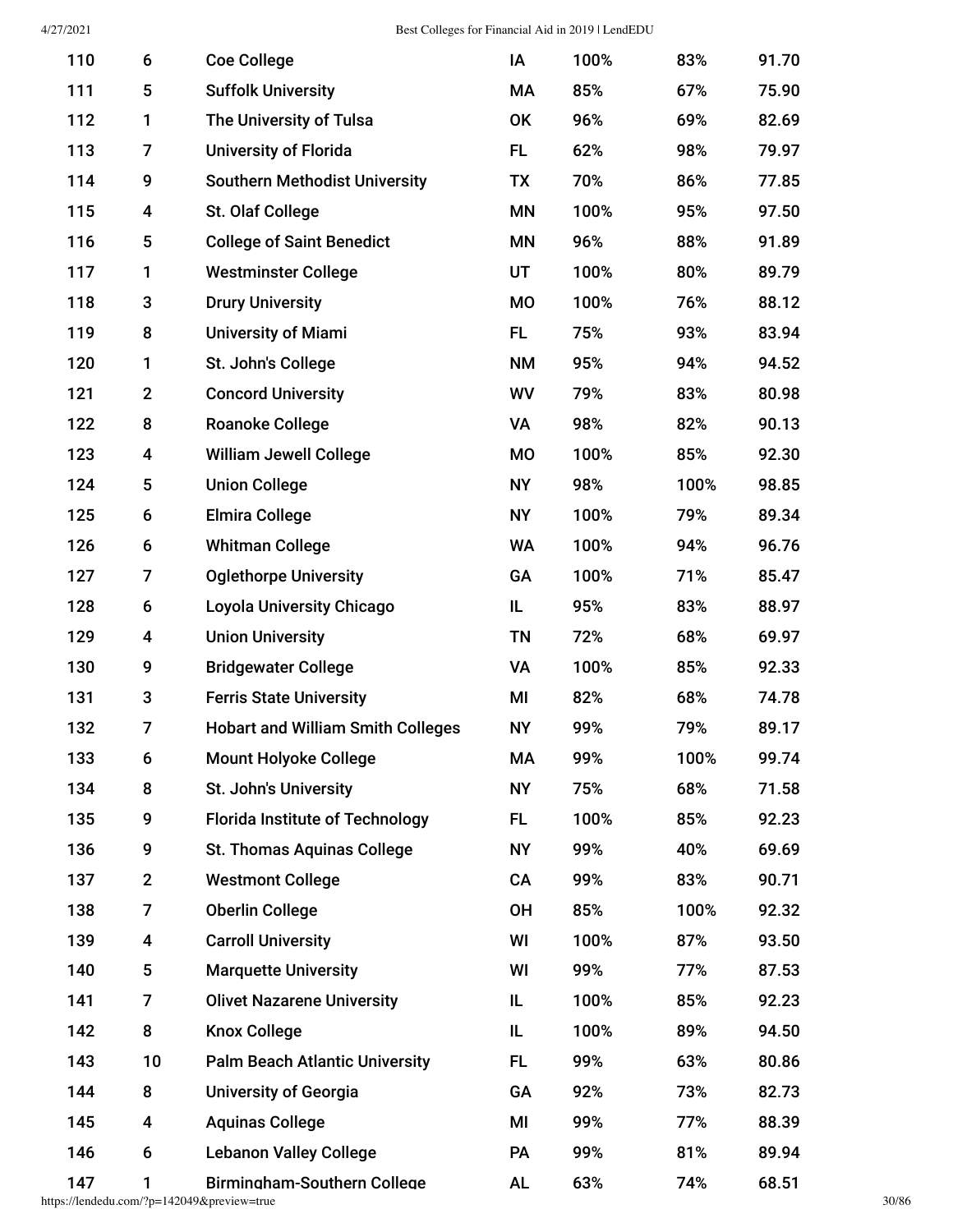| 4/27/2021 |                         | Best Colleges for Financial Aid in 2019   LendEDU |           |      |      | 22222 |
|-----------|-------------------------|---------------------------------------------------|-----------|------|------|-------|
| 148       | 6                       | <b>Bethel University</b>                          | <b>MN</b> | 100% | 83%  | 91.54 |
| 149       | $\mathbf 2$             | The University of Alabama in Huntsville           | <b>AL</b> | 83%  | 73%  | 78.08 |
| 150       | 3                       | <b>Bellarmine University</b>                      | KY        | 98%  | 77%  | 87.52 |
| 151       | 7                       | <b>New England Conservatory of Music</b>          | MA        | 98%  | 54%  | 76.15 |
| 152       | 6                       | <b>St. Norbert College</b>                        | WI        | 97%  | 81%  | 89.00 |
| 153       | 10                      | <b>Texas Lutheran University</b>                  | TX        | 99%  | 84%  | 91.36 |
| 154       | 1                       | <b>Fairfield University</b>                       | <b>CT</b> | 84%  | 81%  | 82.62 |
| 155       | 3                       | <b>Alabama State University</b>                   | <b>AL</b> | 86%  | 83%  | 84.27 |
| 156       | 3                       | <b>University of Portland</b>                     | <b>OR</b> | 79%  | 72%  | 75.78 |
| 157       | 5                       | <b>Hillsdale College</b>                          | MI        | 66%  | 65%  | 65.35 |
| 158       | $\overline{7}$          | <b>Simpson College</b>                            | ΙA        | 98%  | 80%  | 88.88 |
| 159       | 7                       | <b>Lancaster Bible College</b>                    | <b>PA</b> | 100% | 81%  | 90.28 |
| 160       | 4                       | <b>Anderson University</b>                        | <b>SC</b> | 99%  | 72%  | 85.44 |
| 161       | 3                       | <b>Davidson College</b>                           | <b>NC</b> | 100% | 100% | 99.89 |
| 162       | 8                       | <b>Simmons University</b>                         | MA        | 100% | 77%  | 88.36 |
| 163       | 9                       | <b>Elmhurst College</b>                           | IL        | 100% | 82%  | 91.00 |
| 164       | $\mathbf{2}$            | <b>Connecticut College</b>                        | <b>CT</b> | 95%  | 100% | 97.67 |
| 165       | 4                       | <b>Morehead State University</b>                  | <b>KY</b> | 68%  | 62%  | 64.80 |
| 166       | 5                       | <b>Milligan College</b>                           | <b>TN</b> | 100% | 80%  | 89.83 |
| 167       | 6                       | University of Indianapolis                        | IN        | 66%  | 67%  | 66.55 |
| 168       | 6                       | <b>Hope College</b>                               | MI        | 87%  | 80%  | 83.26 |
| 169       | 10                      | The King's College                                | <b>NY</b> | 100% | 68%  | 84.00 |
| 170       | 6                       | <b>Maryville College</b>                          | ΤN        | 77%  | 81%  | 79.11 |
| 171       | 8                       | <b>Saint Vincent College</b>                      | PA        | 87%  | 79%  | 83.20 |
| 172       | 9                       | <b>Messiah College</b>                            | PA        | 99%  | 72%  | 85.53 |
| 173       | 3                       | <b>Loyola University New Orleans</b>              | LA        | 99%  | 77%  | 87.79 |
| 174       | 1                       | <b>Rider University</b>                           | <b>NJ</b> | 99%  | 76%  | 87.39 |
| 175       | 8                       | <b>Central College</b>                            | IA        | 100% | 82%  | 90.75 |
| 176       | 8                       | <b>Wittenberg University</b>                      | <b>OH</b> | 99%  | 81%  | 90.02 |
| 177       | 4                       | <b>Louisiana Tech University</b>                  | LA        | 92%  | 72%  | 81.76 |
| 178       | 3                       | West Virginia Wesleyan College                    | WV        | 100% | 81%  | 90.50 |
| 179       | $\mathbf 2$             | <b>Stevens Institute of Technology</b>            | <b>NJ</b> | 65%  | 69%  | 66.68 |
| 180       | 7                       | <b>Earlham College</b>                            | $\sf IN$  | 100% | 94%  | 97.00 |
| 181       | $\overline{\mathbf{5}}$ | <b>Hood College</b>                               | MD        | 99%  | 74%  | 86.80 |
| 182       | 11                      | <b>St. Bonaventure University</b>                 | <b>NY</b> | 99%  | 69%  | 84.07 |
| 183       | 3                       | <b>Caldwell University</b>                        | <b>NJ</b> | 98%  | 77%  | 87.59 |
| 184       | 10                      | <b>Washington &amp; Jefferson College</b>         | PA        | 100% | 81%  | 90.41 |
|           |                         |                                                   |           |      |      |       |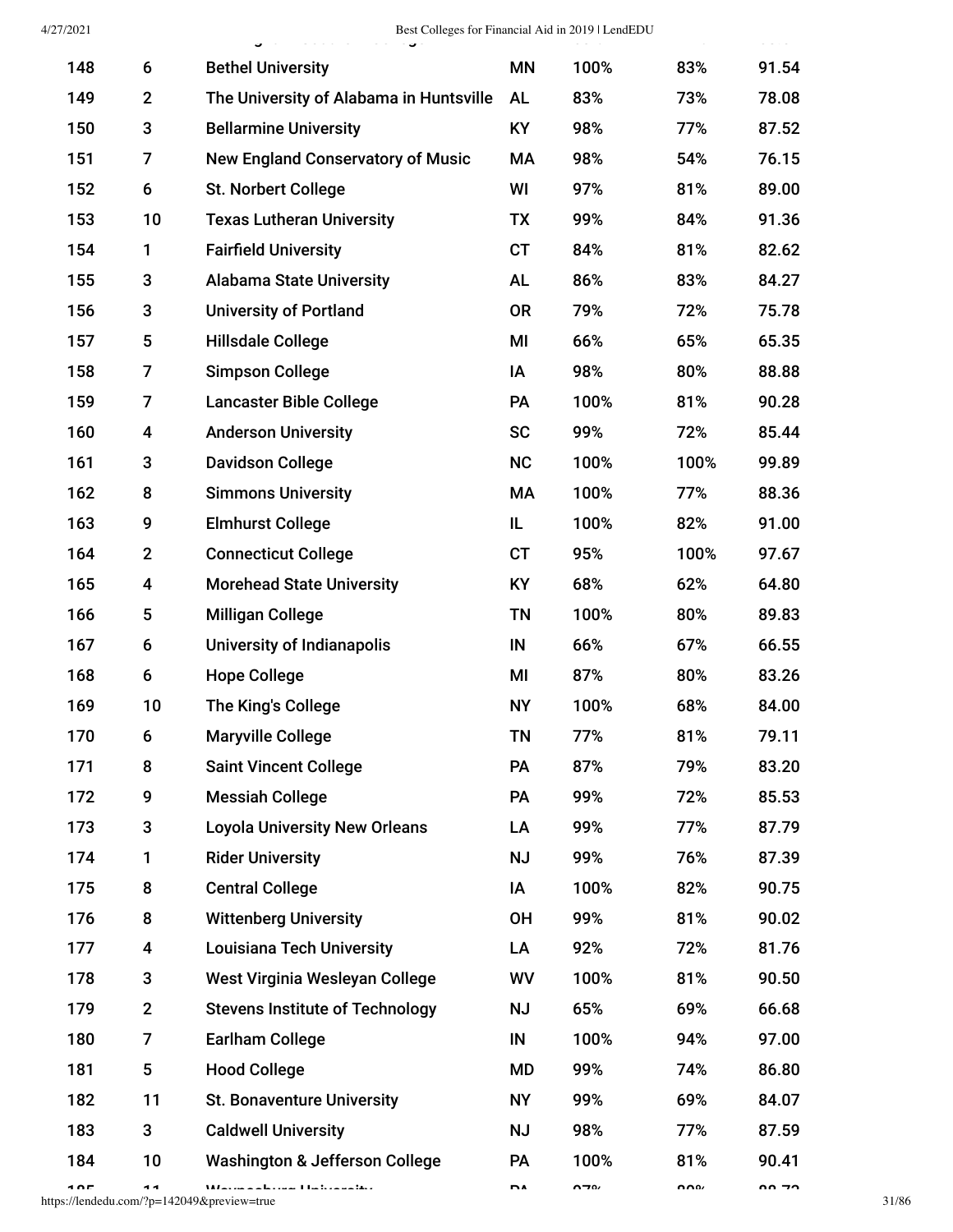| 4/27/2021 |                |                                          |                | Best Colleges for Financial Aid in 2019   LendEDU |      |       |
|-----------|----------------|------------------------------------------|----------------|---------------------------------------------------|------|-------|
| ខេត       | TT             | waynespurg University                    | <b>PA</b>      | 9/%                                               | 8U%  | 88.73 |
| 186       | 9              | <b>University of Dubuque</b>             | ΙA             | 97%                                               | 70%  | 83.70 |
| 187       | 10             | <b>Buena Vista University</b>            | ΙA             | 98%                                               | 80%  | 88.76 |
| 188       | 4              | <b>Arkansas Tech University</b>          | <b>AR</b>      | 76%                                               | 60%  | 68.24 |
| 189       | 3              | <b>Quinnipiac University</b>             | <b>CT</b>      | 98%                                               | 65%  | 81.32 |
| 190       | 12             | <b>The Juilliard School</b>              | <b>NY</b>      | 98%                                               | 74%  | 85.90 |
| 191       | 12             | <b>Muhlenberg College</b>                | PA             | 96%                                               | 81%  | 88.25 |
| 192       | 9              | <b>Baldwin Wallace University</b>        | <b>OH</b>      | 98%                                               | 86%  | 92.12 |
| 193       | 9              | <b>Truett McConnell University</b>       | GA             | 100%                                              | 70%  | 84.92 |
| 194       | 4              | <b>George Fox University</b>             | <b>OR</b>      | 96%                                               | 85%  | 90.52 |
| 195       | 5              | <b>Harding University</b>                | <b>AR</b>      | 93%                                               | 76%  | 84.33 |
| 196       | 13             | <b>Fordham University</b>                | <b>NY</b>      | 96%                                               | 77%  | 86.44 |
| 197       | 10             | <b>Aurora University</b>                 | IL             | 94%                                               | 79%  | 86.59 |
| 198       | 11             | <b>Illinois College</b>                  | IL.            | 100%                                              | 88%  | 93.97 |
| 199       | 11             | <b>Baylor University</b>                 | TX             | 97%                                               | 66%  | 81.50 |
| 200       | 11             | <b>Barry University</b>                  | FL.            | 81%                                               | 58%  | 69.64 |
| 201       | 12             | <b>Lewis University</b>                  | IL             | 97%                                               | 88%  | 92.42 |
| 202       | 8              | <b>Butler University</b>                 | IN             | 98%                                               | 66%  | 81.97 |
| 203       | 4              | <b>Methodist University</b>              | <b>NC</b>      | 98%                                               | 64%  | 80.77 |
| 204       | 7              | University of St. Thomas                 | ΜN             | 97%                                               | 86%  | 91.68 |
| 205       | 3              | University of Southern California        | CA             | 89%                                               | 100% | 94.47 |
| 206       | 10             | <b>Hampton University</b>                | VA             | 96%                                               | 46%  | 70.76 |
| 207       | 14             | <b>Rochester Institute of Technology</b> | <b>NY</b>      | 96%                                               | 85%  | 90.58 |
| 208       | 9              | <b>University of Notre Dame</b>          | IN             | 97%                                               | 100% | 98.26 |
| 209       | 13             | <b>Geneva College</b>                    | PA             | 100%                                              | 77%  | 88.30 |
| 210       | 12             | <b>Houston Baptist University</b>        | TX             | 99%                                               | 69%  | 83.96 |
| 211       | $\overline{7}$ | <b>Lipscomb University</b>               | TN             | 99%                                               | 62%  | 80.44 |
| 212       | 13             | <b>Texas Christian University</b>        | TX             | 93%                                               | 65%  | 78.84 |
| 213       | 1.             | <b>Providence College</b>                | R <sub>l</sub> | 100%                                              | 84%  | 91.95 |
| 214       | 5              | <b>Northwest Christian University</b>    | <b>OR</b>      | 100%                                              | 78%  | 89.00 |
| 215       | 13             | <b>Greenville University</b>             | IL             | 100%                                              | 74%  | 87.00 |
| 216       | 8              | <b>Middle Tennessee State University</b> | TN             | 64%                                               | 64%  | 63.94 |
| 217       | 9              | <b>Smith College</b>                     | МA             | 97%                                               | 100% | 98.68 |
| 218       | 14             | <b>Texas Woman's University</b>          | TX             | 93%                                               | 84%  | 88.70 |
| 219       | 5              | <b>Newberry College</b>                  | <b>SC</b>      | 100%                                              | 74%  | 87.00 |
| 220       | 12             | <b>Saint Leo University</b>              | FL.            | 100%                                              | 78%  | 88.86 |
| 221       | $\overline{2}$ | <b>Southern Utah University</b>          | UT             | 68%                                               | 61%  | 64.06 |
| 222       | 14             | <b>Dominican University</b>              | IL             | 98%                                               | 73%  | 85.69 |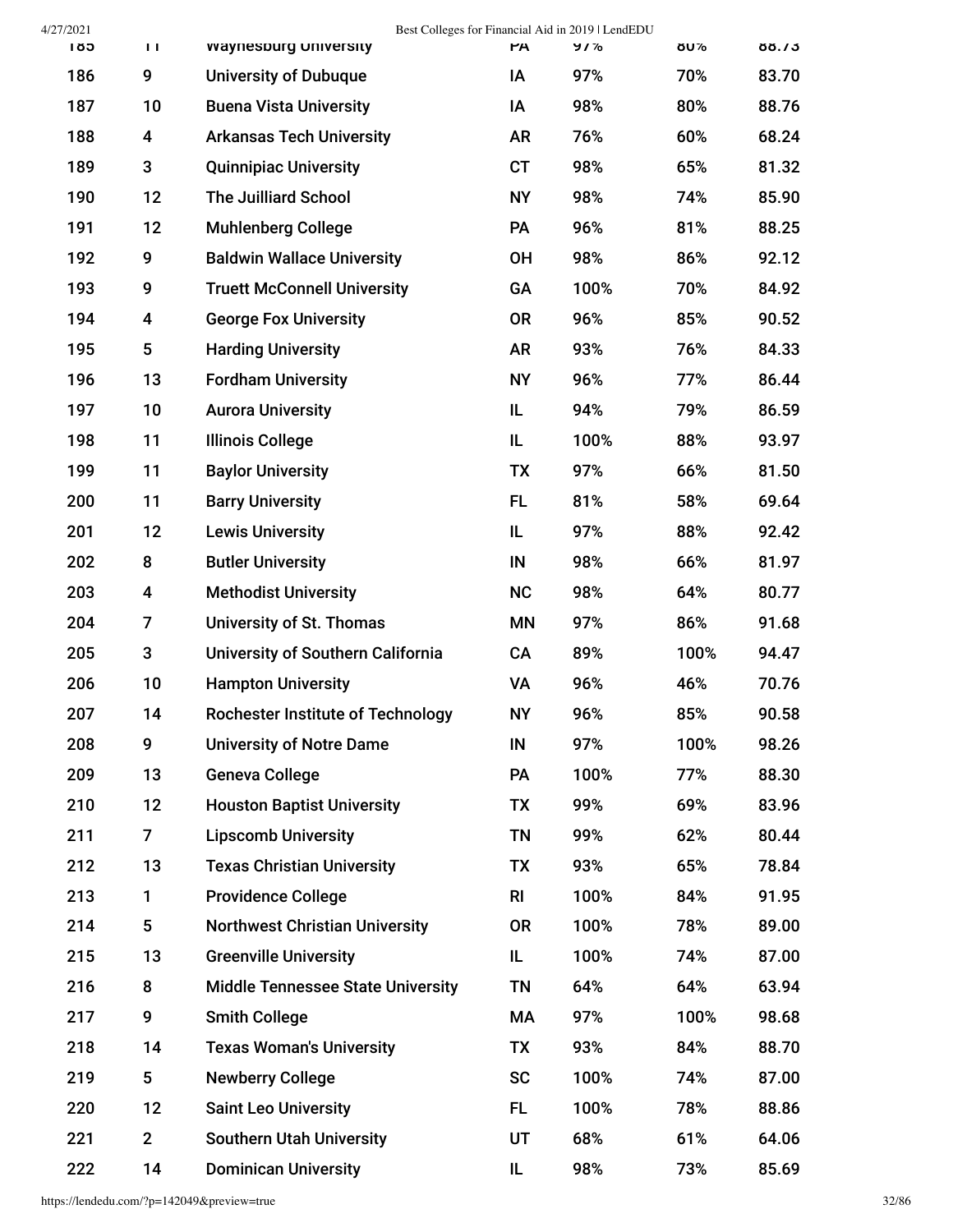4/27/2021 Best Colleges for Financial Aid in 2019 | LendEDU

| 223 | 14             | <b>Dickinson College</b>                               | <b>PA</b> | 98%  | 98%  | 98.13 |
|-----|----------------|--------------------------------------------------------|-----------|------|------|-------|
| 224 | $\overline{7}$ | Alma College                                           | MI        | 99%  | 71%  | 85.16 |
| 225 | 15             | <b>Duquesne University</b>                             | PA        | 98%  | 72%  | 84.77 |
| 226 | 6              | <b>Linfield College</b>                                | <b>OR</b> | 79%  | 82%  | 80.26 |
| 227 | 4              | <b>Trinity College</b>                                 | <b>CT</b> | 98%  | 100% | 98.90 |
| 228 | 11             | <b>Dordt College</b>                                   | IA        | 100% | 81%  | 90.28 |
| 229 | 5              | <b>Sacred Heart University</b>                         | <b>CT</b> | 99%  | 57%  | 77.84 |
| 230 | 3              | <b>University of Utah</b>                              | UT        | 85%  | 65%  | 75.03 |
| 231 | 10             | <b>Emory University</b>                                | GA        | 95%  | 100% | 97.28 |
| 232 | 15             | <b>Judson University</b>                               | IL        | 71%  | 60%  | 65.45 |
| 233 | 1              | <b>University of Jamestown</b>                         | <b>ND</b> | 100% | 71%  | 85.50 |
| 234 | 5              | <b>Columbia College</b>                                | <b>MO</b> | 72%  | 62%  | 66.76 |
| 235 | 16             | <b>Concordia University Chicago</b>                    | IL        | 97%  | 76%  | 86.89 |
| 236 | 16             | <b>Seton Hill University</b>                           | <b>PA</b> | 97%  | 74%  | 85.75 |
| 237 | 6              | <b>Kansas City Art Institute</b>                       | <b>MO</b> | 100% | 67%  | 83.70 |
| 238 | 11             | The University of Virginia's College at<br><b>Wise</b> | VA        | 89%  | 87%  | 87.81 |
| 239 | 7              | <b>Saint Martin's University</b>                       | <b>WA</b> | 98%  | 79%  | 88.59 |
| 240 | 12             | <b>Marymount University</b>                            | VA        | 65%  | 58%  | 61.49 |
| 241 | 12             | <b>Graceland University</b>                            | IA        | 98%  | 76%  | 87.02 |
| 242 | 5              | <b>Thomas More University</b>                          | KY        | 95%  | 70%  | 82.47 |
| 243 | 7              | <b>Wisconsin Lutheran College</b>                      | WI        | 99%  | 80%  | 89.31 |
| 244 | 8              | <b>Hamline University</b>                              | <b>MN</b> | 100% | 79%  | 89.41 |
| 245 | 4              | The University of Alabama                              | <b>AL</b> | 75%  | 55%  | 65.00 |
| 246 | 17             | <b>Marywood University</b>                             | PA        | 99%  | 73%  | 85.97 |
| 247 | 1              | The George Washington University                       | DC        | 89%  | 84%  | 86.54 |
| 248 | 13             | <b>Nova Southeastern University</b>                    | FL.       | 98%  | 77%  | 87.53 |
| 249 | 15             | <b>Ithaca College</b>                                  | <b>NY</b> | 73%  | 87%  | 79.89 |
| 250 | 16             | <b>Nazareth College of Rochester</b>                   | <b>NY</b> | 100% | 82%  | 90.85 |
| 251 | 10             | <b>Brandeis University</b>                             | МA        | 95%  | 94%  | 94.51 |
| 252 | 10             | <b>Malone University</b>                               | <b>OH</b> | 99%  | 79%  | 89.04 |
| 253 | 11             | <b>Piedmont College</b>                                | GA        | 100% | 68%  | 83.79 |
| 254 | $\overline{7}$ | <b>Pacific University</b>                              | <b>OR</b> | 96%  | 76%  | 86.18 |
| 255 | 4              | <b>Marymount California University</b>                 | <b>CA</b> | 77%  | 65%  | 71.16 |
| 256 | 17             | <b>Bradley University</b>                              | IL        | 98%  | 72%  | 84.83 |
| 257 | 1              | <b>The Colorado College</b>                            | CO        | 98%  | 100% | 98.94 |
| 258 | $\mathbf{2}$   | <b>Regis University</b>                                | CO        | 89%  | 78%  | 83.47 |
| 259 | 5              | <b>Claremont McKenna College</b>                       | CA        | 98%  | 100% | 99.15 |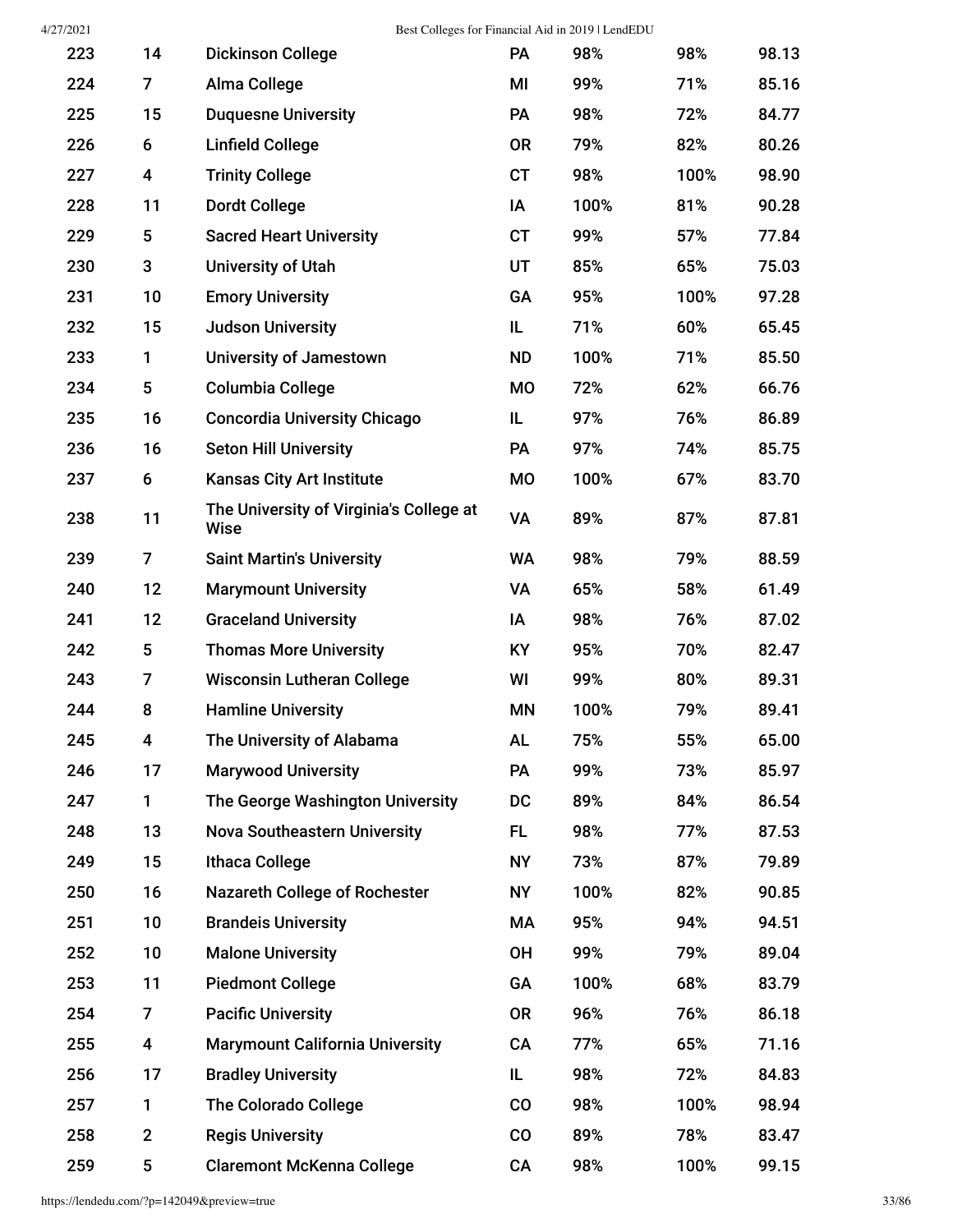| 4/27/2021 |                 | Best Colleges for Financial Aid in 2019   LendEDU                |                |      |      |        |
|-----------|-----------------|------------------------------------------------------------------|----------------|------|------|--------|
| 260       | $5\phantom{.0}$ | <b>Lenoir-Rhyne University</b>                                   | <b>NC</b>      | 99%  | 73%  | 86.26  |
| 261       | 17              | <b>Niagara University</b>                                        | <b>NY</b>      | 98%  | 81%  | 89.65  |
| 262       | 10              | <b>Franklin College</b>                                          | IN             | 100% | 72%  | 85.89  |
| 263       | 18              | <b>University of St. Francis</b>                                 | IL             | 99%  | 80%  | 89.69  |
| 264       | 4               | <b>Drew University</b>                                           | <b>NJ</b>      | 100% | 82%  | 90.86  |
| 265       | 18              | <b>Franklin &amp; Marshall College</b>                           | PA             | 100% | 100% | 99.84  |
| 266       | 8               | <b>Seattle University</b>                                        | WA             | 89%  | 81%  | 84.91  |
| 267       | 1               | <b>Thomas College</b>                                            | <b>ME</b>      | 100% | 85%  | 92.28  |
| 268       | 19              | <b>McKendree University</b>                                      | IL             | 97%  | 73%  | 85.07  |
| 269       | 15              | <b>Prairie View A&amp;M University</b>                           | TX             | 84%  | 72%  | 77.91  |
| 270       | 4               | <b>University of Vermont</b>                                     | VT             | 97%  | 68%  | 82.60  |
| 271       | 9               | <b>Augsburg University</b>                                       | ΜN             | 99%  | 74%  | 86.68  |
| 272       | $\mathbf{2}$    | <b>University of Providence</b>                                  | МT             | 77%  | 68%  | 72.55  |
| 273       | 3               | <b>Western Colorado University</b>                               | $\rm CO$       | 90%  | 67%  | 78.35  |
| 274       | 9               | <b>University of Memphis</b>                                     | TN             | 70%  | 70%  | 69.98  |
| 275       | 8               | <b>Kuyper College</b>                                            | MI             | 100% | 70%  | 85.05  |
| 276       | 16              | <b>Dallas Baptist University</b>                                 | TX             | 62%  | 57%  | 59.73  |
| 277       | 11              | <b>Amherst College</b>                                           | МA             | 100% | 100% | 100.00 |
| 278       | 13              | <b>Iowa State University of Science and</b><br><b>Technology</b> | IA             | 97%  | 78%  | 87.73  |
| 279       | 11              | <b>Indiana State University</b>                                  | IN             | 64%  | 80%  | 72.15  |
| 280       | 12              | <b>Ball State University</b>                                     | IN             | 63%  | 66%  | 64.64  |
| 281       | 19              | <b>Lehigh University</b>                                         | PA             | 95%  | 98%  | 96.19  |
| 282       | 6               | <b>Northern Kentucky University</b>                              | <b>KY</b>      | 56%  | 68%  | 62.22  |
| 283       | 17              | The University of Texas of the Permian<br><b>Basin</b>           | <b>TX</b>      | 96%  | 100% | 97.92  |
| 284       | 6               | Pomona College                                                   | CA             | 100% | 100% | 100.00 |
| 285       | 12              | <b>Wellesley College</b>                                         | МA             | 95%  | 100% | 97.68  |
| 286       | 20              | University of Pennsylvania                                       | <b>PA</b>      | 99%  | 100% | 99.56  |
| 287       | 13              | <b>Lesley University</b>                                         | МA             | 97%  | 70%  | 83.47  |
| 288       | 7               | <b>California Institute of Technology</b>                        | CA             | 100% | 100% | 100.00 |
| 289       | $\overline{2}$  | <b>Salve Regina University</b>                                   | R <sub>l</sub> | 100% | 67%  | 83.60  |
| 290       | 18              | <b>Barnard College</b>                                           | <b>NY</b>      | 97%  | 100% | 98.41  |
| 291       | 19              | Roberts Wesleyan College                                         | <b>NY</b>      | 95%  | 71%  | 83.21  |
| 292       | 12              | <b>Columbus State University</b>                                 | GA             | 71%  | 71%  | 70.80  |
| 293       | 20              | Le Moyne College                                                 | <b>NY</b>      | 100% | 78%  | 89.00  |
| 294       | 21              | <b>Delaware Valley University</b>                                | <b>PA</b>      | 99%  | 67%  | 83.22  |
| 295       | $\mathbf{2}$    | <b>Colby College</b>                                             | <b>ME</b>      | 100% | 100% | 100.00 |
| 296       | 21              | <b>Vassar College</b>                                            | <b>NY</b>      | 99%  | 100% | 99.48  |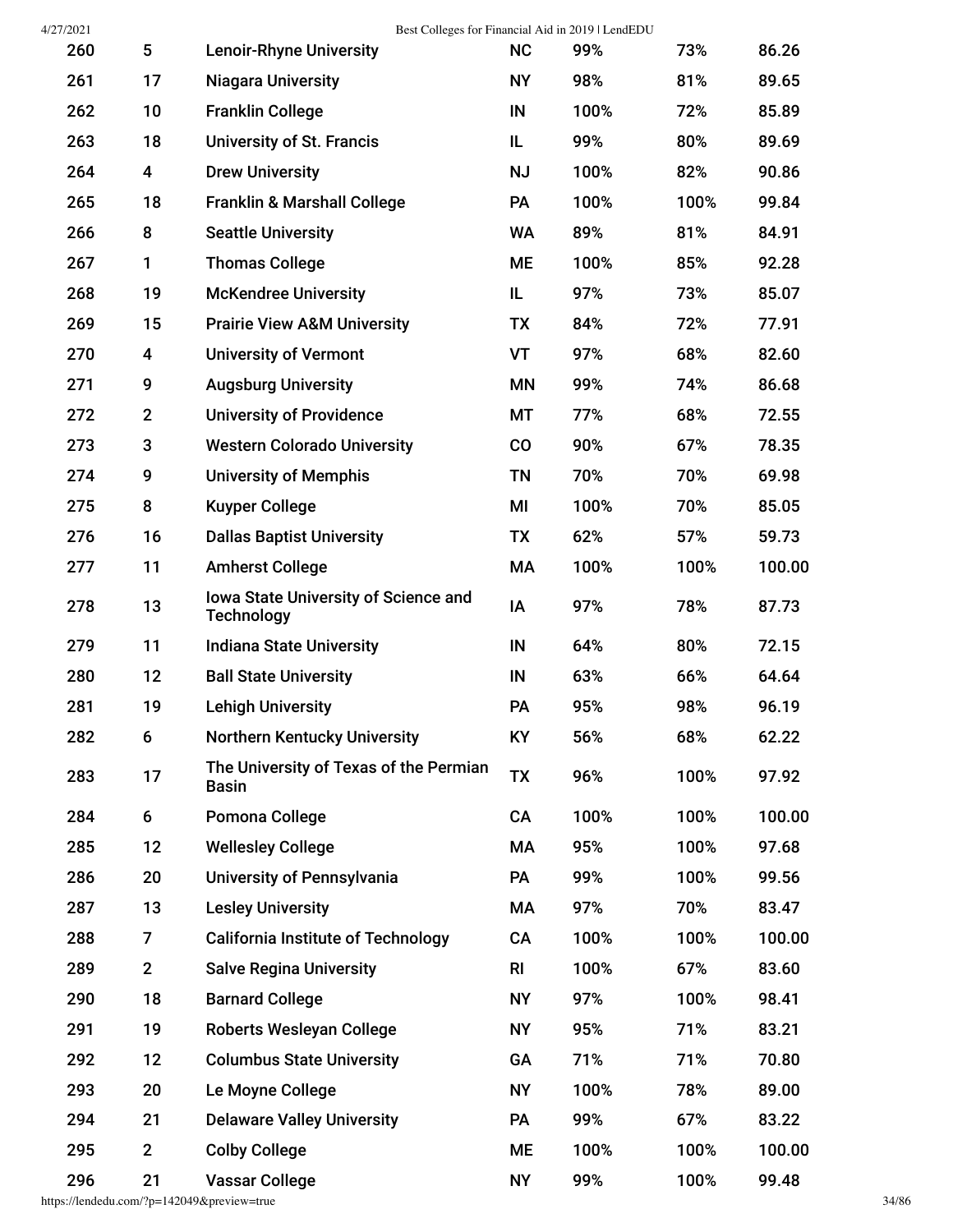| 297 | 6            | <b>Loyola University Maryland</b>                                                     | <b>MD</b> | 69%  | 90%  | 79.73 |
|-----|--------------|---------------------------------------------------------------------------------------|-----------|------|------|-------|
| 298 | 8            | <b>California College of the Arts</b>                                                 | CA        | 100% | 68%  | 83.92 |
| 299 | 5            | Louisiana College                                                                     | LA        | 96%  | 64%  | 80.12 |
| 300 | $\mathbf{2}$ | <b>Keene State College</b>                                                            | <b>NH</b> | 72%  | 65%  | 68.42 |
| 301 | 11           | <b>Muskingum University</b>                                                           | <b>OH</b> | 99%  | 77%  | 88.00 |
| 302 | 9            | <b>Pitzer College</b>                                                                 | CA        | 98%  | 100% | 99.07 |
| 303 | 22           | Siena College                                                                         | <b>NY</b> | 100% | 79%  | 89.46 |
| 304 | 6            | <b>Montreat College</b>                                                               | <b>NC</b> | 99%  | 71%  | 84.97 |
| 305 | 7            | <b>Stevenson University</b>                                                           | MD        | 95%  | 68%  | 81.70 |
| 306 | 14           | <b>Babson College</b>                                                                 | <b>MA</b> | 96%  | 99%  | 97.49 |
| 307 | 1            | <b>University of Wyoming</b>                                                          | <b>WY</b> | 67%  | 60%  | 63.69 |
| 308 | 9            | <b>University of Michigan</b>                                                         | MI        | 81%  | 93%  | 86.82 |
| 309 | 7            | <b>Wake Forest University</b>                                                         | <b>NC</b> | 96%  | 100% | 98.12 |
| 310 | 8            | <b>Pfeiffer University</b>                                                            | NC        | 100% | 75%  | 87.50 |
| 311 | 22           | <b>King's College</b>                                                                 | PA        | 100% | 73%  | 86.50 |
| 312 | 8            | <b>Milwaukee School of Engineering</b>                                                | WI        | 100% | 77%  | 88.27 |
| 313 | 12           | The University of Toledo                                                              | <b>OH</b> | 93%  | 59%  | 75.64 |
| 314 | 23           | <b>Cornell University</b>                                                             | <b>NY</b> | 96%  | 100% | 98.02 |
| 315 | 24           | <b>Syracuse University</b>                                                            | <b>NY</b> | 95%  | 94%  | 94.61 |
| 316 | 13           | <b>Mary Baldwin University</b>                                                        | VA        | 100% | 91%  | 95.27 |
| 317 | 18           | <b>Howard Payne University</b>                                                        | TX        | 99%  | 78%  | 88.43 |
| 318 | 7            | <b>Maryville University of Saint Louis</b>                                            | <b>MO</b> | 98%  | 65%  | 81.25 |
| 319 | 23           | <b>Westminster College</b>                                                            | PA        | 96%  | 80%  | 87.92 |
| 320 | 24           | <b>DeSales University</b>                                                             | PA        | 94%  | 68%  | 81.00 |
| 321 | 3            | <b>Southwestern College</b>                                                           | KS        | 98%  | 69%  | 83.46 |
| 322 | 9            | The University of North Carolina at<br>Greensboro                                     | <b>NC</b> | 67%  | 73%  | 69.98 |
| 323 | 25           | <b>Marist College</b>                                                                 | <b>NY</b> | 97%  | 67%  | 81.63 |
| 324 | 25           | <b>Albright College</b>                                                               | <b>PA</b> | 99%  | 81%  | 90.00 |
| 325 | 14           | <b>Marietta College</b>                                                               | <b>OH</b> | 96%  | 92%  | 93.96 |
| 326 | 13           | <b>Heidelberg University</b>                                                          | <b>OH</b> | 100% | 81%  | 90.44 |
| 327 | 20           | <b>Moody Bible Institute</b>                                                          | IL        | 95%  | 58%  | 76.46 |
| 328 | 6            | <b>Louisiana State University and</b><br><b>Agricultural &amp; Mechanical College</b> | LA        | 89%  | 60%  | 74.71 |
| 329 | 26           | <b>Bucknell University</b>                                                            | <b>PA</b> | 95%  | 92%  | 93.32 |
| 330 | 8            | <b>Washington University in St. Louis</b>                                             | <b>MO</b> | 97%  | 100% | 98.43 |
| 331 | 15           | <b>College of the Holy Cross</b>                                                      | МA        | 85%  | 100% | 92.51 |
| 332 | 15           | <b>Cedarville University</b>                                                          | <b>OH</b> | 75%  | 29%  | 52.13 |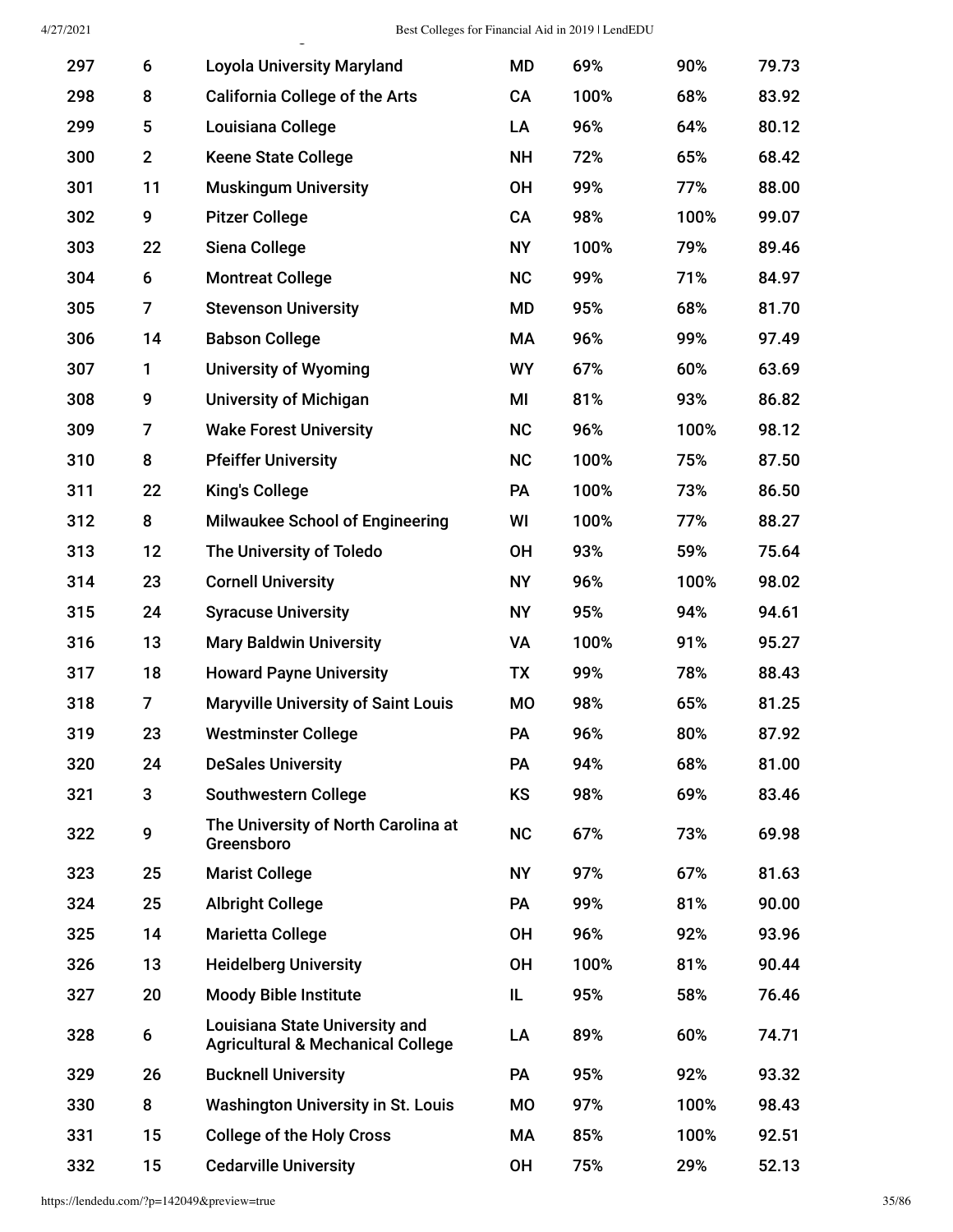| 4/27/2021 | Best Colleges for Financial Aid in 2019   LendEDU |                                                                  |           |      |      |       |  |  |  |
|-----------|---------------------------------------------------|------------------------------------------------------------------|-----------|------|------|-------|--|--|--|
| 333       | 7                                                 | <b>Georgetown College</b>                                        | <b>KY</b> | 99%  | 84%  | 91.68 |  |  |  |
| 334       | 9                                                 | <b>Edgewood College</b>                                          | WI        | 99%  | 76%  | 87.26 |  |  |  |
| 335       | 10                                                | The University of Tennessee at Martin                            | TN        | 69%  | 45%  | 56.95 |  |  |  |
| 336       | 3                                                 | <b>University of Maine</b>                                       | ME        | 90%  | 66%  | 78.19 |  |  |  |
| 337       | 10                                                | <b>University of San Diego</b>                                   | CA        | 96%  | 71%  | 83.54 |  |  |  |
| 338       | 3                                                 | <b>Franklin Pierce University</b>                                | <b>NH</b> | 100% | 72%  | 86.00 |  |  |  |
| 339       | 4                                                 | <b>Newman University</b>                                         | KS        | 98%  | 67%  | 82.10 |  |  |  |
| 340       | 6                                                 | <b>Winthrop University</b>                                       | <b>SC</b> | 93%  | 56%  | 74.40 |  |  |  |
| 341       | 21                                                | <b>Wheaton College</b>                                           | IL.       | 98%  | 78%  | 87.72 |  |  |  |
| 342       | 8                                                 | <b>Reed College</b>                                              | 0R        | 98%  | 100% | 98.77 |  |  |  |
| 343       | 5                                                 | <b>University of Montevallo</b>                                  | <b>AL</b> | 91%  | 57%  | 74.14 |  |  |  |
| 344       | 27                                                | <b>Moravian College</b>                                          | PA        | 97%  | 69%  | 83.19 |  |  |  |
| 345       | 4                                                 | <b>Fort Lewis College</b>                                        | $\rm CO$  | 90%  | 91%  | 90.55 |  |  |  |
| 346       | 5                                                 | <b>Champlain College</b>                                         | <b>VT</b> | 92%  | 69%  | 80.52 |  |  |  |
| 347       | 28                                                | <b>Harrisburg University of Science and</b><br><b>Technology</b> | PA        | 99%  | 71%  | 84.86 |  |  |  |
| 348       | 1                                                 | The College of Idaho                                             | ID        | 58%  | 44%  | 50.81 |  |  |  |
| 349       | 16                                                | <b>Western New England University</b>                            | МA        | 100% | 73%  | 86.35 |  |  |  |
| 350       | 16                                                | <b>Miami University</b>                                          | <b>OH</b> | 86%  | 61%  | 73.68 |  |  |  |
| 351       | 10                                                | <b>Northland College</b>                                         | WI        | 97%  | 78%  | 87.37 |  |  |  |
| 352       | 5                                                 | <b>Georgian Court University</b>                                 | <b>NJ</b> | 97%  | 75%  | 85.74 |  |  |  |
| 353       | 10                                                | <b>Bethany Lutheran College</b>                                  | <b>MN</b> | 100% | 84%  | 92.00 |  |  |  |
| 354       | 14                                                | Virginia Wesleyan University                                     | VA        | 99%  | 63%  | 81.44 |  |  |  |
| 355       | 10                                                | <b>Lawrence Technological University</b>                         | MI        | 97%  | 70%  | 83.34 |  |  |  |
| 356       | 26                                                | St. John Fisher College                                          | <b>NY</b> | 100% | 69%  | 84.50 |  |  |  |
| 357       | 17                                                | <b>Tufts University</b>                                          | МA        | 92%  | 98%  | 95.03 |  |  |  |
| 358       | 19                                                | <b>East Texas Baptist University</b>                             | TX        | 73%  | 30%  | 51.57 |  |  |  |
| 359       | 20                                                | <b>Concordia University Texas</b>                                | TX        | 87%  | 69%  | 77.83 |  |  |  |
| 360       | 21                                                | <b>LeTourneau University</b>                                     | <b>TX</b> | 96%  | 69%  | 82.68 |  |  |  |
| 361       | 27                                                | Vaughn College of Aeronautics and<br><b>Technology</b>           | <b>NY</b> | 95%  | 82%  | 88.74 |  |  |  |
| 362       | 11                                                | <b>Dominican University of California</b>                        | CA        | 99%  | 67%  | 83.26 |  |  |  |
| 363       | 28                                                | <b>Mount Saint Mary College</b>                                  | <b>NY</b> | 97%  | 68%  | 82.24 |  |  |  |
| 364       | 14                                                | The University of Tampa                                          | <b>FL</b> | 97%  | 60%  | 78.65 |  |  |  |
| 365       | 22                                                | <b>University of St. Thomas</b>                                  | TX        | 98%  | 66%  | 82.12 |  |  |  |
| 366       | 3                                                 | <b>Rocky Mountain College</b>                                    | MT        | 99%  | 73%  | 85.83 |  |  |  |
| 367       | 29                                                | <b>Alfred University</b>                                         | <b>NY</b> | 99%  | 83%  | 90.71 |  |  |  |
| 368       | 29                                                | <b>Cedar Crest College</b>                                       | <b>PA</b> | 100% | 76%  | 88.22 |  |  |  |
| 369       | 13                                                | <b>Brenau University</b>                                         | GA        | 98%  | 57%  | 77.62 |  |  |  |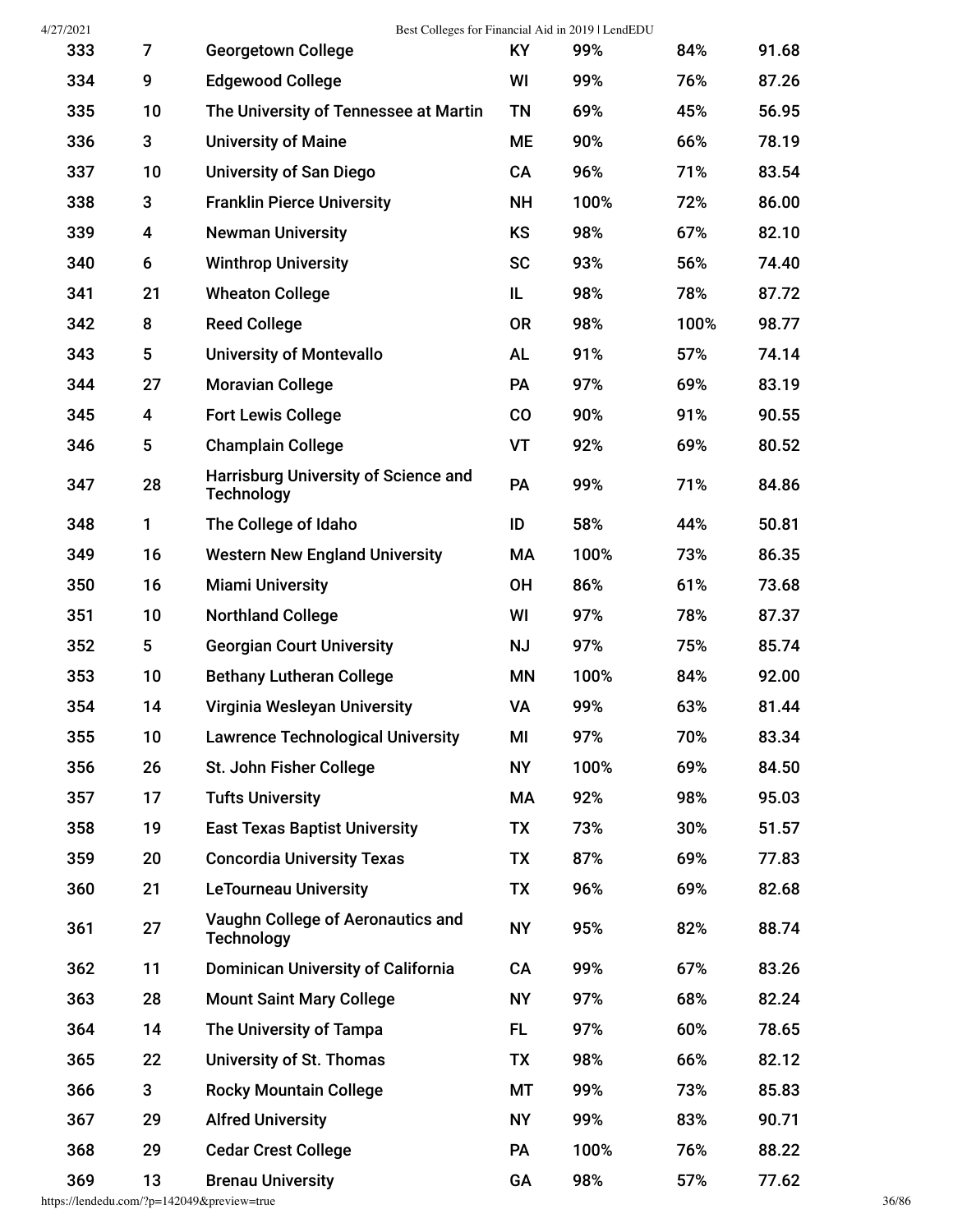y

| 370 | 4              | <b>Shepherd University</b>                                       | <b>WV</b> | 69%  | 73%  | 71.11 |
|-----|----------------|------------------------------------------------------------------|-----------|------|------|-------|
| 371 | 18             | <b>Endicott College</b>                                          | МA        | 98%  | 65%  | 81.41 |
| 372 | 17             | The University of Findlay                                        | <b>OH</b> | 100% | 79%  | 89.35 |
| 373 | 10             | The University of North Carolina at<br><b>Chapel Hill</b>        | <b>NC</b> | 91%  | 100% | 95.30 |
| 374 | 11             | <b>University of Detroit Mercy</b>                               | MI        | 100% | 66%  | 82.91 |
| 375 | 13             | <b>Valparaiso University</b>                                     | IN        | 99%  | 94%  | 96.62 |
| 376 | 14             | University of Southern Indiana                                   | IN        | 90%  | 87%  | 88.27 |
| 377 | 30             | <b>Pratt Institute</b>                                           | <b>NY</b> | 48%  | 55%  | 51.52 |
| 378 | 5              | <b>Marshall University</b>                                       | WV        | 78%  | 47%  | 62.38 |
| 379 | 11             | <b>Carson-Newman University</b>                                  | <b>TN</b> | 98%  | 80%  | 88.93 |
| 380 | 18             | <b>Bowling Green State University</b>                            | <b>OH</b> | 82%  | 79%  | 80.62 |
| 381 | $\overline{2}$ | <b>Northeastern State University</b>                             | <b>OK</b> | 87%  | 92%  | 89.67 |
| 382 | 14             | <b>Grand View University</b>                                     | IA        | 92%  | 75%  | 83.55 |
| 383 | 9              | <b>Westminster College</b>                                       | <b>MO</b> | 100% | 92%  | 96.00 |
| 384 | 31             | The College at Brockport, State<br><b>University of New York</b> | <b>NY</b> | 79%  | 70%  | 74.58 |
| 385 | 12             | <b>Point Loma Nazarene University</b>                            | <b>CA</b> | 97%  | 64%  | 80.39 |
| 386 | 10             | <b>Evangel University</b>                                        | <b>MO</b> | 99%  | 74%  | 86.72 |
| 387 | 30             | <b>Wilkes University</b>                                         | PA        | 99%  | 75%  | 87.19 |
| 388 | 12             | <b>Olivet College</b>                                            | MI        | 96%  | 80%  | 87.93 |
| 389 | 19             | <b>Pine Manor College</b>                                        | MA        | 100% | 75%  | 87.50 |
| 390 | 20             | <b>University of Massachusetts Amherst</b>                       | MA        | 89%  | 83%  | 86.20 |
| 391 | 14             | <b>Georgia State University</b>                                  | GA        | 75%  | 51%  | 63.22 |
| 392 | 21             | <b>Boston University</b>                                         | МA        | 96%  | 84%  | 90.14 |
| 393 | 1              | University of Hawaii at Manoa                                    | HI        | 95%  | 70%  | 82.27 |
| 394 | 13             | <b>Central Michigan University</b>                               | MI        | 82%  | 80%  | 81.06 |
| 395 | 3              | University of Science and Arts of<br><b>Oklahoma</b>             | OK        | 95%  | 66%  | 80.47 |
| 396 | $\overline{2}$ | <b>New Mexico State University</b>                               | <b>NM</b> | 96%  | 70%  | 82.92 |
| 397 | 15             | <b>Mount Mercy University</b>                                    | IA        | 97%  | 74%  | 85.49 |
| 398 | 12             | <b>Lee University</b>                                            | <b>TN</b> | 92%  | 55%  | 73.44 |
| 399 | 14             | <b>Western Michigan University</b>                               | MI        | 89%  | 72%  | 80.58 |
| 400 | 15             | <b>Indiana University-Purdue University</b><br>Indianapolis      | IN        | 81%  | 69%  | 74.83 |
| 401 | 15             | <b>University of Virginia</b>                                    | VA        | 87%  | 100% | 93.29 |
| 402 | 1              | <b>Prescott College</b>                                          | <b>AZ</b> | 99%  | 67%  | 82.99 |
| 403 | 32             | St. Joseph's College, New York                                   | <b>NY</b> | 99%  | 63%  | 81.19 |
| 404 | 11             | <b>Martin Luther College</b>                                     | MN        | 99%  | 72%  | 85.54 |

https://lendedu.com/?p=142049&preview=true 37/86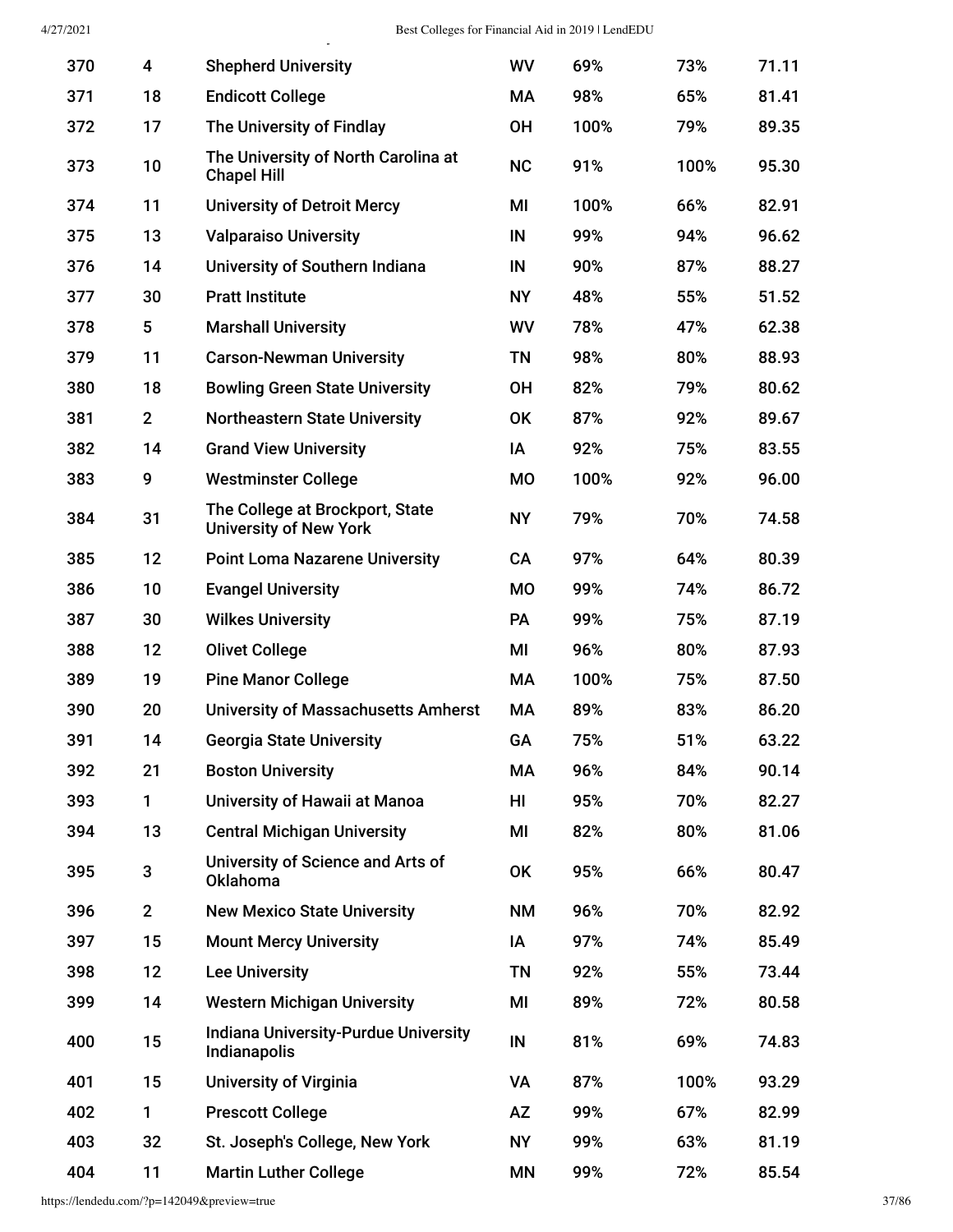| 405 | 15           | Savannah College of Art and Design            | GA        | 97%  | 41%     | 68.94  |       |
|-----|--------------|-----------------------------------------------|-----------|------|---------|--------|-------|
| 406 | 16           | <b>Indiana University Bloomington</b>         | IN        | 80%  | 71%     | 75.66  |       |
| 407 | 31           | <b>Villanova University</b>                   | PA        | 90%  | 79%     | 84.88  |       |
| 408 | $\mathbf{2}$ | <b>University of Sioux Falls</b>              | <b>SD</b> | 95%  | 76%     | 85.30  |       |
| 409 | 13           | <b>University of San Francisco</b>            | CA        | 97%  | 68%     | 82.35  |       |
| 410 | 22           | <b>Nichols College</b>                        | МA        | 100% | 78%     | 89.00  |       |
| 411 | 23           | <b>Wentworth Institute of Technology</b>      | МA        | 88%  | 53%     | 70.35  |       |
| 412 | 13           | <b>Tennessee Wesleyan University</b>          | <b>TN</b> | 55%  | 70%     | 62.55  |       |
| 413 | 16           | <b>Emmanuel College</b>                       | GA        | 100% | 67%     | 83.40  |       |
| 414 | 19           | The Ohio State University                     | OH        | 85%  | 71%     | 78.12  |       |
| 415 | 32           | <b>Haverford College</b>                      | <b>PA</b> | 100% | 100%    | 100.00 |       |
| 416 | 6            | <b>University of New Haven</b>                | <b>CT</b> | 99%  | 59%     | 78.90  |       |
| 417 | 8            | <b>University of Louisville</b>               | <b>KY</b> | 91%  | 59%     | 75.20  |       |
| 418 | 17           | <b>Toccoa Falls College</b>                   | GA        | 100% | 67%     | 83.50  |       |
| 419 | 4            | <b>Brigham Young University</b>               | UT        | 78%  | 35%     | 56.61  |       |
| 420 | 33           | <b>Canisius College</b>                       | <b>NY</b> | 99%  | 75%     | 86.76  |       |
| 421 | 11           | <b>William Woods University</b>               | MO        | 97%  | 70%     | 83.46  |       |
| 422 | 15           | <b>Northern Michigan University</b>           | MI        | 70%  | 61%     | 65.66  |       |
| 423 | 14           | University of California, Riverside           | CA        | 95%  | 83%     | 89.20  |       |
| 424 | 7            | University of South Carolina Aiken            | <b>SC</b> | 86%  | 62%     | 74.14  |       |
| 425 | 4            | University of Maine at Presque Isle           | ME        | 97%  | 86%     | 91.47  |       |
| 426 | 15           | <b>Loyola Marymount University</b>            | CA        | 95%  | 66%     | 80.70  |       |
| 427 | 16           | <b>University of California, Los Angeles</b>  | CA        | 96%  | 82%     | 89.24  |       |
| 428 | 24           | <b>Bay Path University</b>                    | МA        | 100% | 73%     | 86.16  |       |
| 429 | 11           | <b>Barton College</b>                         | NC        | 99%  | 65%     | 82.02  |       |
| 430 | 9            | <b>Northwest University</b>                   | <b>WA</b> | 91%  | 70%     | 80.73  |       |
| 431 | 33           | The University of Scranton                    | <b>PA</b> | 84%  | 69%     | 76.62  |       |
| 432 | 3            | <b>Mount Marty College</b>                    | <b>SD</b> | 89%  | 84%     | 86.73  |       |
| 433 | 17           | <b>William Jessup University</b>              | CA        | 99%  | 65%     | 82.13  |       |
| 434 | 22           | <b>Rockford University</b>                    | IL        | 99%  | 65%     | 82.30  |       |
| 435 | 34           | Cazenovia College                             | <b>NY</b> | 100% | 85%     | 92.50  |       |
| 436 | 25           | <b>Boston College</b>                         | МA        | 90%  | 100%    | 94.77  |       |
| 437 | 20           | <b>Mount Vernon Nazarene University</b>       | OH        | 93%  | 58%     | 75.37  |       |
| 438 | 18           | <b>Georgia College &amp; State University</b> | GA        | 37%  | 60%     | 48.45  |       |
| 439 | 18           | <b>University of California, Davis</b>        | CA        | 97%  | 81%     | 88.82  |       |
| 440 | 16           | <b>Liberty University</b>                     | VA        | 99%  | 55%     | 76.88  |       |
| 441 | 35           | <b>Wells College</b>                          | <b>NY</b> | 100% | 77%     | 88.50  |       |
| AA  | $\mathbf{o}$ | The Citadel, The Military College of          | $\sim$    | 0.00 | $C = 0$ | 72 67  |       |
|     |              | https://lendedu.com/?p=142049&preview=true    |           |      |         |        | 38/86 |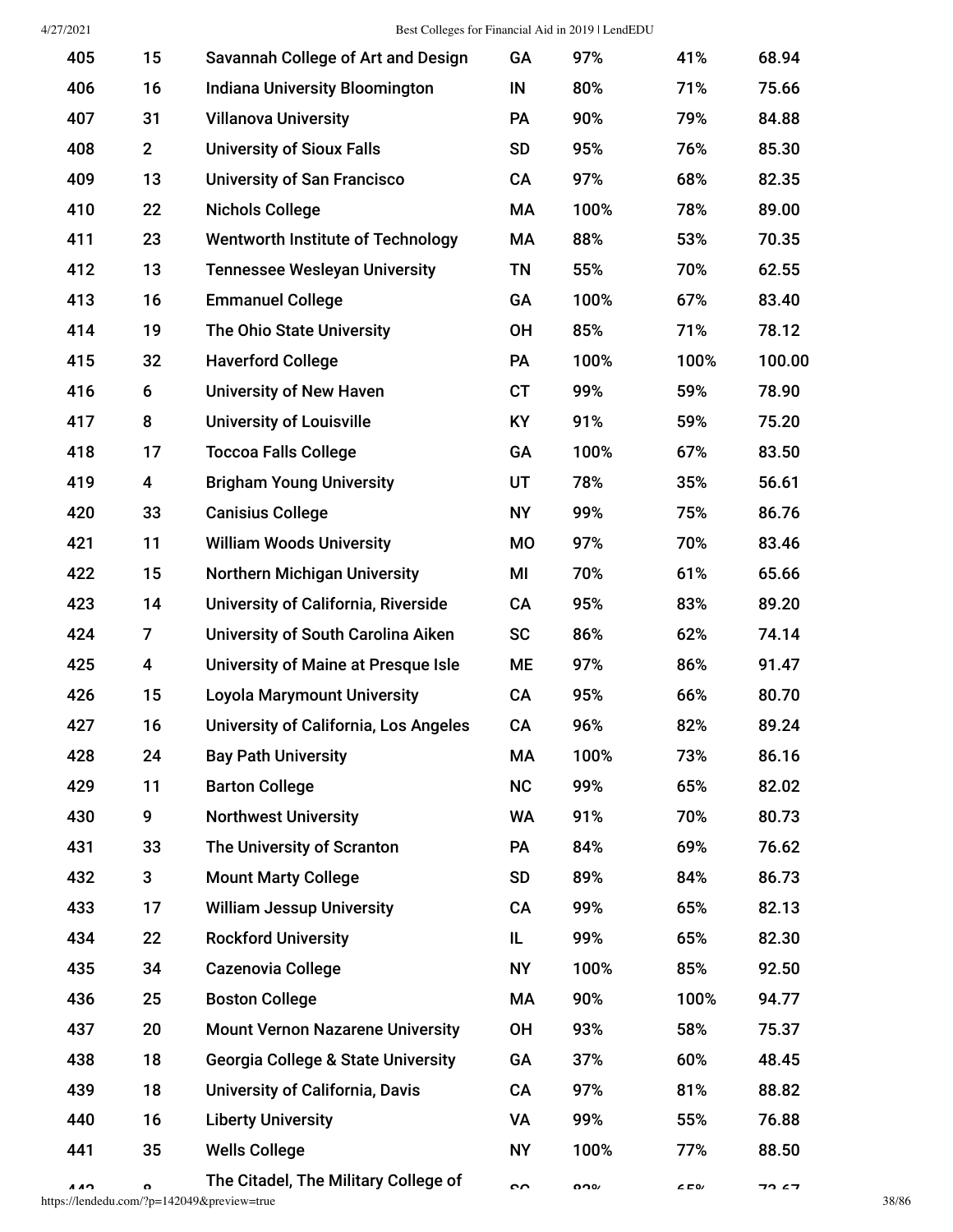| 4/27/2021 |                  |                                                       |                | Best Colleges for Financial Aid in 2019   LendEDU |            |       |
|-----------|------------------|-------------------------------------------------------|----------------|---------------------------------------------------|------------|-------|
| 44Z       | ö                | <b>South Carolina</b>                                 | ას             | 82%                                               | <b>00%</b> | 13.01 |
| 443       | 6                | New Jersey Institute of Technology                    | <b>NJ</b>      | 97%                                               | 53%        | 74.80 |
| 444       | $\mathbf{2}$     | <b>College of Saint Mary</b>                          | <b>NE</b>      | 96%                                               | 59%        | 77.67 |
| 445       | 19               | <b>Biola University</b>                               | <b>CA</b>      | 99%                                               | 54%        | 76.73 |
| 446       | 12               | <b>Campbell University</b>                            | <b>NC</b>      | 70%                                               | 75%        | 72.27 |
| 447       | 4                | Southeastern Oklahoma State<br><b>University</b>      | <b>OK</b>      | 70%                                               | 64%        | 66.91 |
| 448       | 14               | The University of Tennessee at<br>Chattanooga         | <b>TN</b>      | 91%                                               | 63%        | 77.01 |
| 449       | 6                | The University of Alabama at<br><b>Birmingham</b>     | <b>AL</b>      | 66%                                               | 55%        | 60.34 |
| 450       | 36               | <b>Adelphi University</b>                             | <b>NY</b>      | 95%                                               | 48%        | 71.12 |
| 451       | 16               | <b>Wayne State University</b>                         | MI             | 72%                                               | 50%        | 60.77 |
| 452       | 23               | Eureka College                                        | IL             | 100%                                              | 85%        | 92.50 |
| 453       | 15               | <b>University of North Florida</b>                    | <b>FL</b>      | 69%                                               | 90%        | 79.75 |
| 454       | $\overline{2}$   | <b>University of Southern Mississippi</b>             | МS             | 69%                                               | 68%        | 68.34 |
| 455       | 23               | <b>Lubbock Christian University</b>                   | TX             | 96%                                               | 64%        | 80.09 |
| 456       | 16               | <b>University of Central Florida</b>                  | <b>FL</b>      | 70%                                               | 61%        | 65.38 |
| 457       | 17               | <b>Bluefield College</b>                              | VA             | 99%                                               | 66%        | 82.35 |
| 458       | 37               | <b>Bard College</b>                                   | <b>NY</b>      | 96%                                               | 79%        | 87.61 |
| 459       | 11               | <b>Mount Mary University</b>                          | WI             | 100%                                              | 70%        | 84.92 |
| 460       | 20               | University of California, Santa Barbara               | CA             | 95%                                               | 80%        | 87.74 |
| 461       | 3                | <b>Roger Williams University</b>                      | R <sub>l</sub> | 58%                                               | 81%        | 69.38 |
| 462       | 5                | The University of Kansas                              | KS             | 78%                                               | 76%        | 76.87 |
| 463       | 3                | University of Nebraska at Kearney                     | <b>NE</b>      | 87%                                               | 66%        | 76.60 |
| 464       | 21               | <b>Santa Clara University</b>                         | CA             | 72%                                               | 76%        | 73.94 |
| 465       | $\boldsymbol{4}$ | <b>Bryant University</b>                              | R <sub>l</sub> | 63%                                               | 49%        | 56.09 |
| 466       | 22               | University of California, Santa Cruz                  | <b>CA</b>      | 93%                                               | 84%        | 88.37 |
| 467       | 17               | <b>Purdue University</b>                              | IN             | 80%                                               | 78%        | 79.19 |
| 468       | $\mathbf{2}$     | University of Idaho                                   | ID             | 67%                                               | 78%        | 72.10 |
| 469       | 13               | <b>North Carolina State University</b>                | <b>NC</b>      | 92%                                               | 74%        | 82.59 |
| 470       | 5                | <b>Oklahoma Christian University</b>                  | <b>OK</b>      | 62%                                               | 62%        | 62.20 |
| 471       | 7                | Northwestern State University of<br>Louisiana         | LA             | 89%                                               | 70%        | 79.72 |
| 472       | 23               | <b>Thomas Aquinas College</b>                         | <b>CA</b>      | 82%                                               | 100%       | 91.15 |
| 473       | 14               | <b>Gardner-Webb University</b>                        | <b>NC</b>      | 78%                                               | 73%        | 75.59 |
| 474       | 24               | University of California, San Diego                   | <b>CA</b>      | 95%                                               | 83%        | 88.87 |
| 475       | 38               | <b>State University of New York at</b><br>Plattsburgh | <b>NY</b>      | 86%                                               | 76%        | 80.88 |
| 476       | 25               | <b>California State University, Fresno</b>            | CA             | 89%                                               | 71%        | 80.05 |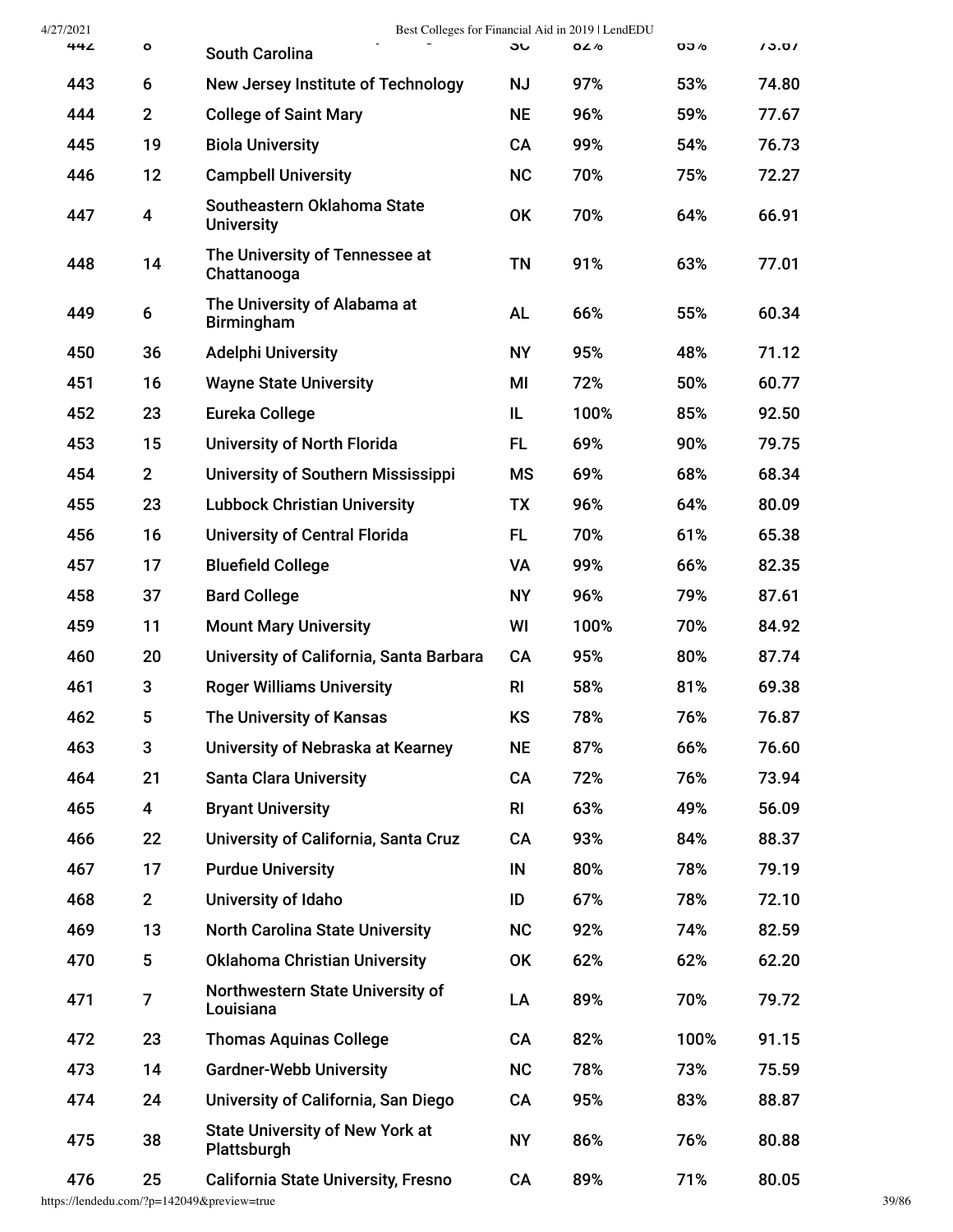| 477 | 21             | <b>Capital University</b>                                                                      | <b>OH</b> | 94%  | 78% | 85.92 |
|-----|----------------|------------------------------------------------------------------------------------------------|-----------|------|-----|-------|
| 478 | $\overline{2}$ | <b>Valley City State University</b>                                                            | <b>ND</b> | 95%  | 69% | 81.89 |
| 479 | 22             | <b>Wright State University</b>                                                                 | <b>OH</b> | 82%  | 62% | 71.80 |
| 480 | 26             | <b>University of the Pacific</b>                                                               | CA        | 98%  | 59% | 78.31 |
| 481 | 9              | <b>Kentucky State University</b>                                                               | <b>KY</b> | 96%  | 72% | 84.17 |
| 482 | 17             | <b>Ringling College of Art and Design</b>                                                      | <b>FL</b> | 100% | 50% | 75.00 |
| 483 | 39             | <b>State University of New York College of</b><br><b>Environmental Science</b><br>and Forestry | <b>NY</b> | 92%  | 66% | 78.88 |
| 484 | 9              | <b>Eastern Oregon University</b>                                                               | <b>OR</b> | 95%  | 56% | 75.28 |
| 485 | 40             | <b>Marymount Manhattan College</b>                                                             | <b>NY</b> | 99%  | 54% | 76.58 |
| 486 | 10             | <b>Campbellsville University</b>                                                               | <b>KY</b> | 97%  | 71% | 84.03 |
| 487 | 18             | <b>Webber International University</b>                                                         | <b>FL</b> | 99%  | 60% | 79.32 |
| 488 | 24             | <b>DePaul University</b>                                                                       | IL        | 96%  | 64% | 80.20 |
| 489 | 34             | <b>Mansfield University of Pennsylvania</b>                                                    | PA        | 87%  | 63% | 74.99 |
| 490 | 27             | <b>Concordia University Irvine</b>                                                             | CA        | 86%  | 63% | 74.42 |
| 491 | 28             | University of California, Berkeley                                                             | CA        | 94%  | 83% | 88.56 |
| 492 | 19             | <b>Georgia Institute of Technology</b>                                                         | <b>GA</b> | 88%  | 57% | 72.31 |
| 493 | 41             | <b>Manhattanville College</b>                                                                  | <b>NY</b> | 85%  | 67% | 76.13 |
| 494 | 42             | St. Joseph's College, Long Island<br>Campus                                                    | <b>NY</b> | 97%  | 62% | 79.25 |
| 495 | 20             | <b>University of West Georgia</b>                                                              | GA        | 69%  | 53% | 61.06 |
| 496 | 4              | Nebraska Christian College of Hope<br><b>International University</b>                          | <b>NE</b> | 53%  | 27% | 40.08 |
| 497 | 23             | <b>Cleveland Institute of Art</b>                                                              | <b>OH</b> | 100% | 60% | 79.93 |
| 498 | 17             | <b>University of Michigan-Dearborn</b>                                                         | MI        | 90%  | 72% | 80.89 |
| 499 | 6              | <b>Glenville State College</b>                                                                 | WV        | 82%  | 69% | 75.46 |
| 500 | 12             | <b>Minnesota State University Mankato</b>                                                      | MN        | 80%  | 71% | 75.24 |
| 501 | 18             | <b>Andrews University</b>                                                                      | MI        | 67%  | 86% | 76.33 |
| 502 | 19             | <b>Flagler College</b>                                                                         | <b>FL</b> | 98%  | 59% | 78.87 |
| 503 | 4              | <b>University of New Hampshire</b>                                                             | <b>NH</b> | 78%  | 75% | 76.39 |
| 504 | 43             | <b>Dominican College</b>                                                                       | <b>NY</b> | 99%  | 68% | 83.42 |
| 505 | 20             | <b>Johnson University Florida</b>                                                              | FL.       | 98%  | 66% | 82.01 |
| 506 | 13             | <b>Bemidji State University</b>                                                                | ΜN        | 71%  | 59% | 65.08 |
| 507 | 7              | <b>Appalachian Bible College</b>                                                               | WV        | 100% | 67% | 83.50 |
| 508 | 44             | <b>State University of New York College at</b><br>Potsdam                                      | <b>NY</b> | 84%  | 83% | 83.45 |
| 509 | 8              | St. Mary's College of Maryland                                                                 | MD        | 95%  | 67% | 81.04 |
| 510 | 15             | <b>Chowan University</b>                                                                       | <b>NC</b> | 100% | 70% | 85.00 |
|     |                |                                                                                                |           |      |     |       |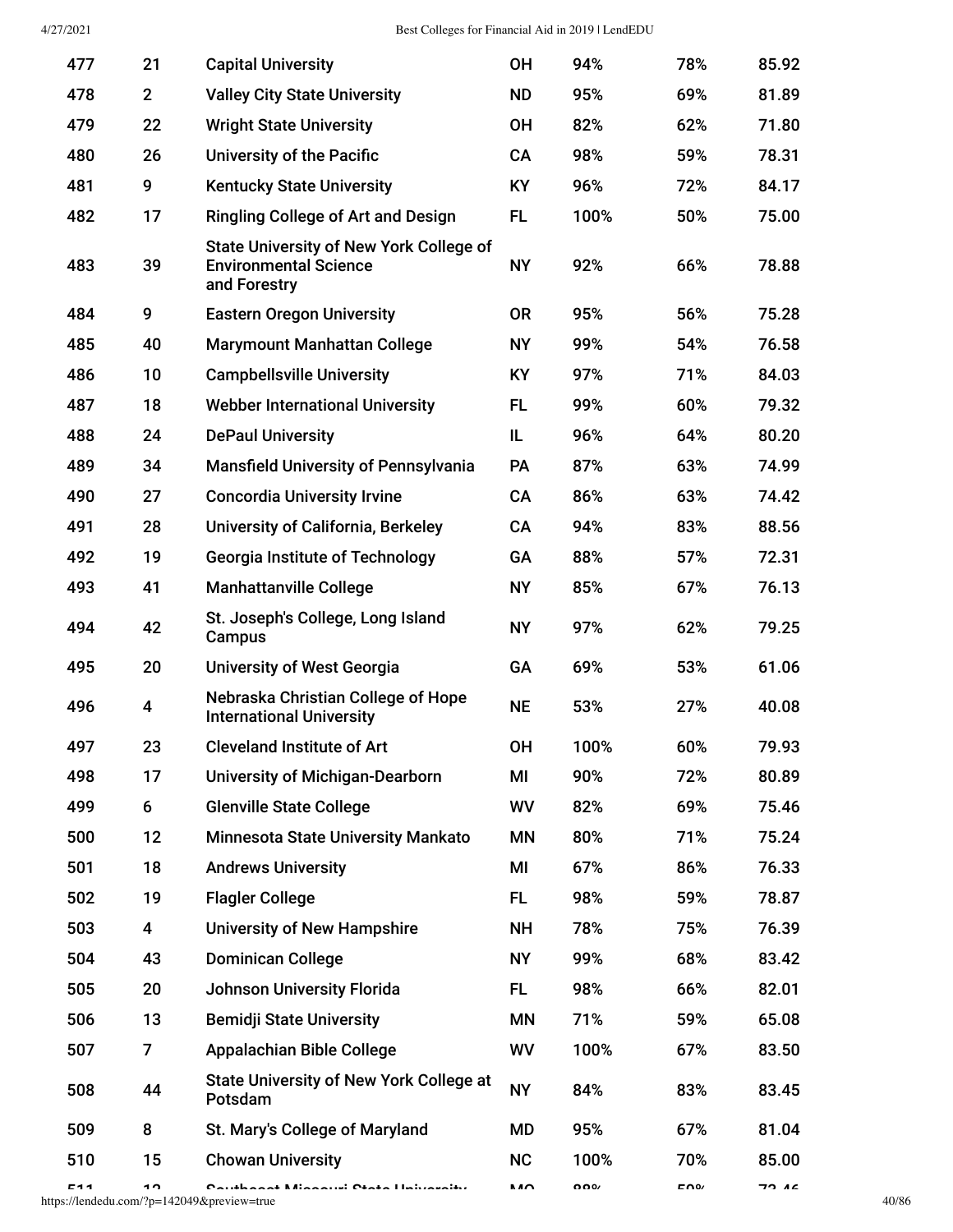| 4/27/2021 |                | Best Colleges for Financial Aid in 2019   LendEDU   |             |            |     |       |
|-----------|----------------|-----------------------------------------------------|-------------|------------|-----|-------|
| ווכ       | L              | Southeast MISSOUTI State University                 | <b>IVIU</b> | <b>88%</b> | つソん | 13.40 |
| 512       | 10             | <b>Southern Oregon University</b>                   | <b>OR</b>   | 73%        | 98% | 85.57 |
| 513       | 26             | <b>University of Massachusetts Boston</b>           | МA          | 90%        | 86% | 88.15 |
| 514       | 3              | <b>Mayville State University</b>                    | <b>ND</b>   | 90%        | 76% | 83.15 |
| 515       | 5              | <b>University of Colorado Boulder</b>               | CO          | 75%        | 79% | 77.15 |
| 516       | 35             | <b>Temple University</b>                            | PA          | 91%        | 62% | 76.71 |
| 517       | 24             | The University of Texas Rio Grande<br><b>Valley</b> | <b>TX</b>   | 96%        | 78% | 87.10 |
| 518       | 36             | <b>Chatham University</b>                           | PA          | 95%        | 64% | 79.42 |
| 519       | 27             | <b>Lasell College</b>                               | МA          | 100%       | 52% | 76.00 |
| 520       | $\overline{7}$ | <b>Samford University</b>                           | <b>AL</b>   | 97%        | 70% | 83.29 |
| 521       | 19             | <b>Michigan Technological University</b>            | MI          | 78%        | 70% | 73.78 |
| 522       | 21             | <b>Trinity College of Florida</b>                   | FL.         | 97%        | 70% | 83.53 |
| 523       | 21             | <b>Valdosta State University</b>                    | GA          | 83%        | 89% | 85.71 |
| 524       | 28             | University of Massachusetts Dartmouth               | MA          | 88%        | 83% | 85.34 |
| 525       | 6              | <b>Emporia State University</b>                     | <b>KS</b>   | 89%        | 61% | 74.78 |
| 526       | 9              | <b>Francis Marion University</b>                    | <b>SC</b>   | 95%        | 64% | 79.46 |
| 527       | 16             | <b>High Point University</b>                        | <b>NC</b>   | 98%        | 52% | 74.95 |
| 528       | 20             | <b>Michigan State University</b>                    | MI          | 73%        | 56% | 64.59 |
| 529       | 3              | <b>Lewis-Clark State College</b>                    | ID          | 75%        | 71% | 72.93 |
| 530       | 8              | <b>Tuskegee University</b>                          | <b>AL</b>   | 72%        | 85% | 78.74 |
| 531       | 29             | <b>California State University, Stanislaus</b>      | CA          | 88%        | 84% | 86.07 |
| 532       | 15             | <b>Belmont University</b>                           | <b>TN</b>   | 92%        | 56% | 73.87 |
| 533       | 22             | <b>Wesleyan College</b>                             | GA          | 100%       | 68% | 84.06 |
| 534       | 30             | <b>Woodbury University</b>                          | CA          | 93%        | 65% | 78.97 |
| 535       | 29             | <b>Bentley University</b>                           | МA          | 99%        | 92% | 95.31 |
| 536       | 37             | <b>Gwynedd Mercy University</b>                     | <b>PA</b>   | 89%        | 62% | 75.71 |
| 537       | $\mathbf{2}$   | The Catholic University of America                  | DC          | 98%        | 79% | 88.39 |
| 538       | 10             | <b>Clemson University</b>                           | <b>SC</b>   | 82%        | 52% | 67.19 |
| 539       | 10             | <b>Western Washington University</b>                | WA          | 79%        | 93% | 86.18 |
| 540       | 21             | <b>University of Michigan-Flint</b>                 | MI          | 76%        | 69% | 72.52 |
| 541       | 6              | <b>Colorado Mesa University</b>                     | $\rm{CO}$   | 85%        | 63% | 74.07 |
| 542       | 31             | <b>University of La Verne</b>                       | CA          | 99%        | 61% | 79.83 |
| 543       | 16             | The University of Iowa                              | ΙA          | 73%        | 63% | 67.94 |
| 544       | 18             | <b>Manchester University</b>                        | IN          | 100%       | 85% | 92.50 |
| 545       | 11             | <b>Eastern Kentucky University</b>                  | KY          | 63%        | 75% | 69.01 |
| 546       | 32             | <b>Chapman University</b>                           | CA          | 92%        | 72% | 81.96 |
| 547       | 7              | <b>Monmouth University</b>                          | <b>NJ</b>   | 66%        | 68% | 66.92 |
| 548       | 33             | Mount Saint Mary's Ilniversity                      | CΔ          | 95%        | 70% | 82.29 |

https://lendedu.com/?p=142049&preview=true 41/86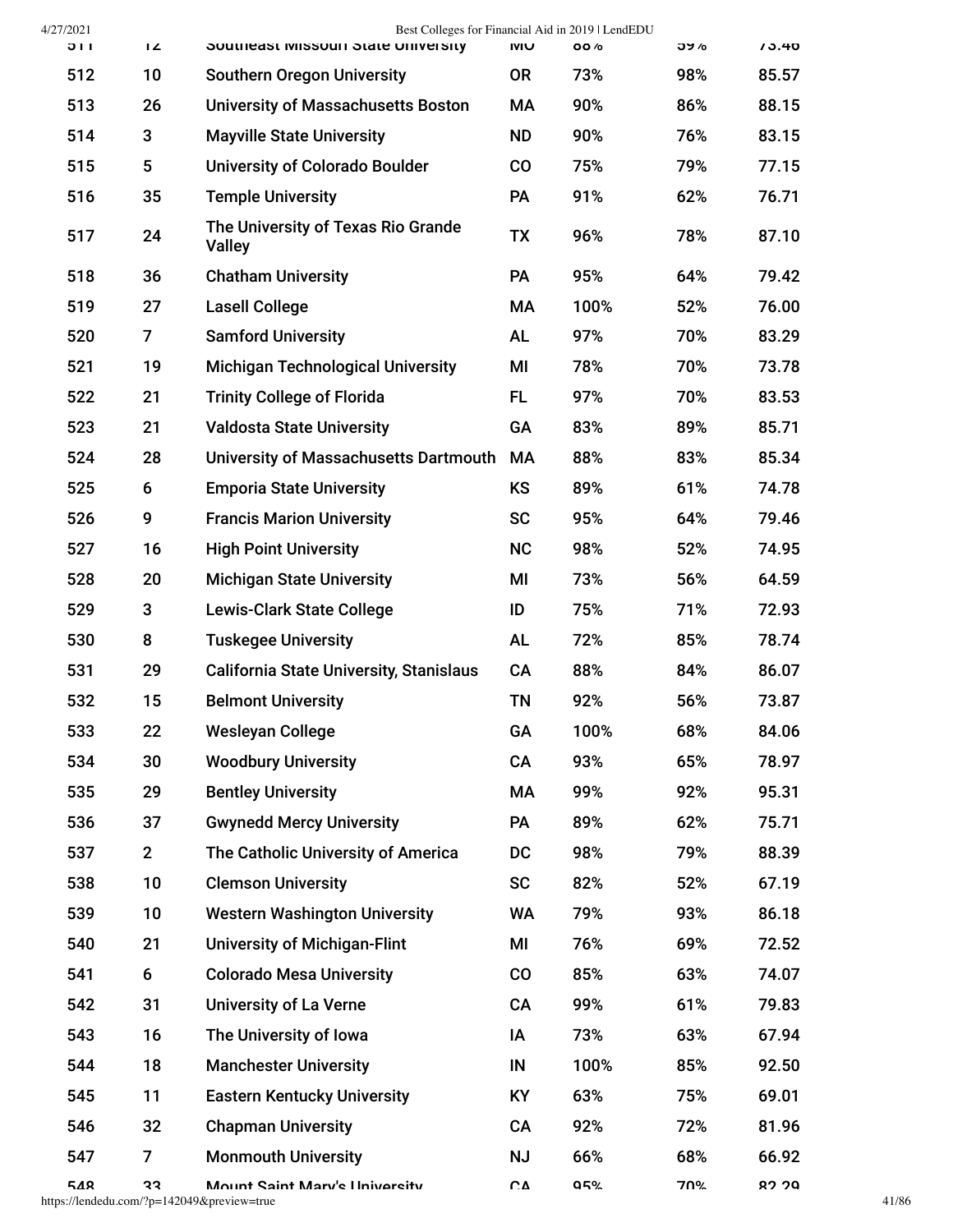4/27/2021 Best Colleges for Financial Aid in 2019 | LendEDU

| してい | ັບ             | <b>IVIOUITE OGITIE IVIGI YO OTHVEIOILY</b>                    | Un        | ショル | 1.90 | UL.LJ |
|-----|----------------|---------------------------------------------------------------|-----------|-----|------|-------|
| 549 | 17             | <b>Upper Iowa University</b>                                  | IA        | 88% | 57%  | 72.41 |
| 550 | 24             | <b>Ursuline College</b>                                       | <b>OH</b> | 84% | 69%  | 76.81 |
| 551 | 14             | University of Minnesota, Duluth                               | <b>MN</b> | 89% | 75%  | 81.90 |
| 552 | 22             | <b>Grand Valley State University</b>                          | MI        | 83% | 66%  | 74.25 |
| 553 | 22             | <b>University of South Florida</b>                            | FL.       | 85% | 63%  | 73.83 |
| 554 | 15             | <b>University of Minnesota, Crookston</b>                     | <b>MN</b> | 92% | 73%  | 82.43 |
| 555 | 13             | <b>Missouri State University</b>                              | <b>MO</b> | 80% | 67%  | 73.56 |
| 556 | 4              | <b>Minot State University</b>                                 | <b>ND</b> | 86% | 70%  | 77.91 |
| 557 | 14             | <b>Lincoln University</b>                                     | <b>MO</b> | 84% | 71%  | 77.40 |
| 558 | 11             | <b>Washington State University</b>                            | <b>WA</b> | 88% | 64%  | 75.86 |
| 559 | $\overline{7}$ | <b>University of Northern Colorado</b>                        | CO        | 78% | 72%  | 74.87 |
| 560 | 17             | <b>Elon University</b>                                        | <b>NC</b> | 89% | 61%  | 75.23 |
| 561 | 18             | The College of William and Mary                               | VA        | 89% | 81%  | 85.18 |
| 562 | 45             | The Culinary Institute of America                             | <b>NY</b> | 97% | 65%  | 80.93 |
| 563 | 38             | University of Pittsburgh at Bradford                          | <b>PA</b> | 95% | 60%  | 77.40 |
| 564 | 25             | <b>University of Mary Hardin-Baylor</b>                       | TX        | 99% | 57%  | 78.12 |
| 565 | 6              | <b>East Central University</b>                                | <b>OK</b> | 74% | 86%  | 80.07 |
| 566 | 15             | <b>Northwest Missouri State University</b>                    | <b>MO</b> | 83% | 60%  | 71.41 |
| 567 | 16             | <b>King University</b>                                        | <b>TN</b> | 85% | 68%  | 76.11 |
| 568 | 46             | <b>State University of New York at Oswego</b>                 | <b>NY</b> | 88% | 77%  | 82.69 |
| 569 | 23             | <b>Eastern Michigan University</b>                            | ΜI        | 71% | 44%  | 57.34 |
| 570 | 23             | <b>Florida Atlantic University</b>                            | FL        | 80% | 62%  | 71.01 |
| 571 | 19             | <b>Indiana University East</b>                                | IN        | 83% | 69%  | 76.17 |
| 572 | 16             | <b>Lindenwood University</b>                                  | <b>MO</b> | 95% | 57%  | 76.17 |
| 573 | 26             | <b>Stephen F. Austin State University</b>                     | TX        | 77% | 60%  | 68.70 |
| 574 | 5              | <b>Plymouth State University</b>                              | <b>NH</b> | 95% | 57%  | 75.93 |
| 575 | 19             | <b>Virginia State University</b>                              | VA        | 80% | 60%  | 70.01 |
| 576 | 8              | <b>Adams State University</b>                                 | CO        | 94% | 67%  | 80.65 |
| 577 | 17             | <b>Missouri Southern State University</b>                     | <b>MO</b> | 76% | 45%  | 60.50 |
| 578 | 12             | <b>University of Pikeville</b>                                | KY        | 99% | 81%  | 90.07 |
| 579 | 27             | <b>Texas Southern University</b>                              | <b>TX</b> | 92% | 100% | 95.77 |
| 580 | 12             | <b>University of Wisconsin-Stevens Point</b>                  | WI        | 82% | 78%  | 80.16 |
| 581 | 13             | <b>University of Wisconsin-Eau Claire</b>                     | WI        | 79% | 83%  | 80.76 |
| 582 | 47             | <b>Binghamton University, State University</b><br>of New York | <b>NY</b> | 83% | 70%  | 76.45 |
| 583 | 39             | <b>Grove City College</b>                                     | <b>PA</b> | 98% | 49%  | 73.36 |
| 584 | 28             | The University of Texas at Dallas                             | TX        | 87% | 64%  | 75.75 |
| 585 | 7              | <b>Oklahoma City University</b>                               | 0K        | 96% | 62%  | 78.87 |

https://lendedu.com/?p=142049&preview=true 42/86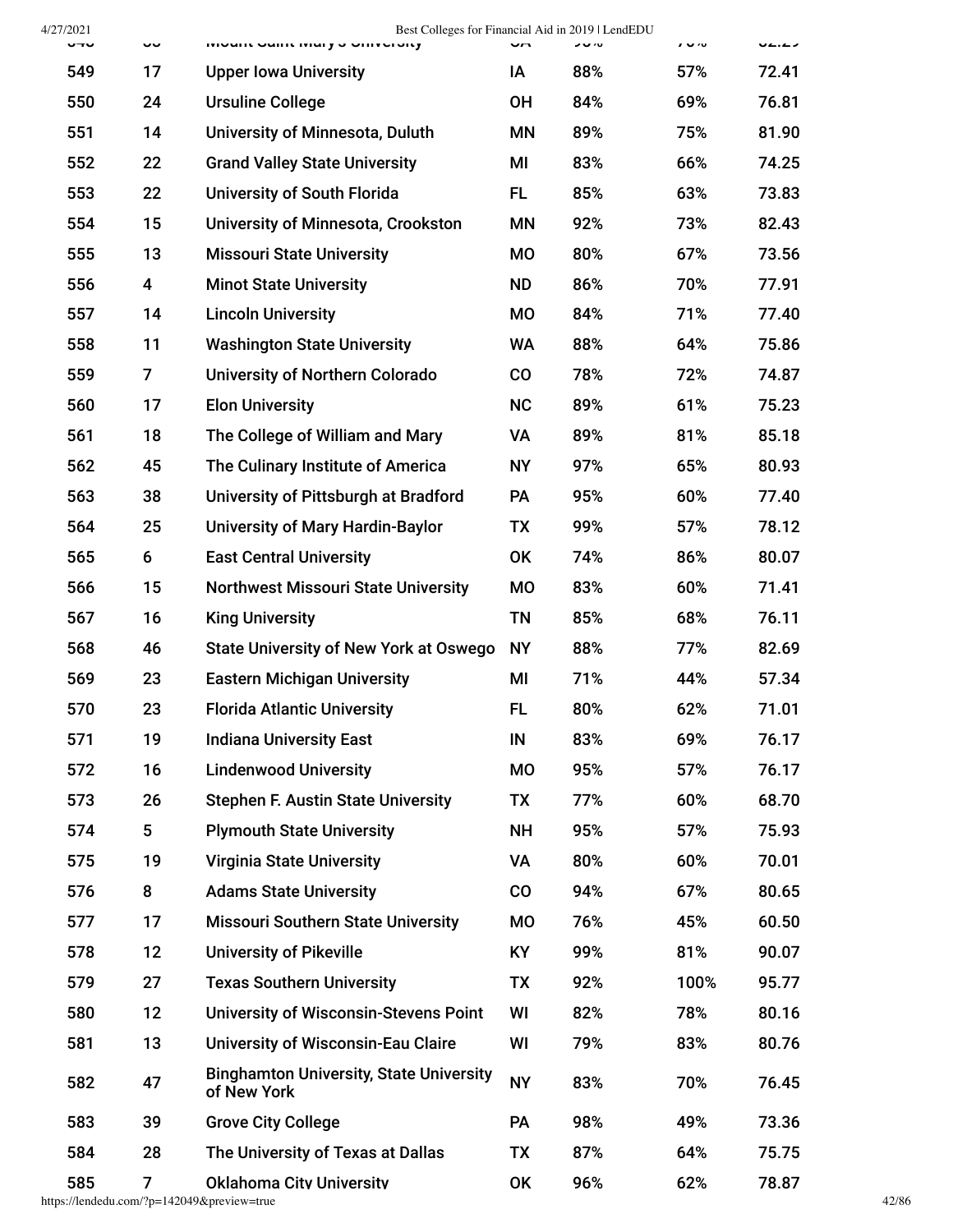| 586 | 9              | <b>University of North Alabama</b>                             | <b>AL</b> | 56%  | 50% | 53.07 |
|-----|----------------|----------------------------------------------------------------|-----------|------|-----|-------|
| 587 | 3              | <b>Mississippi State University</b>                            | <b>MS</b> | 88%  | 56% | 71.91 |
| 588 | 23             | <b>Georgia Southern University</b>                             | GA        | 82%  | 57% | 69.58 |
| 589 | 20             | <b>Indiana University South Bend</b>                           | IN        | 84%  | 67% | 75.72 |
| 590 | 4              | Montana Tech of The University of<br>Montana                   | MT        | 86%  | 62% | 74.24 |
| 591 | 40             | <b>Lock Haven University of Pennsylvania</b>                   | PA        | 69%  | 87% | 78.20 |
| 592 | 13             | <b>Murray State University</b>                                 | KY        | 89%  | 39% | 64.18 |
| 593 | 48             | <b>Stony Brook University, State University</b><br>of New York | <b>NY</b> | 86%  | 66% | 75.88 |
| 594 | 16             | <b>Concordia University, St. Paul</b>                          | <b>MN</b> | 93%  | 58% | 75.73 |
| 595 | 29             | <b>Midwestern State University</b>                             | TX        | 87%  | 64% | 75.29 |
| 596 | $\overline{7}$ | <b>Wichita State University</b>                                | KS        | 69%  | 65% | 66.74 |
| 597 | 30             | <b>Worcester State University</b>                              | МA        | 83%  | 77% | 79.91 |
| 598 | 17             | <b>University of Minnesota, Twin Cities</b><br>Campus          | <b>MN</b> | 85%  | 72% | 78.32 |
| 599 | 34             | <b>San Jose State University</b>                               | <b>CA</b> | 76%  | 86% | 80.77 |
| 600 | 8              | <b>Rogers State University</b>                                 | <b>OK</b> | 90%  | 50% | 69.76 |
| 601 | 3              | <b>New Mexico Highlands University</b>                         | <b>NM</b> | 95%  | 53% | 73.88 |
| 602 | 21             | Indiana University Kokomo                                      | IN        | 81%  | 67% | 74.12 |
| 603 | 10             | <b>Auburn University at Montgomery</b>                         | <b>AL</b> | 84%  | 62% | 73.09 |
| 604 | 6              | <b>Vermont Technical College</b>                               | VT        | 86%  | 49% | 67.28 |
| 605 | 1              | University of Nevada, Reno                                     | <b>NV</b> | 87%  | 60% | 73.26 |
| 606 | 11             | <b>Oregon State University</b>                                 | <b>OR</b> | 77%  | 68% | 72.29 |
| 607 | 24             | <b>Southeastern University</b>                                 | FL        | 74%  | 62% | 67.95 |
| 608 | 6              | <b>New England College</b>                                     | <b>NH</b> | 91%  | 52% | 71.59 |
| 609 | 12             | <b>Seattle Pacific University</b>                              | <b>WA</b> | 99%  | 78% | 88.58 |
| 610 | 6              | <b>University of Arkansas</b>                                  | AR        | 75%  | 56% | 65.53 |
| 611 | 18             | <b>University of Missouri-St. Louis</b>                        | <b>MO</b> | 87%  | 61% | 73.93 |
| 612 | 25             | <b>Wright State University-Lake Campus</b>                     | <b>OH</b> | 77%  | 70% | 73.42 |
| 613 | 9              | <b>Colorado School of Mines</b>                                | $\rm{CO}$ | 56%  | 59% | 57.62 |
| 614 | 41             | <b>Chestnut Hill College</b>                                   | <b>PA</b> | 96%  | 60% | 78.13 |
| 615 | 22             | <b>Indiana University Northwest</b>                            | $\sf IN$  | 80%  | 68% | 73.91 |
| 616 | 35             | <b>Hope International University</b>                           | CA        | 67%  | 30% | 48.39 |
| 617 | 20             | <b>Emory &amp; Henry College</b>                               | VA        | 100% | 73% | 86.50 |
| 618 | 30             | <b>Texas A&amp;M University-Commerce</b>                       | TX        | 91%  | 55% | 73.00 |
| 619 | 9              | <b>Oklahoma State University</b>                               | <b>OK</b> | 74%  | 74% | 74.18 |
| 620 | 31             | <b>Emerson College</b>                                         | МA        | 91%  | 49% | 69.91 |

University of Maryland Baltimore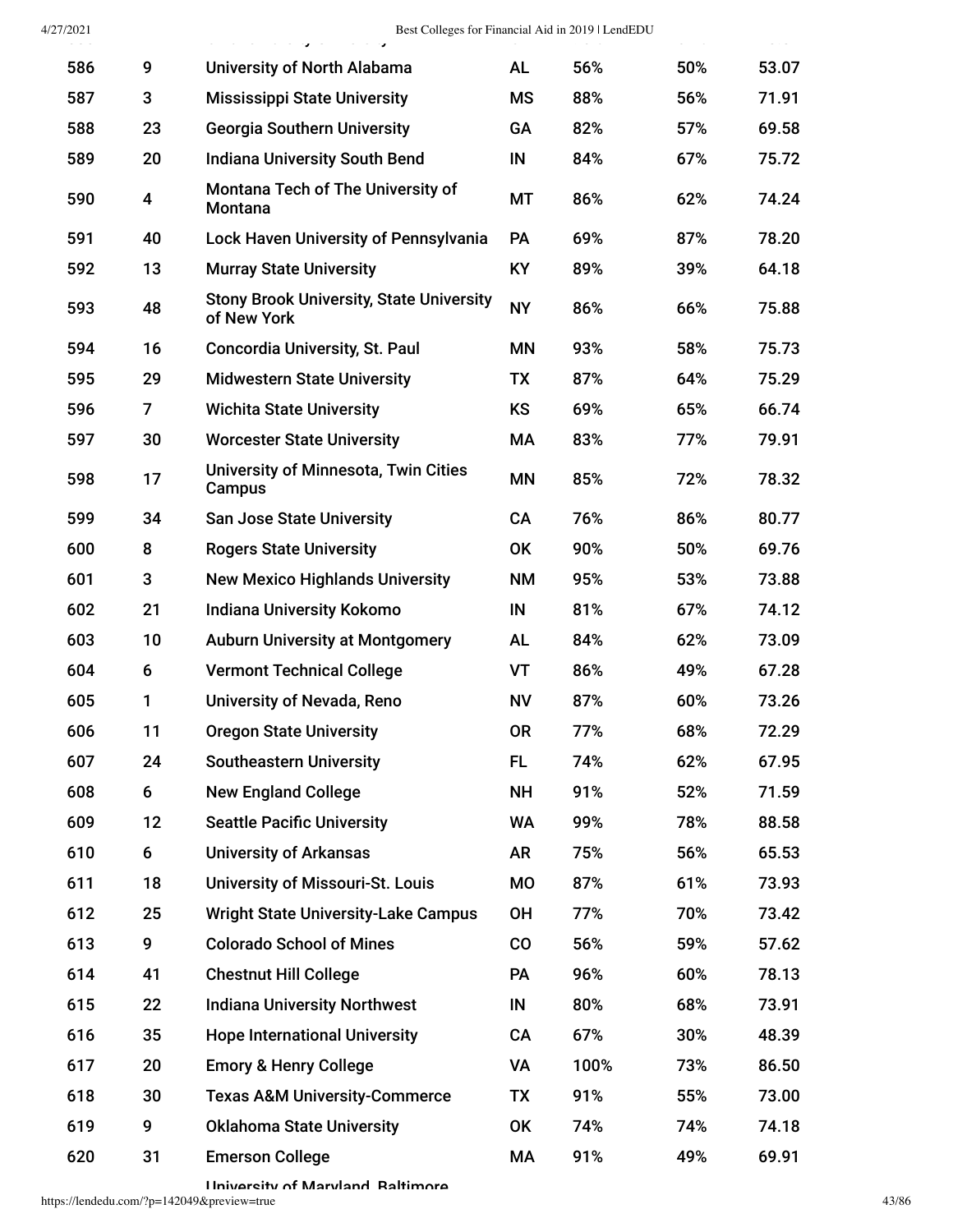| 4/27/2021 |              | Best Colleges for Financial Aid in 2019   LendEDU                  |           |     |     |       |
|-----------|--------------|--------------------------------------------------------------------|-----------|-----|-----|-------|
| 621       | 9            | University Of Ividi Jidilu, Daluniole<br>County                    | MD        | 78% | 55% | 66.45 |
| 622       | 8            | <b>Rutgers University-Camden</b>                                   | <b>NJ</b> | 79% | 54% | 66.58 |
| 623       | 49           | <b>Manhattan College</b>                                           | <b>NY</b> | 95% | 70% | 82.36 |
| 624       | 14           | <b>Western Kentucky University</b>                                 | <b>KY</b> | 62% | 17% | 39.44 |
| 625       | 25           | <b>Bethune-Cookman University</b>                                  | <b>FL</b> | 97% | 53% | 74.86 |
| 626       | 31           | <b>Texas State University</b>                                      | <b>TX</b> | 81% | 62% | 71.27 |
| 627       | 18           | University of North Carolina at Asheville                          | <b>NC</b> | 87% | 75% | 80.99 |
| 628       | 36           | <b>California Polytechnic State University,</b><br>San Luis Obispo | CA        | 89% | 57% | 73.16 |
| 629       | 9            | <b>Rutgers University-Newark</b>                                   | <b>NJ</b> | 89% | 56% | 72.42 |
| 630       | 32           | <b>Massachusetts College of Liberal Arts</b>                       | MA        | 80% | 79% | 79.63 |
| 631       | 13           | The Evergreen State College                                        | <b>WA</b> | 87% | 64% | 75.68 |
| 632       | 25           | <b>Northern Illinois University</b>                                | IL        | 85% | 58% | 71.62 |
| 633       | 23           | <b>Indiana University Southeast</b>                                | IN        | 82% | 66% | 73.95 |
| 634       | 37           | <b>California State University, Long Beach</b>                     | <b>CA</b> | 77% | 78% | 77.48 |
| 635       | 50           | <b>Molloy College</b>                                              | <b>NY</b> | 95% | 48% | 71.52 |
| 636       | 10           | <b>Oklahoma Baptist University</b>                                 | <b>OK</b> | 83% | 84% | 83.29 |
| 637       | 38           | <b>California State University, San</b><br><b>Bernardino</b>       | CA        | 95% | 66% | 80.48 |
| 638       | 14           | <b>University of Washington</b>                                    | <b>WA</b> | 85% | 75% | 79.99 |
| 639       | 32           | University of the Incarnate Word                                   | TX        | 98% | 58% | 77.84 |
| 640       | 21           | <b>Radford University</b>                                          | <b>VA</b> | 67% | 78% | 72.66 |
| 641       | 19           | The University of North Carolina at<br>Pembroke                    | <b>NC</b> | 83% | 67% | 74.86 |
| 642       | 11           | <b>University of South Carolina</b>                                | <b>SC</b> | 43% | 72% | 57.57 |
| 643       | 26           | <b>Florida International University</b>                            | FL.       | 83% | 28% | 55.42 |
| 644       | 14           | <b>University of Wisconsin-Superior</b>                            | WI        | 64% | 82% | 73.04 |
| 645       | 39           | <b>California Baptist University</b>                               | <b>CA</b> | 83% | 60% | 71.39 |
| 646       | 40           | <b>California State University, Los Angeles</b>                    | <b>CA</b> | 96% | 70% | 83.01 |
| 647       | 41           | <b>Humboldt State University</b>                                   | <b>CA</b> | 94% | 67% | 80.29 |
| 648       | 12           | <b>Western Oregon University</b>                                   | <b>OR</b> | 83% | 63% | 72.68 |
| 649       | 33           | <b>University of Houston</b>                                       | TX        | 88% | 58% | 73.05 |
| 650       | 18           | <b>Saint Mary's University of Minnesota</b>                        | <b>MN</b> | 95% | 73% | 84.20 |
| 651       | 10           | <b>Rutgers University-New Brunswick</b>                            | <b>NJ</b> | 71% | 52% | 61.56 |
| 652       | 22           | <b>Christopher Newport University</b>                              | VA        | 69% | 68% | 68.37 |
| 653       | $\mathbf{2}$ | <b>Northern Arizona University</b>                                 | AZ        | 69% | 62% | 65.47 |
| 654       | 42           | <b>York College of Pennsylvania</b>                                | <b>PA</b> | 70% | 59% | 64.63 |
| 655       | 23           | <b>Longwood University</b>                                         | <b>VA</b> | 63% | 73% | 68.26 |
| 656       | 11           | <b>Auburn University</b>                                           | <b>AL</b> | 75% | 45% | 59.96 |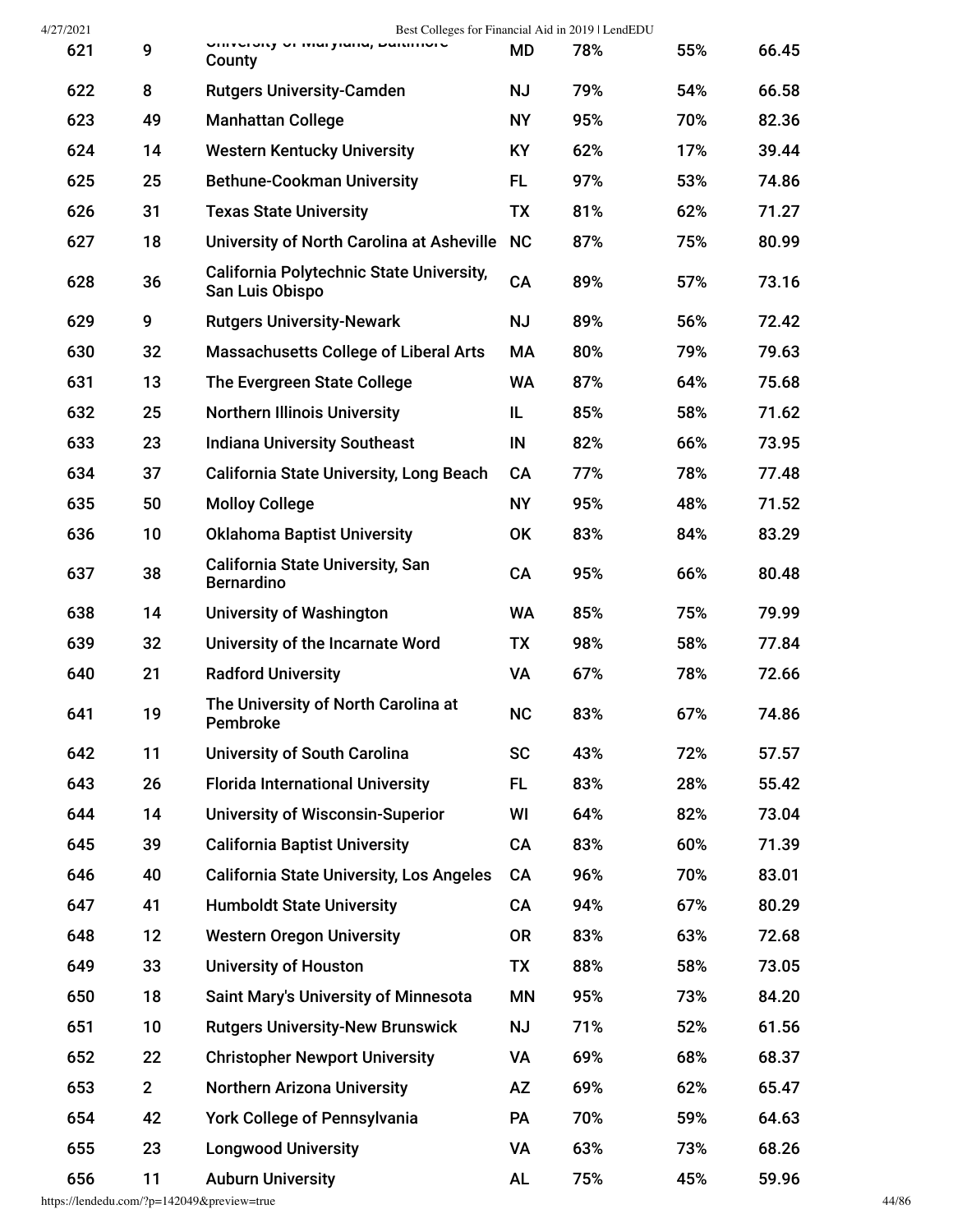| 657 | 15 | University of Washington, Tacoma                              | <b>WA</b> | 88% | 69% | 78.16 |
|-----|----|---------------------------------------------------------------|-----------|-----|-----|-------|
| 658 | 42 | <b>San Diego State University</b>                             | CA        | 71% | 68% | 69.52 |
| 659 | 20 | Johnson C. Smith University                                   | <b>NC</b> | 96% | 57% | 76.20 |
| 660 | 26 | <b>Youngstown State University</b>                            | <b>OH</b> | 76% | 34% | 54.87 |
| 661 | 13 | <b>Corban University</b>                                      | <b>OR</b> | 99% | 71% | 84.95 |
| 662 | 12 | The University of West Alabama                                | <b>AL</b> | 73% | 21% | 46.92 |
| 663 | 43 | <b>California State University, Bakersfield</b>               | CA        | 92% | 61% | 76.33 |
| 664 | 51 | <b>State University of New York College at</b><br>Geneseo     | <b>NY</b> | 78% | 42% | 60.05 |
| 665 | 11 | <b>Kean University</b>                                        | <b>NJ</b> | 71% | 83% | 76.86 |
| 666 | 34 | <b>Texas A&amp;M University-Kingsville</b>                    | TX        | 84% | 54% | 69.15 |
| 667 | 27 | <b>Tiffin University</b>                                      | <b>OH</b> | 96% | 67% | 81.39 |
| 668 | 12 | <b>College of Charleston</b>                                  | <b>SC</b> | 71% | 53% | 62.18 |
| 669 | 44 | <b>Sonoma State University</b>                                | CA        | 85% | 58% | 71.61 |
| 670 | 27 | <b>Florida Gulf Coast University</b>                          | FL.       | 72% | 64% | 68.20 |
| 671 | 35 | The University of Texas at Austin                             | TX        | 77% | 70% | 73.54 |
| 672 | 43 | Penn State Shenango                                           | <b>PA</b> | 95% | 56% | 75.37 |
| 673 | 15 | <b>University of Wisconsin-Madison</b>                        | WI        | 77% | 75% | 75.80 |
| 674 | 36 | The University of Texas at El Paso                            | TX        | 82% | 55% | 68.51 |
| 675 | 11 | <b>Cameron University</b>                                     | <b>OK</b> | 86% | 55% | 70.33 |
| 676 | 12 | <b>University of Oklahoma</b>                                 | 0K        | 58% | 85% | 71.11 |
| 677 | 44 | <b>Neumann University</b>                                     | <b>PA</b> | 99% | 68% | 83.47 |
| 678 | 21 | <b>Western Carolina University</b>                            | <b>NC</b> | 91% | 62% | 76.65 |
| 679 | 5  | <b>Utah Valley University</b>                                 | UT        | 76% | 61% | 68.40 |
| 680 | 45 | <b>Penn State Hazleton</b>                                    | <b>PA</b> | 87% | 66% | 76.55 |
| 681 | 33 | <b>Fitchburg State University</b>                             | МA        | 70% | 75% | 72.41 |
| 682 | 37 | <b>University of North Texas at Dallas</b>                    | <b>TX</b> | 83% | 46% | 64.64 |
| 683 | 12 | <b>Ramapo College of New Jersey</b>                           | <b>NJ</b> | 52% | 54% | 53.07 |
| 684 | 24 | <b>University of Mary Washington</b>                          | <b>VA</b> | 67% | 43% | 55.33 |
| 685 | 24 | <b>Indiana Tech</b>                                           | IN        | 91% | 72% | 81.70 |
| 686 | 10 | <b>Colorado State University</b>                              | CO        | 67% | 63% | 65.39 |
| 687 | 46 | <b>Penn State Schuylkill</b>                                  | <b>PA</b> | 91% | 64% | 77.33 |
| 688 | 6  | <b>Utah State University</b>                                  | UT        | 72% | 62% | 67.06 |
| 689 | 45 | <b>Mills College</b>                                          | CA        | 96% | 70% | 82.87 |
| 690 | 22 | <b>East Carolina University</b>                               | <b>NC</b> | 74% | 63% | 68.30 |
| 691 | 5  | <b>Montana State University</b>                               | MT        | 69% | 74% | 71.56 |
| 692 | 25 | Virginia Polytechnic Institute and State<br><b>University</b> | <b>VA</b> | 69% | 56% | 62.39 |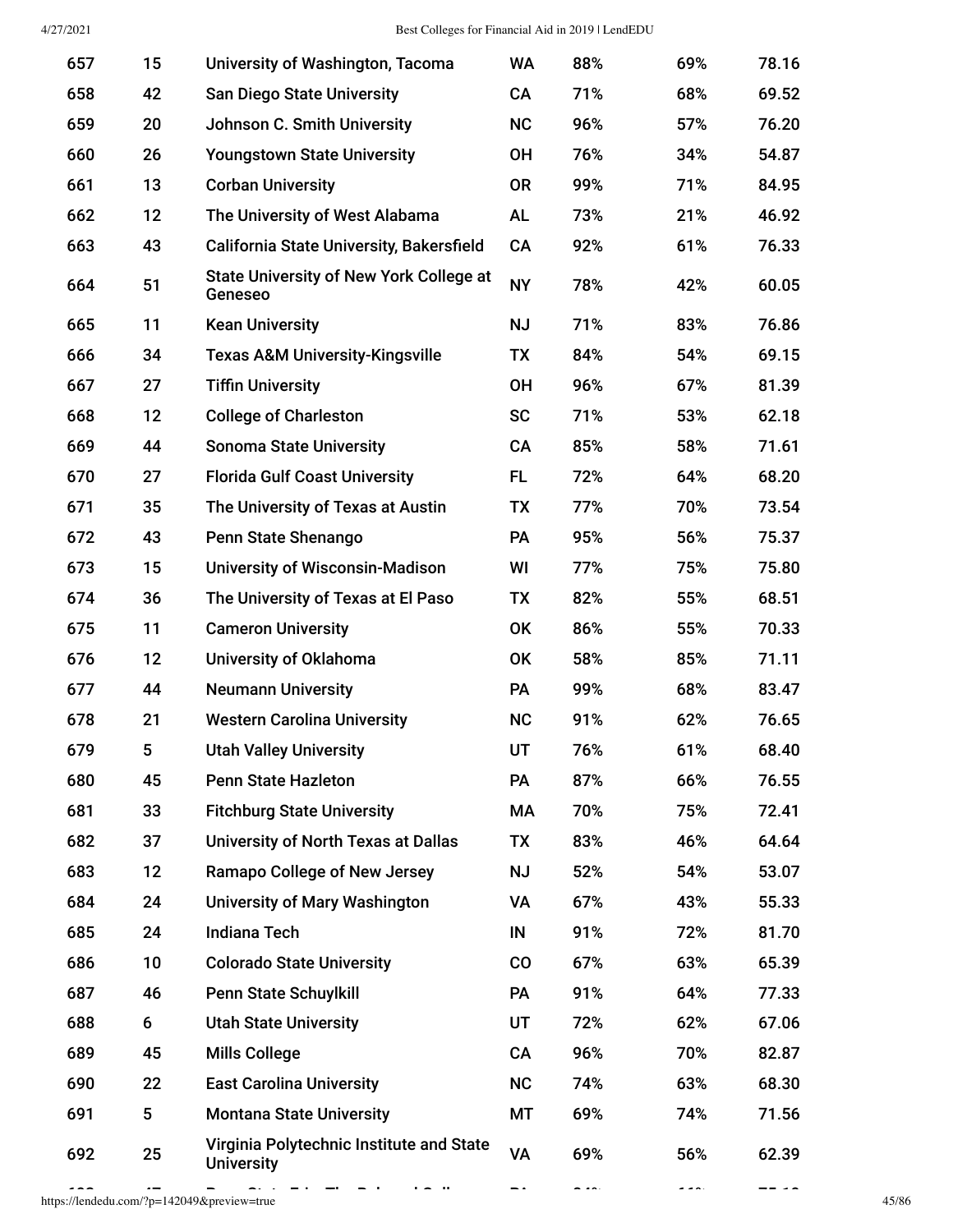| 4/27/2021 |             | Best Colleges for Financial Aid in 2019   LendEDU          |                |     |     |       |
|-----------|-------------|------------------------------------------------------------|----------------|-----|-----|-------|
| 693       | 47          | Penn State Erie, The Behrend College                       | PA             | 84% | 66% | 75.19 |
| 694       | 52          | <b>Mercy College</b>                                       | <b>NY</b>      | 87% | 52% | 69.46 |
| 695       | 26          | <b>George Mason University</b>                             | VA             | 82% | 55% | 68.65 |
| 696       | 4           | <b>University of Mississippi</b>                           | <b>MS</b>      | 84% | 74% | 78.89 |
| 697       | 34          | <b>Westfield State University</b>                          | МA             | 93% | 59% | 76.28 |
| 698       | 10          | <b>Morgan State University</b>                             | MD             | 86% | 37% | 61.53 |
| 699       | 26          | <b>Western Illinois University</b>                         | IL             | 73% | 64% | 68.21 |
| 700       | 13          | <b>Converse College</b>                                    | <b>SC</b>      | 98% | 64% | 80.93 |
| 701       | 46          | <b>San Francisco State University</b>                      | <b>CA</b>      | 89% | 65% | 77.01 |
| 702       | 48          | <b>Penn State Beaver</b>                                   | <b>PA</b>      | 83% | 65% | 73.77 |
| 703       | 16          | University of Washington, Bothell                          | WA             | 82% | 70% | 76.24 |
| 704       | 49          | <b>Penn State Greater Allegheny</b>                        | <b>PA</b>      | 83% | 65% | 74.21 |
| 705       | 27          | <b>Southern Illinois University Carbondale</b>             | IL             | 66% | 57% | 61.01 |
| 706       | 53          | <b>State University of New York at</b><br>Fredonia         | <b>NY</b>      | 81% | 65% | 72.82 |
| 707       | 8           | <b>Fort Hays State University</b>                          | <b>KS</b>      | 81% | 50% | 65.44 |
| 708       | 27          | <b>Virginia Commonwealth University</b>                    | <b>VA</b>      | 79% | 51% | 64.68 |
| 709       | 35          | <b>Berklee College of Music</b>                            | МA             | 36% | 45% | 40.48 |
| 710       | 11          | <b>University of Maryland, College Park</b>                | MD             | 77% | 60% | 68.39 |
| 711       | 54          | <b>State University of New York College at</b><br>Cortland | <b>NY</b>      | 74% | 68% | 70.82 |
| 712       | 4           | <b>University of South Dakota</b>                          | <b>SD</b>      | 46% | 57% | 51.80 |
| 713       | 47          | <b>California State University, Fullerton</b>              | CA             | 82% | 59% | 70.34 |
| 714       | 38          | <b>University of Houston-Downtown</b>                      | TX             | 93% | 43% | 67.92 |
| 715       | 14          | <b>Warner Pacific University</b>                           | <b>OR</b>      | 80% | 63% | 71.57 |
| 716       | 55          | <b>Utica College</b>                                       | <b>NY</b>      | 86% | 52% | 69.27 |
| 717       | 24          | <b>College of Coastal Georgia</b>                          | GA             | 47% | 61% | 54.06 |
| 718       | 14          | <b>Coastal Carolina University</b>                         | <b>SC</b>      | 53% | 46% | 49.25 |
| 719       | 28          | University of Illinois at Chicago                          | IL             | 85% | 59% | 71.93 |
| 720       | 15          | <b>University of Oregon</b>                                | <b>OR</b>      | 74% | 55% | 64.23 |
| 721       | 28          | <b>Kent State University</b>                               | <b>OH</b>      | 54% | 56% | 55.20 |
| 722       | 16          | <b>University of Wisconsin-La Crosse</b>                   | WI             | 60% | 73% | 66.50 |
| 723       | $2^{\circ}$ | <b>Chaminade University of Honolulu</b>                    | HI             | 92% | 67% | 79.62 |
| 724       | 17          | <b>Eastern Washington University</b>                       | <b>WA</b>      | 70% | 59% | 64.41 |
| 725       | 50          | Penn State Altoona                                         | <b>PA</b>      | 83% | 63% | 73.17 |
| 726       | 5           | <b>Alcorn State University</b>                             | MS             | 91% | 78% | 84.26 |
| 727       | 13          | <b>New Jersey City University</b>                          | <b>NJ</b>      | 82% | 49% | 65.49 |
| 728       | 29          | <b>Cleveland State University</b>                          | <b>OH</b>      | 80% | 47% | 63.70 |
| 729       | 5           | University of Rhode Island                                 | R <sub>l</sub> | 88% | 57% | 72.28 |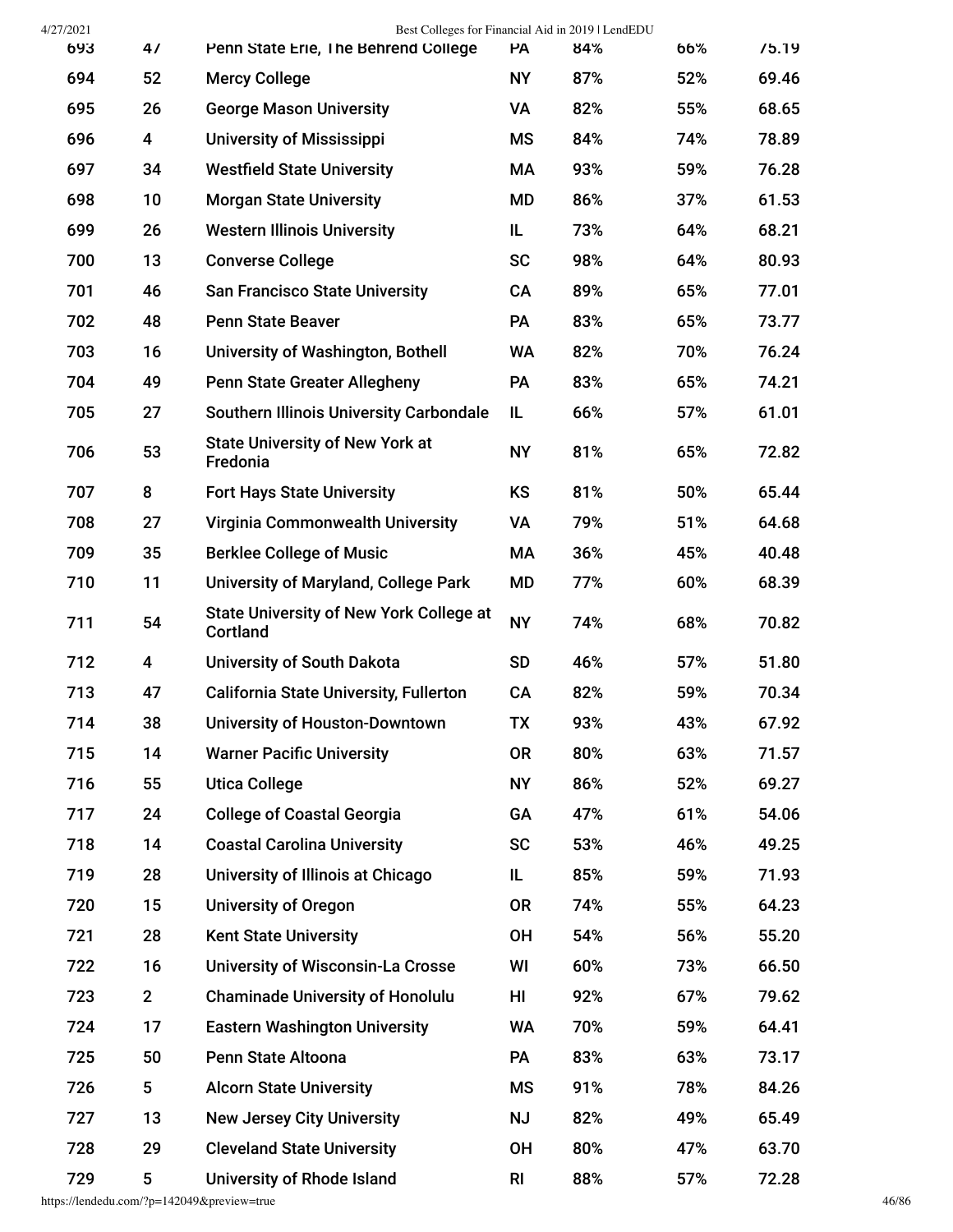| 730 | 28 | <b>Old Dominion University</b>                                                            | <b>VA</b>      | 81% | 42% | 61.34 |
|-----|----|-------------------------------------------------------------------------------------------|----------------|-----|-----|-------|
| 731 | 51 | <b>Penn State Harrisburg</b>                                                              | PA             | 84% | 58% | 70.96 |
| 732 | 12 | <b>Salisbury University</b>                                                               | <b>MD</b>      | 80% | 54% | 66.75 |
| 733 | 52 | <b>Slippery Rock University of</b><br>Pennsylvania                                        | PA             | 66% | 57% | 61.42 |
| 734 | 56 | <b>State University of New York College of</b><br>Agriculture & Technology at Morrisville | <b>NY</b>      | 83% | 45% | 63.96 |
| 735 | 39 | The University of Texas at San Antonio                                                    | <b>TX</b>      | 86% | 52% | 69.05 |
| 736 | 13 | Southwestern Oklahoma State<br><b>University</b>                                          | <b>OK</b>      | 74% | 59% | 66.65 |
| 737 | 53 | University of Pittsburgh at Greensburg                                                    | <b>PA</b>      | 85% | 57% | 70.95 |
| 738 | 6  | <b>Rhode Island College</b>                                                               | R <sub>l</sub> | 83% | 65% | 74.02 |
| 739 | 40 | <b>West Texas A&amp;M University</b>                                                      | <b>TX</b>      | 82% | 57% | 69.41 |
| 740 | 55 | <b>University of Pittsburgh</b>                                                           | <b>PA</b>      | 74% | 52% | 63.39 |
| 741 | 54 | <b>California University of Pennsylvania</b>                                              | PA             | 80% | 51% | 65.51 |
| 742 | 17 | <b>University of Wisconsin-Milwaukee</b>                                                  | WI             | 70% | 50% | 59.87 |
| 743 | 7  | <b>Dixie State University</b>                                                             | UT             | 91% | 53% | 71.96 |
| 744 | 56 | Penn State New Kensington                                                                 | PA             | 85% | 59% | 71.86 |
| 745 | 57 | <b>Shippensburg University of</b><br>Pennsylvania                                         | PA             | 76% | 55% | 65.40 |
| 746 | 58 | <b>Penn State Worthington Scranton</b>                                                    | <b>PA</b>      | 86% | 58% | 72.21 |
| 747 | 57 | University at Albany, State University of<br><b>New York</b>                              | <b>NY</b>      | 83% | 59% | 70.66 |
| 748 | 58 | <b>Farmingdale State College</b>                                                          | <b>NY</b>      | 81% | 59% | 70.19 |
| 749 | 4  | <b>Northwest Nazarene University</b>                                                      | ID             | 67% | 28% | 47.63 |
| 750 | 25 | <b>Spelman College</b>                                                                    | GA             | 89% | 34% | 61.73 |
| 751 | 59 | <b>Lincoln University</b>                                                                 | PA             | 80% | 39% | 59.32 |
| 752 | 60 | <b>Penn State Wilkes-Barre</b>                                                            | <b>PA</b>      | 82% | 60% | 71.17 |
| 753 | 61 | University of Pittsburgh at Johnstown                                                     | <b>PA</b>      | 81% | 56% | 68.77 |
| 754 | 62 | <b>Penn State University Park</b>                                                         | <b>PA</b>      | 72% | 64% | 68.17 |
| 755 | 59 | <b>State University of New York Maritime</b><br>College                                   | <b>NY</b>      | 82% | 50% | 66.18 |
| 756 | 63 | Millersville University of Pennsylvania                                                   | <b>PA</b>      | 71% | 58% | 64.31 |
| 757 | 29 | <b>Eastern Illinois University</b>                                                        | IL             | 78% | 56% | 66.99 |
| 758 | 64 | <b>Penn State Abington</b>                                                                | <b>PA</b>      | 86% | 55% | 70.45 |
| 759 | 65 | <b>Penn State Berks</b>                                                                   | PA             | 81% | 60% | 70.73 |
| 760 | 66 | <b>Penn State Brandywine</b>                                                              | <b>PA</b>      | 79% | 58% | 68.65 |
| 761 | 5  | University of Nebraska-Lincoln                                                            | <b>NE</b>      | 82% | 72% | 76.83 |
| 762 | 41 | <b>Texas A&amp;M University-Corpus Christi</b>                                            | TX             | 76% | 52% | 63.95 |
| 763 | 7  | <b>Southern New Hampshire University</b>                                                  | <b>NH</b>      | 62% | 64% | 62.97 |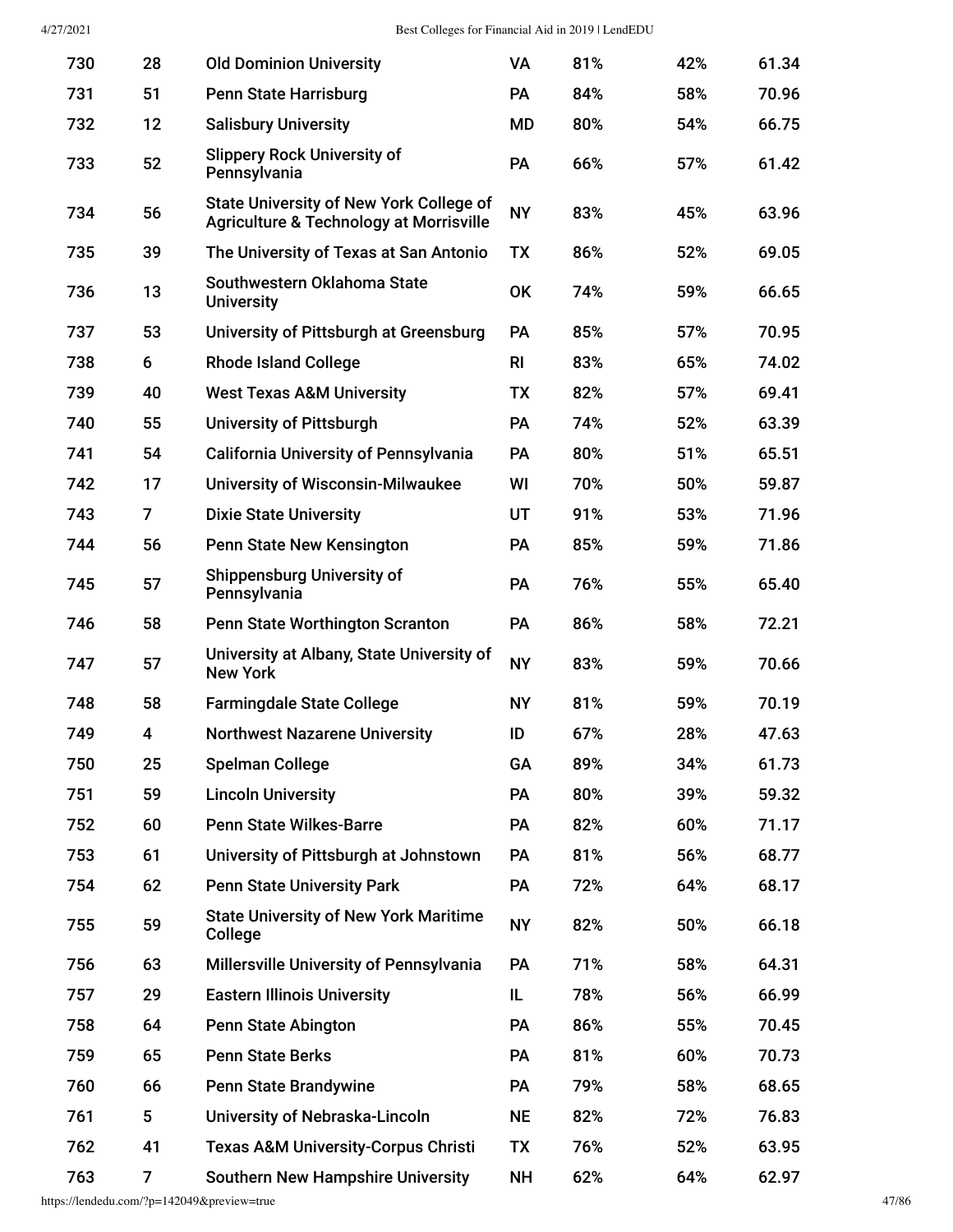| 764 | 67             | <b>East Stroudsburg University of</b><br>Pennsylvania             | PA        | 64% | 68% | 66.15 |
|-----|----------------|-------------------------------------------------------------------|-----------|-----|-----|-------|
| 765 | 30             | <b>Mount Carmel College of Nursing</b>                            | <b>OH</b> | 65% | 35% | 49.93 |
| 766 | 48             | California State Polytechnic University,<br>Pomona                | CA        | 80% | 56% | 67.79 |
| 767 | 18             | <b>University of Wisconsin-Whitewater</b>                         | WI        | 62% | 63% | 62.72 |
| 768 | 30             | Columbia College Chicago                                          | IL        | 89% | 50% | 69.64 |
| 769 | 68             | <b>Bloomsburg University of Pennsylvania</b>                      | PA        | 63% | 54% | 58.44 |
| 770 | 19             | <b>Missouri Valley College</b>                                    | <b>MO</b> | 86% | 54% | 70.09 |
| 771 | 13             | <b>Towson University</b>                                          | <b>MD</b> | 62% | 57% | 59.65 |
| 772 | 6              | <b>University of Montana</b>                                      | MT        | 63% | 60% | 61.60 |
| 773 | 69             | <b>Penn State York</b>                                            | PA        | 78% | 56% | 67.06 |
| 774 | 60             | <b>State University of New York at New</b><br>Paltz               | <b>NY</b> | 79% | 57% | 68.01 |
| 775 | 5              | <b>Idaho State University</b>                                     | ID        | 76% | 47% | 61.51 |
| 776 | 18             | <b>Central Washington University</b>                              | <b>WA</b> | 69% | 57% | 63.22 |
| 777 | 31             | <b>Ohio University</b>                                            | <b>OH</b> | 80% | 49% | 64.50 |
| 778 | 14             | <b>Stockton University</b>                                        | <b>NJ</b> | 65% | 68% | 66.32 |
| 779 | 19             | <b>Winona State University</b>                                    | <b>MN</b> | 72% | 53% | 62.31 |
| 780 | 8              | University of New Hampshire at<br><b>Manchester</b>               | <b>NH</b> | 61% | 61% | 60.87 |
| 781 | 23             | <b>Appalachian State University</b>                               | <b>NC</b> | 72% | 61% | 66.43 |
| 782 | $\overline{7}$ | <b>Central Connecticut State University</b>                       | <b>CT</b> | 62% | 63% | 62.51 |
| 783 | 70             | <b>Clarion University of Pennsylvania</b>                         | PA        | 77% | 50% | 63.50 |
| 784 | 18             | <b>University of Northern Iowa</b>                                | IA        | 57% | 64% | 60.58 |
| 785 | 71             | <b>Penn State Lehigh Valley</b>                                   | PA        | 82% | 51% | 66.70 |
| 786 | 24             | The University of North Carolina<br>Wilmington                    | <b>NC</b> | 81% | 45% | 63.13 |
| 787 | 25             | The University of North Carolina at<br><b>Charlotte</b>           | <b>NC</b> | 72% | 56% | 64.01 |
| 788 | 6              | <b>Boise State University</b>                                     | ID        | 67% | 57% | 61.91 |
| 789 | 32             | <b>Ohio University-Southern Campus</b>                            | <b>OH</b> | 91% | 42% | 66.43 |
| 790 | 61             | University at Buffalo, the State<br><b>University of New York</b> | <b>NY</b> | 74% | 47% | 60.59 |
| 791 | 17             | The University of Tennessee                                       | <b>TN</b> | 87% | 57% | 72.07 |
| 792 | 42             | The University of Texas at Tyler                                  | <b>TX</b> | 82% | 37% | 59.03 |
| 793 | 8              | <b>Western Connecticut State University</b>                       | <b>CT</b> | 87% | 42% | 64.25 |
| 794 | 6              | Nebraska Methodist College                                        | <b>NE</b> | 89% | 35% | 61.59 |
| 795 | 11             | <b>University of Colorado Denver</b>                              | co        | 74% | 49% | 61.64 |
| 796 | 49             | <b>California State University, San Marcos</b>                    | <b>CA</b> | 90% | 42% | 65.78 |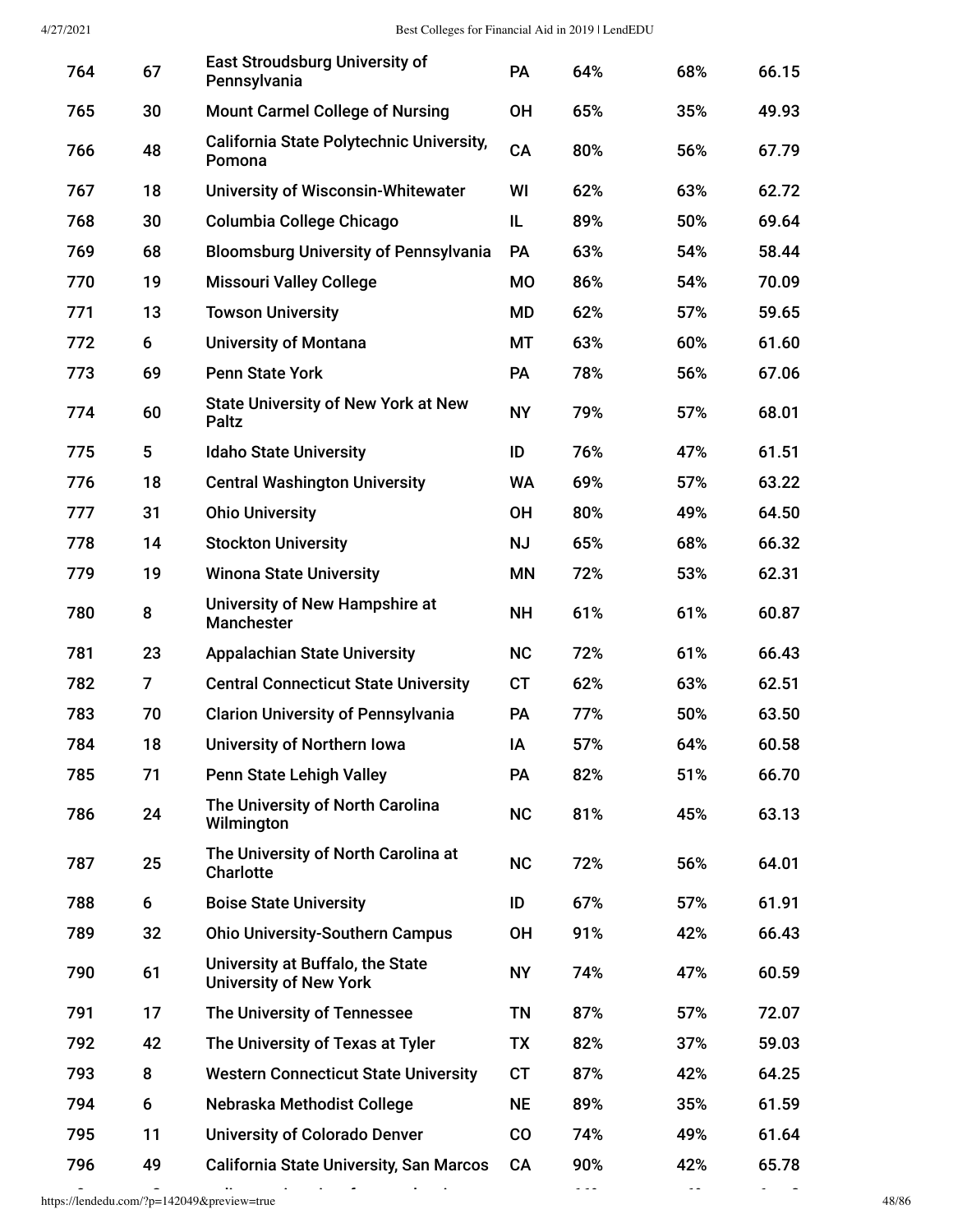| 4/27/2021 |    | Best Colleges for Financial Aid in 2019   LendEDU                             |           |      |     |       |
|-----------|----|-------------------------------------------------------------------------------|-----------|------|-----|-------|
| 797       | 72 | Indiana University of Pennsylvania                                            | PA        | 66%  | 56% | 61.10 |
| 798       | 15 | <b>University of South Carolina Upstate</b>                                   | <b>SC</b> | 69%  | 48% | 58.71 |
| 799       | 14 | <b>Bowie State University</b>                                                 | MD        | 78%  | 43% | 60.56 |
| 800       | 33 | <b>Ohio University-Eastern</b>                                                | <b>OH</b> | 87%  | 38% | 62.30 |
| 801       | 34 | <b>Ohio University-Zanesville</b>                                             | <b>OH</b> | 85%  | 43% | 63.80 |
| 802       | 35 | <b>Ohio University-Chillicothe</b>                                            | <b>OH</b> | 86%  | 40% | 62.93 |
| 803       | 43 | <b>University of North Texas</b>                                              | <b>TX</b> | 69%  | 53% | 60.96 |
| 804       | 19 | <b>Iowa Wesleyan University</b>                                               | IA        | 66%  | 71% | 68.54 |
| 805       | 15 | <b>Rowan University</b>                                                       | <b>NJ</b> | 54%  | 63% | 58.37 |
| 806       | 73 | <b>Mount Aloysius College</b>                                                 | PA        | 100% | 35% | 67.50 |
| 807       | 74 | Kutztown University of Pennsylvania                                           | PA        | 62%  | 44% | 52.92 |
| 808       | 50 | <b>Azusa Pacific University</b>                                               | CA        | 30%  | 61% | 45.64 |
| 809       | 75 | <b>West Chester University of</b><br>Pennsylvania                             | PA        | 61%  | 51% | 55.66 |
| 810       | 19 | <b>University of Wisconsin-River Falls</b>                                    | WI        | 56%  | 54% | 54.84 |
| 811       | 5  | <b>Dakota State University</b>                                                | <b>SD</b> | 57%  | 54% | 55.26 |
| 812       | 31 | <b>Illinois State University</b>                                              | IL        | 53%  | 46% | 49.39 |
| 813       | 51 | <b>San Francisco Art Institute</b>                                            | CA        | 86%  | 47% | 66.31 |
| 814       | 36 | <b>Ohio University-Lancaster</b>                                              | <b>OH</b> | 80%  | 39% | 59.33 |
| 815       | 24 | <b>Lake Superior State University</b>                                         | MI        | 88%  | 47% | 67.54 |
| 816       | 44 | <b>Tarleton State University</b>                                              | <b>TX</b> | 83%  | 51% | 67.25 |
| 817       | 28 | The Baptist College of Florida                                                | FL.       | 72%  | 34% | 52.86 |
| 818       | 52 | <b>California State University, Dominguez</b><br><b>Hills</b>                 | CA        | 85%  | 31% | 57.86 |
| 819       | 16 | <b>Montclair State University</b>                                             | <b>NJ</b> | 68%  | 46% | 57.05 |
| 820       | 12 | University of Colorado Colorado<br><b>Springs</b>                             | CO        | 41%  | 43% | 41.99 |
| 821       | 26 | <b>Life University</b>                                                        | GA        | 63%  | 34% | 48.44 |
| 822       | 29 | <b>James Madison University</b>                                               | VA        | 55%  | 37% | 45.83 |
| 823       | 32 | <b>Northeastern Illinois University</b>                                       | IL        | 83%  | 19% | 50.84 |
| 824       | 62 | Iona College                                                                  | <b>NY</b> | 43%  | 16% | 29.26 |
| 825       | 17 | The College of New Jersey                                                     | <b>NJ</b> | 42%  | 43% | 42.48 |
| 826       | 36 | <b>Elms College</b>                                                           | МA        | 13%  | 62% | 37.72 |
| 827       | 15 | <b>University of Kentucky</b>                                                 | KY        | 46%  | 54% | 49.85 |
| 828       | 63 | <b>State University of New York College of</b><br><b>Technology at Canton</b> | <b>NY</b> | 84%  | 12% | 47.86 |
| 829       | 76 | Pennsylvania College of Technology                                            | <b>PA</b> | 74%  | 23% | 48.27 |
|           |    |                                                                               |           |      |     |       |

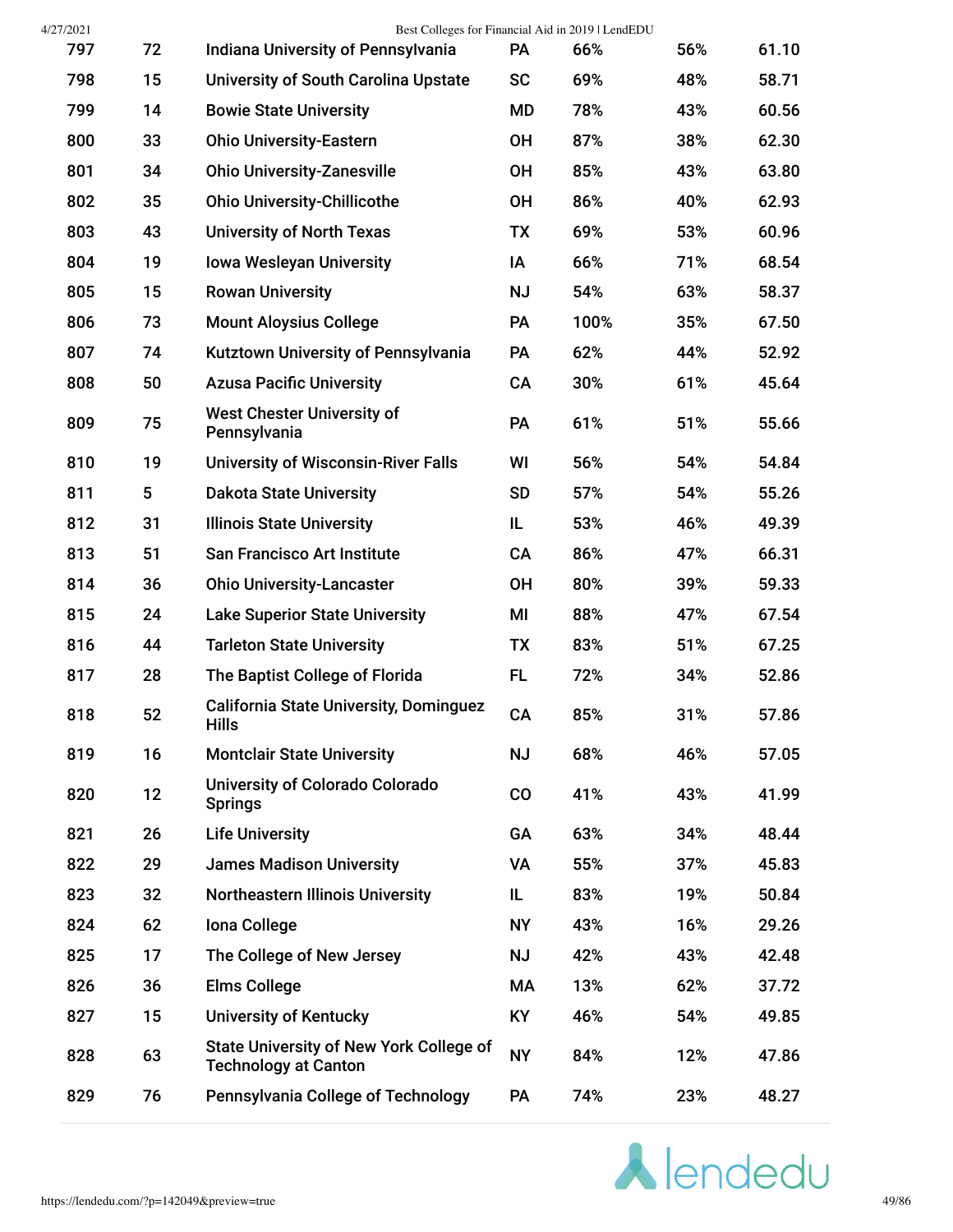## **Non-Need-Based Financial Aid Scoring**

The following table shows the data used to calculate the non-need-based financial aid score. Note that the schools are sorted based on the overall rank of that school (including all three sub-scores), not the specific rankings for non-need-based financial aid.

The non-need-based financial aid score considered the average amount of non-needbased scholarships and grants given to each student normalized by cost of attendance (COA). We considered the cost of attendance because more expensive schools may still be more costly than other schools even if their students receive larger amounts of scholarships and grants on average.

## <sup>Q</sup> Search

| Overall<br>Rank | <b>State</b><br>Rank | <b>School Name</b>                     | <b>State</b> | Non-Need-<br><b>Based Aid</b><br>Per<br>Student | % C<br>Cov<br>Non<br><b>Bas</b> |
|-----------------|----------------------|----------------------------------------|--------------|-------------------------------------------------|---------------------------------|
| 1               | 1                    | <b>Rhodes College</b>                  | <b>TN</b>    | \$13,520                                        | 22%                             |
| $\overline{2}$  | 1                    | <b>Beloit College</b>                  | WI           | \$11,727                                        | 20%                             |
| 3               | 1                    | <b>Trinity University</b>              | <b>TX</b>    | \$11,813                                        | 22%                             |
| 4               | 1                    | <b>Hollins University</b>              | VA           | \$10,782                                        | 21%                             |
| 5               | 1                    | <b>Denison University</b>              | <b>OH</b>    | \$10,534                                        | 16%                             |
| 6               | $\mathbf{2}$         | The College of Wooster                 | <b>OH</b>    | \$9,459                                         | 18%                             |
| 7               | 1                    | <b>Tulane University</b>               | LA           | \$11,841                                        | 17%                             |
| 8               | 1                    | <b>Centre College</b>                  | <b>KY</b>    | \$10,000                                        | 19%                             |
| 9               | 1                    | <b>Agnes Scott College</b>             | GA           | \$8,094                                         | 18%                             |
| 10              | $\mathbf 2$          | <b>Lawrence University</b>             | WI           | \$9,191                                         | 16%                             |
| 11              | 1                    | <b>Ouachita Baptist University</b>     | <b>AR</b>    | \$7,063                                         | 18%                             |
| 12              | $\overline{2}$       | <b>Randolph-Macon College</b>          | <b>VA</b>    | \$9,281                                         | 18%                             |
| 13              | 1                    | <b>Luther College</b>                  | IA           | \$7,278                                         | 13%                             |
| 14              | $\overline{2}$       | <b>Mercer University</b>               | GA           | \$8,284                                         | 16%                             |
| 15              | $\overline{2}$       | <b>Wartburg College</b>                | IA           | \$8,533                                         | 16%                             |
| 16              | 1                    | <b>Wofford College</b>                 | <b>SC</b>    | \$8,496                                         | 16%                             |
| 17              | 1                    | <b>DePauw University</b>               | IN           | \$11,273                                        | 19%                             |
| 18              | $\mathbf 2$          | <b>Furman University</b>               | <b>SC</b>    | \$11,615                                        | 18%                             |
| 19              | 3                    | <b>Averett University</b>              | VA           | \$24,554                                        | 59%                             |
| 20              | $\overline{2}$       | <b>Southwestern University</b>         | <b>TX</b>    | \$8,371                                         | 15%                             |
| 21              | 3                    | <b>Case Western Reserve University</b> | <b>OH</b>    | \$9.341                                         | 14%                             |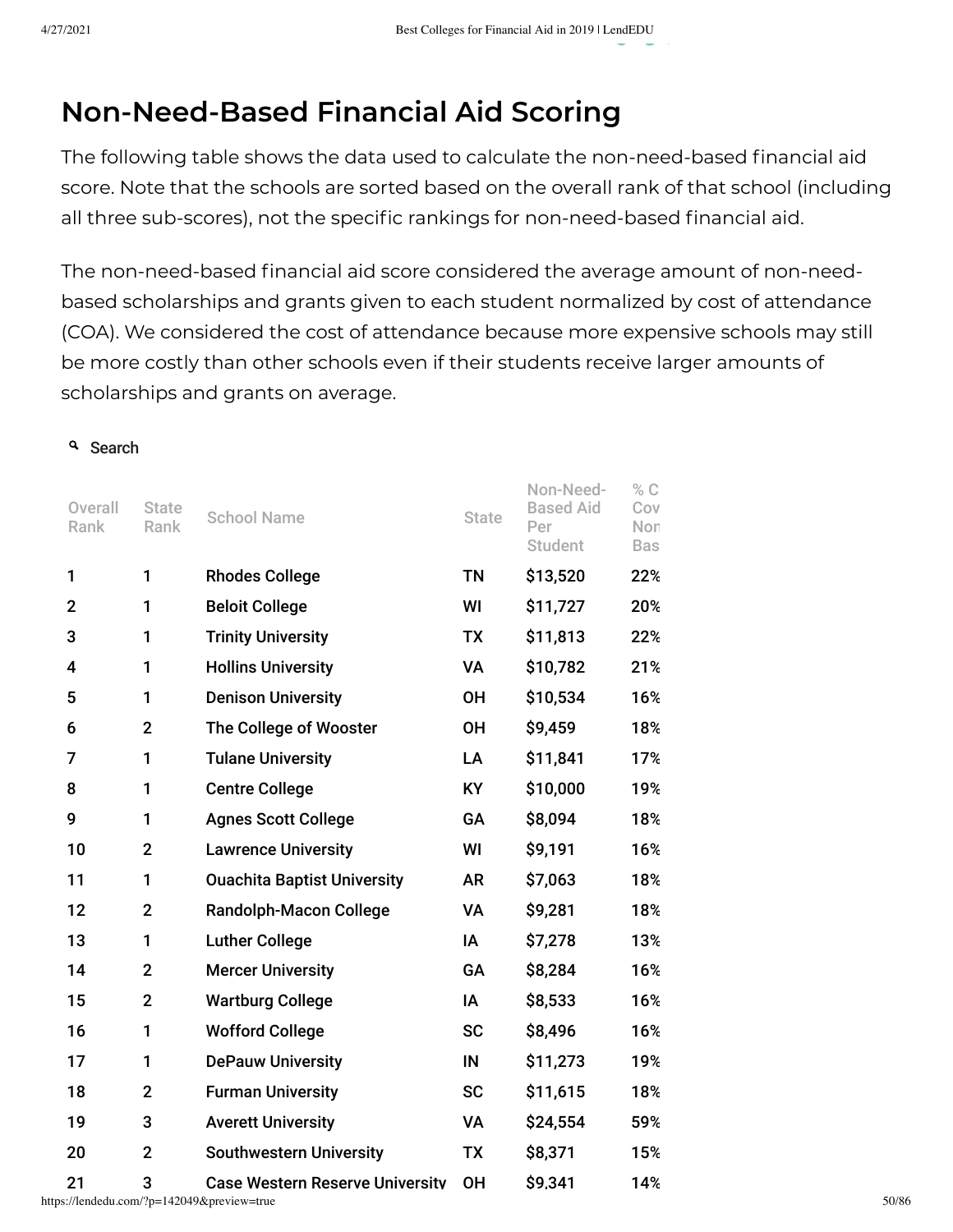| 4/27/2021 |                |                                         |           | Best Colleges for Financial Aid in 2019   LendEDU |     |
|-----------|----------------|-----------------------------------------|-----------|---------------------------------------------------|-----|
| 22        | 1              | <b>Bennington College</b>               | VT        | \$9,889                                           | 14% |
| 23        | 1              | <b>Augustana University</b>             | <b>SD</b> | \$7,129                                           | 16% |
| 24        | 1              | <b>Ave Maria University</b>             | FL.       | \$5,640                                           | 16% |
| 25        | 1              | <b>Millikin University</b>              | IL.       | \$14,809                                          | 31% |
| 26        | $\overline{2}$ | <b>Lyon College</b>                     | <b>AR</b> | \$7,626                                           | 19% |
| 27        | 1              | <b>Millsaps College</b>                 | <b>MS</b> | \$9,116                                           | 16% |
| 28        | 1              | <b>Walla Walla University</b>           | WA        | \$8,793                                           | 23% |
| 29        | $\mathbf{2}$   | <b>Stetson University</b>               | FL.       | \$10,039                                          | 16% |
| 30        | $\mathbf{2}$   | <b>University of Evansville</b>         | IN        | \$7,313                                           | 14% |
| 31        | 1              | <b>Baker University</b>                 | <b>KS</b> | \$8,909                                           | 21% |
| 32        | 3              | <b>Eckerd College</b>                   | FL.       | \$7,891                                           | 13% |
| 33        | 1              | <b>Wheeling University</b>              | <b>WV</b> | \$12,032                                          | 34% |
| 34        | $\overline{2}$ | <b>Illinois Institute of Technology</b> | IL.       | \$10,037                                          | 16% |
| 35        | 3              | LaGrange College                        | GA        | \$14,653                                          | 32% |
| 36        | 1              | <b>Stonehill College</b>                | МA        | \$8,561                                           | 17% |
| 37        | 1              | La Roche College                        | PA        | \$12,001                                          | 30% |
| 38        | $\mathbf{2}$   | <b>Christian Brothers University</b>    | <b>TN</b> | \$8,061                                           | 18% |
| 39        | 4              | <b>Hampden-Sydney College</b>           | VA        | \$8,464                                           | 15% |
| 40        | 1              | <b>St. Catherine University</b>         | ΜN        | \$19,569                                          | 39% |
| 41        | 4              | <b>Young Harris College</b>             | GA        | \$5,059                                           | 14% |
| 42        | 5              | <b>Berry College</b>                    | GA        | \$6,691                                           | 13% |
| 43        | 3              | The University of the South             | <b>TN</b> | \$8,115                                           | 13% |
| 44        | 3              | <b>Coker University</b>                 | <b>SC</b> | \$9,092                                           | 25% |
| 45        | $\mathbf{2}$   | <b>Eastern University</b>               | PA        | \$10,491                                          | 24% |
| 46        | 3              | <b>Taylor University</b>                | IN        | \$6,074                                           | 14% |
| 47        | $\mathbf{2}$   | <b>Saint John's University</b>          | <b>MN</b> | \$6,976                                           | 12% |
| 48        | 3              | <b>Cornell College</b>                  | IA        | \$7,819                                           | 14% |
| 49        | 1              | <b>Wingate University</b>               | <b>NC</b> | \$8,391                                           | 20% |
| 50        | 3              | <b>University of Dallas</b>             | TX        | \$8,190                                           | 16% |
| 51        | 3              | <b>Elizabethtown College</b>            | PA        | \$7,255                                           | 13% |
| 52        | $\mathbf{2}$   | <b>Clark University</b>                 | МA        | \$6,666                                           | 12% |
| 53        | 1              | <b>Washington College</b>               | MD        | \$7,804                                           | 13% |
| 54        | 4              | <b>Rollins College</b>                  | FL.       | \$9,368                                           | 14% |
| 55        | 6              | <b>Covenant College</b>                 | GA        | \$5,326                                           | 13% |
| 56        | $\mathbf{2}$   | <b>McDaniel College</b>                 | MD        | \$5,875                                           | 11% |
| 57        | $\mathbf{2}$   | <b>Bethel College</b>                   | <b>KS</b> | \$12,757                                          | 30% |
| 58        | 4              | <b>Hanover College</b>                  | IN        | \$6,142                                           | 12% |
|           |                |                                         |           |                                                   |     |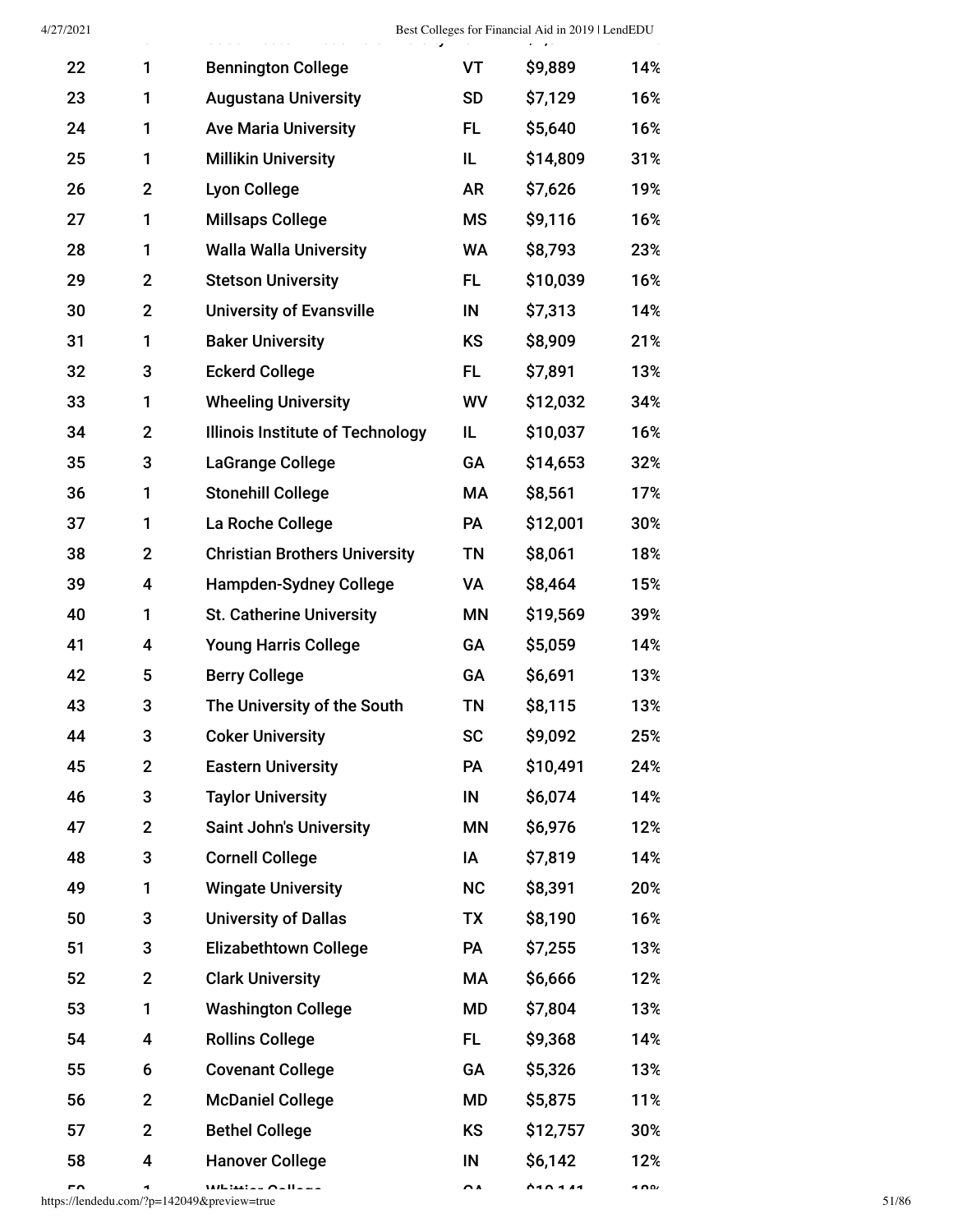| 4/27/2021 |                |                                       |           | Best Colleges for Financial Aid in 2019   LendEDU |     |
|-----------|----------------|---------------------------------------|-----------|---------------------------------------------------|-----|
| ჂႸ        | Τ              | <b>Whittler College</b>               | <b>CA</b> | \$10,141                                          | 18% |
| 60        | 1              | <b>Creighton University</b>           | <b>NE</b> | \$8,018                                           | 15% |
| 61        | 5              | <b>Florida Southern College</b>       | FL.       | \$6,748                                           | 14% |
| 62        | 1              | <b>Calvin University</b>              | MI        | \$6,965                                           | 15% |
| 63        | 1              | <b>St. Lawrence University</b>        | <b>NY</b> | \$7,174                                           | 12% |
| 64        | 3              | <b>Goucher College</b>                | MD        | \$6,875                                           | 12% |
| 65        | 1              | <b>Truman State University</b>        | MO        | \$3,199                                           | 15% |
| 66        | $\mathbf{2}$   | <b>Centenary College of Louisiana</b> | LA        | \$7,635                                           | 15% |
| 67        | $\mathbf{2}$   | <b>Hartwick College</b>               | <b>NY</b> | \$6,227                                           | 12% |
| 68        | 3              | The College of Saint Rose             | <b>NY</b> | \$13,691                                          | 29% |
| 69        | 3              | <b>Illinois Wesleyan University</b>   | IL        | \$7,045                                           | 12% |
| 70        | 1              | <b>Lewis &amp; Clark College</b>      | <b>OR</b> | \$6,880                                           | 11% |
| 71        | 4              | <b>Ohio Wesleyan University</b>       | <b>OH</b> | \$6,838                                           | 13% |
| 72        | 4              | Juniata College                       | <b>PA</b> | \$6,870                                           | 12% |
| 73        | 4              | <b>Principia College</b>              | IL.       | \$4,883                                           | 12% |
| 74        | 4              | <b>Angelo State University</b>        | TX        | \$3,203                                           | 16% |
| 75        | 6              | <b>New College of Florida</b>         | FL.       | \$3,039                                           | 11% |
| 76        | 5              | <b>Hardin-Simmons University</b>      | TX        | \$14,846                                          | 37% |
| 77        | $\mathbf{2}$   | <b>Pacific Lutheran University</b>    | WA        | \$18,213                                          | 33% |
| 78        | $\overline{2}$ | <b>Saint Louis University</b>         | MO        | \$8,331                                           | 15% |
| 79        | 3              | <b>Whitworth University</b>           | WA        | \$6,708                                           | 12% |
| 80        | 3              | <b>Gordon College</b>                 | МA        | \$6,965                                           | 14% |
| 81        | 5              | <b>University of Richmond</b>         | <b>VA</b> | \$5,565                                           | 9%  |
| 82        | 1              | <b>Carroll College</b>                | MT        | \$6,222                                           | 13% |
| 83        | 5              | <b>Monmouth College</b>               | IL        | \$4,732                                           | 11% |
| 84        | 6              | <b>St. Edward's University</b>        | TX        | \$11,363                                          | 19% |
| 85        | 4              | <b>Mount St. Mary's University</b>    | MD        | \$6,446                                           | 12% |
| 86        | $\overline{2}$ | Catawba College                       | NC        | \$14,049                                          | 33% |
| 87        | 3              | <b>John Brown University</b>          | <b>AR</b> | \$5,065                                           | 16% |
| 88        | 4              | <b>University of Puget Sound</b>      | <b>WA</b> | \$8,464                                           | 13% |
| 89        | 6              | <b>University of Lynchburg</b>        | VA        | \$6,644                                           | 13% |
| 90        | $\overline{2}$ | <b>Albion College</b>                 | MI        | \$5,667                                           | 10% |
| 91        | 4              | <b>Drake University</b>               | IA        | \$7,657                                           | 14% |
| 92        | 7              | <b>St. Mary's University</b>          | <b>TX</b> | \$4,298                                           | 11% |
| 93        | $\mathbf{2}$   | <b>Marlboro College</b>               | VT        | \$5,596                                           | 11% |
| 94        | 3              | The College of St. Scholastica        | MN        | \$15,825                                          | 32% |
| 95        | 5              | <b>John Carroll University</b>        | <b>OH</b> | \$6,918                                           | 12% |
| 96        | 6              | <b>University of Dayton</b>           | OH        | \$7,185                                           | 12% |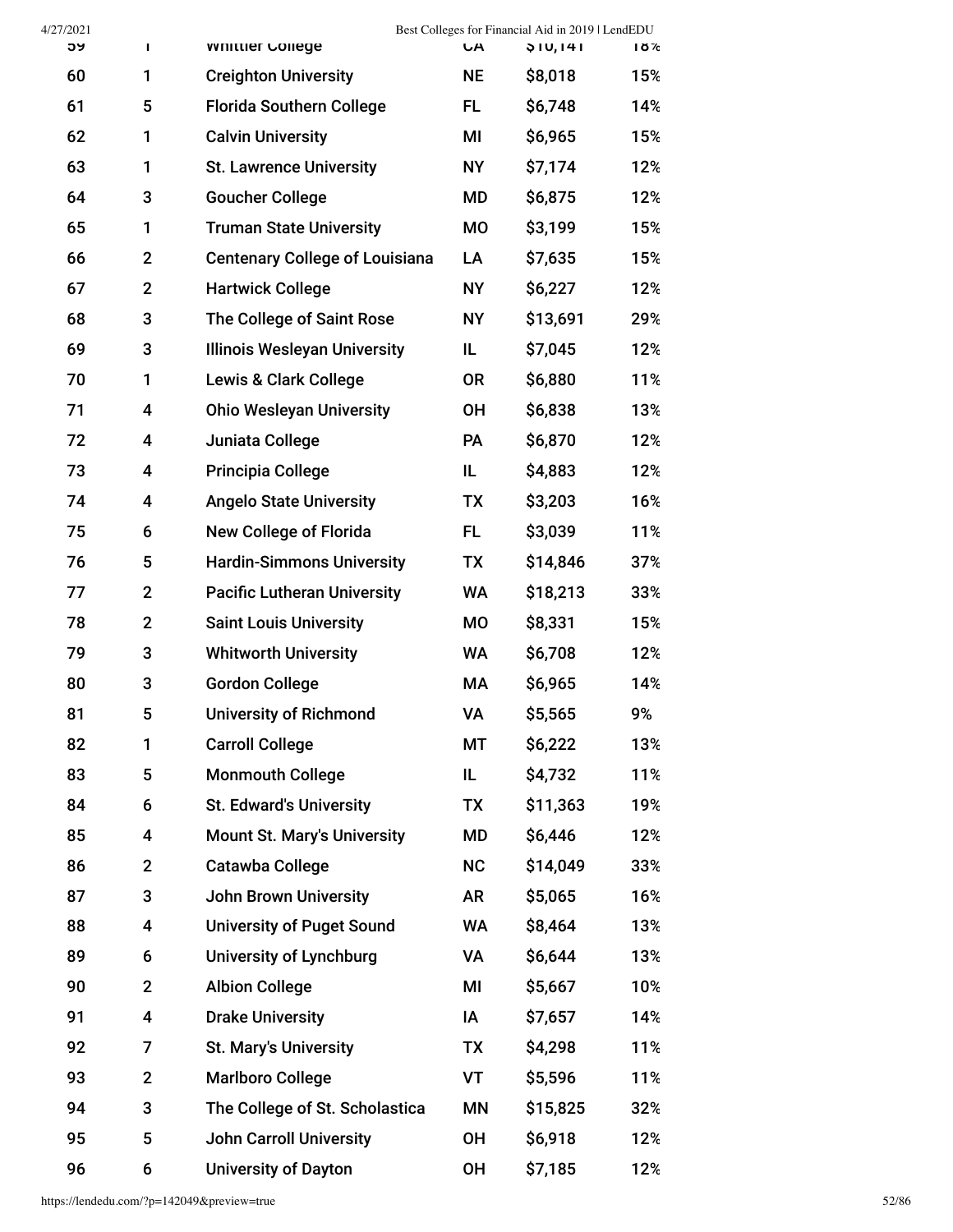$\hat{\mathcal{A}}$ 

| 97  | 1                       | <b>Saint Anselm College</b>                        | <b>NH</b> | \$5,694  | 11% |
|-----|-------------------------|----------------------------------------------------|-----------|----------|-----|
| 98  | $\mathbf 2$             | <b>Willamette University</b>                       | <b>OR</b> | \$7,935  | 13% |
| 99  | 3                       | <b>Saint Michael's College</b>                     | VT        | \$7,650  | 13% |
| 100 | 4                       | <b>Clarkson University</b>                         | <b>NY</b> | \$6,391  | 10% |
| 101 | 8                       | <b>Schreiner University</b>                        | <b>TX</b> | \$9,910  | 26% |
| 102 | 5                       | <b>Gonzaga University</b>                          | <b>WA</b> | \$7,116  | 12% |
| 103 | 5                       | <b>Ursinus College</b>                             | PA        | \$7,870  | 12% |
| 104 | $\mathbf{2}$            | <b>Transylvania University</b>                     | <b>KY</b> | \$6,237  | 12% |
| 105 | 3                       | <b>Cardinal Stritch University</b>                 | WI        | \$5,322  | 13% |
| 106 | 5                       | <b>Loras College</b>                               | IA        | \$4,855  | 11% |
| 107 | 5                       | <b>Goshen College</b>                              | IN        | \$4,818  | 11% |
| 108 | 7                       | <b>Shenandoah University</b>                       | VA        | \$12,450 | 27% |
| 109 | 4                       | <b>Wheaton College</b>                             | МA        | \$6,855  | 10% |
| 110 | 6                       | <b>Coe College</b>                                 | IA        | \$5,717  | 10% |
| 111 | 5                       | <b>Suffolk University</b>                          | МA        | \$12,969 | 23% |
| 112 | 1                       | The University of Tulsa                            | <b>OK</b> | \$8,642  | 15% |
| 113 | 7                       | <b>University of Florida</b>                       | FL.       | \$5,438  | 22% |
| 114 | 9                       | <b>Southern Methodist University</b>               | TX        | \$10,615 | 16% |
| 115 | 4                       | St. Olaf College                                   | <b>MN</b> | \$4,452  | 8%  |
| 116 | 5                       | <b>College of Saint Benedict</b>                   | <b>MN</b> | \$5,697  | 10% |
| 117 | 1                       | <b>Westminster College</b>                         | UT        | \$5,245  | 11% |
| 118 | 3                       | <b>Drury University</b>                            | <b>MO</b> | \$4,236  | 11% |
| 119 | 8                       | <b>University of Miami</b>                         | FL.       | \$9,227  | 13% |
| 120 | 1                       | St. John's College                                 | <b>NM</b> | \$5,512  | 8%  |
| 121 | $\overline{2}$          | <b>Concord University</b>                          | <b>WV</b> | \$3,209  | 14% |
| 122 | 8                       | <b>Roanoke College</b>                             | VA        | \$6,102  | 10% |
| 123 | 4                       | <b>William Jewell College</b>                      | MO        | \$4,937  | 10% |
| 124 | 5                       | <b>Union College</b>                               | <b>NY</b> | \$4,438  | 7%  |
| 125 | 6                       | <b>Elmira College</b>                              | <b>NY</b> | \$4,623  | 10% |
| 126 | 6                       | <b>Whitman College</b>                             | <b>WA</b> | \$4,759  | 7%  |
| 127 | 7                       | <b>Oglethorpe University</b>                       | GA        | \$6,566  | 12% |
| 128 | 6                       | <b>Loyola University Chicago</b>                   | IL        | \$6,276  | 11% |
| 129 | $\overline{\mathbf{4}}$ | <b>Union University</b>                            | TN        | \$13,063 | 26% |
| 130 | 9                       | <b>Bridgewater College</b>                         | VA        | \$4,246  | 9%  |
| 131 | 3                       | <b>Ferris State University</b>                     | MI        | \$3,938  | 18% |
| 132 | $\overline{7}$          | <b>Hobart and William Smith</b><br><b>Colleges</b> | <b>NY</b> | \$7,367  | 11% |
| 133 | 6                       | <b>Mount Holyoke College</b>                       | МA        | \$4,127  | 7%  |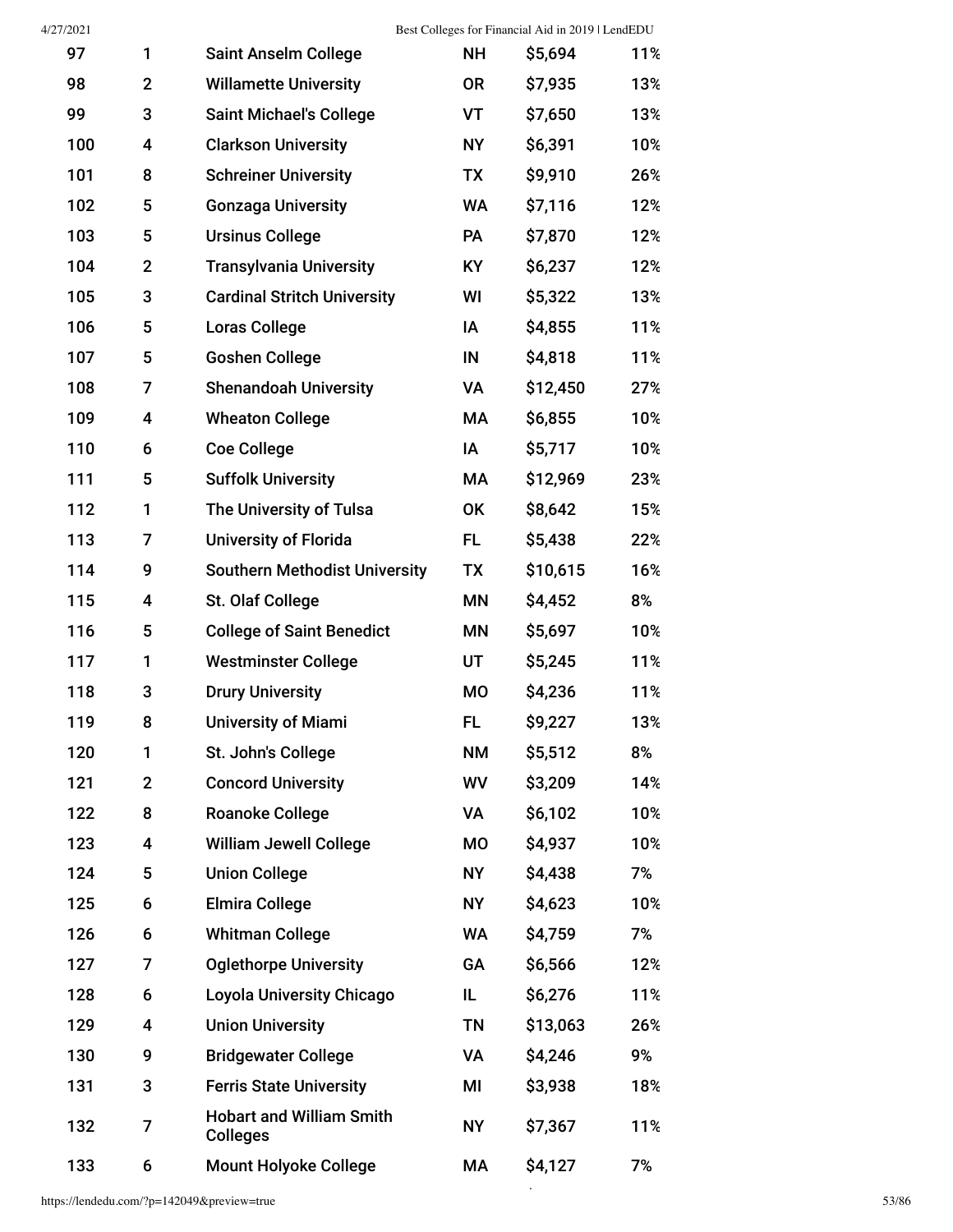| 4/27/2021 |                         |                                                    |           | Best Colleges for Financial Aid in 2019   LendEDU |     |
|-----------|-------------------------|----------------------------------------------------|-----------|---------------------------------------------------|-----|
| 134       | 8                       | St. John's University                              | <b>NY</b> | \$18,253                                          | 32% |
| 135       | 9                       | <b>Florida Institute of Technology</b>             | FL        | \$5,636                                           | 9%  |
| 136       | 9                       | <b>St. Thomas Aquinas College</b>                  | <b>NY</b> | \$8,678                                           | 21% |
| 137       | $\overline{2}$          | <b>Westmont College</b>                            | CA        | \$6,416                                           | 11% |
| 138       | 7                       | <b>Oberlin College</b>                             | <b>OH</b> | \$6,173                                           | 9%  |
| 139       | 4                       | <b>Carroll University</b>                          | WI        | \$3,681                                           | 8%  |
| 140       | 5                       | <b>Marquette University</b>                        | WI        | \$6,122                                           | 11% |
| 141       | 7                       | <b>Olivet Nazarene University</b>                  | IL        | \$4,073                                           | 8%  |
| 142       | 8                       | <b>Knox College</b>                                | IL.       | \$4,411                                           | 8%  |
| 143       | 10                      | <b>Palm Beach Atlantic University</b>              | FL.       | \$6,089                                           | 13% |
| 144       | 8                       | <b>University of Georgia</b>                       | GA        | \$4,048                                           | 15% |
| 145       | 4                       | <b>Aquinas College</b>                             | МI        | \$3,897                                           | 10% |
| 146       | 6                       | <b>Lebanon Valley College</b>                      | <b>PA</b> | \$4,252                                           | 8%  |
| 147       | 1                       | <b>Birmingham-Southern College</b>                 | AL        | \$24,269                                          | 49% |
| 148       | 6                       | <b>Bethel University</b>                           | ΜN        | \$4,407                                           | 9%  |
| 149       | $\overline{2}$          | The University of Alabama in<br><b>Huntsville</b>  | AL        | \$4,003                                           | 14% |
| 150       | 3                       | <b>Bellarmine University</b>                       | <b>KY</b> | \$5,963                                           | 10% |
| 151       | 7                       | <b>New England Conservatory of</b><br><b>Music</b> | МA        | \$10,398                                          | 16% |
| 152       | 6                       | <b>St. Norbert College</b>                         | WI        | \$4,136                                           | 10% |
| 153       | 10                      | <b>Texas Lutheran University</b>                   | ТX        | \$3,767                                           | 9%  |
| 154       | 1                       | <b>Fairfield University</b>                        | <b>CT</b> | \$7,299                                           | 11% |
| 155       | 3                       | <b>Alabama State University</b>                    | <b>AL</b> | \$2,926                                           | 11% |
| 156       | 3                       | <b>University of Portland</b>                      | 0R        | \$7,581                                           | 14% |
| 157       | 5                       | <b>Hillsdale College</b>                           | ΜI        | \$13,946                                          | 34% |
| 158       | 7                       | <b>Simpson College</b>                             | IA        | \$4,373                                           | 9%  |
| 159       | 7                       | <b>Lancaster Bible College</b>                     | PA        | \$2,625                                           | 8%  |
| 160       | $\overline{\mathbf{4}}$ | <b>Anderson University</b>                         | <b>SC</b> | \$4,578                                           | 11% |
| 161       | 3                       | <b>Davidson College</b>                            | <b>NC</b> | \$3,288                                           | 5%  |
| 162       | 8                       | <b>Simmons University</b>                          | МA        | \$5,429                                           | 9%  |
| 163       | 9                       | <b>Elmhurst College</b>                            | IL.       | \$3,902                                           | 8%  |
| 164       | $\mathbf{2}$            | <b>Connecticut College</b>                         | <b>CT</b> | \$3,437                                           | 5%  |
| 165       | 4                       | <b>Morehead State University</b>                   | <b>KY</b> | \$4,436                                           | 19% |
| 166       | 5                       | <b>Milligan College</b>                            | <b>TN</b> | \$3,632                                           | 8%  |
| 167       | 6                       | University of Indianapolis                         | IN        | \$8,761                                           | 20% |
| 168       | 6                       | <b>Hope College</b>                                | MI        | \$4,039                                           | 10% |
| 169       | 10                      | The King's College                                 | <b>NY</b> | \$5,292                                           | 10% |
| 170       | 6                       | <b>Maryville College</b>                           | <b>TN</b> | \$5,873                                           | 12% |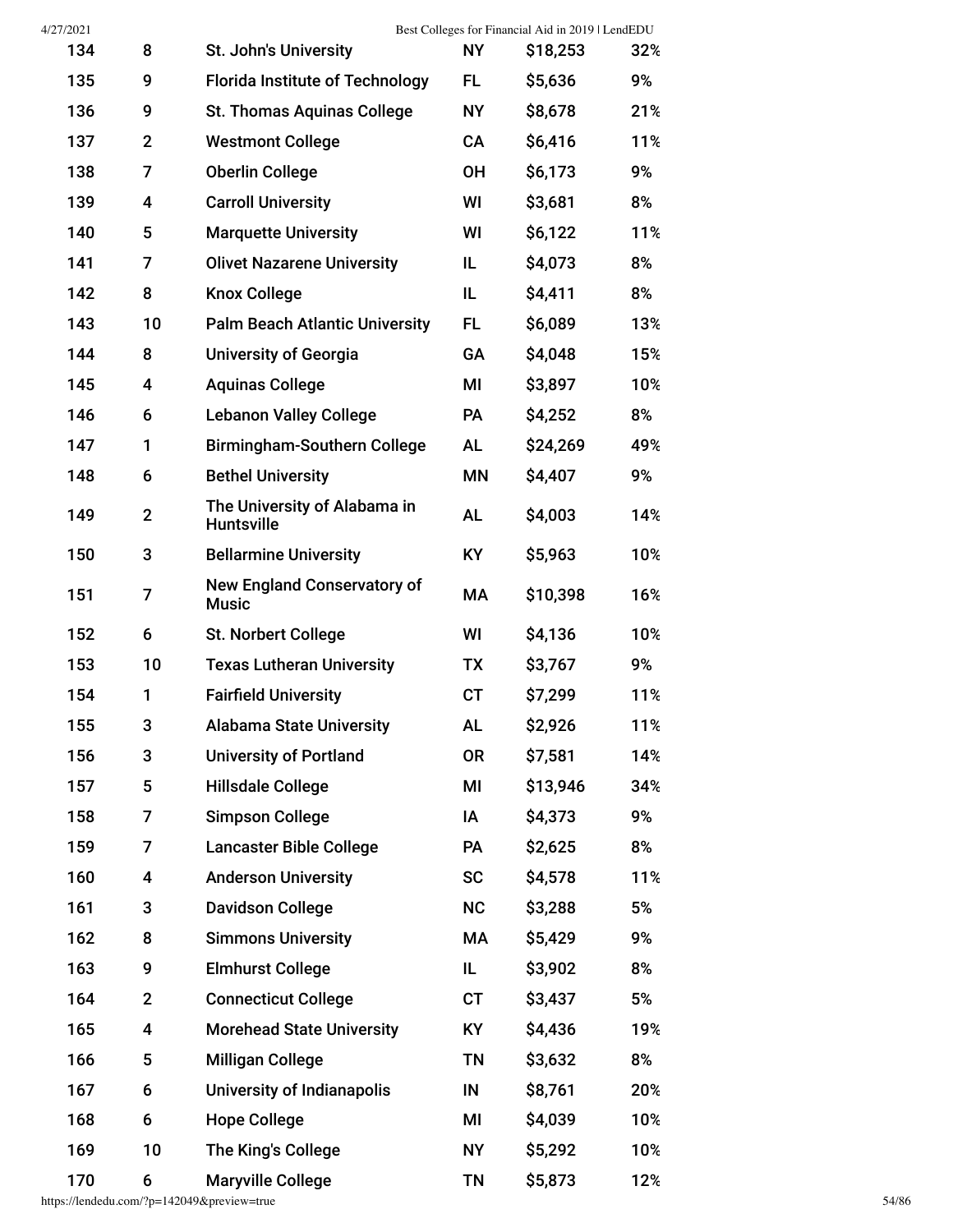| 171 | 8            | <b>Saint Vincent College</b>                | PA        | \$5,019  | 10% |
|-----|--------------|---------------------------------------------|-----------|----------|-----|
| 172 | 9            | <b>Messiah College</b>                      | PA        | \$4,716  | 10% |
| 173 | 3            | <b>Loyola University New Orleans</b>        | LA        | \$5,007  | 9%  |
| 174 | 1            | <b>Rider University</b>                     | ΝJ        | \$4,541  | 8%  |
| 175 | 8            | <b>Central College</b>                      | ΙA        | \$4,842  | 10% |
| 176 | 8            | <b>Wittenberg University</b>                | 0H        | \$3,978  | 8%  |
| 177 | 4            | <b>Louisiana Tech University</b>            | LA        | \$3,043  | 13% |
| 178 | 3            | West Virginia Wesleyan College              | WV        | \$3,916  | 10% |
| 179 | $\mathbf{2}$ | <b>Stevens Institute of Technology</b>      | <b>NJ</b> | \$17,028 | 25% |
| 180 | 7            | <b>Earlham College</b>                      | IN        | \$3,133  | 5%  |
| 181 | 5            | <b>Hood College</b>                         | MD        | \$4,489  | 8%  |
| 182 | 11           | <b>St. Bonaventure University</b>           | <b>NY</b> | \$4,942  | 10% |
| 183 | 3            | <b>Caldwell University</b>                  | <b>NJ</b> | \$4,494  | 8%  |
| 184 | 10           | <b>Washington &amp; Jefferson College</b>   | PA        | \$4,733  | 8%  |
| 185 | 11           | <b>Waynesburg University</b>                | PA        | \$2,879  | 8%  |
| 186 | 9            | <b>University of Dubuque</b>                | IA        | \$4,438  | 10% |
| 187 | 10           | <b>Buena Vista University</b>               | IA        | \$3,682  | 8%  |
| 188 | 4            | <b>Arkansas Tech University</b>             | AR        | \$4,361  | 18% |
| 189 | 3            | <b>Quinnipiac University</b>                | CT        | \$6,562  | 10% |
| 190 | 12           | <b>The Juilliard School</b>                 | <b>NY</b> | \$5,575  | 9%  |
| 191 | 12           | <b>Muhlenberg College</b>                   | PA        | \$5,418  | 8%  |
| 192 | 9            | <b>Baldwin Wallace University</b>           | <b>OH</b> | \$3,510  | 7%  |
| 193 | 9            | <b>Truett McConnell University</b>          | GA        | \$2,736  | 9%  |
| 194 | 4            | <b>George Fox University</b>                | 0R        | \$3,824  | 8%  |
| 195 | 5            | <b>Harding University</b>                   | <b>AR</b> | \$2,897  | 10% |
| 196 | 13           | <b>Fordham University</b>                   | <b>NY</b> | \$5,949  | 9%  |
| 197 | 10           | <b>Aurora University</b>                    | IL        | \$2,728  | 9%  |
| 198 | 11           | <b>Illinois College</b>                     | IL.       | \$2,344  | 6%  |
| 199 | 11           | <b>Baylor University</b>                    | <b>TX</b> | \$6,349  | 11% |
| 200 | 11           | <b>Barry University</b>                     | FL        | \$10,142 | 21% |
| 201 | 12           | <b>Lewis University</b>                     | IL        | \$2,637  | 6%  |
| 202 | 8            | <b>Butler University</b>                    | IN        | \$6,755  | 12% |
| 203 | 4            | <b>Methodist University</b>                 | <b>NC</b> | \$5,252  | 10% |
| 204 | 7            | <b>University of St. Thomas</b>             | ΜN        | \$3,760  | 7%  |
| 205 | 3            | University of Southern California           | CA        | \$4,620  | 6%  |
| 206 | 10           | <b>Hampton University</b>                   | VA        | \$5,977  | 14% |
| 207 | 14           | Rochester Institute of<br><b>Technology</b> | <b>NY</b> | \$4,154  | 8%  |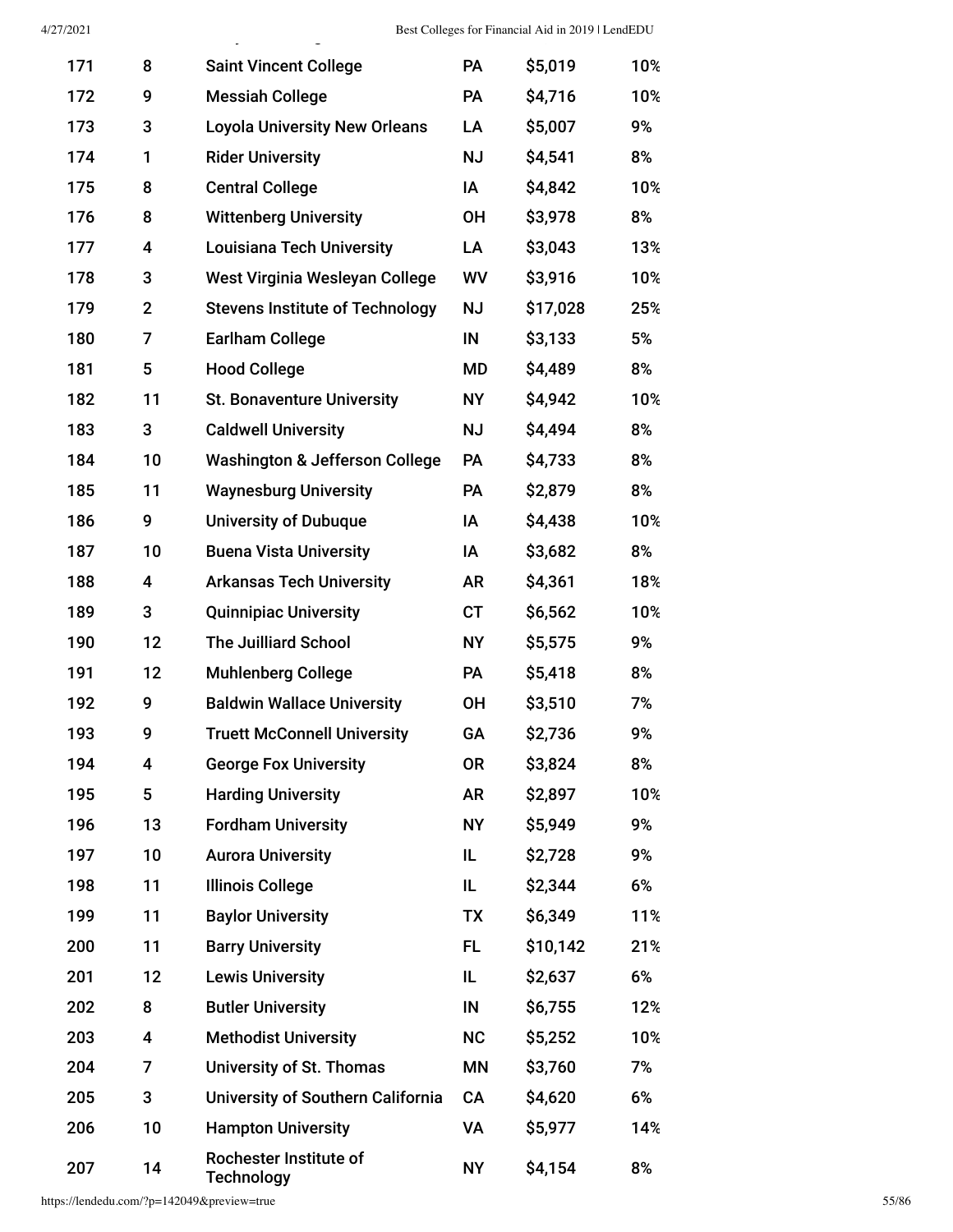| 208 | 9              | <b>University of Notre Dame</b>                        | IN        | \$2,673  | 4%  |
|-----|----------------|--------------------------------------------------------|-----------|----------|-----|
| 209 | 13             | <b>Geneva College</b>                                  | PA        | \$2,555  | 8%  |
| 210 | 12             | <b>Houston Baptist University</b>                      | TX        | \$4,206  | 9%  |
| 211 | 7              | <b>Lipscomb University</b>                             | <b>TN</b> | \$4,889  | 11% |
| 212 | 13             | <b>Texas Christian University</b>                      | TX        | \$6,406  | 10% |
| 213 | 1              | <b>Providence College</b>                              | <b>RI</b> | \$3,350  | 5%  |
| 214 | 5              | <b>Northwest Christian University</b>                  | <b>OR</b> | \$2,938  | 7%  |
| 215 | 13             | <b>Greenville University</b>                           | IL.       | \$3,182  | 8%  |
| 216 | 8              | <b>Middle Tennessee State</b><br><b>University</b>     | <b>TN</b> | \$3,888  | 16% |
| 217 | 9              | <b>Smith College</b>                                   | МA        | \$1,758  | 3%  |
| 218 | 14             | <b>Texas Woman's University</b>                        | TX        | \$1,566  | 8%  |
| 219 | 5              | <b>Newberry College</b>                                | <b>SC</b> | \$2,709  | 7%  |
| 220 | 12             | <b>Saint Leo University</b>                            | FL.       | \$2,776  | 7%  |
| 221 | $\overline{2}$ | <b>Southern Utah University</b>                        | UT        | \$4,396  | 18% |
| 222 | 14             | <b>Dominican University</b>                            | IL        | \$3,786  | 8%  |
| 223 | 14             | <b>Dickinson College</b>                               | PA        | \$2,537  | 4%  |
| 224 | 7              | Alma College                                           | MI        | \$4,183  | 8%  |
| 225 | 15             | <b>Duquesne University</b>                             | <b>PA</b> | \$4,264  | 8%  |
| 226 | 6              | <b>Linfield College</b>                                | <b>OR</b> | \$5,400  | 10% |
| 227 | 4              | <b>Trinity College</b>                                 | <b>CT</b> | \$1,908  | 3%  |
| 228 | 11             | <b>Dordt College</b>                                   | IA        | \$3,086  | 7%  |
| 229 | 5              | <b>Sacred Heart University</b>                         | CT        | \$5,447  | 10% |
| 230 | 3              | <b>University of Utah</b>                              | UT        | \$3,539  | 12% |
| 231 | 10             | <b>Emory University</b>                                | GA        | \$2,318  | 3%  |
| 232 | 15             | <b>Judson University</b>                               | IL        | \$10,598 | 26% |
| 233 | 1              | <b>University of Jamestown</b>                         | <b>ND</b> | \$2,655  | 8%  |
| 234 | 5              | <b>Columbia College</b>                                | МO        | \$5,399  | 15% |
| 235 | 16             | <b>Concordia University Chicago</b>                    | IL        | \$3,101  | 8%  |
| 236 | 16             | <b>Seton Hill University</b>                           | PA        | \$3,489  | 7%  |
| 237 | 6              | <b>Kansas City Art Institute</b>                       | МO        | \$3,975  | 8%  |
| 238 | 11             | The University of Virginia's<br><b>College at Wise</b> | VA        | \$2,155  | 9%  |
| 239 | $\overline{7}$ | <b>Saint Martin's University</b>                       | WA        | \$3,268  | 7%  |
| 240 | 12             | <b>Marymount University</b>                            | VA        | \$10,743 | 22% |
| 241 | 12             | <b>Graceland University</b>                            | ΙA        | \$2,908  | 7%  |
| 242 | 5              | <b>Thomas More University</b>                          | KY        | \$3,635  | 9%  |
| 243 | 7              | <b>Wisconsin Lutheran College</b>                      | WI        | \$2,778  | 7%  |
|     |                |                                                        |           |          |     |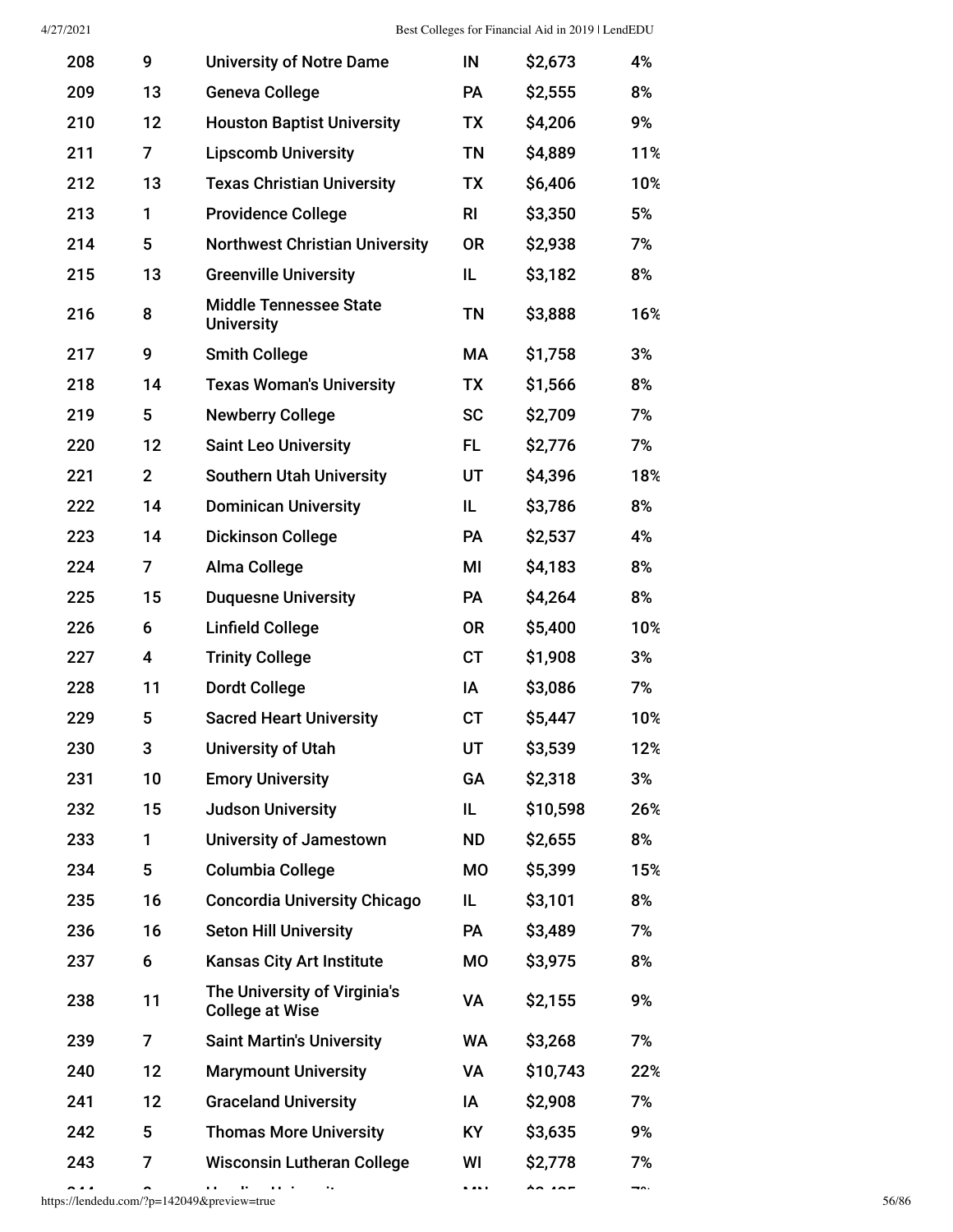| 4/27/2021 |                |                                                           |               | Best Colleges for Financial Aid in 2019   LendEDU |     |
|-----------|----------------|-----------------------------------------------------------|---------------|---------------------------------------------------|-----|
| 244       | ୪              | <b>Hamline University</b>                                 | МN            | \$3,425                                           | 7%  |
| 245       | 4              | The University of Alabama                                 | <b>AL</b>     | \$5,638                                           | 14% |
| 246       | 17             | <b>Marywood University</b>                                | PA            | \$3,415                                           | 7%  |
| 247       | 1              | The George Washington<br><b>University</b>                | <b>DC</b>     | \$5,284                                           | 8%  |
| 248       | 13             | <b>Nova Southeastern University</b>                       | FL            | \$4,283                                           | 7%  |
| 249       | 15             | <b>Ithaca College</b>                                     | <b>NY</b>     | \$5,404                                           | 9%  |
| 250       | 16             | <b>Nazareth College of Rochester</b>                      | <b>NY</b>     | \$2,923                                           | 6%  |
| 251       | 10             | <b>Brandeis University</b>                                | МA            | \$2,667                                           | 4%  |
| 252       | 10             | <b>Malone University</b>                                  | <b>OH</b>     | \$2,359                                           | 6%  |
| 253       | 11             | <b>Piedmont College</b>                                   | GA            | \$2,956                                           | 8%  |
| 254       | $\overline{7}$ | <b>Pacific University</b>                                 | <b>OR</b>     | \$4,165                                           | 7%  |
| 255       | 4              | <b>Marymount California University</b>                    | CA            | \$6,615                                           | 13% |
| 256       | 17             | <b>Bradley University</b>                                 | IL            | \$3,705                                           | 8%  |
| 257       | 1              | <b>The Colorado College</b>                               | CO            | \$1,388                                           | 2%  |
| 258       | $\mathbf{2}$   | <b>Regis University</b>                                   | $\mathsf{CO}$ | \$4,167                                           | 8%  |
| 259       | 5              | <b>Claremont McKenna College</b>                          | CA            | \$1,228                                           | 2%  |
| 260       | 5              | <b>Lenoir-Rhyne University</b>                            | <b>NC</b>     | \$3,434                                           | 7%  |
| 261       | 17             | <b>Niagara University</b>                                 | <b>NY</b>     | \$2,870                                           | 6%  |
| 262       | 10             | <b>Franklin College</b>                                   | IN            | \$2,809                                           | 6%  |
| 263       | 18             | <b>University of St. Francis</b>                          | IL.           | \$2,335                                           | 5%  |
| 264       | 4              | <b>Drew University</b>                                    | <b>NJ</b>     | \$4,184                                           | 6%  |
| 265       | 18             | <b>Franklin &amp; Marshall College</b>                    | PA            | \$1,032                                           | 1%  |
| 266       | 8              | <b>Seattle University</b>                                 | WA            | \$4,745                                           | 8%  |
| 267       | 1              | <b>Thomas College</b>                                     | <b>ME</b>     | \$1,758                                           | 5%  |
| 268       | 19             | <b>McKendree University</b>                               | IL            | \$2,798                                           | 7%  |
| 269       | 15             | <b>Prairie View A&amp;M University</b>                    | TX            | \$2,393                                           | 10% |
| 270       | 4              | <b>University of Vermont</b>                              | VT            | \$3,961                                           | 8%  |
| 271       | 9              | <b>Augsburg University</b>                                | ΜN            | \$3,992                                           | 7%  |
| 272       | $\mathbf{2}$   | <b>University of Providence</b>                           | МT            | \$4,248                                           | 11% |
| 273       | 3              | <b>Western Colorado University</b>                        | CO            | \$2,320                                           | 8%  |
| 274       | 9              | <b>University of Memphis</b>                              | ΤN            | \$2,882                                           | 11% |
| 275       | 8              | <b>Kuyper College</b>                                     | MI            | \$2,273                                           | 7%  |
| 276       | 16             | <b>Dallas Baptist University</b>                          | TX            | \$9,491                                           | 21% |
| 277       | 11             | <b>Amherst College</b>                                    | МA            | \$343                                             | 0%  |
| 278       | 13             | <b>Iowa State University of Science</b><br>and Technology | IA            | \$1,732                                           | 7%  |
| 279       | 11             | <b>Indiana State University</b>                           | IN            | \$3,289                                           | 13% |
| 280       | 12             | <b>Ball State University</b>                              | IN            | \$4,964                                           | 19% |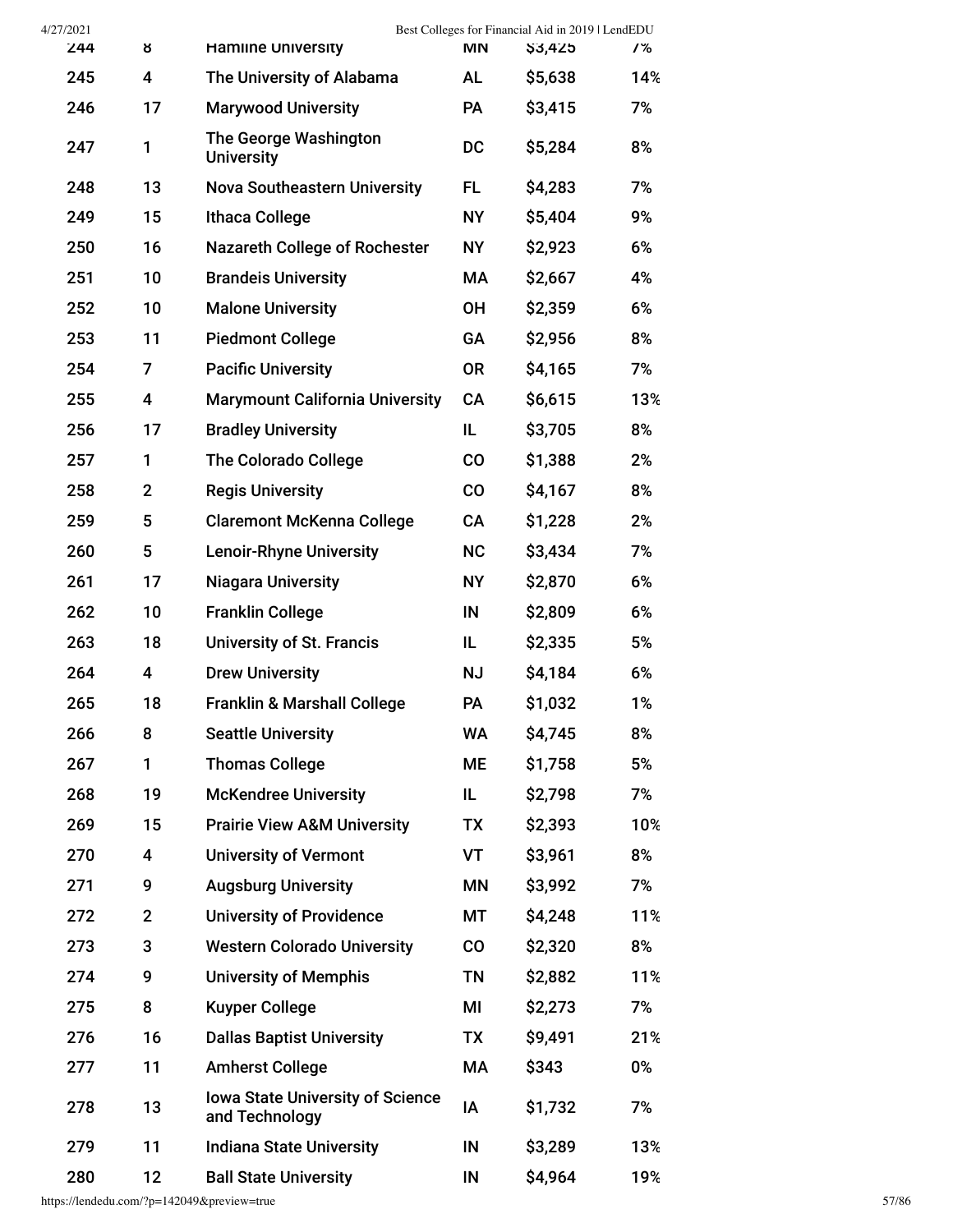| 281 | 19             | <b>Lehigh University</b>                               | <b>PA</b> | \$1,625 | 2%    |
|-----|----------------|--------------------------------------------------------|-----------|---------|-------|
| 282 | 6              | <b>Northern Kentucky University</b>                    | <b>KY</b> | \$4,569 | 16%   |
| 283 | 17             | The University of Texas of the<br><b>Permian Basin</b> | <b>TX</b> | \$757   | 4%    |
| 284 | 6              | Pomona College                                         | CA        | \$200   | 0%    |
| 285 | 12             | <b>Wellesley College</b>                               | МA        | \$539   | 1%    |
| 286 | 20             | <b>University of Pennsylvania</b>                      | PA        | \$657   | 1%    |
| 287 | 13             | <b>Lesley University</b>                               | МA        | \$3,503 | 9%    |
| 288 | 7              | <b>California Institute of Technology</b>              | CA        | \$251   | 0%    |
| 289 | $\overline{2}$ | <b>Salve Regina University</b>                         | <b>RI</b> | \$3,953 | 7%    |
| 290 | 18             | <b>Barnard College</b>                                 | <b>NY</b> | \$616   | 1%    |
| 291 | 19             | <b>Roberts Wesleyan College</b>                        | <b>NY</b> | \$2,963 | 7%    |
| 292 | 12             | <b>Columbus State University</b>                       | <b>GA</b> | \$2,358 | 11%   |
| 293 | 20             | Le Moyne College                                       | <b>NY</b> | \$2,420 | 5%    |
| 294 | 21             | <b>Delaware Valley University</b>                      | PA        | \$3,900 | 7%    |
| 295 | 2 <sup>2</sup> | <b>Colby College</b>                                   | ME        | \$89    | 0%    |
| 296 | 21             | <b>Vassar College</b>                                  | <b>NY</b> | \$116   | 0%    |
| 297 | 6              | <b>Loyola University Maryland</b>                      | MD        | \$5,833 | 10%   |
| 298 | 8              | <b>California College of the Arts</b>                  | CA        | \$4,807 | 8%    |
| 299 | 5              | Louisiana College                                      | LA        | \$2,964 | 10%   |
| 300 | $\overline{2}$ | <b>Keene State College</b>                             | NΗ        | \$3,583 | 12%   |
| 301 | 11             | <b>Muskingum University</b>                            | <b>OH</b> | \$2,424 | 6%    |
| 302 | 9              | <b>Pitzer College</b>                                  | CA        | \$254   | 0%    |
| 303 | 22             | Siena College                                          | <b>NY</b> | \$3,263 | 7%    |
| 304 | 6              | <b>Montreat College</b>                                | <b>NC</b> | \$2,335 | 7%    |
| 305 | 7              | <b>Stevenson University</b>                            | MD        | \$4,398 | 9%    |
| 306 | 14             | <b>Babson College</b>                                  | МA        | \$1,297 | 2%    |
| 307 | 1              | <b>University of Wyoming</b>                           | <b>WY</b> | \$3,832 | 15%   |
| 308 | 9              | <b>University of Michigan</b>                          | MI        | \$3,348 | 8%    |
| 309 | 7              | <b>Wake Forest University</b>                          | <b>NC</b> | \$1,854 | 3%    |
| 310 | 8              | <b>Pfeiffer University</b>                             | <b>NC</b> | \$2,448 | 6%    |
| 311 | 22             | <b>King's College</b>                                  | PA        | \$3,571 | 8%    |
| 312 | 8              | <b>Milwaukee School of Engineering</b>                 | WI        | \$3,199 | 6%    |
| 313 | 12             | The University of Toledo                               | ΟH        | \$2,466 | 10%   |
| 314 | 23             | <b>Cornell University</b>                              | <b>NY</b> | \$287   | $0\%$ |
| 315 | 24             | <b>Syracuse University</b>                             | <b>NY</b> | \$2,755 | 4%    |
| 316 | 13             | <b>Mary Baldwin University</b>                         | VA        | \$1,408 | 3%    |
| 317 | 18             | <b>Howard Payne University</b>                         | TX        | \$2,601 | 7%    |

https://lendedu.com/?p=142049&preview=true 58/86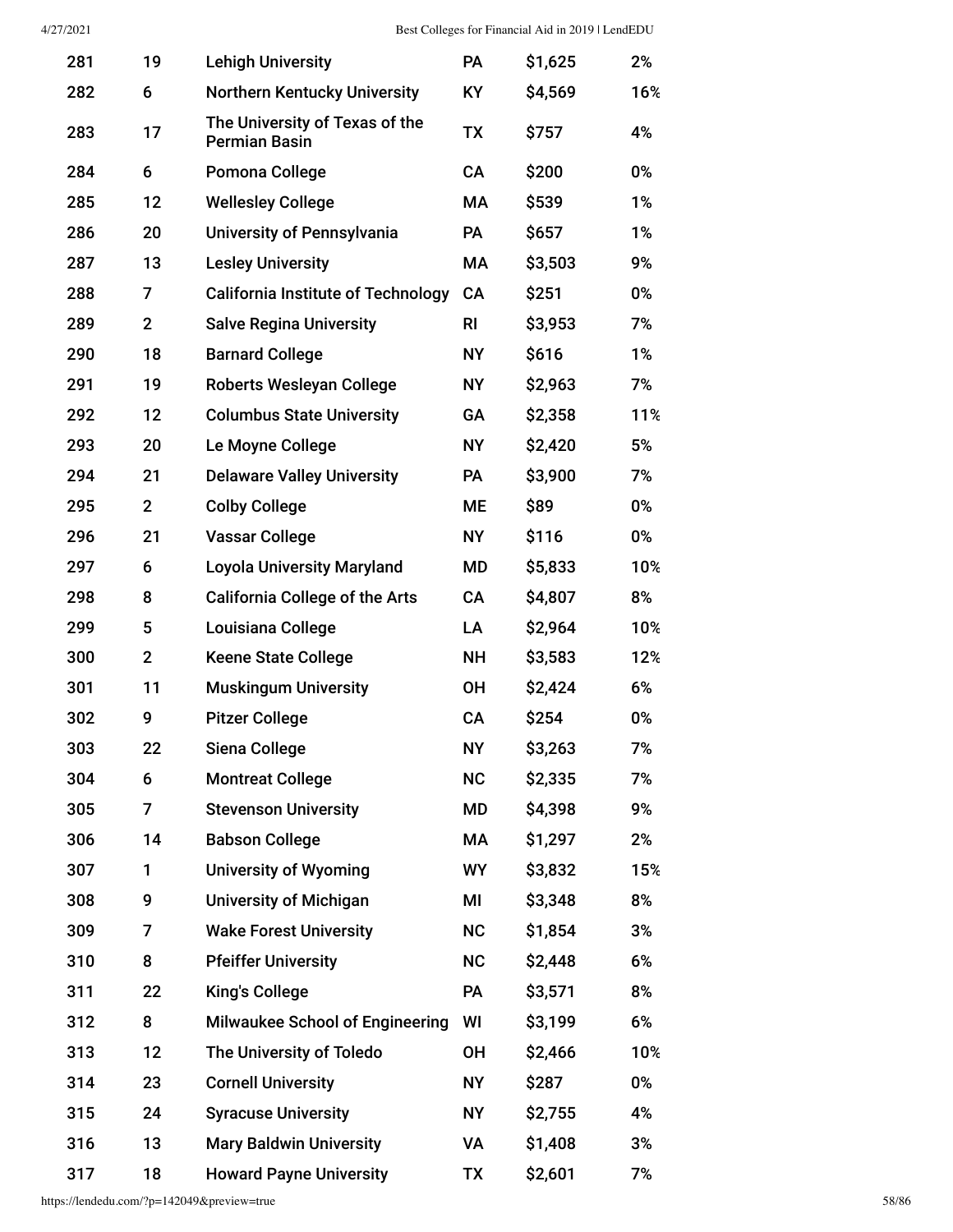| 318 | 7  | <b>Maryville University of Saint</b><br>Louis                                            | <b>MO</b> | \$4,070  | 8%  |
|-----|----|------------------------------------------------------------------------------------------|-----------|----------|-----|
| 319 | 23 | <b>Westminster College</b>                                                               | PA        | \$2,759  | 6%  |
| 320 | 24 | <b>DeSales University</b>                                                                | <b>PA</b> | \$4,434  | 9%  |
| 321 | 3  | <b>Southwestern College</b>                                                              | <b>KS</b> | \$3,044  | 7%  |
| 322 | 9  | The University of North Carolina<br>at Greensboro                                        | <b>NC</b> | \$2,015  | 10% |
| 323 | 25 | <b>Marist College</b>                                                                    | <b>NY</b> | \$3,900  | 7%  |
| 324 | 25 | <b>Albright College</b>                                                                  | <b>PA</b> | \$2,824  | 5%  |
| 325 | 14 | <b>Marietta College</b>                                                                  | <b>OH</b> | \$627    | 1%  |
| 326 | 13 | <b>Heidelberg University</b>                                                             | <b>OH</b> | \$1,739  | 5%  |
| 327 | 20 | <b>Moody Bible Institute</b>                                                             | IL.       | \$2,451  | 9%  |
| 328 | 6  | <b>Louisiana State University and</b><br><b>Agricultural &amp; Mechanical</b><br>College | LA        | \$3,648  | 10% |
| 329 | 26 | <b>Bucknell University</b>                                                               | PA        | \$1,761  | 3%  |
| 330 | 8  | <b>Washington University in St.</b><br>Louis                                             | <b>MO</b> | \$299    | 0%  |
| 331 | 15 | <b>College of the Holy Cross</b>                                                         | МA        | \$1,731  | 3%  |
| 332 | 15 | <b>Cedarville University</b>                                                             | 0H        | \$12,871 | 35% |
| 333 | 7  | <b>Georgetown College</b>                                                                | KY        | \$1,859  | 4%  |
| 334 | 9  | <b>Edgewood College</b>                                                                  | WI        | \$2,284  | 5%  |
| 335 | 10 | The University of Tennessee at<br>Martin                                                 | ΤN        | \$3,479  | 14% |
| 336 | 3  | <b>University of Maine</b>                                                               | МE        | \$2,370  | 7%  |
| 337 | 10 | University of San Diego                                                                  | CА        | \$4,681  | 7%  |
| 338 | 3  | <b>Franklin Pierce University</b>                                                        | <b>NH</b> | \$3,781  | 7%  |
| 339 | 4  | <b>Newman University</b>                                                                 | <b>KS</b> | \$2,883  | 6%  |
| 340 | 6  | <b>Winthrop University</b>                                                               | <b>SC</b> | \$2,229  | 8%  |
| 341 | 21 | <b>Wheaton College</b>                                                                   | IL.       | \$2,340  | 5%  |
| 342 | 8  | <b>Reed College</b>                                                                      | <b>OR</b> | \$18     | 0%  |
| 343 | 5  | <b>University of Montevallo</b>                                                          | <b>AL</b> | \$2,209  | 8%  |
| 344 | 27 | <b>Moravian College</b>                                                                  | PA        | \$3,865  | 7%  |
| 345 | 4  | <b>Fort Lewis College</b>                                                                | CO        | \$1,095  | 4%  |
| 346 | 5  | <b>Champlain College</b>                                                                 | VT        | \$3,948  | 7%  |
| 347 | 28 | <b>Harrisburg University of Science</b><br>and Technology                                | PA        | \$2,740  | 8%  |
| 348 | 1  | The College of Idaho                                                                     | ID        | \$16,582 | 43% |
| 349 | 16 | <b>Western New England University</b>                                                    | МA        | \$3,474  | 7%  |
| 350 | 16 | <b>Miami University</b>                                                                  | <b>OH</b> | \$3,639  | 9%  |
|     |    |                                                                                          |           |          |     |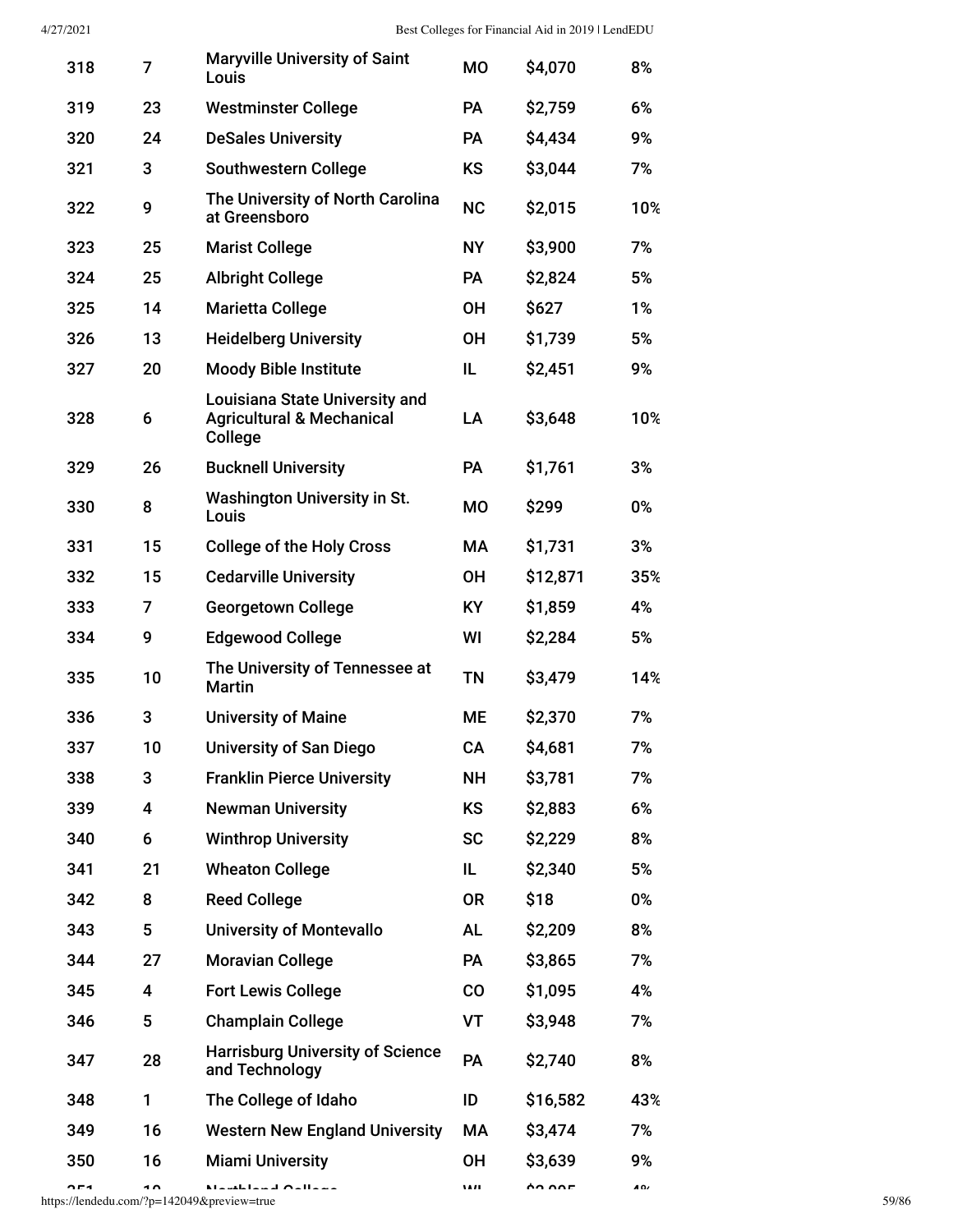| 4/27/2021  |                         |                                                                  |           | Best Colleges for Financial Aid in 2019   LendEDU |          |
|------------|-------------------------|------------------------------------------------------------------|-----------|---------------------------------------------------|----------|
| 351        | Ίυ<br>5                 | Northland College                                                | WI        | <b>\$2,095</b>                                    | 4%<br>5% |
| 352        |                         | <b>Georgian Court University</b>                                 | <b>NJ</b> | \$2,290                                           |          |
| 353<br>354 | 10<br>14                | <b>Bethany Lutheran College</b>                                  | ΜN<br>VA  | \$1,878                                           | 5%<br>6% |
|            |                         | Virginia Wesleyan University                                     |           | \$3,260                                           |          |
| 355        | 10                      | <b>Lawrence Technological</b><br><b>University</b>               | MI        | \$3,084                                           | 6%       |
| 356        | 26                      | St. John Fisher College                                          | <b>NY</b> | \$2,512                                           | 5%       |
| 357        | 17                      | <b>Tufts University</b>                                          | <b>MA</b> | \$250                                             | 0%       |
| 358        | 19                      | <b>East Texas Baptist University</b>                             | TX        | \$12,404                                          | 37%      |
| 359        | 20                      | <b>Concordia University Texas</b>                                | <b>TX</b> | \$3,162                                           | 7%       |
| 360        | 21                      | <b>LeTourneau University</b>                                     | <b>TX</b> | \$2,852                                           | 6%       |
| 361        | 27                      | <b>Vaughn College of Aeronautics</b><br>and Technology           | <b>NY</b> | \$3,046                                           | 5%       |
| 362        | 11                      | <b>Dominican University of</b><br>California                     | CA        | \$3,944                                           | 6%       |
| 363        | 28                      | <b>Mount Saint Mary College</b>                                  | <b>NY</b> | \$2,831                                           | 6%       |
| 364        | 14                      | The University of Tampa                                          | FL.       | \$3,079                                           | 8%       |
| 365        | 22                      | University of St. Thomas                                         | TX        | \$3,055                                           | 6%       |
| 366        | 3                       | <b>Rocky Mountain College</b>                                    | МT        | \$1,698                                           | 4%       |
| 367        | 29                      | <b>Alfred University</b>                                         | <b>NY</b> | \$1,680                                           | 4%       |
| 368        | 29                      | <b>Cedar Crest College</b>                                       | <b>PA</b> | \$2,219                                           | 4%       |
| 369        | 13                      | <b>Brenau University</b>                                         | GA        | \$3,984                                           | 9%       |
| 370        | $\overline{\mathbf{4}}$ | <b>Shepherd University</b>                                       | WV        | \$2,614                                           | 10%      |
| 371        | 18                      | <b>Endicott College</b>                                          | MA        | \$2,960                                           | 6%       |
| 372        | 17                      | The University of Findlay                                        | <b>OH</b> | \$2,224                                           | 5%       |
| 373        | 10                      | The University of North Carolina<br>at Chapel Hill               | <b>NC</b> | \$933                                             | 3%       |
| 374        | 11                      | <b>University of Detroit Mercy</b>                               | MI        | \$3,482                                           | 6%       |
| 375        | 13                      | <b>Valparaiso University</b>                                     | IN        | \$358                                             | 1%       |
| 376        | 14                      | University of Southern Indiana                                   | IN        | \$1,309                                           | 6%       |
| 377        | 30                      | <b>Pratt Institute</b>                                           | <b>NY</b> | \$15,875                                          | 23%      |
| 378        | 5                       | <b>Marshall University</b>                                       | WV        | \$2,691                                           | 12%      |
| 379        | 11                      | <b>Carson-Newman University</b>                                  | <b>TN</b> | \$1,608                                           | 4%       |
| 380        | 18                      | <b>Bowling Green State University</b>                            | <b>OH</b> | \$1,498                                           | 6%       |
| 381        | $\overline{2}$          | <b>Northeastern State University</b>                             | <b>OK</b> | \$373                                             | 2%       |
| 382        | 14                      | <b>Grand View University</b>                                     | IA        | \$1,973                                           | 5%       |
| 383        | 9                       | <b>Westminster College</b>                                       | <b>MO</b> | \$103                                             | 0%       |
| 384        | 31                      | The College at Brockport, State<br><b>University of New York</b> | <b>NY</b> | \$1,608                                           | 8%       |
| 385        | 12                      | <b>Point Loma Nazarene University</b>                            | CA        | \$3,319                                           | 6%       |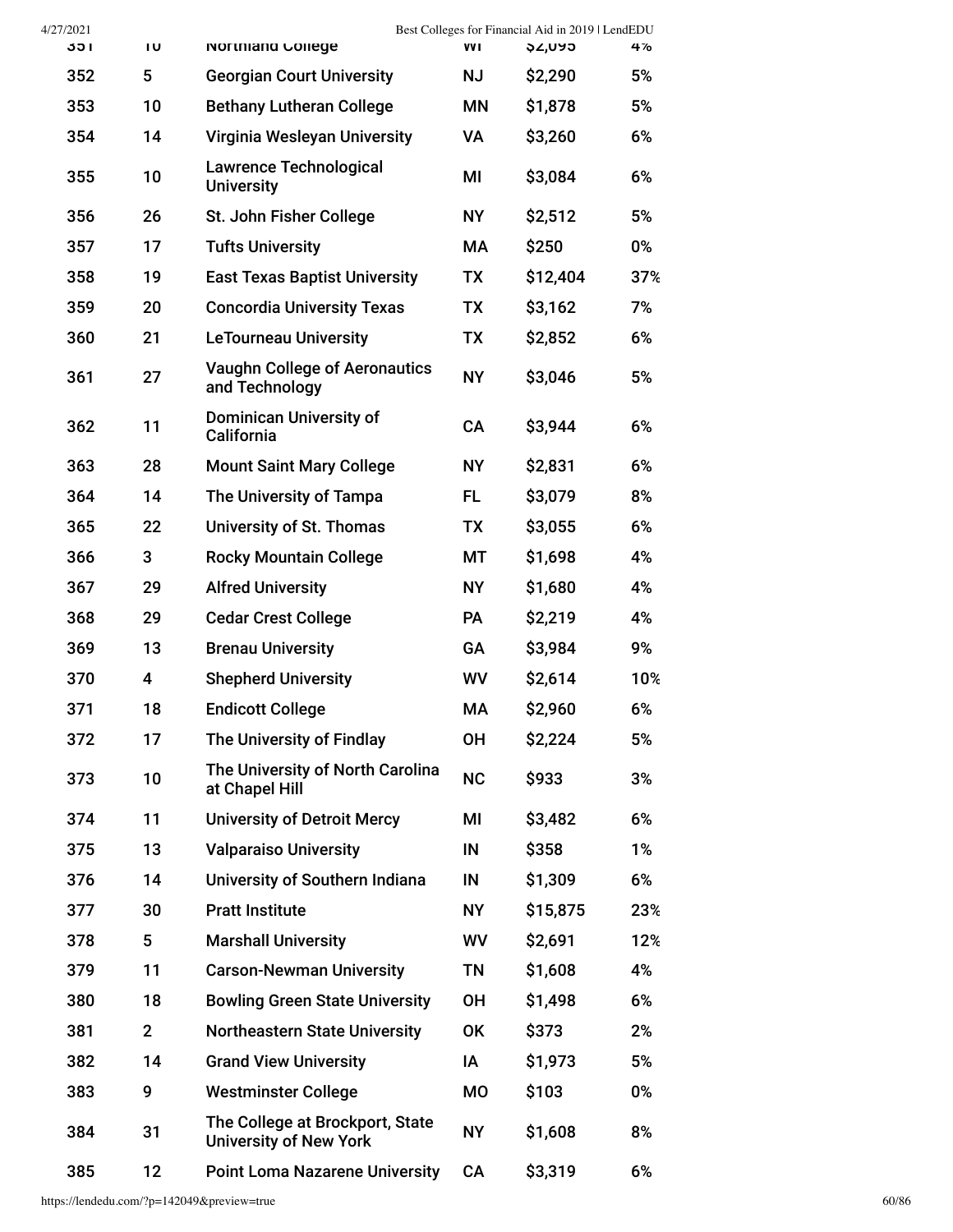| 386 | 10             | <b>Evangel University</b>                                          | <b>MO</b> | \$1,506 | 5%  |
|-----|----------------|--------------------------------------------------------------------|-----------|---------|-----|
| 387 | 30             | <b>Wilkes University</b>                                           | <b>PA</b> | \$2,053 | 4%  |
| 388 | 12             | <b>Olivet College</b>                                              | MI        | \$1,400 | 4%  |
| 389 | 19             | <b>Pine Manor College</b>                                          | МA        | \$1,566 | 4%  |
| 390 | 20             | <b>University of Massachusetts</b><br>Amherst                      | МA        | \$1,508 | 4%  |
| 391 | 14             | <b>Georgia State University</b>                                    | GA        | \$3,381 | 12% |
| 392 | 21             | <b>Boston University</b>                                           | <b>MA</b> | \$1,585 | 2%  |
| 393 | 1              | University of Hawaii at Manoa                                      | HI        | \$1,716 | 5%  |
| 394 | 13             | <b>Central Michigan University</b>                                 | ΜI        | \$1,308 | 6%  |
| 395 | 3              | University of Science and Arts of<br>Oklahoma                      | <b>OK</b> | \$967   | 5%  |
| 396 | $\overline{2}$ | <b>New Mexico State University</b>                                 | <b>NM</b> | \$1,142 | 5%  |
| 397 | 15             | <b>Mount Mercy University</b>                                      | IA        | \$2,596 | 6%  |
| 398 | 12             | <b>Lee University</b>                                              | <b>TN</b> | \$2,552 | 8%  |
| 399 | 14             | <b>Western Michigan University</b>                                 | MI        | \$1,904 | 7%  |
| 400 | 15             | <b>Indiana University-Purdue</b><br><b>University Indianapolis</b> | IN        | \$1,926 | 8%  |
| 401 | 15             | <b>University of Virginia</b>                                      | VA        | \$1,359 | 3%  |
| 402 | 1              | <b>Prescott College</b>                                            | AZ        | \$2,618 | 7%  |
| 403 | 32             | St. Joseph's College, New York                                     | <b>NY</b> | \$2,029 | 5%  |
| 404 | 11             | <b>Martin Luther College</b>                                       | <b>MN</b> | \$1,098 | 4%  |
| 405 | 15             | Savannah College of Art and<br>Design                              | GA        | \$5,216 | 10% |
| 406 | 16             | <b>Indiana University Bloomington</b>                              | IN        | \$2,604 | 8%  |
| 407 | 31             | <b>Villanova University</b>                                        | PA        | \$2,281 | 3%  |
| 408 | $\mathbf 2$    | <b>University of Sioux Falls</b>                                   | <b>SD</b> | \$1,684 | 4%  |
| 409 | 13             | <b>University of San Francisco</b>                                 | CA        | \$3,375 | 5%  |
| 410 | 22             | <b>Nichols College</b>                                             | МA        | \$2,035 | 5%  |
| 411 | 23             | Wentworth Institute of<br><b>Technology</b>                        | МA        | \$4,997 | 9%  |
| 412 | 13             | <b>Tennessee Wesleyan University</b>                               | TN        | \$3,762 | 10% |
| 413 | 16             | <b>Emmanuel College</b>                                            | GA        | \$1,457 | 4%  |
| 414 | 19             | The Ohio State University                                          | <b>OH</b> | \$2,159 | 7%  |
| 415 | 32             | <b>Haverford College</b>                                           | <b>PA</b> | \$0     | 0%  |
| 416 | 6              | <b>University of New Haven</b>                                     | <b>CT</b> | \$3,184 | 6%  |
| 417 | 8              | <b>University of Louisville</b>                                    | <b>KY</b> | \$2,617 | 9%  |
| 418 | 17             | <b>Toccoa Falls College</b>                                        | GA        | \$1,650 | 5%  |
| 419 | 4              | <b>Brigham Young University</b>                                    | UT        | \$2,557 | 14% |
| 420 | 33             | <b>Canisius College</b>                                            | <b>NY</b> | \$1,400 | 3%  |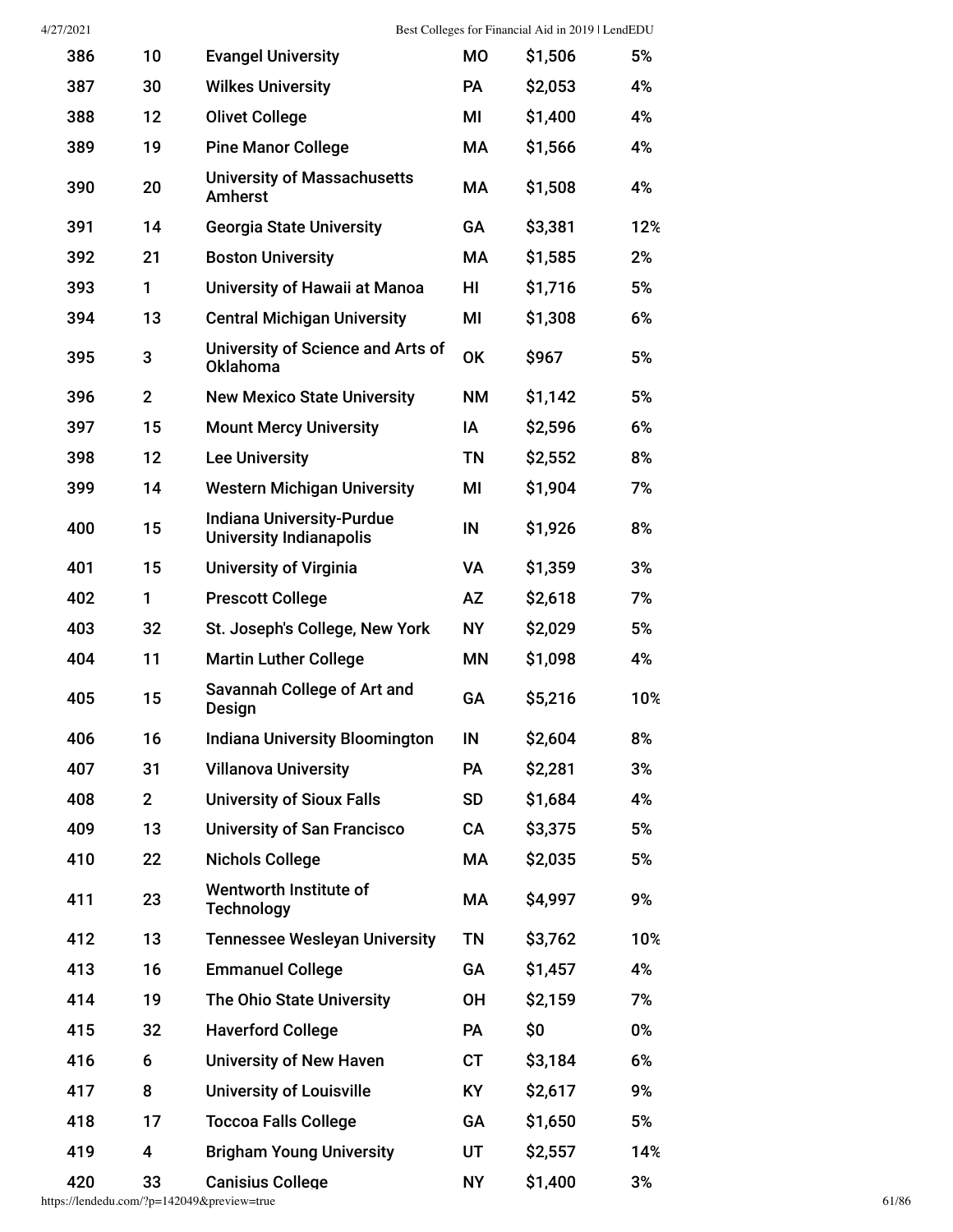| 4/27/2021 |                |                                                        |           | Best Colleges for Financial Aid in 2019   LendEDU |     |
|-----------|----------------|--------------------------------------------------------|-----------|---------------------------------------------------|-----|
| 421       | 11             | <b>William Woods University</b>                        | <b>MO</b> | \$982                                             | 3%  |
| 422       | 15             | <b>Northern Michigan University</b>                    | MI        | \$2,630                                           | 11% |
| 423       | 14             | <b>University of California, Riverside</b>             | <b>CA</b> | \$524                                             | 2%  |
| 424       | 7              | <b>University of South Carolina</b><br>Aiken           | <b>SC</b> | \$1,786                                           | 7%  |
| 425       | 4              | <b>University of Maine at Presque</b><br>Isle          | <b>ME</b> | \$288                                             | 2%  |
| 426       | 15             | <b>Loyola Marymount University</b>                     | CA        | \$3,838                                           | 6%  |
| 427       | 16             | University of California, Los<br><b>Angeles</b>        | CA        | \$384                                             | 1%  |
| 428       | 24             | <b>Bay Path University</b>                             | МA        | \$1,426                                           | 4%  |
| 429       | 11             | <b>Barton College</b>                                  | <b>NC</b> | \$1,835                                           | 4%  |
| 430       | 9              | <b>Northwest University</b>                            | <b>WA</b> | \$2,450                                           | 5%  |
| 431       | 33             | The University of Scranton                             | <b>PA</b> | \$3,432                                           | 6%  |
| 432       | 3              | <b>Mount Marty College</b>                             | <b>SD</b> | \$1,859                                           | 5%  |
| 433       | 17             | <b>William Jessup University</b>                       | <b>CA</b> | \$2,419                                           | 5%  |
| 434       | 22             | <b>Rockford University</b>                             | IL        | \$1,823                                           | 4%  |
| 435       | 34             | <b>Cazenovia College</b>                               | <b>NY</b> | \$1,281                                           | 3%  |
| 436       | 25             | <b>Boston College</b>                                  | МA        | \$1,104                                           | 2%  |
| 437       | 20             | <b>Mount Vernon Nazarene</b><br><b>University</b>      | <b>OH</b> | \$2,250                                           | 6%  |
| 438       | 18             | Georgia College & State<br><b>University</b>           | GA        | \$5,625                                           | 19% |
| 439       | 18             | <b>University of California, Davis</b>                 | <b>CA</b> | \$628                                             | 2%  |
| 440       | 16             | <b>Liberty University</b>                              | VA        | \$2,401                                           | 6%  |
| 441       | 35             | <b>Wells College</b>                                   | <b>NY</b> | \$1,066                                           | 2%  |
| 442       | 8              | The Citadel, The Military College<br>of South Carolina | <b>SC</b> | \$3,599                                           | 6%  |
| 443       | 6              | New Jersey Institute of<br><b>Technology</b>           | <b>NJ</b> | \$2,208                                           | 6%  |
| 444       | $\overline{2}$ | <b>College of Saint Mary</b>                           | <b>NE</b> | \$1,955                                           | 6%  |
| 445       | 19             | <b>Biola University</b>                                | CA        | \$3,460                                           | 6%  |
| 446       | 12             | <b>Campbell University</b>                             | <b>NC</b> | \$3,062                                           | 6%  |
| 447       | 4              | Southeastern Oklahoma State<br><b>University</b>       | <b>OK</b> | \$1,642                                           | 8%  |
| 448       | 14             | The University of Tennessee at<br>Chattanooga          | <b>TN</b> | \$1,369                                           | 6%  |
| 449       | 6              | The University of Alabama at<br><b>Birmingham</b>      | AL        | \$3,637                                           | 13% |
| 450       | 36             | <b>Adelphi University</b>                              | <b>NY</b> | \$4,239                                           | 8%  |
| 451       | 16             | <b>Wayne State University</b>                          | MI        | \$3,144                                           | 11% |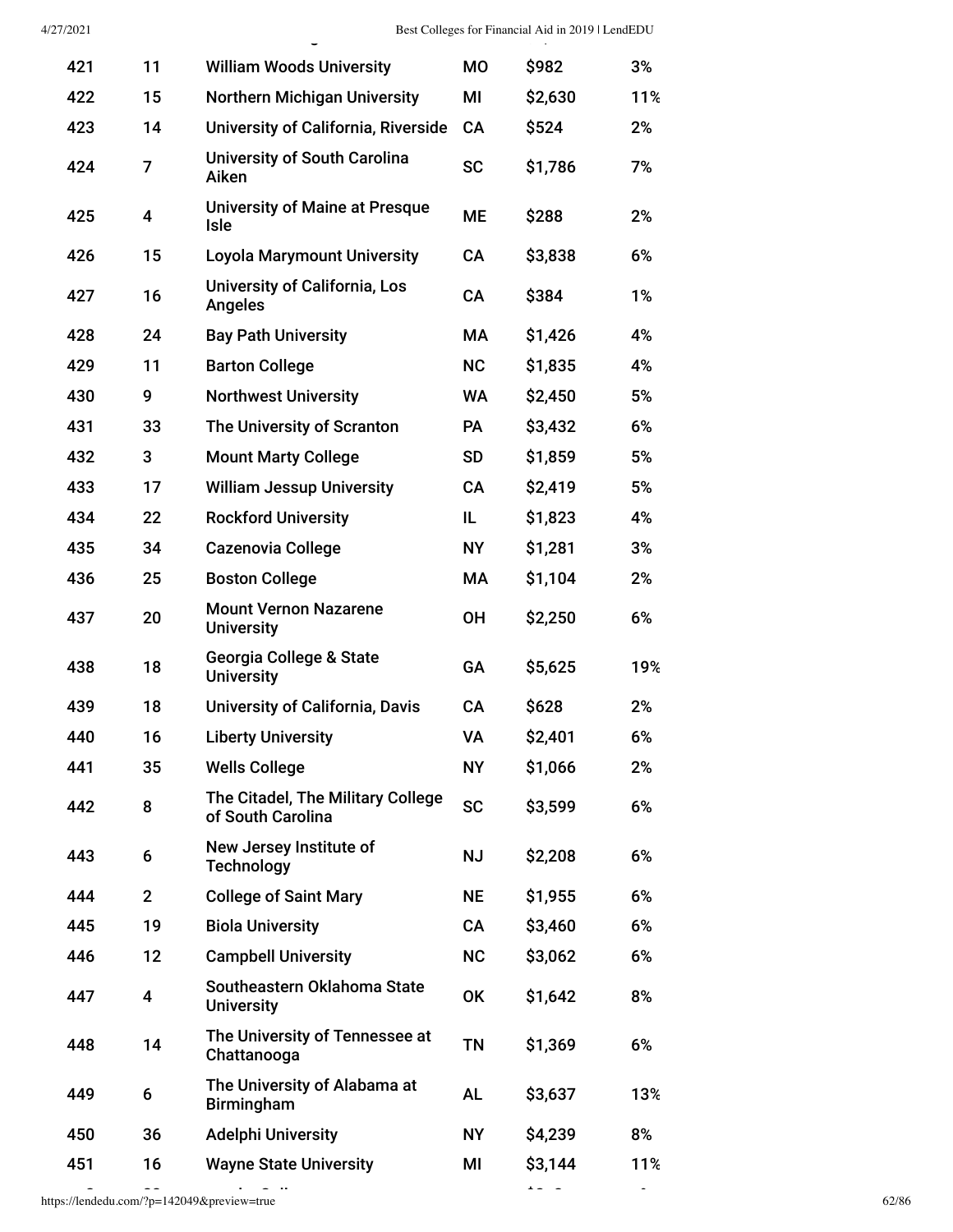| 4/27/2021 |                         |                                                                        |                | Best Colleges for Financial Aid in 2019   LendEDU |     |
|-----------|-------------------------|------------------------------------------------------------------------|----------------|---------------------------------------------------|-----|
| 452       | 23                      | Eureka College                                                         | IL.            | <b>S212</b>                                       | 1%  |
| 453       | 15                      | University of North Florida                                            | FL             | \$1,201                                           | 6%  |
| 454       | $\overline{2}$          | <b>University of Southern</b><br><b>Mississippi</b>                    | <b>MS</b>      | \$2,005                                           | 8%  |
| 455       | 23                      | <b>Lubbock Christian University</b>                                    | <b>TX</b>      | \$1,628                                           | 5%  |
| 456       | 16                      | <b>University of Central Florida</b>                                   | FL.            | \$2,378                                           | 10% |
| 457       | 17                      | <b>Bluefield College</b>                                               | VA             | \$1,168                                           | 3%  |
| 458       | 37                      | <b>Bard College</b>                                                    | <b>NY</b>      | \$477                                             | 1%  |
| 459       | 11                      | <b>Mount Mary University</b>                                           | WI             | \$1,289                                           | 3%  |
| 460       | 20                      | University of California, Santa<br><b>Barbara</b>                      | CA             | \$302                                             | 1%  |
| 461       | 3                       | <b>Roger Williams University</b>                                       | R <sub>l</sub> | \$3,922                                           | 9%  |
| 462       | 5                       | The University of Kansas                                               | <b>KS</b>      | \$1,631                                           | 5%  |
| 463       | 3                       | University of Nebraska at<br><b>Kearney</b>                            | <b>NE</b>      | \$1,354                                           | 6%  |
| 464       | 21                      | <b>Santa Clara University</b>                                          | <b>CA</b>      | \$5,536                                           | 8%  |
| 465       | $\overline{\mathbf{4}}$ | <b>Bryant University</b>                                               | <b>RI</b>      | \$6,877                                           | 12% |
| 466       | 22                      | University of California, Santa<br>Cruz                                | CA             | \$730                                             | 2%  |
| 467       | 17                      | <b>Purdue University</b>                                               | IN             | \$1,619                                           | 6%  |
| 468       | $\mathbf{2}$            | University of Idaho                                                    | ID             | \$1,839                                           | 7%  |
| 469       | 13                      | <b>North Carolina State University</b>                                 | <b>NC</b>      | \$708                                             | 3%  |
| 470       | 5                       | <b>Oklahoma Christian University</b>                                   | <b>OK</b>      | \$3,526                                           | 10% |
| 471       | 7                       | Northwestern State University of<br>Louisiana                          | LA             | \$1,371                                           | 6%  |
| 472       | 23                      | <b>Thomas Aquinas College</b>                                          | CA             | \$41                                              | 0%  |
| 473       | 14                      | <b>Gardner-Webb University</b>                                         | <b>NC</b>      | \$2,896                                           | 7%  |
| 474       | 24                      | University of California, San<br>Diego                                 | CA             | \$468                                             | 1%  |
| 475       | 38                      | <b>State University of New York at</b><br>Plattsburgh                  | <b>NY</b>      | \$972                                             | 4%  |
| 476       | 25                      | <b>California State University,</b><br><b>Fresno</b>                   | CA             | \$654                                             | 3%  |
| 477       | 21                      | <b>Capital University</b>                                              | <b>OH</b>      | \$1,104                                           | 2%  |
| 478       | $\overline{2}$          | <b>Valley City State University</b>                                    | <b>ND</b>      | \$659                                             | 3%  |
| 479       | 22                      | <b>Wright State University</b>                                         | <b>OH</b>      | \$1,294                                           | 6%  |
| 480       | 26                      | University of the Pacific                                              | CA             | \$4,096                                           | 6%  |
| 481       | 9                       | <b>Kentucky State University</b>                                       | <b>KY</b>      | \$629                                             | 2%  |
| 482       | 17                      | <b>Ringling College of Art and</b><br>Design                           | <b>FL</b>      | \$3,955                                           | 6%  |
| 483       | 39                      | <b>State University of New York</b><br><b>College of Environmental</b> | <b>NY</b>      | \$1,108                                           | 5%  |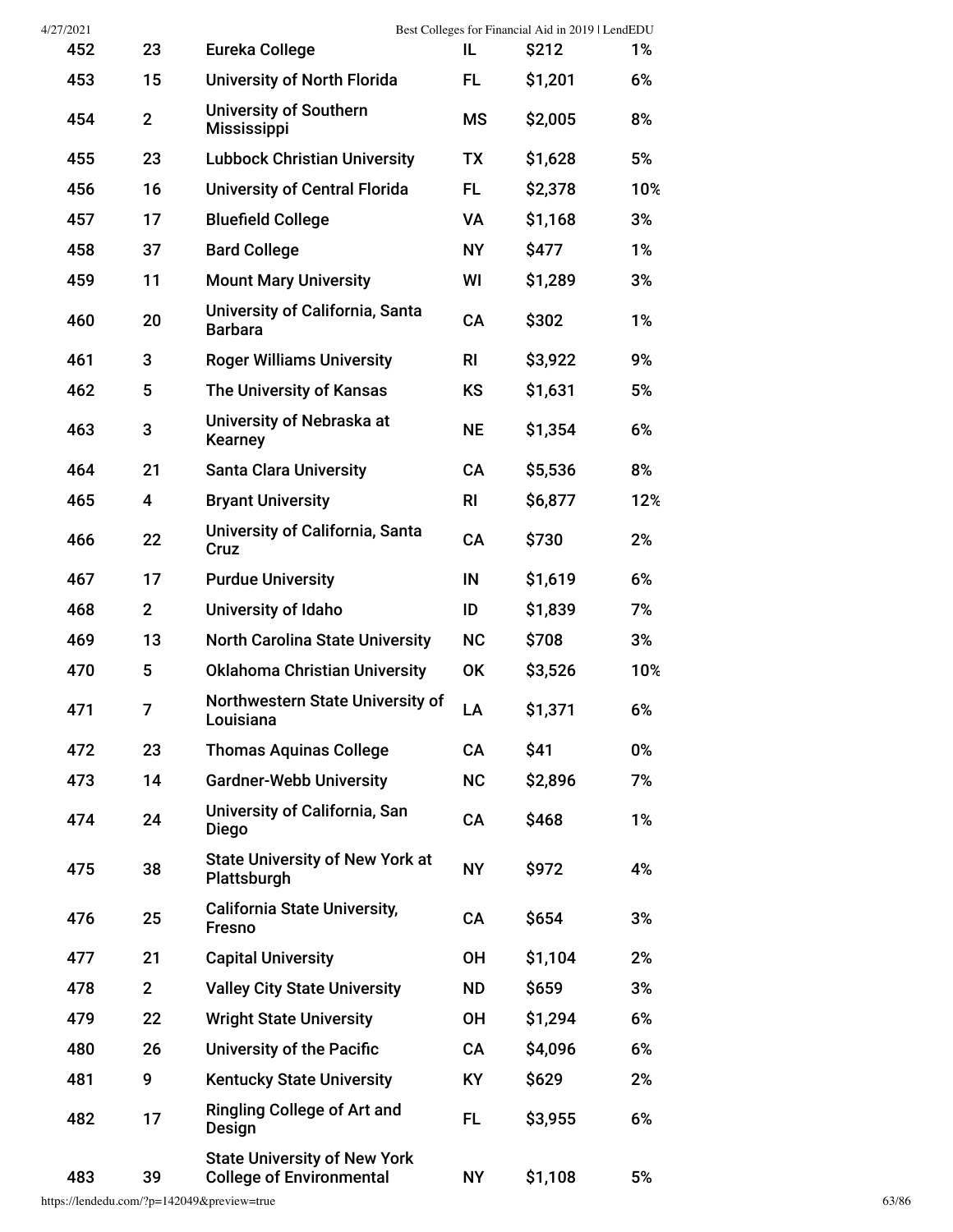|     |    | <b>Science and Forestry</b>                                           |           |         |     |
|-----|----|-----------------------------------------------------------------------|-----------|---------|-----|
| 484 | 9  | <b>Eastern Oregon University</b>                                      | <b>OR</b> | \$1,600 | 6%  |
| 485 | 40 | <b>Marymount Manhattan College</b>                                    | <b>NY</b> | \$3,007 | 6%  |
| 486 | 10 | <b>Campbellsville University</b>                                      | <b>KY</b> | \$1,024 | 3%  |
| 487 | 18 | <b>Webber International University</b>                                | FL        | \$1,653 | 4%  |
| 488 | 24 | <b>DePaul University</b>                                              | IL        | \$3,067 | 5%  |
| 489 | 34 | <b>Mansfield University of</b><br>Pennsylvania                        | <b>PA</b> | \$1,796 | 6%  |
| 490 | 27 | <b>Concordia University Irvine</b>                                    | CA        | \$3,335 | 6%  |
| 491 | 28 | University of California, Berkeley                                    | <b>CA</b> | \$960   | 3%  |
| 492 | 19 | <b>Georgia Institute of Technology</b>                                | GA        | \$3,122 | 8%  |
| 493 | 41 | <b>Manhattanville College</b>                                         | <b>NY</b> | \$2,586 | 5%  |
| 494 | 42 | St. Joseph's College, Long Island<br>Campus                           | <b>NY</b> | \$1,461 | 4%  |
| 495 | 20 | <b>University of West Georgia</b>                                     | GA        | \$2,489 | 11% |
| 496 | 4  | Nebraska Christian College of<br><b>Hope International University</b> | <b>NE</b> | \$8,288 | 28% |
| 497 | 23 | <b>Cleveland Institute of Art</b>                                     | <b>OH</b> | \$2,355 | 4%  |
| 498 | 17 | <b>University of Michigan-Dearborn</b>                                | ΜI        | \$820   | 3%  |
| 499 | 6  | <b>Glenville State College</b>                                        | WV        | \$1,389 | 6%  |
| 500 | 12 | <b>Minnesota State University</b><br><b>Mankato</b>                   | <b>MN</b> | \$1,063 | 5%  |
| 501 | 18 | <b>Andrews University</b>                                             | ΜI        | \$1,959 | 4%  |
| 502 | 19 | <b>Flagler College</b>                                                | FL        | \$1,345 | 4%  |
| 503 | 4  | <b>University of New Hampshire</b>                                    | <b>NH</b> | \$1,876 | 4%  |
| 504 | 43 | <b>Dominican College</b>                                              | <b>NY</b> | \$1,772 | 4%  |
| 505 | 20 | <b>Johnson University Florida</b>                                     | FL.       | \$988   | 4%  |
| 506 | 13 | <b>Bemidji State University</b>                                       | ΜN        | \$2,038 | 10% |
| 507 | 7  | <b>Appalachian Bible College</b>                                      | WV        | \$203   | 1%  |
| 508 | 44 | <b>State University of New York</b><br><b>College at Potsdam</b>      | <b>NY</b> | \$533   | 3%  |
| 509 | 8  | St. Mary's College of Maryland                                        | MD        | \$1,183 | 4%  |
| 510 | 15 | <b>Chowan University</b>                                              | <b>NC</b> | \$121   | 0%  |
| 511 | 12 | <b>Southeast Missouri State</b><br><b>University</b>                  | <b>MO</b> | \$1,344 | 6%  |
| 512 | 10 | <b>Southern Oregon University</b>                                     | <b>OR</b> | \$302   | 1%  |
| 513 | 26 | <b>University of Massachusetts</b><br><b>Boston</b>                   | МA        | \$632   | 2%  |
| 514 | 3  | <b>Mayville State University</b>                                      | <b>ND</b> | \$462   | 2%  |
| 515 | 5  | <b>University of Colorado Boulder</b>                                 | co        | \$1,553 | 4%  |
| 516 | 35 | <b>Temple University</b>                                              | PA        | \$1,737 | 5%  |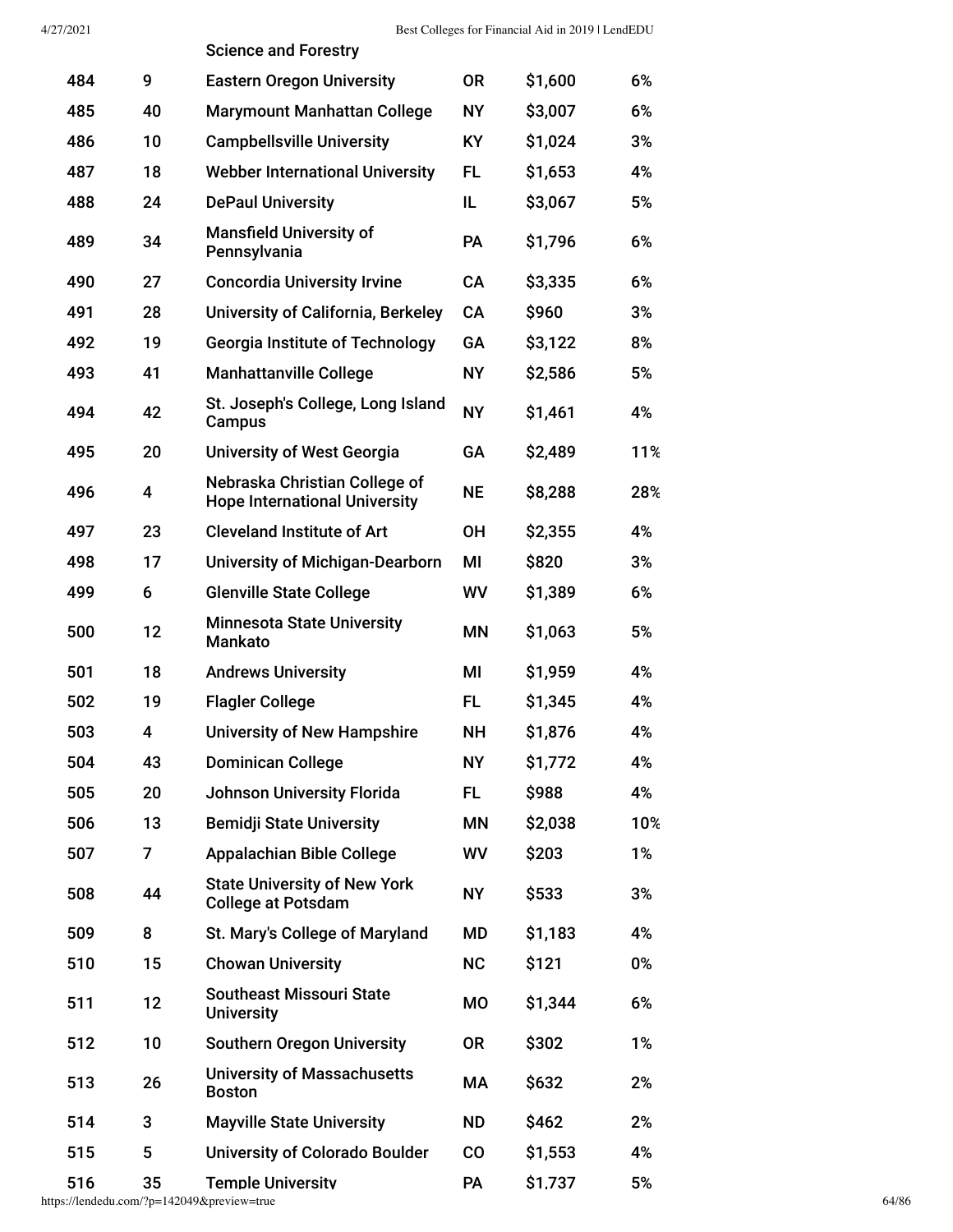| 4/27/2021 | $ -$           | a waaqoo waxaa waxay                                     |           | Best Colleges for Financial Aid in 2019   LendEDU |       |
|-----------|----------------|----------------------------------------------------------|-----------|---------------------------------------------------|-------|
| 517       | 24             | The University of Texas Rio<br><b>Grande Valley</b>      | <b>TX</b> | \$110                                             | 1%    |
| 518       | 36             | <b>Chatham University</b>                                | <b>PA</b> | \$1,888                                           | 4%    |
| 519       | 27             | <b>Lasell College</b>                                    | МA        | \$2,346                                           | 5%    |
| 520       | 7              | <b>Samford University</b>                                | <b>AL</b> | \$594                                             | 1%    |
| 521       | 19             | Michigan Technological<br><b>University</b>              | MI        | \$1,788                                           | 5%    |
| 522       | 21             | <b>Trinity College of Florida</b>                        | FL.       | \$496                                             | 2%    |
| 523       | 21             | <b>Valdosta State University</b>                         | GA        | \$690                                             | 3%    |
| 524       | 28             | <b>University of Massachusetts</b><br>Dartmouth          | MA        | \$498                                             | 2%    |
| 525       | 6              | <b>Emporia State University</b>                          | <b>KS</b> | \$887                                             | 4%    |
| 526       | 9              | <b>Francis Marion University</b>                         | <b>SC</b> | \$592                                             | 3%    |
| 527       | 16             | <b>High Point University</b>                             | <b>NC</b> | \$3,100                                           | 6%    |
| 528       | 20             | <b>Michigan State University</b>                         | MI        | \$2,312                                           | 7%    |
| 529       | 3              | <b>Lewis-Clark State College</b>                         | ID        | \$1,006                                           | 5%    |
| 530       | 8              | <b>Tuskegee University</b>                               | <b>AL</b> | \$1,991                                           | 5%    |
| 531       | 29             | <b>California State University,</b><br><b>Stanislaus</b> | CA        | \$302                                             | 1%    |
| 532       | 15             | <b>Belmont University</b>                                | <b>TN</b> | \$2,140                                           | 4%    |
| 533       | 22             | <b>Wesleyan College</b>                                  | GA        | \$344                                             | 1%    |
| 534       | 30             | <b>Woodbury University</b>                               | CA        | \$2,186                                           | 4%    |
| 535       | 29             | <b>Bentley University</b>                                | МA        | \$0                                               | 0%    |
| 536       | 37             | <b>Gwynedd Mercy University</b>                          | PA        | \$2,083                                           | 4%    |
| 537       | $\overline{2}$ | The Catholic University of<br>America                    | <b>DC</b> | \$730                                             | $1\%$ |
| 538       | 10             | <b>Clemson University</b>                                | <b>SC</b> | \$3,143                                           | 8%    |
| 539       | 10             | <b>Western Washington University</b>                     | WA        | \$168                                             | 1%    |
| 540       | 21             | <b>University of Michigan-Flint</b>                      | ΜI        | \$1,348                                           | 6%    |
| 541       | 6              | <b>Colorado Mesa University</b>                          | CO        | \$925                                             | 4%    |
| 542       | 31             | <b>University of La Verne</b>                            | CA        | \$1,794                                           | 3%    |
| 543       | 16             | The University of Iowa                                   | ΙA        | \$2,058                                           | 7%    |
| 544       | 18             | <b>Manchester University</b>                             | IN        | \$0                                               | 0%    |
| 545       | 11             | <b>Eastern Kentucky University</b>                       | <b>KY</b> | \$1,210                                           | 5%    |
| 546       | 32             | <b>Chapman University</b>                                | CA        | \$1,066                                           | 2%    |
| 547       | 7              | <b>Monmouth University</b>                               | <b>NJ</b> | \$2,794                                           | 6%    |
| 548       | 33             | <b>Mount Saint Mary's University</b>                     | CA        | \$1,058                                           | 2%    |
| 549       | 17             | <b>Upper Iowa University</b>                             | ΙA        | \$2,129                                           | 5%    |
| 550       | 24             | <b>Ursuline College</b>                                  | <b>OH</b> | \$984                                             | 2%    |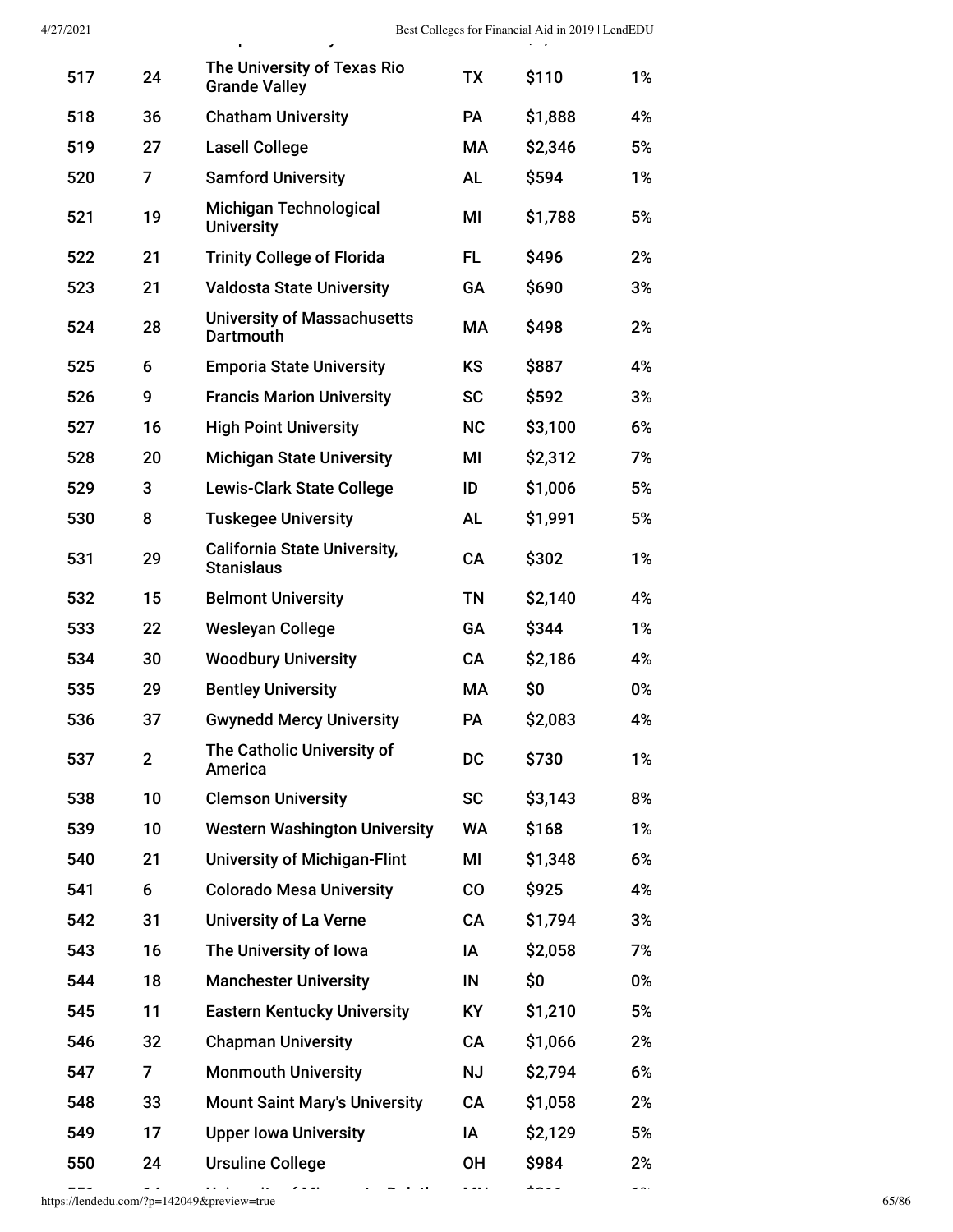| 4/27/2021 |    |                                                                      |           | Best Colleges for Financial Aid in 2019   LendEDU |           |
|-----------|----|----------------------------------------------------------------------|-----------|---------------------------------------------------|-----------|
| 551       | 14 | University of Minnesota, Duluth                                      | <b>MN</b> | <b>\$311</b>                                      | 1%        |
| 552       | 22 | <b>Grand Valley State University</b>                                 | MI        | \$775                                             | 4%        |
| 553       | 22 | University of South Florida                                          | FL.       | \$908                                             | 4%        |
| 554       | 15 | University of Minnesota,<br><b>Crookston</b>                         | <b>MN</b> | \$364                                             | 2%        |
| 555       | 13 | <b>Missouri State University</b>                                     | MO        | \$870                                             | 4%        |
| 556       | 4  | <b>Minot State University</b>                                        | <b>ND</b> | \$607                                             | 3%        |
| 557       | 14 | <b>Lincoln University</b>                                            | MO        | \$307                                             | 1%        |
| 558       | 11 | <b>Washington State University</b>                                   | <b>WA</b> | \$983                                             | 3%        |
| 559       | 7  | University of Northern Colorado                                      | $\rm CO$  | \$999                                             | 4%        |
| 560       | 17 | <b>Elon University</b>                                               | NC        | \$2,146                                           | 4%        |
| 561       | 18 | The College of William and Mary                                      | VA        | \$611                                             | 1%        |
| 562       | 45 | The Culinary Institute of America                                    | <b>NY</b> | \$979                                             | 2%        |
| 563       | 38 | University of Pittsburgh at<br><b>Bradford</b>                       | <b>PA</b> | \$875                                             | 3%        |
| 564       | 25 | <b>University of Mary Hardin-Baylor</b>                              | TX        | \$1,156                                           | 3%        |
| 565       | 6  | <b>East Central University</b>                                       | OK        | \$778                                             | 3%        |
| 566       | 15 | <b>Northwest Missouri State</b><br><b>University</b>                 | MO        | \$886                                             | 4%        |
| 567       | 16 | <b>King University</b>                                               | <b>TN</b> | \$981                                             | 2%        |
| 568       | 46 | <b>State University of New York at</b><br>Oswego                     | <b>NY</b> | \$319                                             | 1%        |
| 569       | 23 | <b>Eastern Michigan University</b>                                   | MI        | \$2,053                                           | 8%        |
| 570       | 23 | <b>Florida Atlantic University</b>                                   | <b>FL</b> | \$887                                             | 3%        |
| 571       | 19 | <b>Indiana University East</b>                                       | $\sf IN$  | \$569                                             | 3%        |
| 572       | 16 | <b>Lindenwood University</b>                                         | MO        | \$822                                             | 3%        |
| 573       | 26 | <b>Stephen F. Austin State</b><br><b>University</b>                  | TX        | \$1,290                                           | 6%        |
| 574       | 5  | <b>Plymouth State University</b>                                     | <b>NH</b> | \$1,162                                           | 4%        |
| 575       | 19 | <b>Virginia State University</b>                                     | VA        | \$1,444                                           | 6%        |
| 576       | 8  | <b>Adams State University</b>                                        | $\rm CO$  | \$787                                             | 3%        |
| 577       | 17 | <b>Missouri Southern State</b><br><b>University</b>                  | MO        | \$1,350                                           | 7%        |
| 578       | 12 | <b>University of Pikeville</b>                                       | <b>KY</b> | \$0                                               | $0\%$     |
| 579       | 27 | <b>Texas Southern University</b>                                     | TX        | \$0                                               | $0\%$     |
| 580       | 12 | <b>University of Wisconsin-Stevens</b><br>Point                      | WI        | \$330                                             | 2%        |
| 581       | 13 | <b>University of Wisconsin-Eau</b><br><b>Claire</b>                  | WI        | \$254                                             | 1%        |
| 582       | 47 | <b>Binghamton University, State</b><br><b>University of New York</b> | <b>NY</b> | \$549                                             | 2%        |
| 583       | ە2 | Grove City College                                                   | DΔ        | <b>41 001</b>                                     | <b>A%</b> |
|           |    | https://lendedu.com/?p=142049&preview=true                           |           |                                                   |           |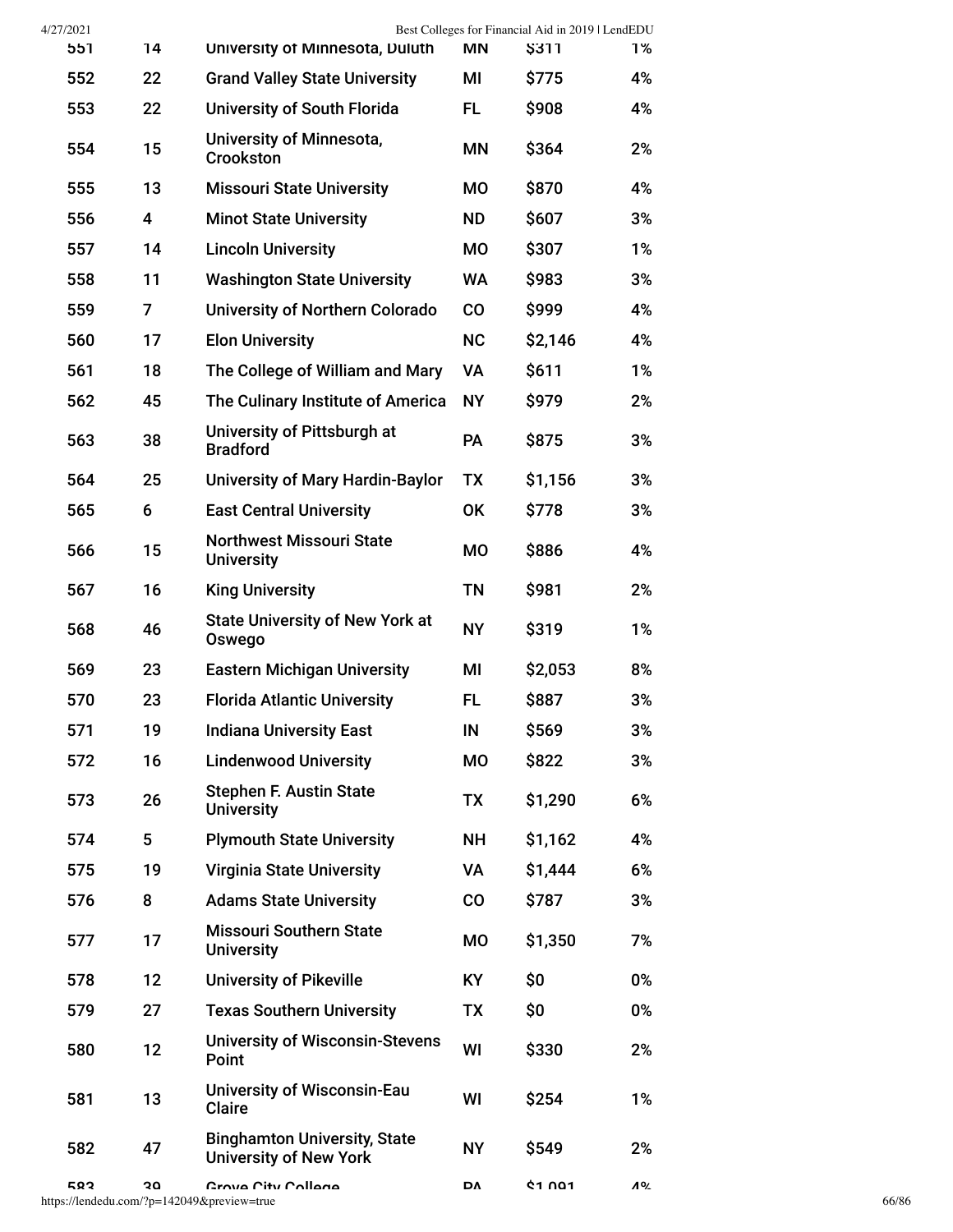| 4/27/2021<br>სხა | っっ                      | OIUVE UILY UUIIEYE                                                    | гm.       | Best Colleges for Financial Aid in 2019   LendEDU<br>ו לט, ו ט | 4 70 |
|------------------|-------------------------|-----------------------------------------------------------------------|-----------|----------------------------------------------------------------|------|
| 584              | 28                      | The University of Texas at Dallas                                     | <b>TX</b> | \$747                                                          | 3%   |
| 585              | 7                       | <b>Oklahoma City University</b>                                       | <b>OK</b> | \$165                                                          | 0%   |
| 586              | 9                       | University of North Alabama                                           | <b>AL</b> | \$2,169                                                        | 10%  |
| 587              | 3                       | <b>Mississippi State University</b>                                   | <b>MS</b> | \$1,372                                                        | 5%   |
| 588              | 23                      | <b>Georgia Southern University</b>                                    | GA        | \$1,027                                                        | 4%   |
| 589              | 20                      | <b>Indiana University South Bend</b>                                  | IN        | \$573                                                          | 3%   |
| 590              | $\overline{\mathbf{4}}$ | <b>Montana Tech of The University</b><br>of Montana                   | МT        | \$911                                                          | 4%   |
| 591              | 40                      | <b>Lock Haven University of</b><br>Pennsylvania                       | <b>PA</b> | \$470                                                          | 2%   |
| 592              | 13                      | <b>Murray State University</b>                                        | <b>KY</b> | \$1,554                                                        | 5%   |
| 593              | 48                      | <b>Stony Brook University, State</b><br><b>University of New York</b> | <b>NY</b> | \$826                                                          | 3%   |
| 594              | 16                      | <b>Concordia University, St. Paul</b>                                 | ΜN        | \$1,041                                                        | 3%   |
| 595              | 29                      | <b>Midwestern State University</b>                                    | <b>TX</b> | \$650                                                          | 3%   |
| 596              | 7                       | <b>Wichita State University</b>                                       | <b>KS</b> | \$1,491                                                        | 6%   |
| 597              | 30                      | <b>Worcester State University</b>                                     | МA        | \$500                                                          | 3%   |
| 598              | 17                      | University of Minnesota, Twin<br><b>Cities Campus</b>                 | ΜN        | \$629                                                          | 2%   |
| 599              | 34                      | <b>San Jose State University</b>                                      | <b>CA</b> | \$7                                                            | 0%   |
| 600              | 8                       | <b>Rogers State University</b>                                        | <b>OK</b> | \$830                                                          | 4%   |
| 601              | 3                       | <b>New Mexico Highlands</b><br><b>University</b>                      | <b>NM</b> | \$478                                                          | 2%   |
| 602              | 21                      | <b>Indiana University Kokomo</b>                                      | IN        | \$589                                                          | 3%   |
| 603              | 10                      | <b>Auburn University at</b><br>Montgomery                             | <b>AL</b> | \$631                                                          | 3%   |
| 604              | 6                       | <b>Vermont Technical College</b>                                      | VT        | \$1,259                                                        | 4%   |
| 605              | 1                       | University of Nevada, Reno                                            | <b>NV</b> | \$819                                                          | 3%   |
| 606              | 11                      | <b>Oregon State University</b>                                        | <b>OR</b> | \$1,074                                                        | 3%   |
| 607              | 24                      | <b>Southeastern University</b>                                        | FL        | \$1,419                                                        | 4%   |
| 608              | 6                       | <b>New England College</b>                                            | <b>NH</b> | \$1,629                                                        | 3%   |
| 609              | 12                      | <b>Seattle Pacific University</b>                                     | <b>WA</b> | \$0                                                            | 0%   |
| 610              | 6                       | <b>University of Arkansas</b>                                         | AR        | \$1,812                                                        | 6%   |
| 611              | 18                      | University of Missouri-St. Louis                                      | <b>MO</b> | \$507                                                          | 2%   |
| 612              | 25                      | <b>Wright State University-Lake</b><br>Campus                         | <b>OH</b> | \$779                                                          | 4%   |
| 613              | 9                       | <b>Colorado School of Mines</b>                                       | co        | \$3,255                                                        | 8%   |
| 614              | 41                      | <b>Chestnut Hill College</b>                                          | PA        | \$94                                                           | 0%   |
| 615              | 22                      | <b>Indiana University Northwest</b>                                   | IN        | \$484                                                          | 2%   |
| 616              | 35                      | <b>Hope International University</b>                                  | CA        | \$5,429                                                        | 11%  |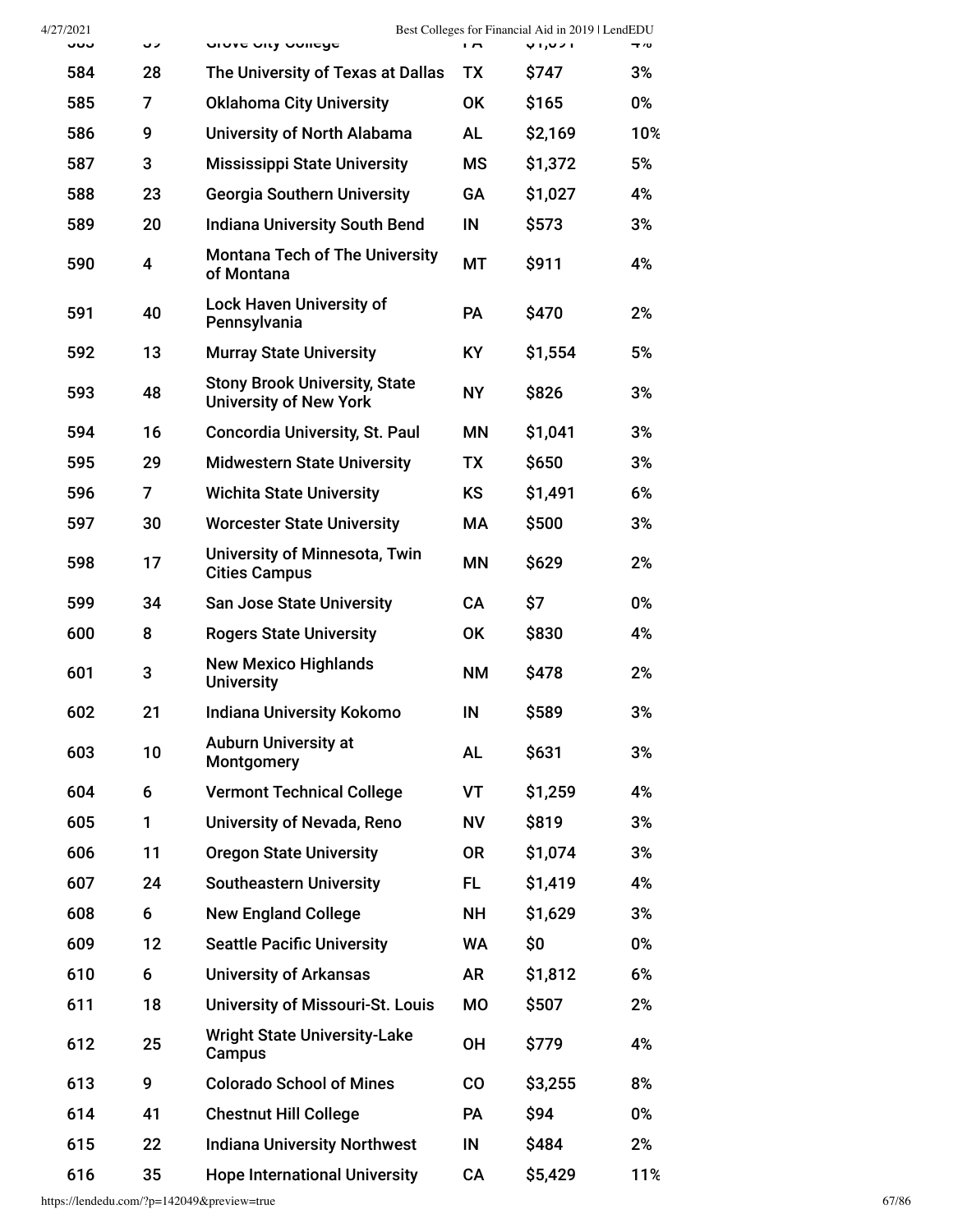| 617 | 20 | <b>Emory &amp; Henry College</b>                                          | VA        | \$0     | 0%  |
|-----|----|---------------------------------------------------------------------------|-----------|---------|-----|
| 618 | 30 | <b>Texas A&amp;M University-</b><br><b>Commerce</b>                       | <b>TX</b> | \$500   | 2%  |
| 619 | 9  | <b>Oklahoma State University</b>                                          | <b>OK</b> | \$713   | 2%  |
| 620 | 31 | <b>Emerson College</b>                                                    | МA        | \$2,625 | 4%  |
| 621 | 9  | <b>University of Maryland, Baltimore</b><br>County                        | <b>MD</b> | \$1,581 | 5%  |
| 622 | 8  | <b>Rutgers University-Camden</b>                                          | <b>NJ</b> | \$1,860 | 5%  |
| 623 | 49 | <b>Manhattan College</b>                                                  | <b>NY</b> | \$296   | 0%  |
| 624 | 14 | <b>Western Kentucky University</b>                                        | KY.       | \$3,694 | 14% |
| 625 | 25 | <b>Bethune-Cookman University</b>                                         | FL        | \$389   | 1%  |
| 626 | 31 | <b>Texas State University</b>                                             | <b>TX</b> | \$438   | 2%  |
| 627 | 18 | University of North Carolina at<br><b>Asheville</b>                       | <b>NC</b> | \$215   | 1%  |
| 628 | 36 | <b>California Polytechnic State</b><br><b>University, San Luis Obispo</b> | <b>CA</b> | \$564   | 2%  |
| 629 | 9  | <b>Rutgers University-Newark</b>                                          | <b>NJ</b> | \$899   | 2%  |
| 630 | 32 | <b>Massachusetts College of</b><br><b>Liberal Arts</b>                    | МA        | \$336   | 1%  |
| 631 | 13 | The Evergreen State College                                               | WA        | \$84    | 0%  |
| 632 | 25 | <b>Northern Illinois University</b>                                       | IL        | \$618   | 2%  |
| 633 | 23 | <b>Indiana University Southeast</b>                                       | IN        | \$600   | 3%  |
| 634 | 37 | <b>California State University, Long</b><br><b>Beach</b>                  | CA        | \$57    | 0%  |
| 635 | 50 | <b>Molloy College</b>                                                     | <b>NY</b> | \$1,318 | 3%  |
| 636 | 10 | <b>Oklahoma Baptist University</b>                                        | <b>OK</b> | \$0     | 0%  |
| 637 | 38 | <b>California State University, San</b><br><b>Bernardino</b>              | CA        | \$178   | 1%  |
| 638 | 14 | <b>University of Washington</b>                                           | <b>WA</b> | \$290   | 1%  |
| 639 | 32 | University of the Incarnate Word                                          | <b>TX</b> | \$4     | 0%  |
| 640 | 21 | <b>Radford University</b>                                                 | VA        | \$290   | 1%  |
| 641 | 19 | The University of North Carolina<br>at Pembroke                           | <b>NC</b> | \$194   | 1%  |
| 642 | 11 | <b>University of South Carolina</b>                                       | <b>SC</b> | \$2,627 | 7%  |
| 643 | 26 | <b>Florida International University</b>                                   | FL        | \$2,103 | 8%  |
| 644 | 14 | <b>University of Wisconsin-Superior</b>                                   | WI        | \$418   | 2%  |
| 645 | 39 | <b>California Baptist University</b>                                      | CA        | \$837   | 2%  |
| 646 | 40 | <b>California State University, Los</b><br><b>Angeles</b>                 | CA        | \$0     | 0%  |
| 647 | 41 | <b>Humboldt State University</b>                                          | CA        | \$106   | 0%  |
| 648 | 12 | <b>Western Oregon University</b>                                          | 0R        | \$396   | 1%  |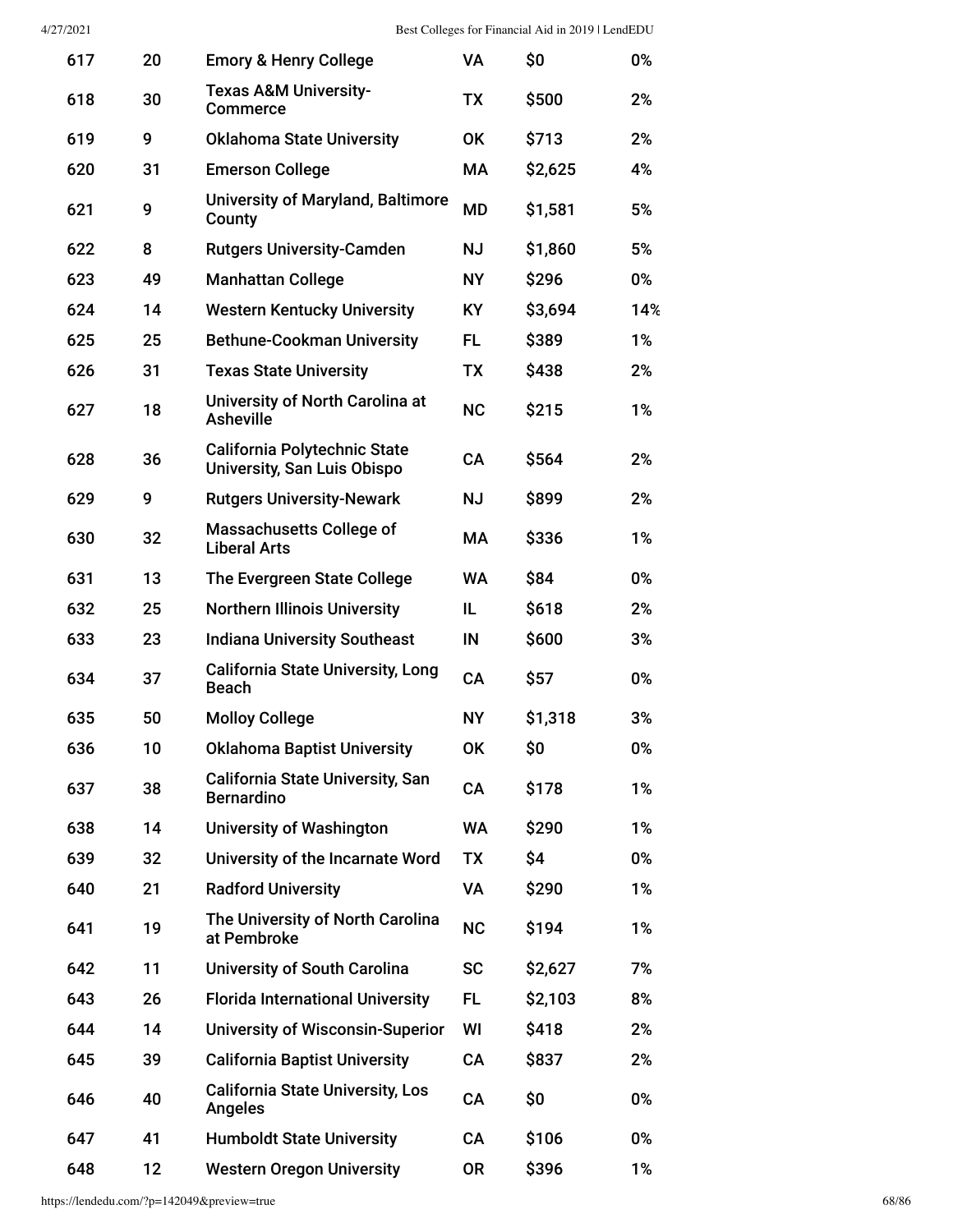| 4/27/2021 |                |                                                                  |           | Best Colleges for Financial Aid in 2019   LendEDU |       |
|-----------|----------------|------------------------------------------------------------------|-----------|---------------------------------------------------|-------|
| 649       | 33             | <b>University of Houston</b>                                     | ТX        | \$612                                             | 2%    |
| 650       | 18             | <b>Saint Mary's University of</b><br><b>Minnesota</b>            | MΝ        | \$0                                               | 0%    |
| 651       | 10             | <b>Rutgers University-New</b><br><b>Brunswick</b>                | <b>NJ</b> | \$2,039                                           | 5%    |
| 652       | 22             | <b>Christopher Newport University</b>                            | VA        | \$1,169                                           | 4%    |
| 653       | 2 <sup>1</sup> | <b>Northern Arizona University</b>                               | AZ        | \$1,331                                           | 4%    |
| 654       | 42             | <b>York College of Pennsylvania</b>                              | <b>PA</b> | \$1,688                                           | 5%    |
| 655       | 23             | <b>Longwood University</b>                                       | VA        | \$526                                             | 2%    |
| 656       | 11             | <b>Auburn University</b>                                         | <b>AL</b> | \$2,863                                           | 7%    |
| 657       | 15             | University of Washington,<br><b>Tacoma</b>                       | <b>WA</b> | \$272                                             | 1%    |
| 658       | 42             | <b>San Diego State University</b>                                | <b>CA</b> | \$445                                             | 2%    |
| 659       | 20             | <b>Johnson C. Smith University</b>                               | <b>NC</b> | \$578                                             | 2%    |
| 660       | 26             | <b>Youngstown State University</b>                               | <b>OH</b> | \$1,980                                           | 9%    |
| 661       | 13             | <b>Corban University</b>                                         | <b>OR</b> | \$0                                               | 0%    |
| 662       | 12             | The University of West Alabama                                   | <b>AL</b> | \$2,263                                           | 10%   |
| 663       | 43             | <b>California State University,</b><br><b>Bakersfield</b>        | CA        | \$414                                             | 2%    |
| 664       | 51             | <b>State University of New York</b><br><b>College at Geneseo</b> | <b>NY</b> | \$1,541                                           | 6%    |
| 665       | 11             | <b>Kean University</b>                                           | <b>NJ</b> | \$2                                               | 0%    |
| 666       | 34             | <b>Texas A&amp;M University-Kingsville</b>                       | ТX        | \$619                                             | 2%    |
| 667       | 27             | <b>Tiffin University</b>                                         | <b>OH</b> | \$0                                               | 0%    |
| 668       | 12             | <b>College of Charleston</b>                                     | <b>SC</b> | \$2,388                                           | 6%    |
| 669       | 44             | <b>Sonoma State University</b>                                   | CA        | \$596                                             | 2%    |
| 670       | 27             | <b>Florida Gulf Coast University</b>                             | FL        | \$554                                             | 2%    |
| 671       | 35             | The University of Texas at Austin                                | <b>TX</b> | \$205                                             | 1%    |
| 672       | 43             | Penn State Shenango                                              | PA        | \$593                                             | 2%    |
| 673       | 15             | <b>University of Wisconsin-Madison</b>                           | WI        | \$596                                             | 2%    |
| 674       | 36             | The University of Texas at El<br>Paso                            | TX        | \$462                                             | 2%    |
| 675       | 11             | <b>Cameron University</b>                                        | OK        | \$439                                             | 2%    |
| 676       | 12             | University of Oklahoma                                           | OK        | \$669                                             | 2%    |
| 677       | 44             | <b>Neumann University</b>                                        | PA        | \$0                                               | 0%    |
| 678       | 21             | <b>Western Carolina University</b>                               | <b>NC</b> | \$276                                             | $1\%$ |
| 679       | 5              | <b>Utah Valley University</b>                                    | UT        | \$373                                             | 2%    |
| 680       | 45             | <b>Penn State Hazleton</b>                                       | PA        | \$387                                             | 1%    |
| 681       | 33             | <b>Fitchburg State University</b>                                | МA        | \$562                                             | 3%    |
| 682       | 37             | University of North Texas at<br>Dallas                           | TX        | \$909                                             | 4%    |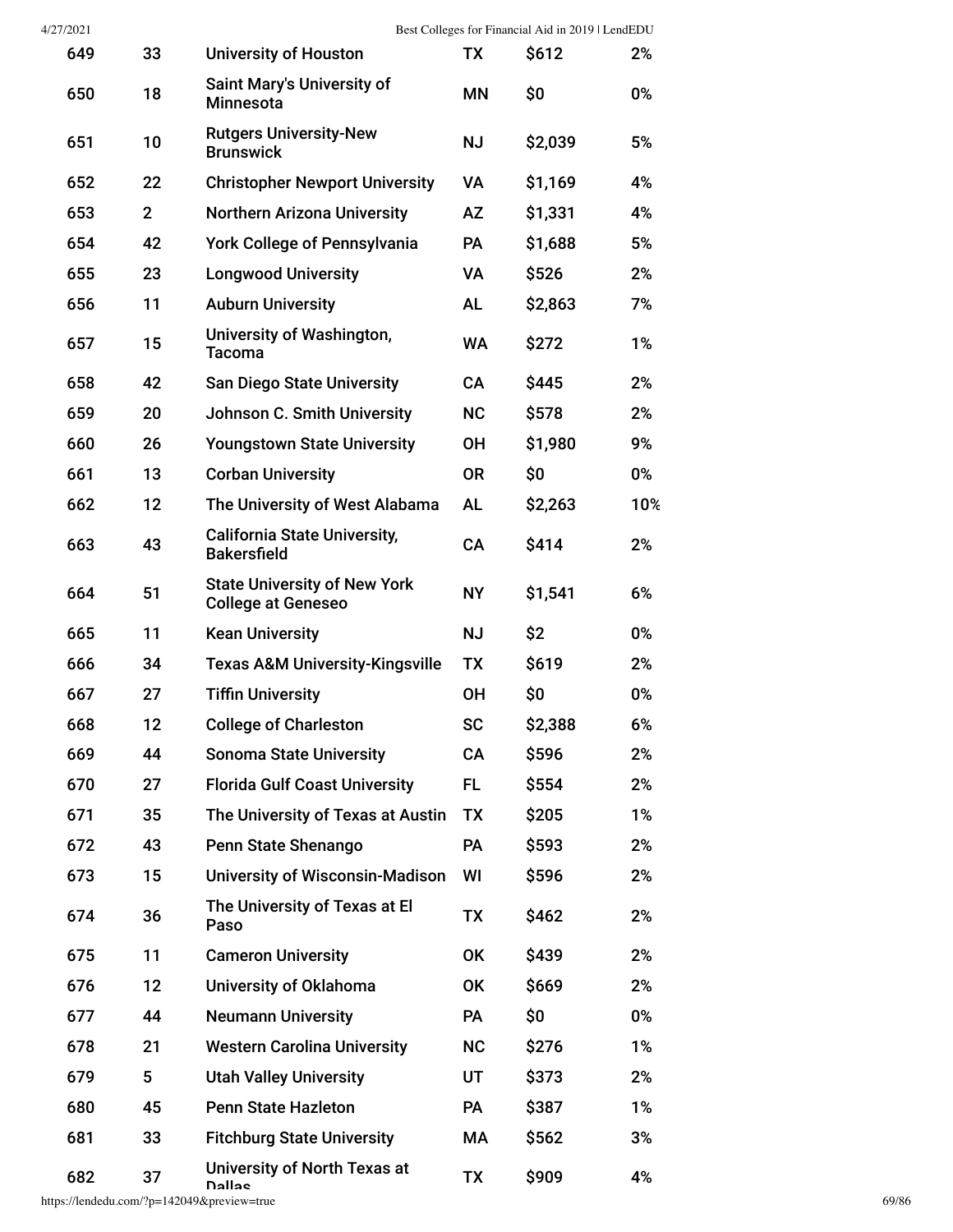|     |                         | nanas                                                             |           |         |     |
|-----|-------------------------|-------------------------------------------------------------------|-----------|---------|-----|
| 683 | 12                      | <b>Ramapo College of New Jersey</b>                               | <b>NJ</b> | \$2,215 | 7%  |
| 684 | 24                      | <b>University of Mary Washington</b>                              | VA        | \$2,110 | 7%  |
| 685 | 24                      | <b>Indiana Tech</b>                                               | IN        | \$0     | 0%  |
| 686 | 10                      | <b>Colorado State University</b>                                  | co        | \$965   | 3%  |
| 687 | 46                      | <b>Penn State Schuylkill</b>                                      | <b>PA</b> | \$198   | 1%  |
| 688 | 6                       | <b>Utah State University</b>                                      | UT        | \$1,095 | 4%  |
| 689 | 45                      | <b>Mills College</b>                                              | <b>CA</b> | \$0     | 0%  |
| 690 | 22                      | <b>East Carolina University</b>                                   | <b>NC</b> | \$40    | 0%  |
| 691 | 5                       | <b>Montana State University</b>                                   | МT        | \$434   | 1%  |
| 692 | 25                      | Virginia Polytechnic Institute and<br><b>State University</b>     | VA        | \$1,777 | 6%  |
| 693 | 47                      | Penn State Erie, The Behrend<br>College                           | <b>PA</b> | \$409   | 1%  |
| 694 | 52                      | <b>Mercy College</b>                                              | <b>NY</b> | \$1,086 | 3%  |
| 695 | 26                      | <b>George Mason University</b>                                    | <b>VA</b> | \$761   | 2%  |
| 696 | $\overline{\mathbf{4}}$ | <b>University of Mississippi</b>                                  | <b>MS</b> | \$0     | 0%  |
| 697 | 34                      | <b>Westfield State University</b>                                 | МA        | \$134   | 1%  |
| 698 | 10                      | <b>Morgan State University</b>                                    | <b>MD</b> | \$1,160 | 4%  |
| 699 | 26                      | <b>Western Illinois University</b>                                | IL        | \$553   | 2%  |
| 700 | 13                      | <b>Converse College</b>                                           | <b>SC</b> | \$0     | 0%  |
| 701 | 46                      | <b>San Francisco State University</b>                             | CA        | \$3     | 0%  |
| 702 | 48                      | <b>Penn State Beaver</b>                                          | <b>PA</b> | \$514   | 2%  |
| 703 | 16                      | University of Washington, Bothell                                 | <b>WA</b> | \$107   | 0%  |
| 704 | 49                      | <b>Penn State Greater Allegheny</b>                               | PA        | \$413   | 1%  |
| 705 | 27                      | <b>Southern Illinois University</b><br><b>Carbondale</b>          | IL        | \$1,128 | 4%  |
| 706 | 53                      | <b>State University of New York at</b><br>Fredonia                | <b>NY</b> | \$85    | 0%  |
| 707 | 8                       | <b>Fort Hays State University</b>                                 | <b>KS</b> | \$683   | 3%  |
| 708 | 27                      | Virginia Commonwealth<br><b>University</b>                        | <b>VA</b> | \$1,088 | 3%  |
| 709 | 35                      | <b>Berklee College of Music</b>                                   | МA        | \$6,399 | 11% |
| 710 | 11                      | <b>University of Maryland, College</b><br>Park                    | MD        | \$1,289 | 3%  |
| 711 | 54                      | <b>State University of New York</b><br><b>College at Cortland</b> | <b>NY</b> | \$636   | 3%  |
| 712 | $\overline{\mathbf{4}}$ | <b>University of South Dakota</b>                                 | <b>SD</b> | \$1,894 | 8%  |
| 713 | 47                      | <b>California State University,</b><br><b>Fullerton</b>           | <b>CA</b> | \$204   | 1%  |
| 714 | 38                      | <b>University of Houston-Downtown</b>                             | TX        | \$575   | 2%  |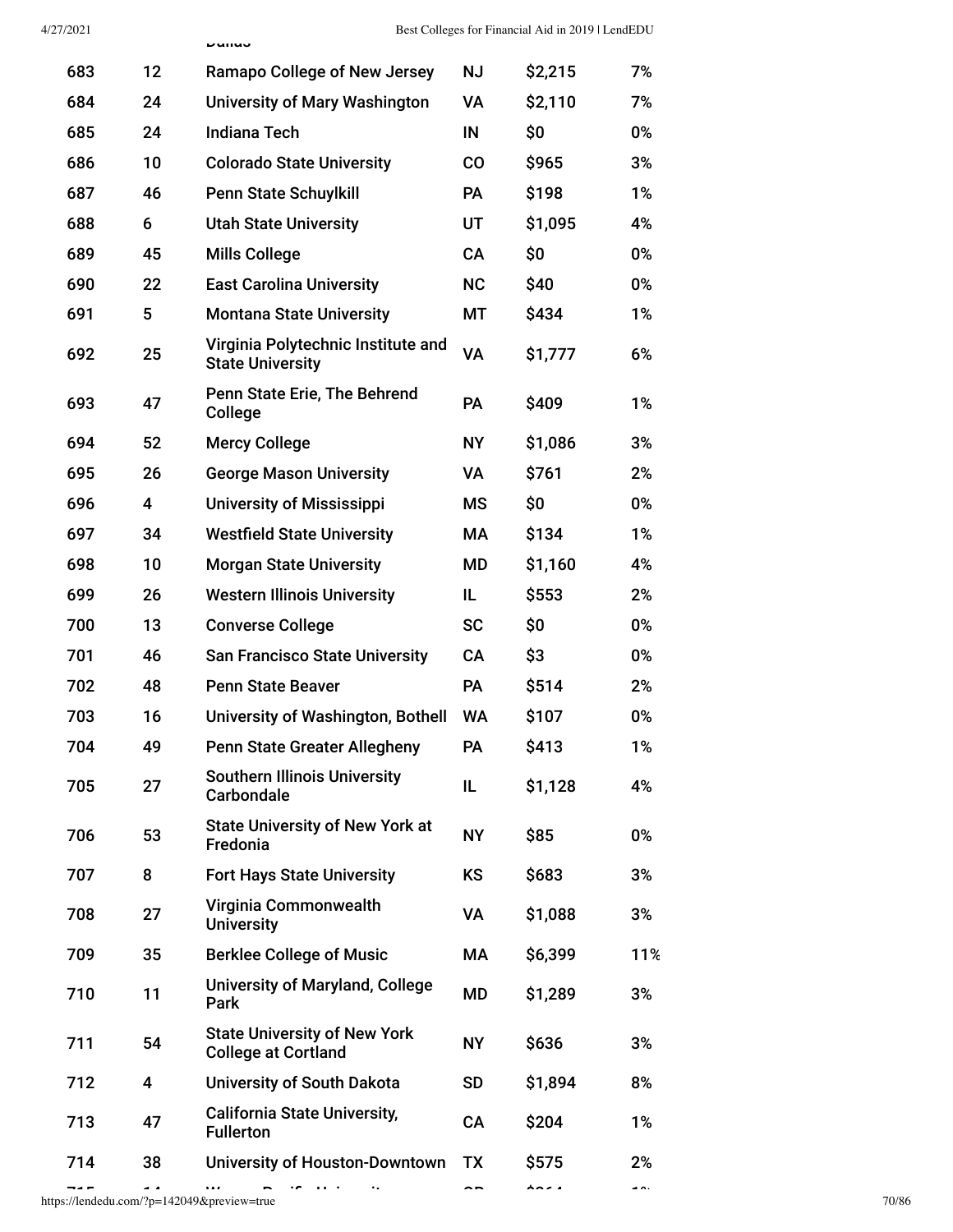| 4/27/2021<br>/15 | 14             | <b>Warner Pacific University</b>                                                                               | <b>UR</b> | Best Colleges for Financial Aid in 2019   LendEDU<br><b>S364</b> | 1%    |
|------------------|----------------|----------------------------------------------------------------------------------------------------------------|-----------|------------------------------------------------------------------|-------|
| 716              | 55             | <b>Utica College</b>                                                                                           | <b>NY</b> | \$507                                                            | 1%    |
| 717              | 24             | <b>College of Coastal Georgia</b>                                                                              | GA        | \$1,114                                                          | 6%    |
| 718              | 14             | <b>Coastal Carolina University</b>                                                                             | <b>SC</b> | \$2,217                                                          | 7%    |
| 719              | 28             | University of Illinois at Chicago                                                                              | IL.       | \$135                                                            | 0%    |
| 720              | 15             | <b>University of Oregon</b>                                                                                    | <b>OR</b> | \$1,096                                                          | 3%    |
| 721              | 28             | <b>Kent State University</b>                                                                                   | <b>OH</b> | \$1,529                                                          | 6%    |
| 722              | 16             | <b>University of Wisconsin-La</b><br><b>Crosse</b>                                                             | WI        | \$719                                                            | 4%    |
| 723              | $\overline{2}$ | <b>Chaminade University of</b><br>Honolulu                                                                     | HI        | \$0                                                              | 0%    |
| 724              | 17             | <b>Eastern Washington University</b>                                                                           | <b>WA</b> | \$1,041                                                          | 4%    |
| 725              | 50             | Penn State Altoona                                                                                             | <b>PA</b> | \$413                                                            | 1%    |
| 726              | 5              | <b>Alcorn State University</b>                                                                                 | <b>MS</b> | \$0                                                              | 0%    |
| 727              | 13             | <b>New Jersey City University</b>                                                                              | <b>NJ</b> | \$1,154                                                          | 4%    |
| 728              | 29             | <b>Cleveland State University</b>                                                                              | <b>OH</b> | \$607                                                            | 2%    |
| 729              | 5              | <b>University of Rhode Island</b>                                                                              | <b>RI</b> | \$565                                                            | 1%    |
| 730              | 28             | <b>Old Dominion University</b>                                                                                 | VA        | \$1,014                                                          | 4%    |
| 731              | 51             | <b>Penn State Harrisburg</b>                                                                                   | <b>PA</b> | \$693                                                            | 2%    |
| 732              | 12             | <b>Salisbury University</b>                                                                                    | <b>MD</b> | \$629                                                            | 2%    |
| 733              | 52             | <b>Slippery Rock University of</b><br>Pennsylvania                                                             | PA        | \$1,019                                                          | 4%    |
| 734              | 56             | <b>State University of New York</b><br><b>College of Agriculture &amp;</b><br><b>Technology at Morrisville</b> | <b>NY</b> | \$969                                                            | 4%    |
| 735              | 39             | The University of Texas at San<br>Antonio                                                                      | <b>TX</b> | \$265                                                            | $1\%$ |
| 736              | 13             | Southwestern Oklahoma State<br><b>University</b>                                                               | <b>OK</b> | \$695                                                            | 3%    |
| 737              | 53             | University of Pittsburgh at<br>Greensburg                                                                      | PA        | \$541                                                            | 2%    |
| 738              | 6              | <b>Rhode Island College</b>                                                                                    | <b>RI</b> | \$95                                                             | 0%    |
| 739              | 40             | <b>West Texas A&amp;M University</b>                                                                           | TX        | \$507                                                            | 2%    |
| 740              | 55             | <b>University of Pittsburgh</b>                                                                                | <b>PA</b> | \$1,633                                                          | 4%    |
| 741              | 54             | <b>California University of</b><br>Pennsylvania                                                                | PA        | \$545                                                            | 2%    |
| 742              | 17             | <b>University of Wisconsin-</b><br><b>Milwaukee</b>                                                            | WI        | \$1,089                                                          | 4%    |
| 743              | 7              | <b>Dixie State University</b>                                                                                  | UT        | \$229                                                            | 1%    |
| 744              | 56             | Penn State New Kensington                                                                                      | PA        | \$326                                                            | 1%    |
| 745              | 57             | <b>Shippensburg University of</b><br>Pennsylvania                                                              | PA        | \$299                                                            | 1%    |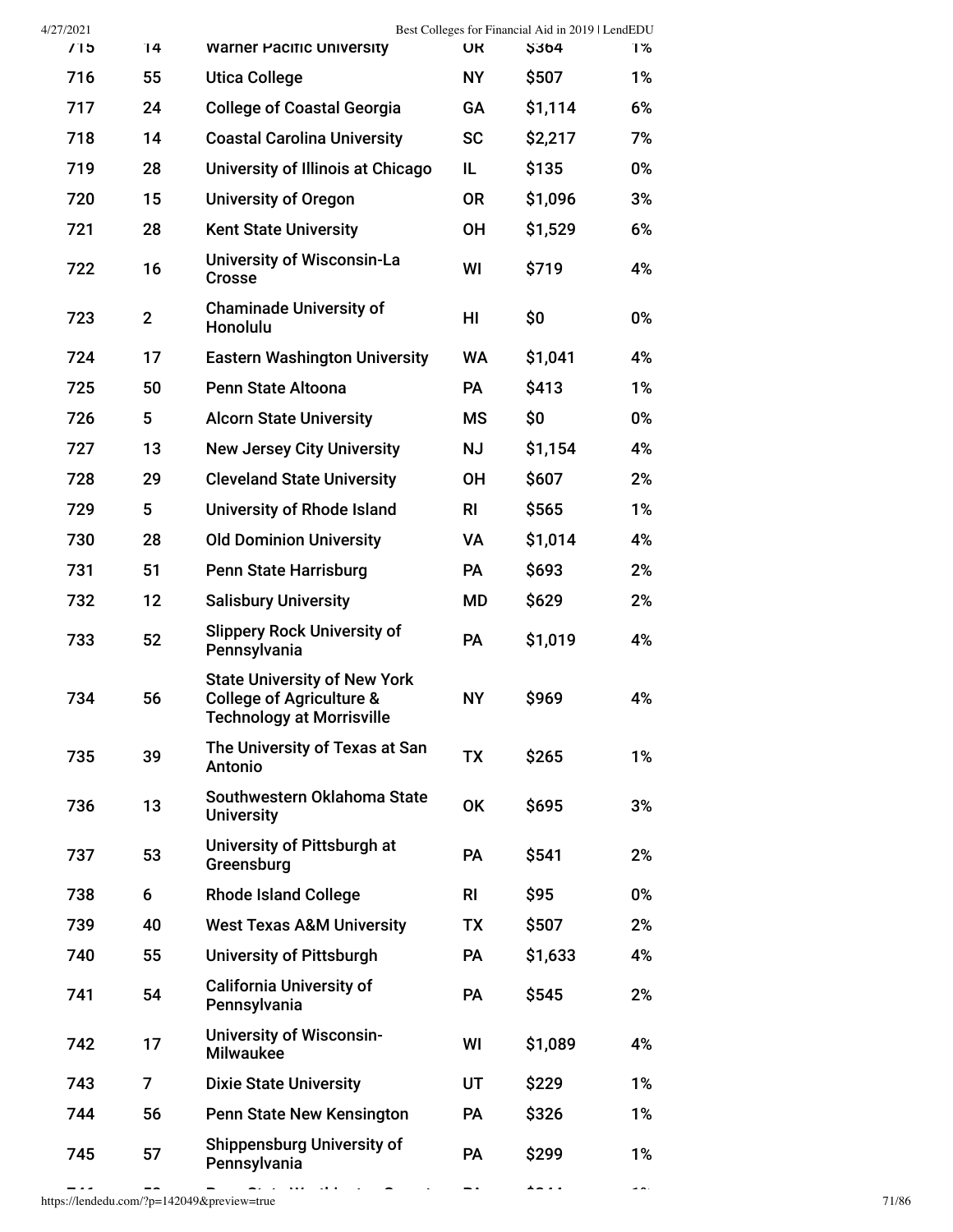| 4/27/2021 |                         |                                                                     |           |                                    |                                                   |
|-----------|-------------------------|---------------------------------------------------------------------|-----------|------------------------------------|---------------------------------------------------|
| 746       | 58                      |                                                                     |           | <b>\$244</b>                       | 1%                                                |
| 747       | 57                      | <b>University at Albany, State</b><br><b>University of New York</b> | <b>NY</b> | \$330                              | 1%                                                |
| 748       | 58                      | <b>Farmingdale State College</b>                                    | <b>NY</b> | \$138                              | 1%                                                |
| 749       | $\overline{\mathbf{4}}$ | <b>Northwest Nazarene University</b>                                | ID        | \$2,869                            | 7%                                                |
| 750       | 25                      | <b>Spelman College</b>                                              | <b>GA</b> | \$782                              | 2%                                                |
| 751       | 59                      | <b>Lincoln University</b>                                           | <b>PA</b> | \$942                              | 3%                                                |
| 752       | 60                      | <b>Penn State Wilkes-Barre</b>                                      | <b>PA</b> | \$326                              | 1%                                                |
| 753       | 61                      | University of Pittsburgh at<br><b>Johnstown</b>                     | <b>PA</b> | \$544                              | 2%                                                |
| 754       | 62                      | <b>Penn State University Park</b>                                   | <b>PA</b> | \$870                              | 2%                                                |
| 755       | 59                      | <b>State University of New York</b><br><b>Maritime College</b>      | <b>NY</b> | \$762                              | 3%                                                |
| 756       | 63                      | Millersville University of<br>Pennsylvania                          | PA        | \$640                              | 2%                                                |
| 757       | 29                      | <b>Eastern Illinois University</b>                                  | IL.       | \$572                              | 2%                                                |
| 758       | 64                      | <b>Penn State Abington</b>                                          | <b>PA</b> | \$311                              | 1%                                                |
| 759       | 65                      | <b>Penn State Berks</b>                                             | PA        | \$253                              | 1%                                                |
| 760       | 66                      | <b>Penn State Brandywine</b>                                        | <b>PA</b> | \$530                              | 2%                                                |
| 761       | 5                       | University of Nebraska-Lincoln                                      | <b>NE</b> | \$0                                | 0%                                                |
| 762       | 41                      | <b>Texas A&amp;M University-Corpus</b><br><b>Christi</b>            | <b>TX</b> | \$748                              | 3%                                                |
| 763       | 7                       | <b>Southern New Hampshire</b><br><b>University</b>                  | <b>NH</b> | \$826                              | 2%                                                |
| 764       | 67                      | <b>East Stroudsburg University of</b><br>Pennsylvania               | PA        | \$206                              | 1%                                                |
| 765       | 30                      | <b>Mount Carmel College of Nursing</b>                              | <b>OH</b> | \$1,914                            | 8%                                                |
| 766       | 48                      | California State Polytechnic<br><b>University, Pomona</b>           | CA        | \$424                              | 2%                                                |
| 767       | 18                      | <b>University of Wisconsin-</b><br>Whitewater                       | WI        | \$512                              | 2%                                                |
| 768       | 30                      | Columbia College Chicago                                            | IL        | \$365                              | 1%                                                |
| 769       | 68                      | <b>Bloomsburg University of</b><br>Pennsylvania                     | PA        | \$721                              | 3%                                                |
| 770       | 19                      | <b>Missouri Valley College</b>                                      | <b>MO</b> | \$191                              | 1%                                                |
| 771       | 13                      | <b>Towson University</b>                                            | MD        | \$838                              | 3%                                                |
| 772       | 6                       | <b>University of Montana</b>                                        | МT        | \$707                              | 3%                                                |
| 773       | 69                      | <b>Penn State York</b>                                              | PA        | \$601                              | 2%                                                |
| 774       | 60                      | <b>State University of New York at</b><br><b>New Paltz</b>          | <b>NY</b> | \$241                              | 1%                                                |
| 775       | 5                       | <b>Idaho State University</b>                                       | ID        | \$471                              | 2%                                                |
| 776       | 18                      | <b>Central Washington University</b>                                | WA        | \$107                              | 0%                                                |
|           |                         |                                                                     |           | Penn State Worthington Scranton PA | Best Colleges for Financial Aid in 2019   LendEDU |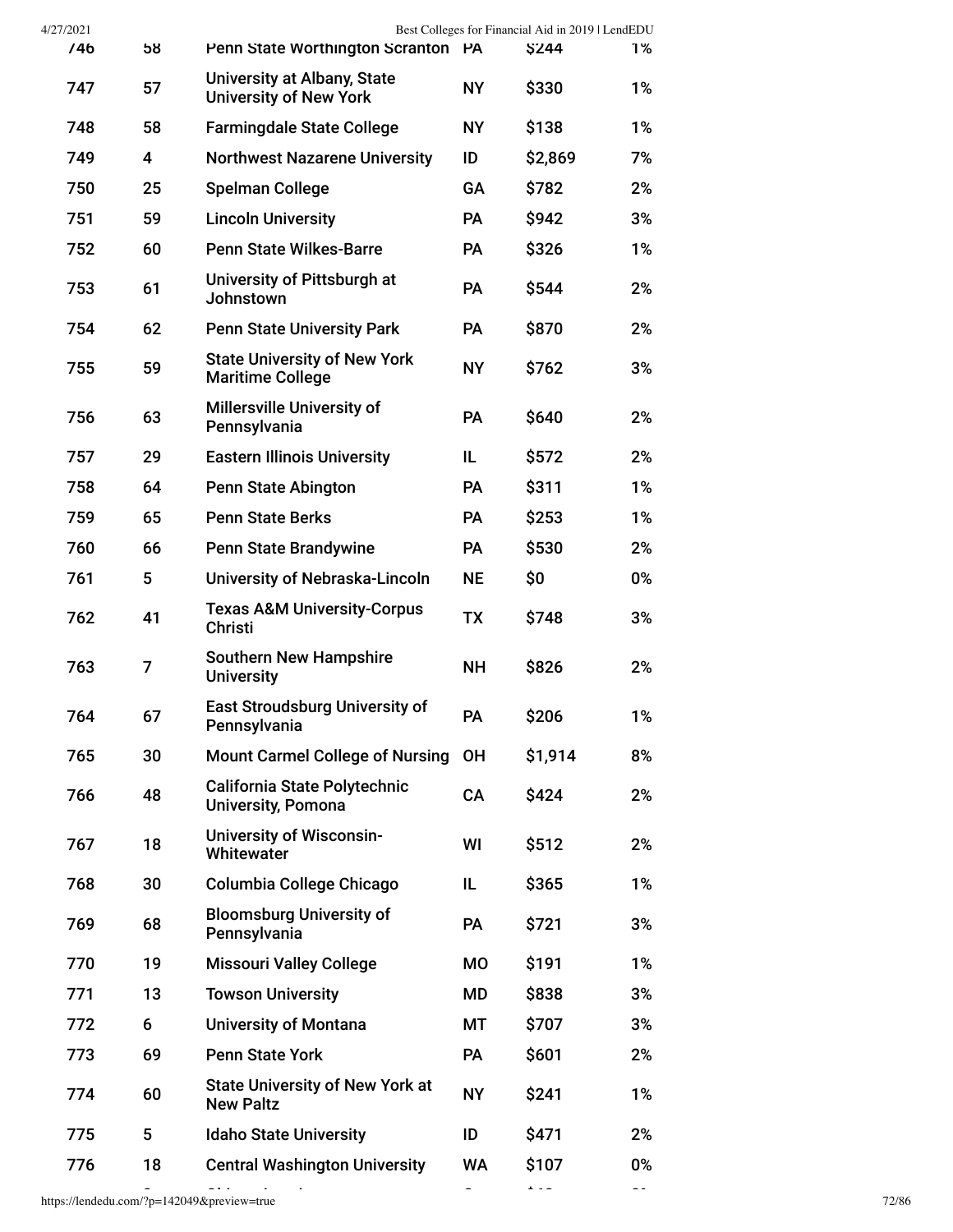| 4/27/2021 |    |                                                                   |           | Best Colleges for Financial Aid in 2019   LendEDU |    |
|-----------|----|-------------------------------------------------------------------|-----------|---------------------------------------------------|----|
| 777       | 31 | <b>Ohio University</b>                                            | <b>OH</b> | S634                                              | 2% |
| 778       | 14 | <b>Stockton University</b>                                        | <b>NJ</b> | \$435                                             | 1% |
| 779       | 19 | <b>Winona State University</b>                                    | <b>MN</b> | \$678                                             | 3% |
| 780       | 8  | University of New Hampshire at<br><b>Manchester</b>               | <b>NH</b> | \$499                                             | 1% |
| 781       | 23 | <b>Appalachian State University</b>                               | <b>NC</b> | \$223                                             | 1% |
| 782       | 7  | <b>Central Connecticut State</b><br><b>University</b>             | <b>CT</b> | \$684                                             | 3% |
| 783       | 70 | <b>Clarion University of</b><br>Pennsylvania                      | <b>PA</b> | \$287                                             | 1% |
| 784       | 18 | University of Northern Iowa                                       | ΙA        | \$413                                             | 2% |
| 785       | 71 | <b>Penn State Lehigh Valley</b>                                   | <b>PA</b> | \$248                                             | 1% |
| 786       | 24 | The University of North Carolina<br>Wilmington                    | <b>NC</b> | \$195                                             | 1% |
| 787       | 25 | The University of North Carolina<br>at Charlotte                  | <b>NC</b> | \$363                                             | 2% |
| 788       | 6  | <b>Boise State University</b>                                     | ID        | \$165                                             | 1% |
| 789       | 32 | <b>Ohio University-Southern</b><br>Campus                         | <b>OH</b> | \$73                                              | 0% |
| 790       | 61 | University at Buffalo, the State<br><b>University of New York</b> | <b>NY</b> | \$325                                             | 1% |
| 791       | 17 | The University of Tennessee                                       | <b>TN</b> | \$0                                               | 0% |
| 792       | 42 | The University of Texas at Tyler                                  | <b>TX</b> | \$231                                             | 1% |
| 793       | 8  | <b>Western Connecticut State</b><br><b>University</b>             | <b>CT</b> | \$403                                             | 1% |
| 794       | 6  | Nebraska Methodist College                                        | <b>NE</b> | \$812                                             | 2% |
| 795       | 11 | <b>University of Colorado Denver</b>                              | CO        | \$334                                             | 1% |
| 796       | 49 | <b>California State University, San</b><br><b>Marcos</b>          | CA        | \$57                                              | 0% |
| 797       | 72 | <b>Indiana University of</b><br>Pennsylvania                      | PA        | \$202                                             | 1% |
| 798       | 15 | <b>University of South Carolina</b><br><b>Upstate</b>             | <b>SC</b> | \$264                                             | 1% |
| 799       | 14 | <b>Bowie State University</b>                                     | MD        | \$168                                             | 1% |
| 800       | 33 | <b>Ohio University-Eastern</b>                                    | <b>OH</b> | \$162                                             | 1% |
| 801       | 34 | <b>Ohio University-Zanesville</b>                                 | <b>OH</b> | \$45                                              | 0% |
| 802       | 35 | <b>Ohio University-Chillicothe</b>                                | <b>OH</b> | \$59                                              | 0% |
| 803       | 43 | <b>University of North Texas</b>                                  | <b>TX</b> | \$310                                             | 1% |
| 804       | 19 | <b>Iowa Wesleyan University</b>                                   | ΙA        | \$0                                               | 0% |
| 805       | 15 | <b>Rowan University</b>                                           | <b>NJ</b> | \$667                                             | 2% |
| 806       | 73 | <b>Mount Aloysius College</b>                                     | PA        | \$0                                               | 0% |
| 807       | 74 | Kutztown University of<br>Pennsvlvania                            | PA        | \$138                                             | 0% |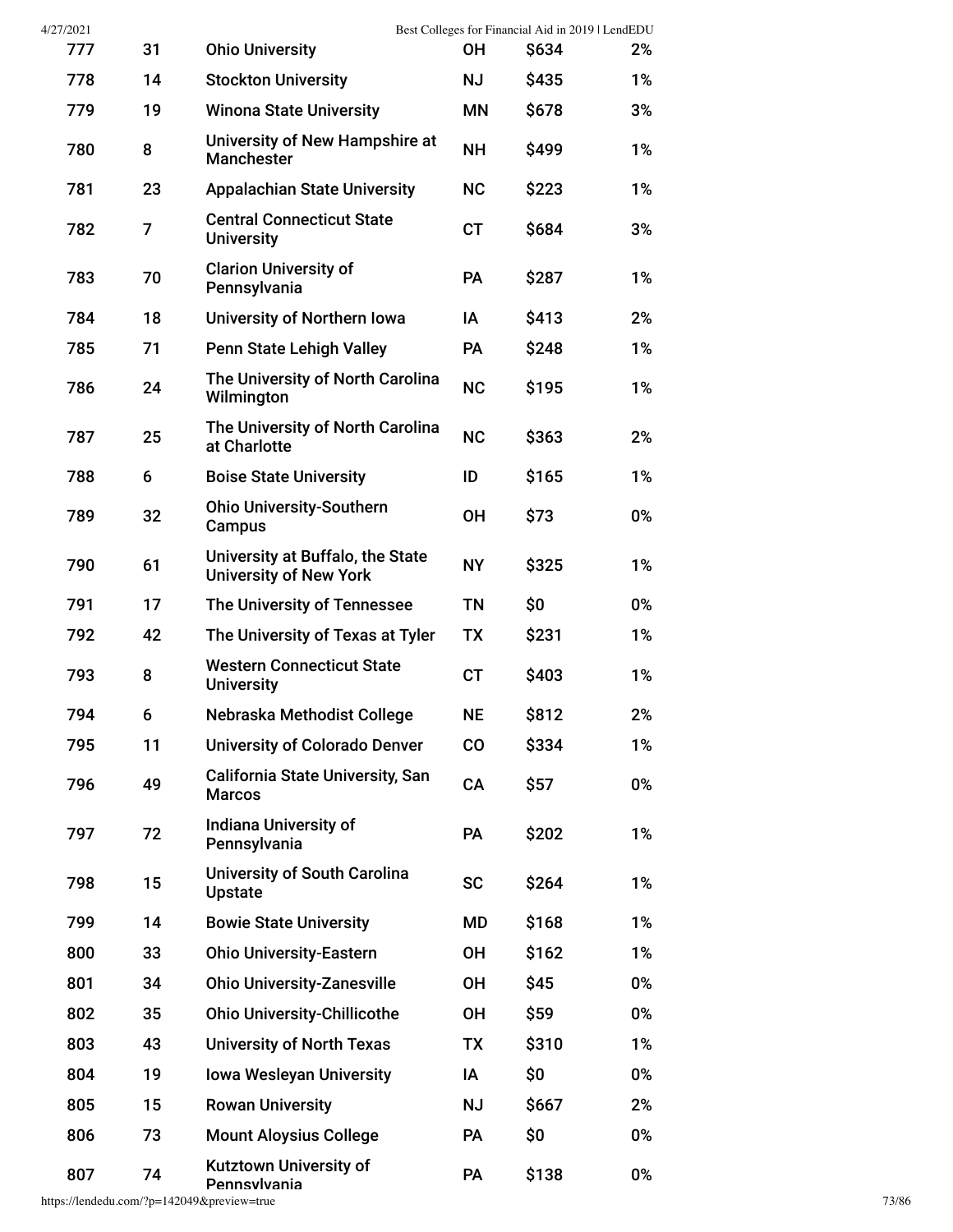| 808 | 50 | <b>Azusa Pacific University</b>                                               | CA        | \$3,517 | 6% |
|-----|----|-------------------------------------------------------------------------------|-----------|---------|----|
| 809 | 75 | <b>West Chester University of</b><br>Pennsylvania                             | PA        | \$254   | 1% |
| 810 | 19 | <b>University of Wisconsin-River</b><br><b>Falls</b>                          | WI        | \$551   | 2% |
| 811 | 5  | <b>Dakota State University</b>                                                | <b>SD</b> | \$384   | 2% |
| 812 | 31 | <b>Illinois State University</b>                                              | IL.       | \$546   | 2% |
| 813 | 51 | <b>San Francisco Art Institute</b>                                            | CA        | \$0     | 0% |
| 814 | 36 | <b>Ohio University-Lancaster</b>                                              | OН        | \$76    | 0% |
| 815 | 24 | <b>Lake Superior State University</b>                                         | MI        | \$0     | 0% |
| 816 | 44 | <b>Tarleton State University</b>                                              | TX        | \$0     | 0% |
| 817 | 28 | The Baptist College of Florida                                                | FL.       | \$286   | 1% |
| 818 | 52 | <b>California State University,</b><br><b>Dominguez Hills</b>                 | <b>CA</b> | \$4     | 0% |
| 819 | 16 | <b>Montclair State University</b>                                             | <b>NJ</b> | \$129   | 0% |
| 820 | 12 | University of Colorado Colorado<br><b>Springs</b>                             | CO        | \$1,546 | 6% |
| 821 | 26 | <b>Life University</b>                                                        | <b>GA</b> | \$1,327 | 3% |
| 822 | 29 | <b>James Madison University</b>                                               | VA        | \$341   | 1% |
| 823 | 32 | <b>Northeastern Illinois University</b>                                       | IL.       | \$265   | 1% |
| 824 | 62 | Iona College                                                                  | <b>NY</b> | \$3,349 | 6% |
| 825 | 17 | The College of New Jersey                                                     | <b>NJ</b> | \$865   | 3% |
| 826 | 36 | <b>Elms College</b>                                                           | MA        | \$1,417 | 3% |
| 827 | 15 | <b>University of Kentucky</b>                                                 | KY.       | \$0     | 0% |
| 828 | 63 | <b>State University of New York</b><br><b>College of Technology at Canton</b> | <b>NY</b> | \$0     | 0% |
| 829 | 76 | Pennsylvania College of<br><b>Technology</b>                                  | PA        | \$0     | 0% |

#### **Financial Aid for International Students Scoring**

The following table shows the data used to calculate the financial aid for international students score. Note that the schools are sorted based on the overall rank of that school (including all three sub-scores), not the specific rankings for financial aid for international students.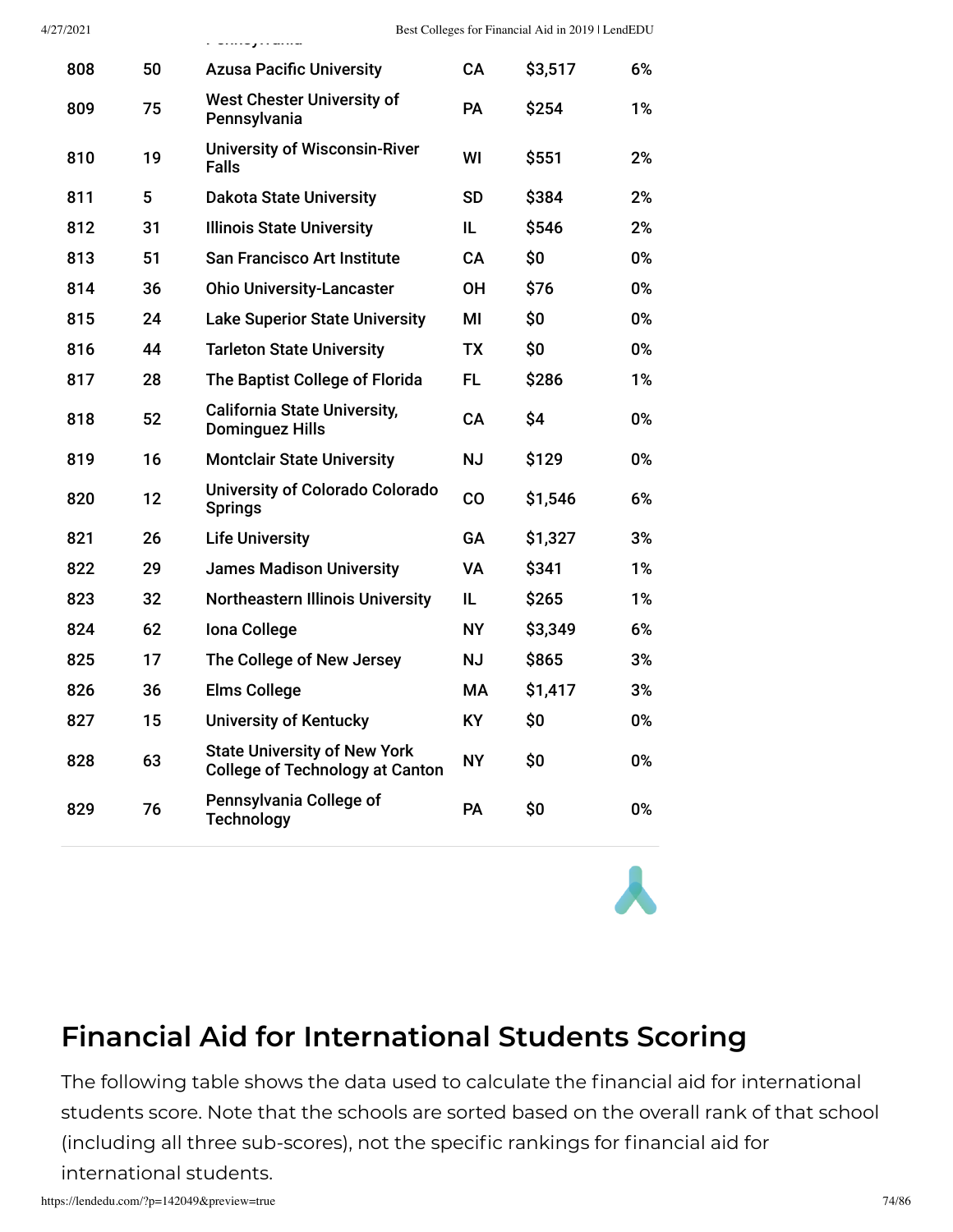#### 4/27/2021 Best Colleges for Financial Aid in 2019 | LendEDU

The financial aid for international students score considered the average amount of financial aid given to each international student normalized by cost of attendance (COA). We considered the cost of attendance because more expensive schools may still be more costly than other schools even if their students receive larger amounts of scholarships and grants on average.

#### <sup>Q</sup> Search

| Overall<br>Rank | <b>State</b><br>Rank | <b>School Name</b>                               | <b>State</b> | Average Aid for<br>International<br><b>Students</b> | % COA<br>Covere<br>Aid |
|-----------------|----------------------|--------------------------------------------------|--------------|-----------------------------------------------------|------------------------|
| 1               | 1                    | <b>Rhodes College</b>                            | TN           | \$42,376                                            | 69%                    |
| 2               | 1                    | <b>Beloit College</b>                            | WI           | \$31,216                                            | 53%                    |
| 3               | 1                    | <b>Trinity University</b>                        | TX           | \$23,328                                            | 43%                    |
| 4               | 1                    | <b>Hollins University</b>                        | VA           | \$41,301                                            | 80%                    |
| 5               | 1                    | <b>Denison University</b>                        | ΟH           | \$28,464                                            | 44%                    |
| 6               | $\overline{2}$       | The College of<br>Wooster                        | <b>OH</b>    | \$30,349                                            | 57%                    |
| 7               | 1                    | <b>Tulane University</b>                         | LA           | \$31,738                                            | 45%                    |
| 8               | 1                    | <b>Centre College</b>                            | KY           | \$22,157                                            | 43%                    |
| 9               | 1                    | <b>Agnes Scott College</b>                       | GA           | \$29,591                                            | 66%                    |
| 10              | $\mathbf 2$          | <b>Lawrence University</b>                       | WI           | \$28,406                                            | 49%                    |
| 11              | 1                    | <b>Ouachita Baptist</b><br><b>University</b>     | <b>AR</b>    | \$19,652                                            | 51%                    |
| 12              | $\mathbf 2$          | Randolph-Macon<br>College                        | VA           | \$34,972                                            | 67%                    |
| 13              | 1                    | <b>Luther College</b>                            | ΙA           | \$49,391                                            | 91%                    |
| 14              | $\mathbf{2}$         | <b>Mercer University</b>                         | GA           | \$26,918                                            | 52%                    |
| 15              | $\overline{2}$       | <b>Wartburg College</b>                          | IA           | \$27,792                                            | 54%                    |
| 16              | 1                    | <b>Wofford College</b>                           | <b>SC</b>    | \$29,072                                            | 55%                    |
| 17              | 1                    | <b>DePauw University</b>                         | IN           | \$0                                                 | 0%                     |
| 18              | $\mathbf 2$          | <b>Furman University</b>                         | <b>SC</b>    | \$28,789                                            | 45%                    |
| 19              | 3                    | <b>Averett University</b>                        | VA           | \$19,520                                            | 47%                    |
| 20              | $\overline{2}$       | Southwestern<br><b>University</b>                | <b>TX</b>    | \$24,746                                            | 45%                    |
| 21              | 3                    | <b>Case Western</b><br><b>Reserve University</b> | <b>OH</b>    | \$31,870                                            | 49%                    |
| 22              | 1                    | <b>Bennington College</b>                        | VT           | \$48,443                                            | 68%                    |
| 23              | 1                    | <b>Augustana University</b>                      | <b>SD</b>    | \$16,966                                            | 38%                    |
| 24              | 1                    | <b>Ave Maria University</b>                      | FL.          | \$15,436                                            | 44%                    |
| 25              | 1                    | <b>Millikin University</b>                       | IL.          | \$19,695                                            | 41%                    |

\$

https://lendedu.com/?p=142049&preview=true 75/86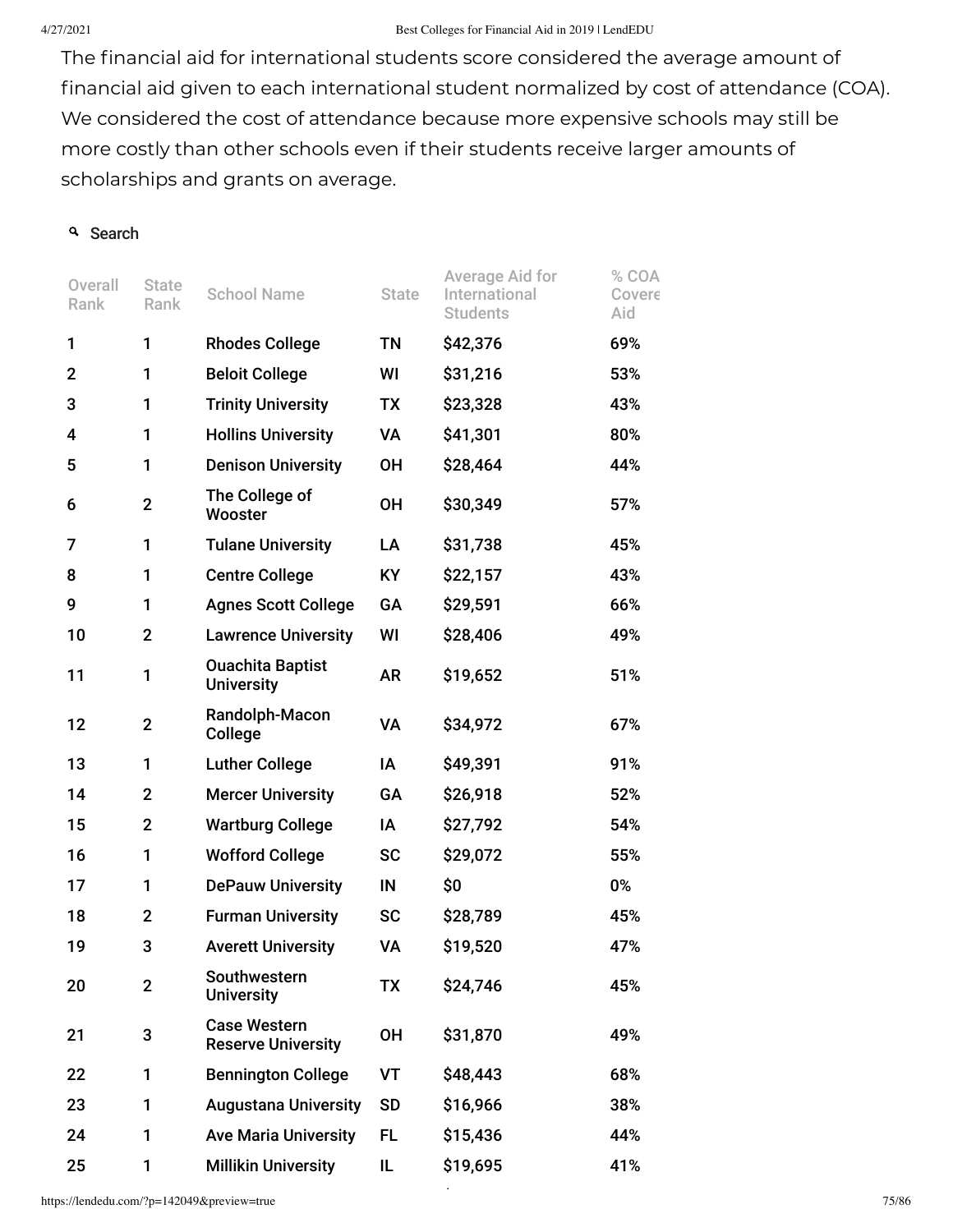| 4/27/2021 |                |                                                |           |          | Best Colleges for Financial Aid in 2019   LendEDU |
|-----------|----------------|------------------------------------------------|-----------|----------|---------------------------------------------------|
| 26        | $\mathbf{2}$   | <b>Lyon College</b>                            | <b>AR</b> | \$17,145 | 44%                                               |
| 27        | 1              | <b>Millsaps College</b>                        | <b>MS</b> | \$28,008 | 51%                                               |
| 28        | 1              | <b>Walla Walla University</b>                  | <b>WA</b> | \$11,454 | 30%                                               |
| 29        | $\mathbf{2}$   | <b>Stetson University</b>                      | FL.       | \$35,541 | 58%                                               |
| 30        | $\overline{2}$ | University of<br><b>Evansville</b>             | IN        | \$26,690 | 52%                                               |
| 31        | 1              | <b>Baker University</b>                        | <b>KS</b> | \$25,961 | 60%                                               |
| 32        | 3              | <b>Eckerd College</b>                          | FL.       | \$30,007 | 51%                                               |
| 33        | 1              | <b>Wheeling University</b>                     | WV        | \$21,552 | 61%                                               |
| 34        | $\overline{2}$ | Illinois Institute of<br><b>Technology</b>     | IL        | \$22,237 | 35%                                               |
| 35        | 3              | <b>LaGrange College</b>                        | GA        | \$16,861 | 37%                                               |
| 36        | 1              | <b>Stonehill College</b>                       | МA        | \$0      | 0%                                                |
| 37        | 1              | La Roche College                               | PA        | \$13,722 | 34%                                               |
| 38        | $\mathbf{2}$   | <b>Christian Brothers</b><br><b>University</b> | ΤN        | \$27,999 | 63%                                               |
| 39        | 4              | Hampden-Sydney<br>College                      | VA        | \$28,167 | 48%                                               |
| 40        | 1              | St. Catherine<br><b>University</b>             | ΜN        | \$15,479 | 31%                                               |
| 41        | 4              | <b>Young Harris College</b>                    | GA        | \$33,993 | 94%                                               |
| 42        | 5              | <b>Berry College</b>                           | GA        | \$23,914 | 48%                                               |
| 43        | 3              | The University of the<br>South                 | <b>TN</b> | \$34,949 | 57%                                               |
| 44        | 3              | <b>Coker University</b>                        | <b>SC</b> | \$21,332 | 58%                                               |
| 45        | $\overline{2}$ | <b>Eastern University</b>                      | PA        | \$13,924 | 32%                                               |
| 46        | 3              | <b>Taylor University</b>                       | IN        | \$26,285 | 60%                                               |
| 47        | $\mathbf{2}$   | Saint John's<br><b>University</b>              | ΜN        | \$26,353 | 47%                                               |
| 48        | 3              | <b>Cornell College</b>                         | ΙA        | \$22,102 | 40%                                               |
| 49        | 1              | <b>Wingate University</b>                      | <b>NC</b> | \$16,852 | 39%                                               |
| 50        | 3              | <b>University of Dallas</b>                    | <b>TX</b> | \$11,997 | 23%                                               |
| 51        | 3              | Elizabethtown<br>College                       | PA        | \$28,319 | 52%                                               |
| 52        | $\mathbf{2}$   | <b>Clark University</b>                        | МA        | \$23,165 | 42%                                               |
| 53        | 1              | <b>Washington College</b>                      | MD        | \$16,982 | 29%                                               |
| 54        | 4              | <b>Rollins College</b>                         | FL.       | \$31,877 | 49%                                               |
| 55        | 6              | <b>Covenant College</b>                        | GA        | \$24,943 | 61%                                               |
| 56        | $\mathbf 2$    | <b>McDaniel College</b>                        | MD        | \$34,056 | 66%                                               |
| 57        | $\overline{2}$ | <b>Bethel College</b>                          | KS        | \$15,625 | 36%                                               |
| 58        | 4              | <b>Hanover College</b>                         | IN        | \$28,504 | 56%                                               |

https://lendedu.com/?p=142049&preview=true 76/86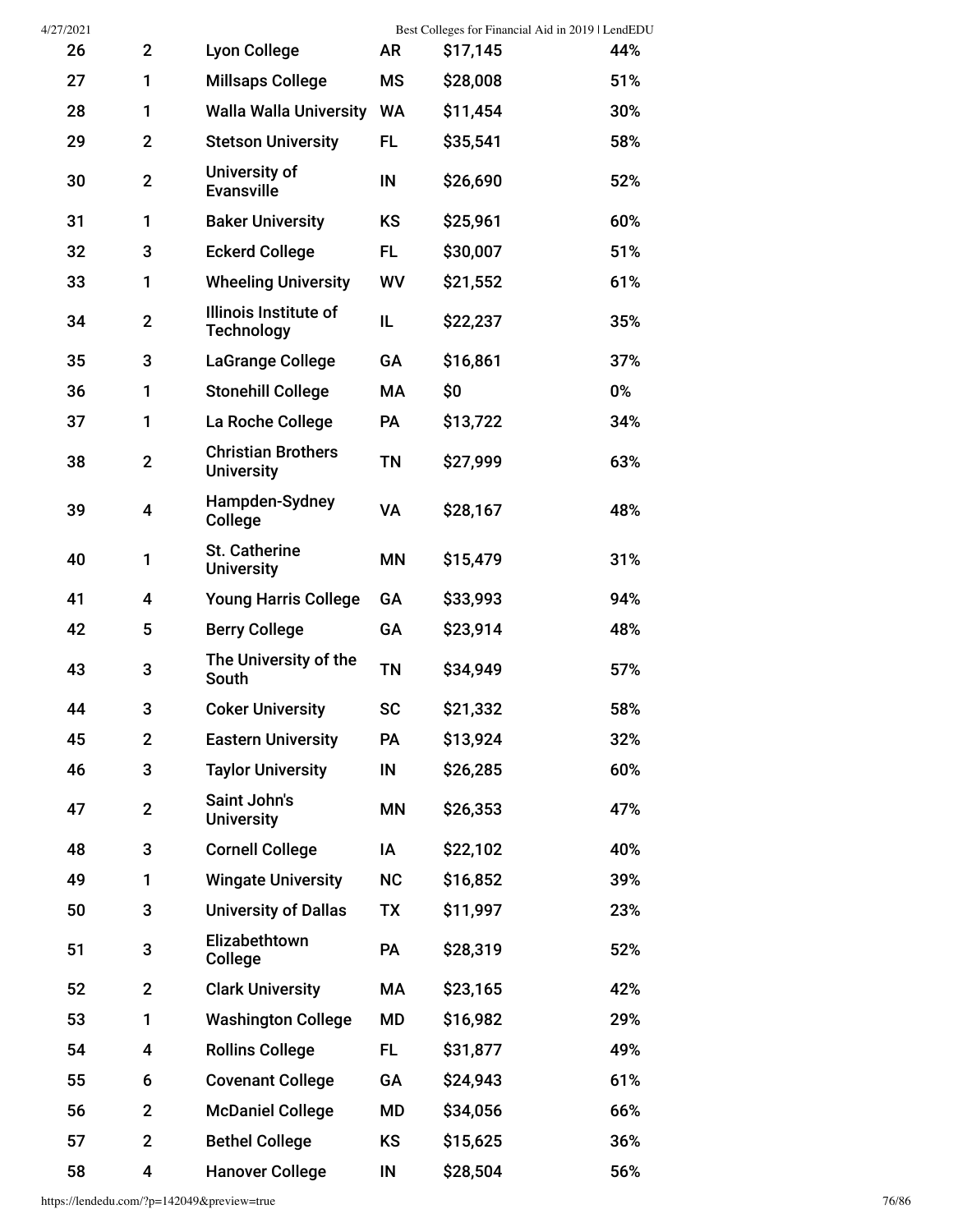| 59 | 1              | <b>Whittier College</b>                       | CA        | \$23,753 | 42% |
|----|----------------|-----------------------------------------------|-----------|----------|-----|
| 60 | 1              | <b>Creighton University</b>                   | <b>NE</b> | \$27,337 | 51% |
| 61 | 5              | <b>Florida Southern</b><br>College            | FL.       | \$29,464 | 59% |
| 62 | 1              | <b>Calvin University</b>                      | MI        | \$22,286 | 48% |
| 63 | 1              | <b>St. Lawrence</b><br><b>University</b>      | <b>NY</b> | \$36,579 | 60% |
| 64 | 3              | <b>Goucher College</b>                        | MD        | \$31,629 | 57% |
| 65 | 1              | <b>Truman State</b><br><b>University</b>      | МO        | \$7,022  | 32% |
| 66 | $\overline{2}$ | <b>Centenary College of</b><br>Louisiana      | LA        | \$17,572 | 35% |
| 67 | $\overline{2}$ | <b>Hartwick College</b>                       | <b>NY</b> | \$37,517 | 73% |
| 68 | 3              | <b>The College of Saint</b><br>Rose           | <b>NY</b> | \$26,203 | 55% |
| 69 | 3              | <b>Illinois Wesleyan</b><br><b>University</b> | IL        | \$25,227 | 43% |
| 70 | 1              | <b>Lewis &amp; Clark College</b>              | <b>OR</b> | \$38,391 | 62% |
| 71 | 4              | Ohio Wesleyan<br><b>University</b>            | <b>OH</b> | \$24,937 | 46% |
| 72 | 4              | Juniata College                               | PA        | \$27,019 | 46% |
| 73 | 4              | <b>Principia College</b>                      | IL        | \$36,001 | 88% |
| 74 | 4              | <b>Angelo State</b><br><b>University</b>      | TX        | \$5,007  | 25% |
| 75 | 6              | New College of<br><b>Florida</b>              | FL.       | \$23,954 | 88% |
| 76 | 5              | <b>Hardin-Simmons</b><br><b>University</b>    | TX        | \$18,843 | 47% |
| 77 | $\mathbf{2}$   | <b>Pacific Lutheran</b><br><b>University</b>  | <b>WA</b> | \$7,422  | 14% |
| 78 | $\mathbf{2}$   | <b>Saint Louis University</b>                 | MO        | \$21,554 | 38% |
| 79 | 3              | <b>Whitworth University</b>                   | <b>WA</b> | \$33,502 | 60% |
| 80 | 3              | <b>Gordon College</b>                         | МA        | \$21,058 | 42% |
| 81 | 5              | University of<br>Richmond                     | <b>VA</b> | \$44,730 | 69% |
| 82 | 1              | <b>Carroll College</b>                        | МT        | \$24,584 | 51% |
| 83 | 5              | <b>Monmouth College</b>                       | IL        | \$22,604 | 50% |
| 84 | 6              | St. Edward's<br><b>University</b>             | <b>TX</b> | \$23,426 | 40% |
| 85 | 4              | Mount St. Mary's<br><b>University</b>         | MD        | \$34,350 | 67% |
| 86 | $\overline{2}$ | <b>Catawba College</b>                        | <b>NC</b> | \$27,869 | 65% |
| 87 | 3              | John Brown<br><b>Ilniversity</b>              | <b>AR</b> | \$28,123 | 87% |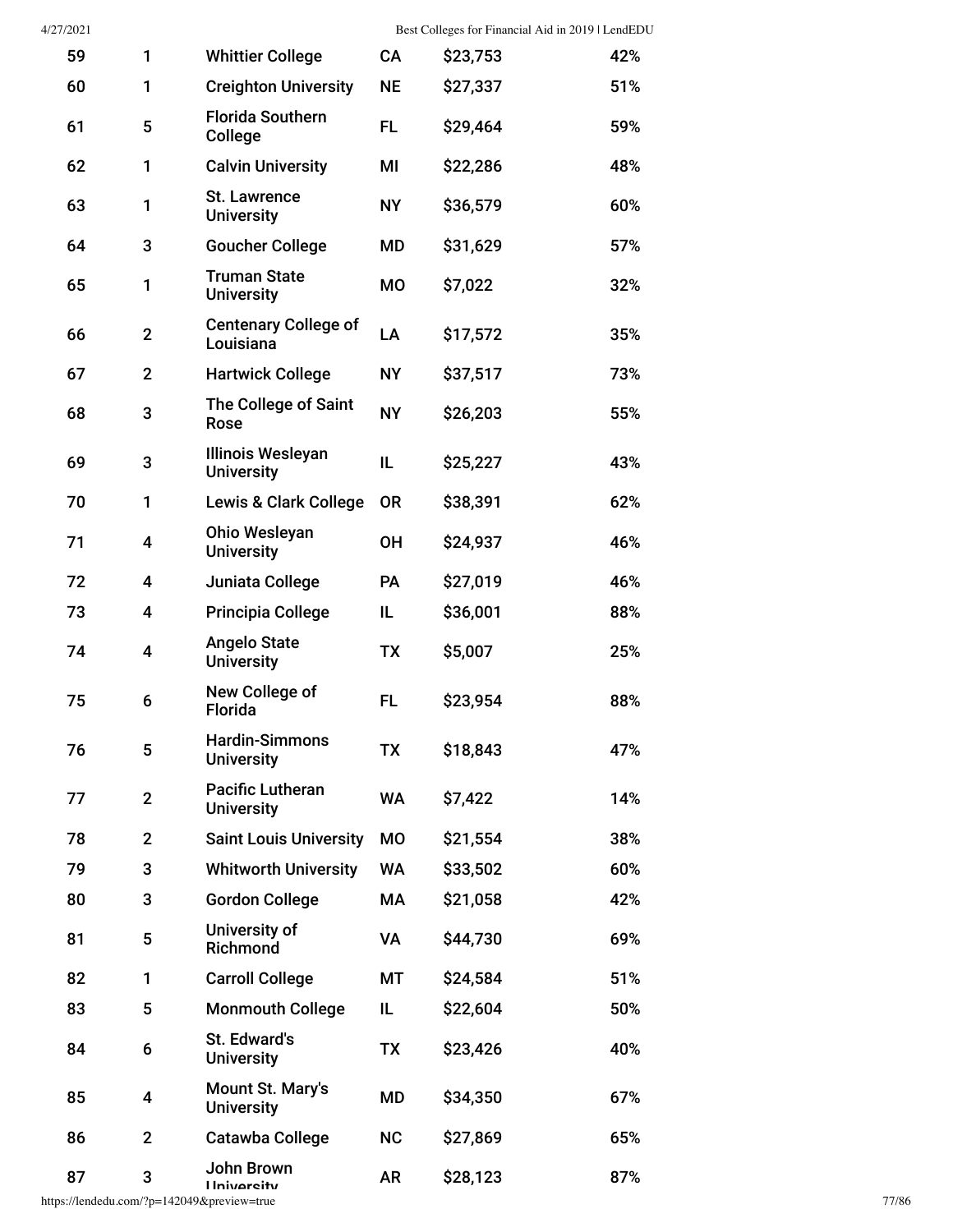|     |                         | <b>UNIVERSITY</b>                                              |           |                |       |       |
|-----|-------------------------|----------------------------------------------------------------|-----------|----------------|-------|-------|
| 88  | 4                       | <b>University of Puget</b><br>Sound                            | <b>WA</b> | \$19,500       | 31%   |       |
| 89  | 6                       | University of<br>Lynchburg                                     | VA        | \$17,783       | 35%   |       |
| 90  | $\overline{2}$          | <b>Albion College</b>                                          | MI        | \$34,947       | 62%   |       |
| 91  | 4                       | <b>Drake University</b>                                        | IA        | \$16,226       | 30%   |       |
| 92  | 7                       | <b>St. Mary's University</b>                                   | <b>TX</b> | \$34,503       | 92%   |       |
| 93  | $\mathbf{2}$            | <b>Marlboro College</b>                                        | <b>VT</b> | \$30,006       | 57%   |       |
| 94  | 3                       | The College of St.<br>Scholastica                              | <b>MN</b> | \$24,593       | 50%   |       |
| 95  | $\overline{\mathbf{5}}$ | <b>John Carroll</b><br><b>University</b>                       | OH        | \$27,067       | 48%   |       |
| 96  | 6                       | <b>University of Dayton</b>                                    | <b>OH</b> | \$18,401       | 32%   |       |
| 97  | 1                       | <b>Saint Anselm College</b>                                    | <b>NH</b> | \$41,159       | 78%   |       |
| 98  | $\mathbf{2}$            | <b>Willamette University</b>                                   | <b>OR</b> | \$19,197       | 31%   |       |
| 99  | 3                       | <b>Saint Michael's</b><br>College                              | <b>VT</b> | \$16,115       | 28%   |       |
| 100 | 4                       | <b>Clarkson University</b>                                     | <b>NY</b> | \$21,424       | 34%   |       |
| 101 | 8                       | <b>Schreiner University</b>                                    | <b>TX</b> | \$24,931       | 64%   |       |
| 102 | 5                       | <b>Gonzaga University</b>                                      | <b>WA</b> | \$31,835       | 56%   |       |
| 103 | 5                       | <b>Ursinus College</b>                                         | PA        | \$21,724       | 33%   |       |
| 104 | $\mathbf{2}$            | <b>Transylvania</b><br><b>University</b>                       | KY        | \$14,333       | 28%   |       |
| 105 | 3                       | <b>Cardinal Stritch</b><br><b>University</b>                   | WI        | \$22,512       | 54%   |       |
| 106 | 5                       | <b>Loras College</b>                                           | IA        | \$11,712       | 27%   |       |
| 107 | 5                       | <b>Goshen College</b>                                          | IN        | \$24,546       | 55%   |       |
| 108 | 7                       | Shenandoah<br><b>University</b>                                | VA        | \$11,667       | 25%   |       |
| 109 | 4                       | <b>Wheaton College</b>                                         | МA        | \$21,331       | 32%   |       |
| 110 | 6                       | <b>Coe College</b>                                             | ΙA        | \$27,516       | 50%   |       |
| 111 | 5                       | <b>Suffolk University</b>                                      | MA        | \$14,195       | 25%   |       |
| 112 | 1                       | The University of<br>Tulsa                                     | OK        | \$18,408       | 31%   |       |
| 113 | $\overline{7}$          | <b>University of Florida</b>                                   | FL.       | \$0            | $0\%$ |       |
| 114 | 9                       | <b>Southern Methodist</b><br><b>University</b>                 | <b>TX</b> | \$32,551       | 50%   |       |
| 115 | 4                       | St. Olaf College                                               | ΜN        | \$44,180       | 76%   |       |
| 116 | 5                       | <b>College of Saint</b><br><b>Benedict</b>                     | ΜN        | \$28,073       | 49%   |       |
| 117 | 1                       | <b>Westminster College</b>                                     | UT        | \$19,816       | 41%   |       |
| 110 | J.                      | Drury Hnivareity<br>https://lendedu.com/?p=142049&preview=true | ΜΛ        | <b>¢10 407</b> | 52%   | 78/86 |
|     |                         |                                                                |           |                |       |       |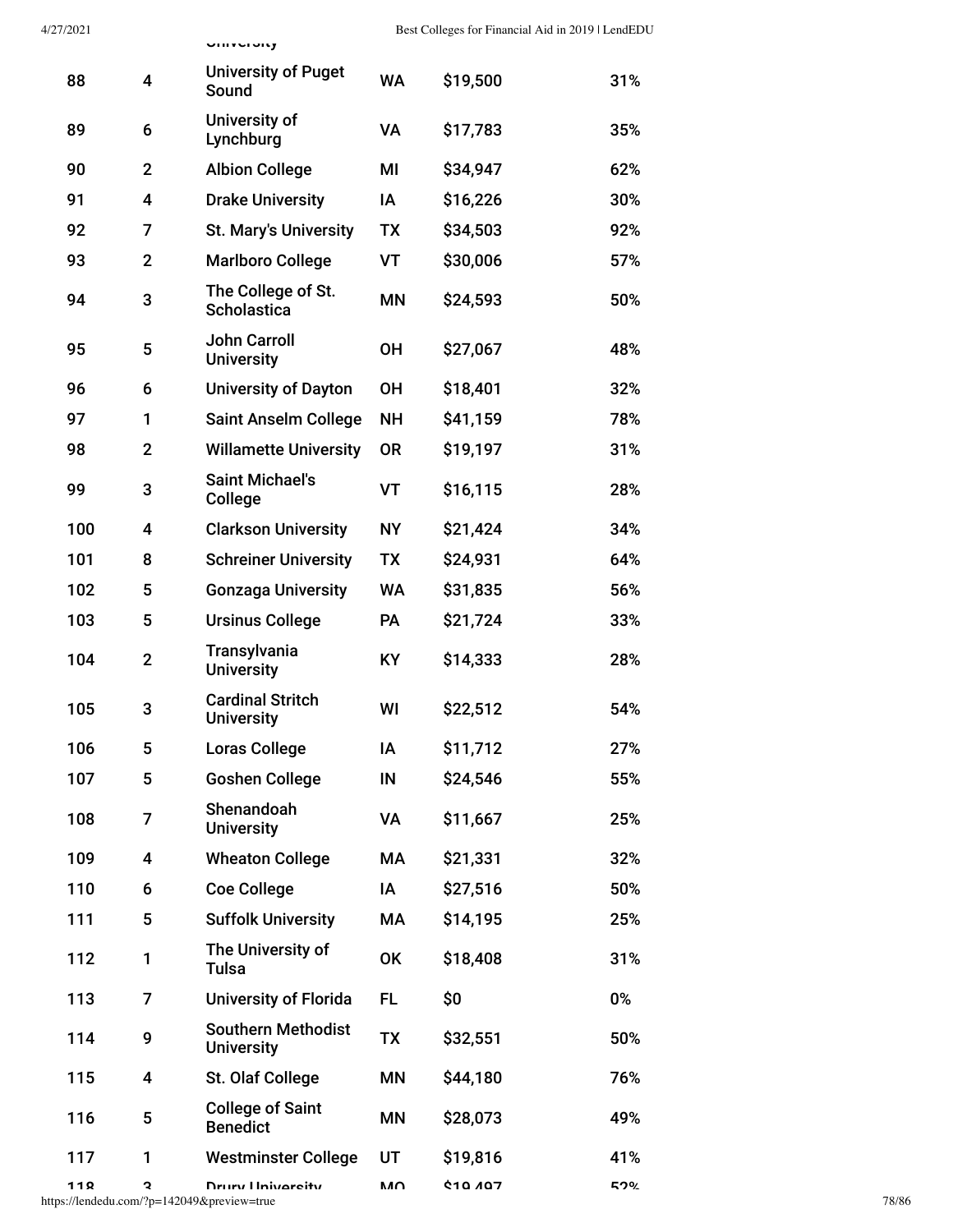| 4/27/2021<br>110 | Û                       | DIUITY UNIVERSITY                                  | <b>UVI</b> | Best Colleges for Financial Aid in 2019   LendEDU<br>712,421 | 0⁄ ∠∪ |
|------------------|-------------------------|----------------------------------------------------|------------|--------------------------------------------------------------|-------|
| 119              | 8                       | <b>University of Miami</b>                         | FL.        | \$28,679                                                     | 41%   |
| 120              | 1                       | St. John's College                                 | <b>NM</b>  | \$48,537                                                     | 74%   |
| 121              | $\mathbf 2$             | <b>Concord University</b>                          | WV         | \$9,965                                                      | 44%   |
| 122              | 8                       | <b>Roanoke College</b>                             | <b>VA</b>  | \$30,877                                                     | 52%   |
| 123              | 4                       | <b>William Jewell</b><br>College                   | <b>MO</b>  | \$25,793                                                     | 50%   |
| 124              | 5                       | <b>Union College</b>                               | NY.        | \$47,298                                                     | 72%   |
| 125              | 6                       | <b>Elmira College</b>                              | <b>NY</b>  | \$25,833                                                     | 57%   |
| 126              | 6                       | <b>Whitman College</b>                             | <b>WA</b>  | \$47,320                                                     | 73%   |
| 127              | 7                       | <b>Oglethorpe University</b>                       | GA         | \$21,173                                                     | 39%   |
| 128              | 6                       | <b>Loyola University</b><br>Chicago                | IL         | \$17,678                                                     | 31%   |
| 129              | 4                       | <b>Union University</b>                            | <b>TN</b>  | \$31,109                                                     | 61%   |
| 130              | 9                       | <b>Bridgewater College</b>                         | <b>VA</b>  | \$26,416                                                     | 56%   |
| 131              | 3                       | <b>Ferris State University</b>                     | MI         | \$9,430                                                      | 42%   |
| 132              | 7                       | <b>Hobart and William</b><br><b>Smith Colleges</b> | <b>NY</b>  | \$24,557                                                     | 35%   |
| 133              | 6                       | <b>Mount Holyoke</b><br>College                    | МA         | \$32,307                                                     | 52%   |
| 134              | 8                       | St. John's University                              | <b>NY</b>  | \$18,756                                                     | 33%   |
| 135              | 9                       | <b>Florida Institute of</b><br><b>Technology</b>   | <b>FL</b>  | \$17,867                                                     | 30%   |
| 136              | 9                       | <b>St. Thomas Aquinas</b><br>College               | <b>NY</b>  | \$24,100                                                     | 59%   |
| 137              | $\mathbf{2}$            | <b>Westmont College</b>                            | CA         | \$0                                                          | 0%    |
| 138              | $\overline{7}$          | <b>Oberlin College</b>                             | <b>OH</b>  | \$36,763                                                     | 52%   |
| 139              | $\overline{\mathbf{4}}$ | <b>Carroll University</b>                          | WI         | \$20,456                                                     | 47%   |
| 140              | 5                       | <b>Marquette University</b>                        | WI         | \$18,598                                                     | 32%   |
| 141              | 7                       | <b>Olivet Nazarene</b><br><b>University</b>        | IL         | \$31,757                                                     | 64%   |
| 142              | 8                       | <b>Knox College</b>                                | IL         | \$29,940                                                     | 53%   |
| 143              | 10                      | <b>Palm Beach Atlantic</b><br><b>University</b>    | FL.        | \$13,075                                                     | 29%   |
| 144              | 8                       | <b>University of Georgia</b>                       | GA         | \$0                                                          | 0%    |
| 145              | $\overline{\mathbf{4}}$ | <b>Aquinas College</b>                             | MI         | \$21,529                                                     | 53%   |
| 146              | 6                       | <b>Lebanon Valley</b><br>College                   | <b>PA</b>  | \$537,349                                                    | 1013% |
| 147              | 1                       | Birmingham-Southern<br>College                     | <b>AL</b>  | \$23,893                                                     | 48%   |
| 148              | 6                       | <b>Bethel University</b>                           | <b>MN</b>  | \$18,813                                                     | 38%   |
| 149              | $\mathbf 2$             | The University of<br>Alohomo in Lluntovillo        | <b>AL</b>  | \$14,491                                                     | 49%   |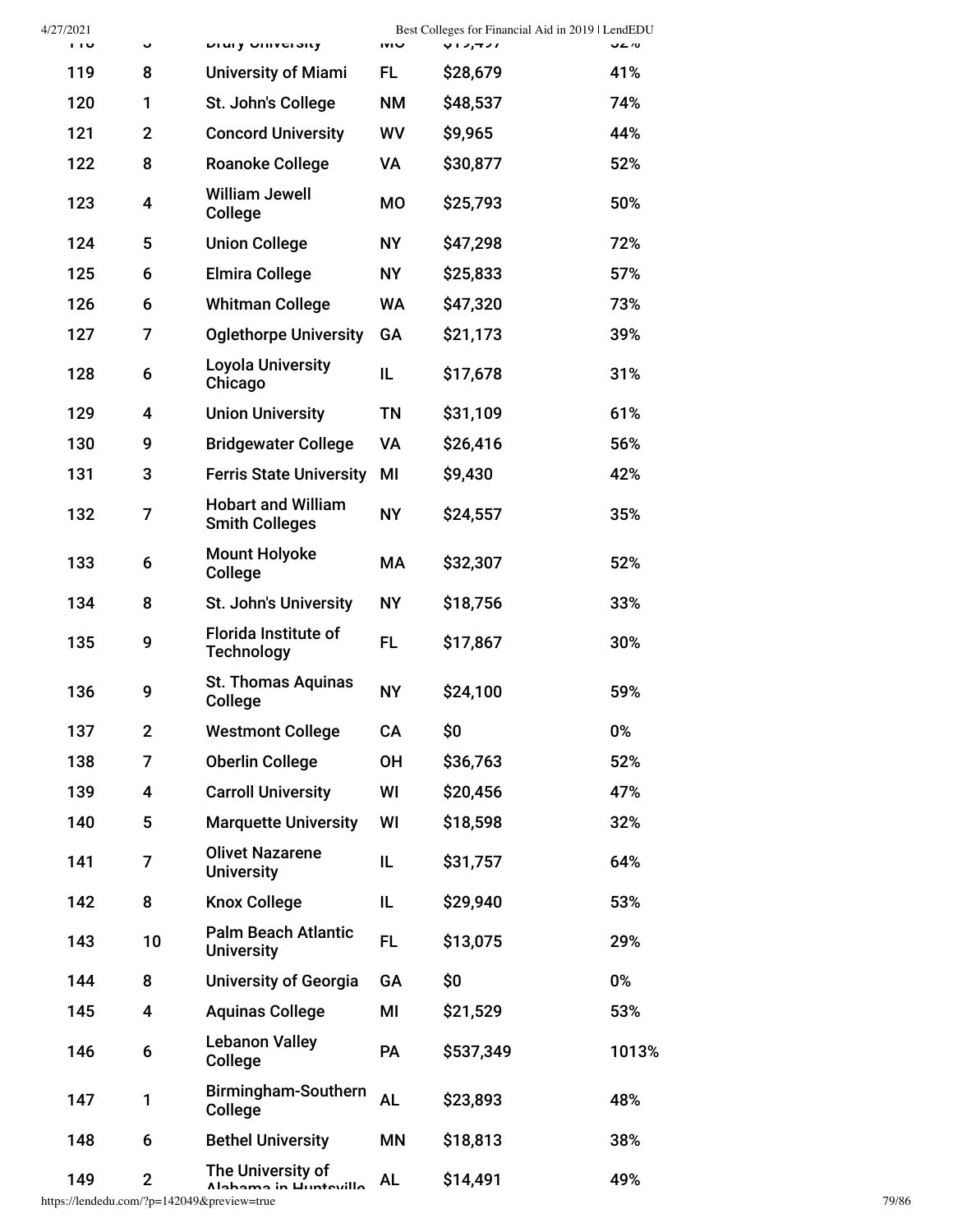|     |                | <b>Alaballia III nullisville</b>                             |           |          |      |
|-----|----------------|--------------------------------------------------------------|-----------|----------|------|
| 150 | 3              | <b>Bellarmine University</b>                                 | <b>KY</b> | \$26,465 | 45%  |
| 151 | 7              | <b>New England</b><br><b>Conservatory of</b><br><b>Music</b> | МA        | \$16,987 | 26%  |
| 152 | 6              | <b>St. Norbert College</b>                                   | WI        | \$19,629 | 45%  |
| 153 | 10             | <b>Texas Lutheran</b><br><b>University</b>                   | <b>TX</b> | \$16,483 | 39%  |
| 154 | 1              | <b>Fairfield University</b>                                  | <b>CT</b> | \$33,334 | 52%  |
| 155 | 3              | Alabama State<br><b>University</b>                           | <b>AL</b> | \$15,928 | 58%  |
| 156 | 3              | <b>University of Portland</b>                                | <b>OR</b> | \$34,252 | 62%  |
| 157 | 5              | <b>Hillsdale College</b>                                     | ΜI        | \$29,280 | 72%  |
| 158 | 7              | <b>Simpson College</b>                                       | ΙA        | \$32,360 | 64%  |
| 159 | 7              | <b>Lancaster Bible</b><br>College                            | <b>PA</b> | \$23,835 | 72%  |
| 160 | 4              | <b>Anderson University</b>                                   | <b>SC</b> | \$10,790 | 25%  |
| 161 | 3              | <b>Davidson College</b>                                      | <b>NC</b> | \$48,450 | 73%  |
| 162 | 8              | <b>Simmons University</b>                                    | МA        | \$23,098 | 40%  |
| 163 | 9              | <b>Elmhurst College</b>                                      | IL.       | \$19,822 | 43%  |
| 164 | $\overline{2}$ | <b>Connecticut College</b>                                   | <b>CT</b> | \$52,032 | 82%  |
| 165 | 4              | <b>Morehead State</b><br><b>University</b>                   | <b>KY</b> | \$26,866 | 117% |
| 166 | 5              | <b>Milligan College</b>                                      | TN        | \$26,639 | 60%  |
| 167 | 6              | University of<br>Indianapolis                                | IN        | \$24,587 | 57%  |
| 168 | 6              | <b>Hope College</b>                                          | MI        | \$19,201 | 50%  |
| 169 | 10             | The King's College                                           | <b>NY</b> | \$20,487 | 40%  |
| 170 | 6              | <b>Maryville College</b>                                     | <b>TN</b> | \$23,850 | 48%  |
| 171 | 8              | <b>Saint Vincent College</b>                                 | PA        | \$23,730 | 49%  |
| 172 | 9              | <b>Messiah College</b>                                       | PA        | \$21,377 | 44%  |
| 173 | 3              | <b>Loyola University</b><br><b>New Orleans</b>               | LA        | \$19,140 | 35%  |
| 174 | 1              | <b>Rider University</b>                                      | <b>NJ</b> | \$34,339 | 63%  |
| 175 | 8              | <b>Central College</b>                                       | ΙA        | \$0      | 0%   |
| 176 | 8              | <b>Wittenberg University</b>                                 | <b>OH</b> | \$30,103 | 58%  |
| 177 | 4              | Louisiana Tech<br><b>University</b>                          | LA        | \$0      | 0%   |
| 178 | 3              | <b>West Virginia</b><br><b>Wesleyan College</b>              | WV        | \$0      | 0%   |
| 179 | $\overline{2}$ | <b>Stevens Institute of</b><br><b>Technology</b>             | <b>NJ</b> | \$13,337 | 20%  |
|     |                |                                                              |           |          |      |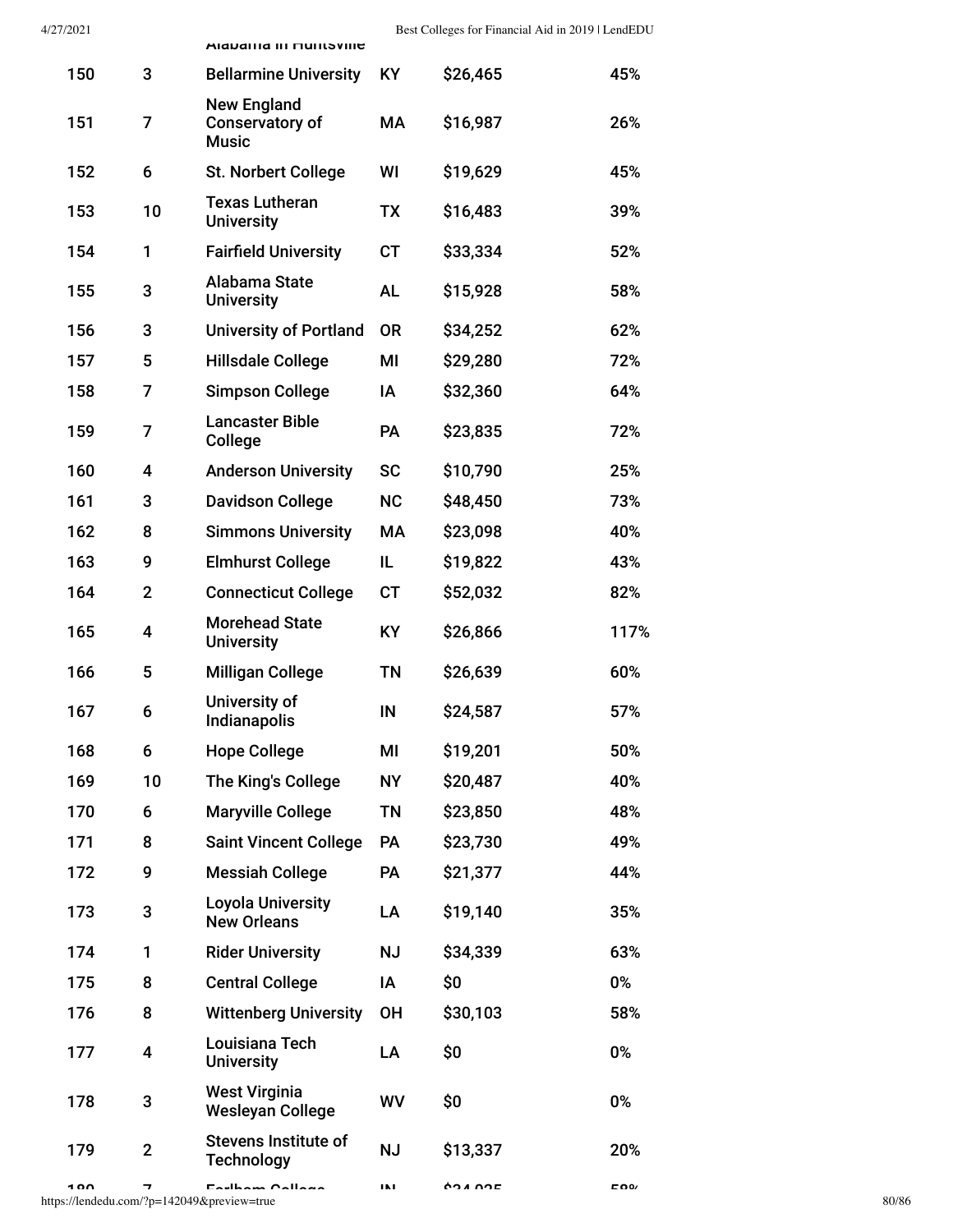| 4/27/2021   |                         |                                              |           | Best Colleges for Financial Aid in 2019   LendEDU |             |
|-------------|-------------------------|----------------------------------------------|-----------|---------------------------------------------------|-------------|
| 1 <b>8U</b> | $\prime$                | Earinam College                              | IN        | <b>\$34,UZ5</b>                                   | <b>Jö</b> % |
| 181         | 5                       | <b>Hood College</b>                          | MD        | \$34,329                                          | 64%         |
| 182         | 11                      | St. Bonaventure<br><b>University</b>         | <b>NY</b> | \$10,310                                          | 22%         |
| 183         | 3                       | <b>Caldwell University</b>                   | <b>NJ</b> | \$26,471                                          | 50%         |
| 184         | 10                      | <b>Washington &amp;</b><br>Jefferson College | PA        | \$22,790                                          | 38%         |
| 185         | 11                      | Waynesburg<br><b>University</b>              | PA        | \$11,000                                          | 32%         |
| 186         | 9                       | <b>University of Dubuque</b>                 | ΙA        | \$12,000                                          | 28%         |
| 187         | 10                      | <b>Buena Vista</b><br><b>University</b>      | IA        | \$21,012                                          | 46%         |
| 188         | 4                       | <b>Arkansas Tech</b><br><b>University</b>    | <b>AR</b> | \$8,027                                           | 32%         |
| 189         | 3                       | <b>Quinnipiac University</b>                 | <b>CT</b> | \$36,116                                          | 56%         |
| 190         | 12                      | <b>The Juilliard School</b>                  | <b>NY</b> | \$30,606                                          | 48%         |
| 191         | 12                      | <b>Muhlenberg College</b>                    | PA        | \$24,634                                          | 38%         |
| 192         | 9                       | <b>Baldwin Wallace</b><br><b>University</b>  | <b>OH</b> | \$12,100                                          | 26%         |
| 193         | 9                       | <b>Truett McConnell</b><br><b>University</b> | GA        | \$21,201                                          | 66%         |
| 194         | $\overline{\mathbf{4}}$ | <b>George Fox University</b>                 | <b>OR</b> | \$13,130                                          | 27%         |
| 195         | 5                       | <b>Harding University</b>                    | <b>AR</b> | \$8,980                                           | 30%         |
| 196         | 13                      | <b>Fordham University</b>                    | <b>NY</b> | \$20,657                                          | 31%         |
| 197         | 10                      | <b>Aurora University</b>                     | IL        | \$12,768                                          | 40%         |
| 198         | 11                      | <b>Illinois College</b>                      | IL.       | \$20,986                                          | 53%         |
| 199         | 11                      | <b>Baylor University</b>                     | <b>TX</b> | \$16,626                                          | 28%         |
| 200         | 11                      | <b>Barry University</b>                      | <b>FL</b> | \$0                                               | 0%          |
|             |                         |                                              |           |                                                   |             |

### **Tips on Paying for College**

Paying for college can sometimes feel like an insurmountable challenge, but by understanding your options it can become a whole lot easier. Here are a few general tips from LendEDU [\(https://www.fundinghero.com/student-loans/lendedu/\)](https://www.fundinghero.com/student-loans/lendedu/) to keep in mind while paying for higher education.

### **Understand Your Financial Aid Options**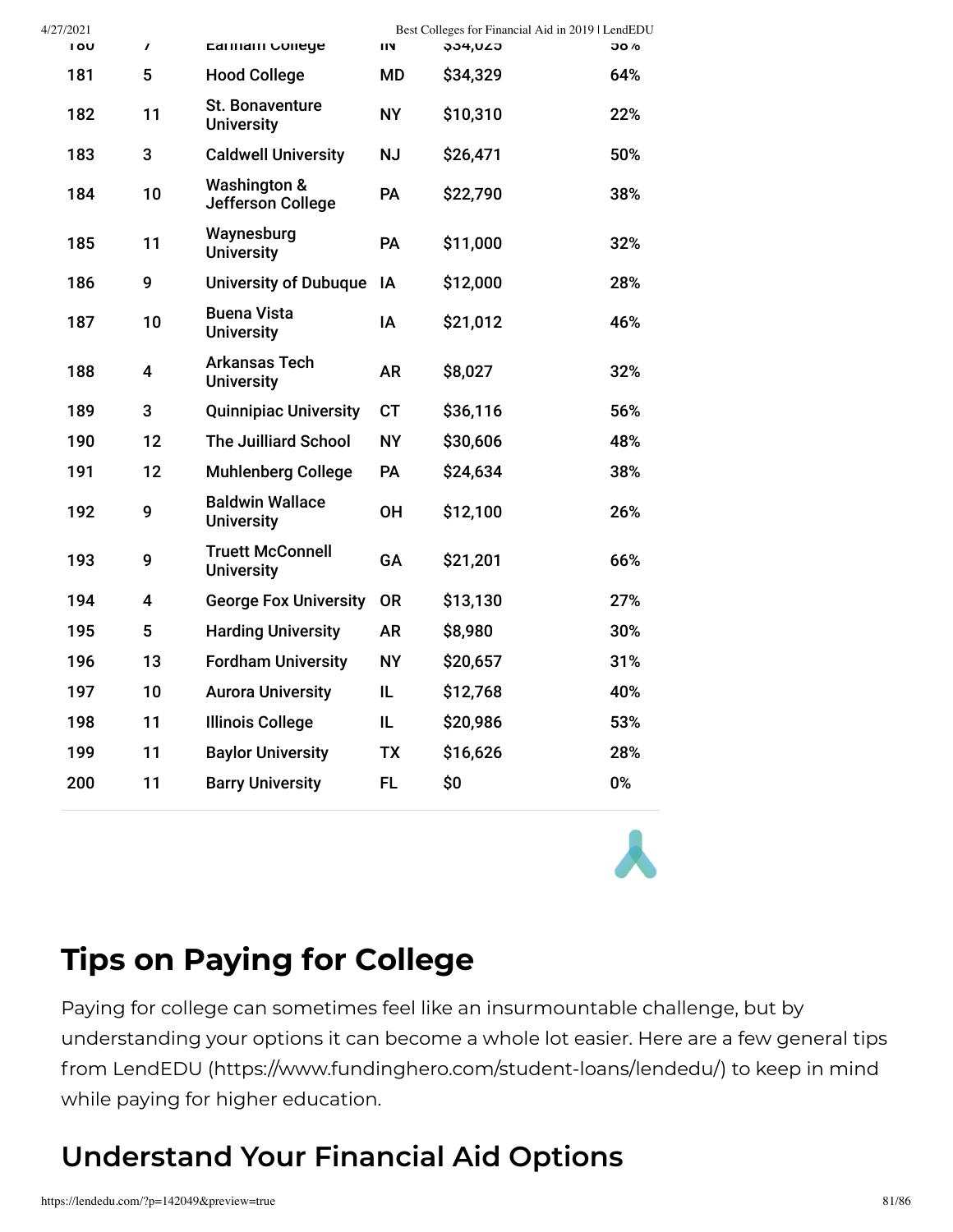Financial aid is critical when it comes to affording college. All college students should fill out the Free Application for Federal Student Aid (FAFSA)

[\(https://lendedu.com/blog/fafsa/\),](https://lendedu.com/blog/fafsa/) which is used to award financial aid, grants, and workstudy programs and might be your best shot at getting "free" money to go to college.

By filling out the FAFSA, you could be provided with Pell Grants [\(https://lendedu.com/blog/pell-grant/\),](https://lendedu.com/blog/pell-grant/) which are need-based grants that do not need to be paid back. Furthermore, there are countless scholarship opportunities [\(https://lendedu.com/blog/scholarships/\)](https://lendedu.com/blog/scholarships/) available.

### **Explore Your Student Loan Options**

Federal student loans [\(https://lendedu.com/blog/federal-student-loans/\)](https://lendedu.com/blog/federal-student-loans/) should be explored first when you are in the market for student loans. After you exhaust federal student loan options, then you can turn to the private market for private student loans [\(https://lendedu.com/blog/private-student-loans/\)](https://lendedu.com/blog/private-student-loans/) to pay for college.

Additionally, there are student loans specifically for parents [\(https://lendedu.com/blog/student-loan-options-for-parents/\)](https://lendedu.com/blog/student-loan-options-for-parents/) that are sending their children to college, student loans for international students [\(https://lendedu.com/blog/student-loans-for-international-students](https://lendedu.com/blog/student-loans-for-international-students)[\),](https://lendedu.com/blog/student-loans-without-a-cosigner/) and student loans that do not require a cosigner (https://lendedu.com/blog/student-loans-without-acosigner/).

Also, it's important to remember that student loans aren't just meant for tuition and books, but can also be used for things like living expenses [\(https://lendedu.com/blog/loans-for-college-living-costs\).](https://lendedu.com/blog/loans-for-college-living-costs)

### **After Graduation, Know Your Repayment Options**

After leaving college, repaying your student loans becomes an important task and the strategy you pick can make all the difference. If you have federal student loans, there are a number of repayment plans from which you can choose, such as an income-driven repayment plan [\(https://lendedu.com/blog/income-driven-repayment-plans-guide\).](https://lendedu.com/blog/income-driven-repayment-plans-guide)

You can also look into refinancing your student loans (https://lendedu.com/blog/refinance-student-loans/), which could save you money each month by possibly providing a lower student loan interest rate [\(https://lendedu.com/blog/student-loan-interest-rates\)](https://lendedu.com/blog/student-loan-interest-rates) or longer repayment term.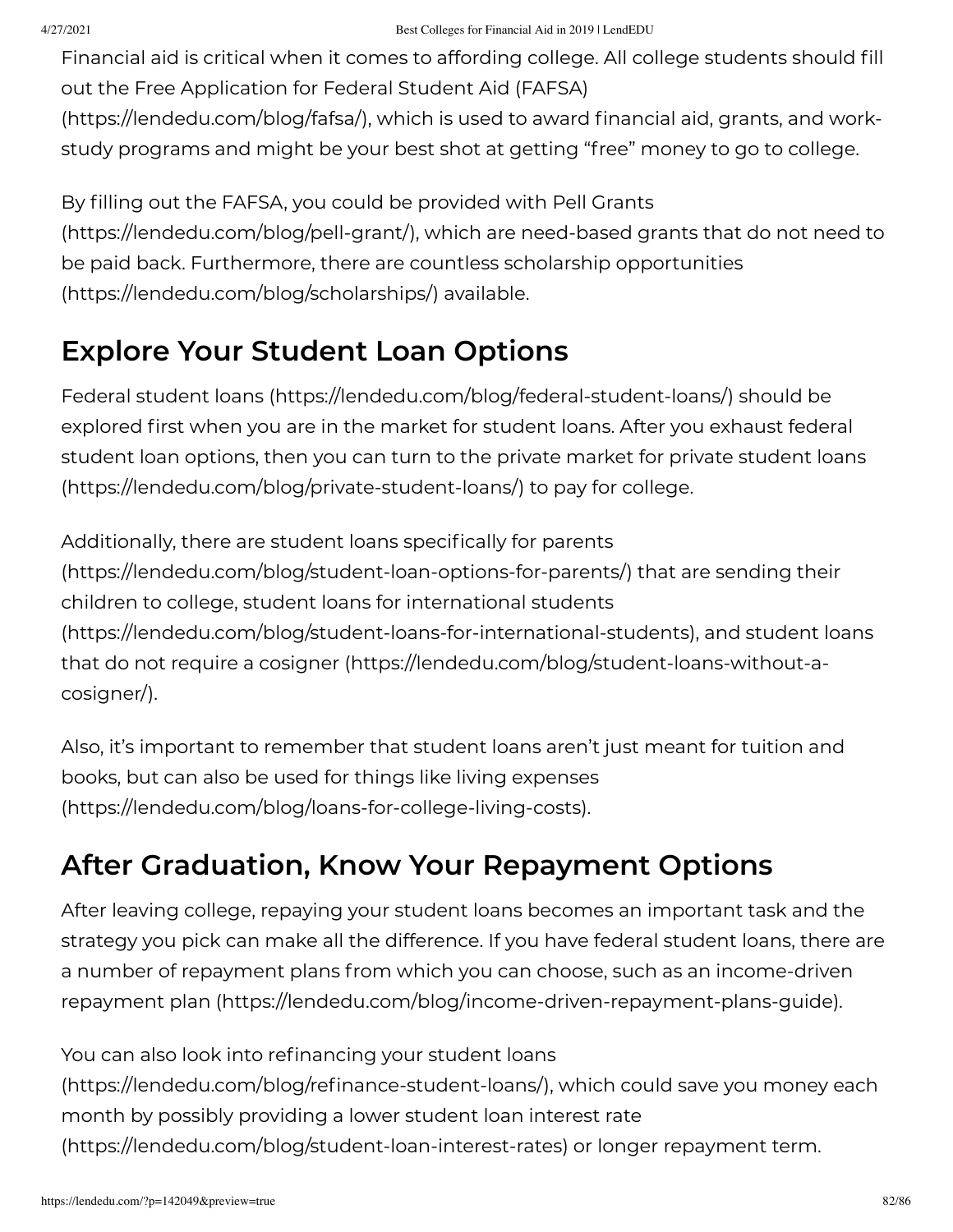Whatever course you choose, repaying your student loans as fast as possible [\(https://lendedu.com/blog/how-to-pay-off-student-loans-fast/\)](https://lendedu.com/blog/how-to-pay-off-student-loans-fast/) can have a huge impact on your financial future.

## **Methodology**

Data used in this study came from P  $(\text{http://www.petersonsdata.com/undergraduate/undergraduate-financial$ aid.aspx)eterson's Undergraduate Financial Aid Database (http://www.petersonsdata.com/undergraduate/undergraduate-financial-aid.aspx) and the National Center for Education Statistics' Integrated Postsecondary Education Data System [\(https://nces.ed.gov/ipeds/\)](https://nces.ed.gov/ipeds/) (IPEDS). All data reflects the 2017-18 school year, which is the most recent data available from Peterson's. Both Peterson's data and IPEDS' data comes from surveys administered to colleges and universities.

We excluded schools if we did not have information for any of the data points included in the study. After removing schools with incomplete information, we were left with 829 colleges and universities.

The final score was made up of the three individual scores with the following weights: need-based financial aid score (60%), non-need-based financial aid score (34%), and international financial aid score (6%).

### **Need-Based Financial Aid Scoring**

The need-based financial aid score was made up of two individual scores which were weighted equally: (1) The likelihood of students with financial need receiving need-based aid, (2) The percent of total need met for students with financial need who were awarded need-based aid.

To calculate the likelihood of students with financial need receiving need-based scholarships and grants, we divided the number of full-time undergraduates who received any need-based financial aid by the number of full-time undergraduates determined to have financial need. The percent of total need met for students with financial need who were awarded need-based aid comes directly from the Peterson's dataset. For the latter, need-based aid includes both institutional and non-institutional aid given to students, excluding any aid that was awarded in excess of need as well as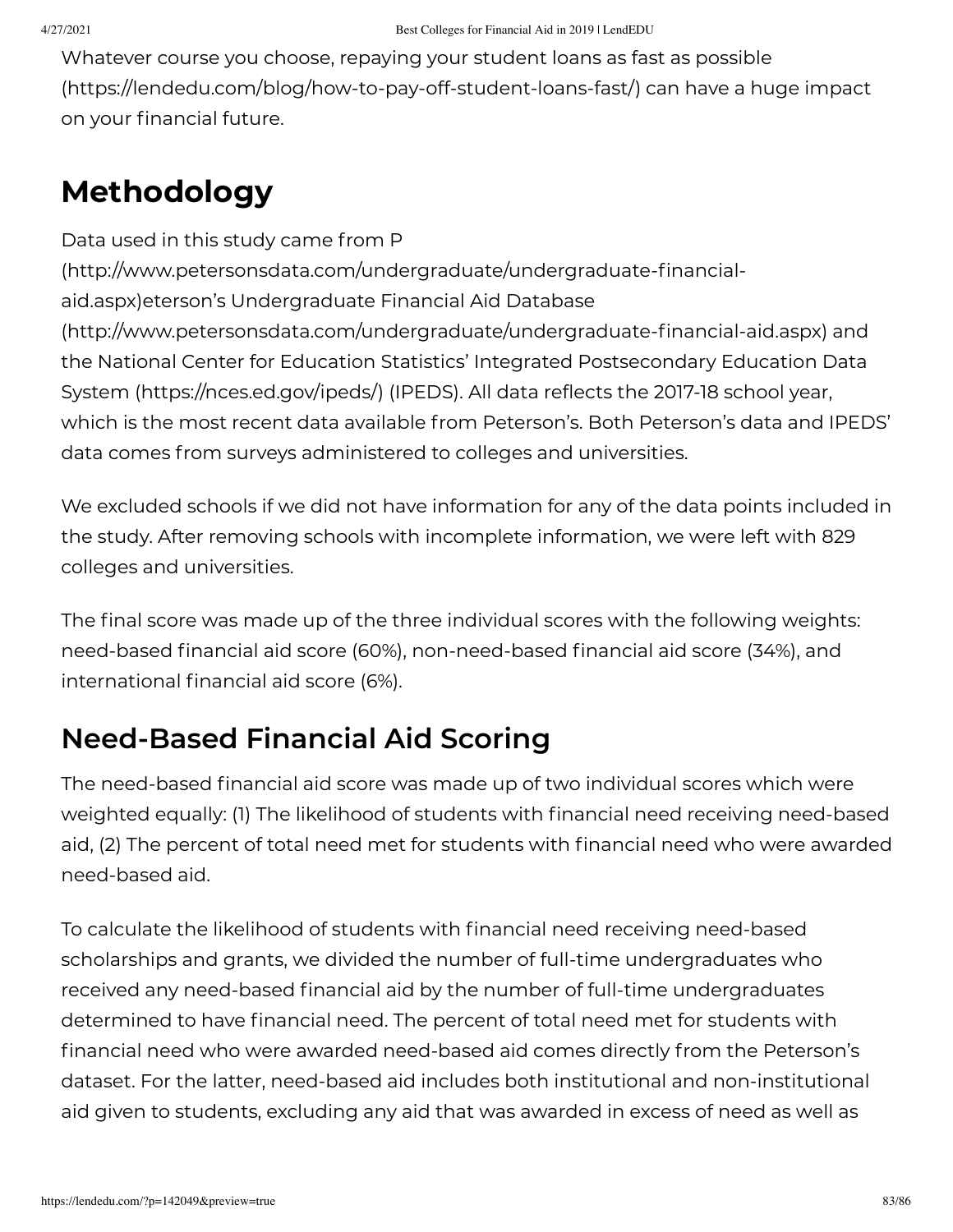resources that were awarded to replace expected family contribution (such as PLUS Loans [\(https://lendedu.com/blog/federal-direct-plus-loans/\),](https://lendedu.com/blog/federal-direct-plus-loans/) unsubsidized loans, and private student loans [\(https://lendedu.com/blog/private-student-loans/\)](https://lendedu.com/blog/private-student-loans/)).

### **Non-Need-Based Financial Aid Scoring**

To calculate the non-need-based financial aid score, we started by dividing the total amount non-need-based scholarships and grants (including both institutional and noninstitutional aid) awarded to degree-seeking undergraduates by the undergraduate enrollment, then dividing the result by the overall cost of attendance.

The first two numbers came directly from the Peterson's dataset. The cost of attendance number came from the IPEDS dataset. To calculate the cost of attendance, we multiplied the percentage of students paying in-state tuition rates by the total price for in-state students living off campus (not with family) and added that to the percentage of students paying out-of-state tuition rates by the total price for out-of-state students living off campus (not with family). The dataset did not include data on how many instate and out-of-state students were living on campus vs. off campus, so we used the total price for students living off campus (for both in-state and out-of-state students) as this data was available for more schools as compared to students living on campus.

Once we found the average amount of non-need-based aid given to each student normalized by the average cost of attendance, we scored each on a scale of 0 to 100 by using the standard normal cumulative distribution function.

### **International Financial Aid Scoring**

To calculate the international financial aid score, we started by dividing the average amount of financial aid awarded to undergraduate degree-seeking international students by the overall cost of attendance.

The first number came directly from the Peterson's dataset. The cost of attendance number came from the IPEDS dataset. To calculate the cost of attendance, we multiplied the percentage of students paying in-state tuition rates by the total price for in-state students living off campus (not with family) and added that to the percentage of students paying out-of-state tuition rates by the total price for out-of-state students living off campus (not with family). The dataset did not include data on how many in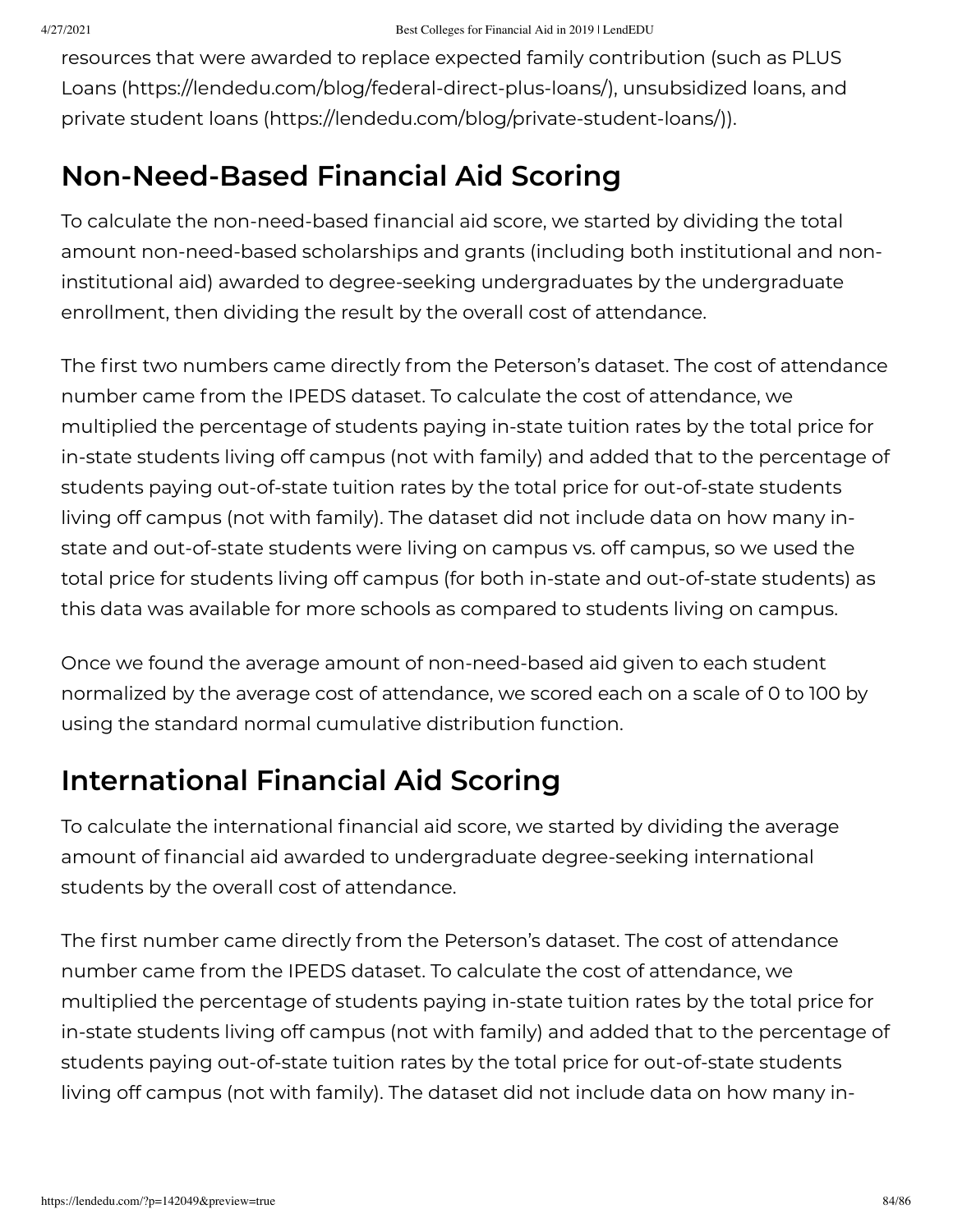state and out-of-state students were living on campus vs. off campus, so we used the total price for students living off campus (for both in-state and out-of-state students) as this data was available for more schools as compared to students living on campus.

#### Once we found the average amount of aid given to each international student

normalized by the average cost of attendance, we scored each on a scale of 0 to 100 by using the standard normal cumulative distribution function.

# **Resources Related to Paying for College**

A**talenesl**EDU, we have many resources related to paying for college. Check out some of our favorites below:

Hoboken, NJ, 07030 Steps to Paying for College [\(https://lendedu.com/blog/how-to-pay-for-college/\)](https://lendedu.com/blog/how-to-pay-for-college/)

#### **Support:**

support@lendedu.com [\(mailto:support@lendedu.com\)](mailto:support@lendedu.com) FAFSA Guide [\(https://lendedu.com/blog/fafsa/\)](https://lendedu.com/blog/fafsa/)

Pell Grants Guide [\(https://lendedu.com/blog/pell-grant/\)](https://lendedu.com/blog/pell-grant/)

#### **Categories**

Scholarships Guide & Search Tool [\(https://lendedu.com/blog/scholarships/\)](https://lendedu.com/blog/scholarships/)

- Student Loans [\(/blog/category/student-loans/\)](https://lendedu.com/blog/category/student-loans/) Federal Student Loans Guide [\(https://lendedu.com/blog/federal-student-loans/\)](https://lendedu.com/blog/federal-student-loans/) Personal Loans [\(/blog/category/personal-loans/\)](https://lendedu.com/blog/category/personal-loans/)
- Home Equity [\(/blog/category/home-equity/\)](https://lendedu.com/blog/category/home-equity/) Private Student Loans Guide [\(https://lendedu.com/blog/private-student-loans/\)](https://lendedu.com/blog/private-student-loans/)

#### Selerf¶ages (/ploe/hetegory/mortesearch [\(https://lendedu.com/our-research/\)](https://lendedu.com/our-research/)

Insurance [\(/blog/category/insurance/\)](https://lendedu.com/blog/category/insurance/)

Pet Insurance [\(/blog/category/pet-insurance/\)](https://lendedu.com/blog/category/pet-insurance/)

Author: Mike Brown<br>Credit Cards [\(/blog/category/credit-cards/\)](https://lendedu.com/blog/category/credit-cards/)



Auto Loans [\(/blog/category/auto-loans/\)](https://lendedu.com/blog/category/auto-loans/) In his role at LendEDU, Mike uses data, usually from surveys and publicly-available **Bestimance of the Panies** panish companies, to identify emerging personal finance trends and tell unique stories. Mike's Refinance (/blog/refinance-student-loans/ work, featured in major outlets like The Wall Street Journal and The Washington Post, provides consumers with a personal finance measuring stick and can help them make

Private Student Laans (Helag/Arivate-student-loans/)

Student Loans Without a Cosigner [\(/blog/student-loans-without-a-cosigner/\)](https://lendedu.com/blog/student-loans-without-a-cosigner/)

Best Personal Loans [\(/blog/best-personal-loans\)](https://lendedu.com/blog/best-personal-loans)

Best Pet Insurance [\(/blog/best-pet-insurance/\)](https://lendedu.com/blog/best-pet-insurance/)

Best HELOCs [\(/blog/home-equity-line-of-credit/\)](https://lendedu.com/blog/home-equity-line-of-credit/)

Best Home Equity Loans [\(/blog/home-equity-loans\)](https://lendedu.com/blog/home-equity-loans)

Best Tax Relief Companies [\(/blog/best-tax-relief-companies/\)](https://lendedu.com/blog/best-tax-relief-companies/)

#### **Company**